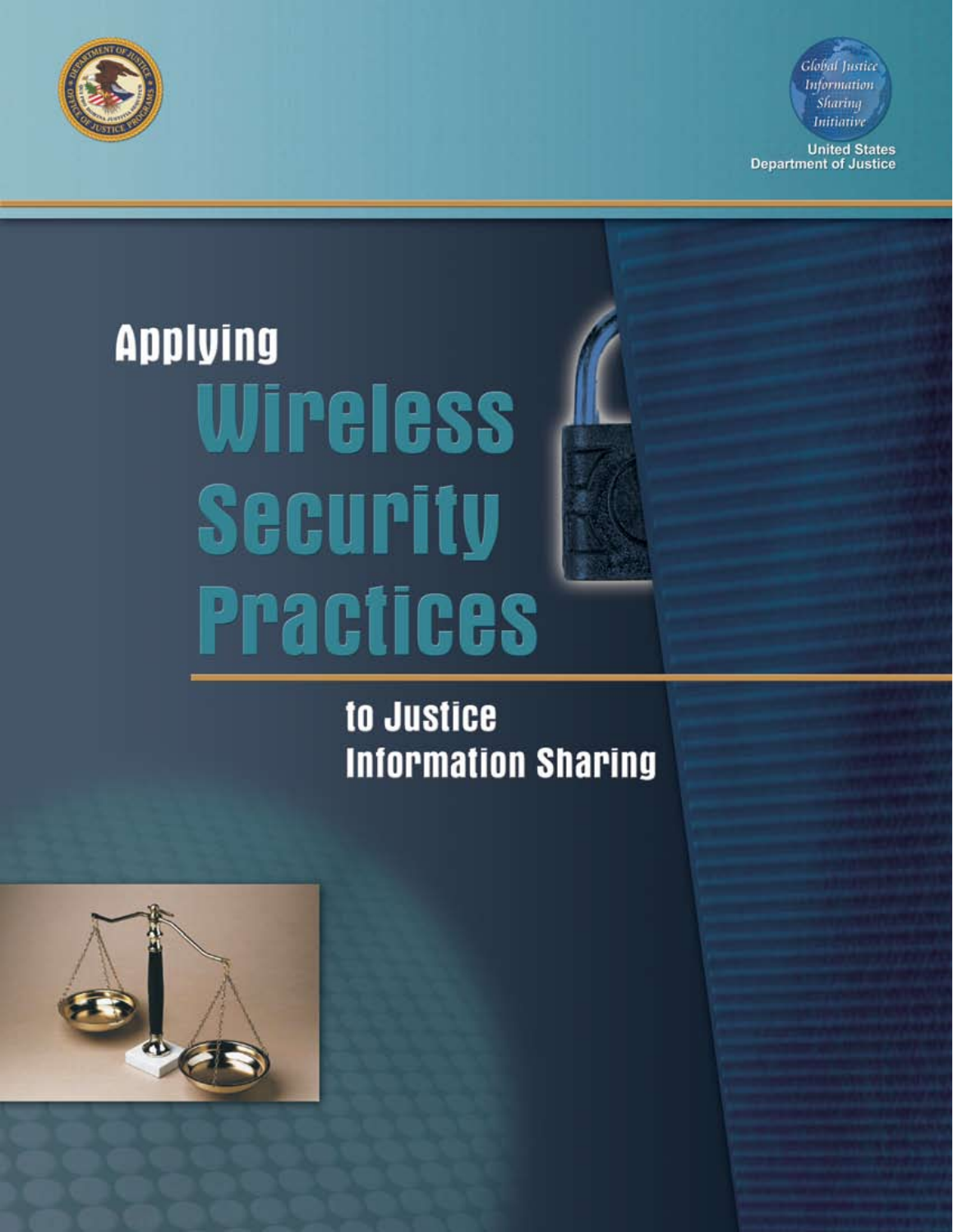

This document was prepared under the leadership, guidance, and funding of the Bureau of Justice Assistance (BJA), Office of Justice Programs, U.S. Department of Justice, in collaboration with the U.S. Department of Justice's Global Justice Information Sharing Initiative. The opinions, findings, and conclusions or recommendations expressed in this document are those of the authors and do not necessarily represent the official position or policies of the U.S. Department of Justice.

April 2006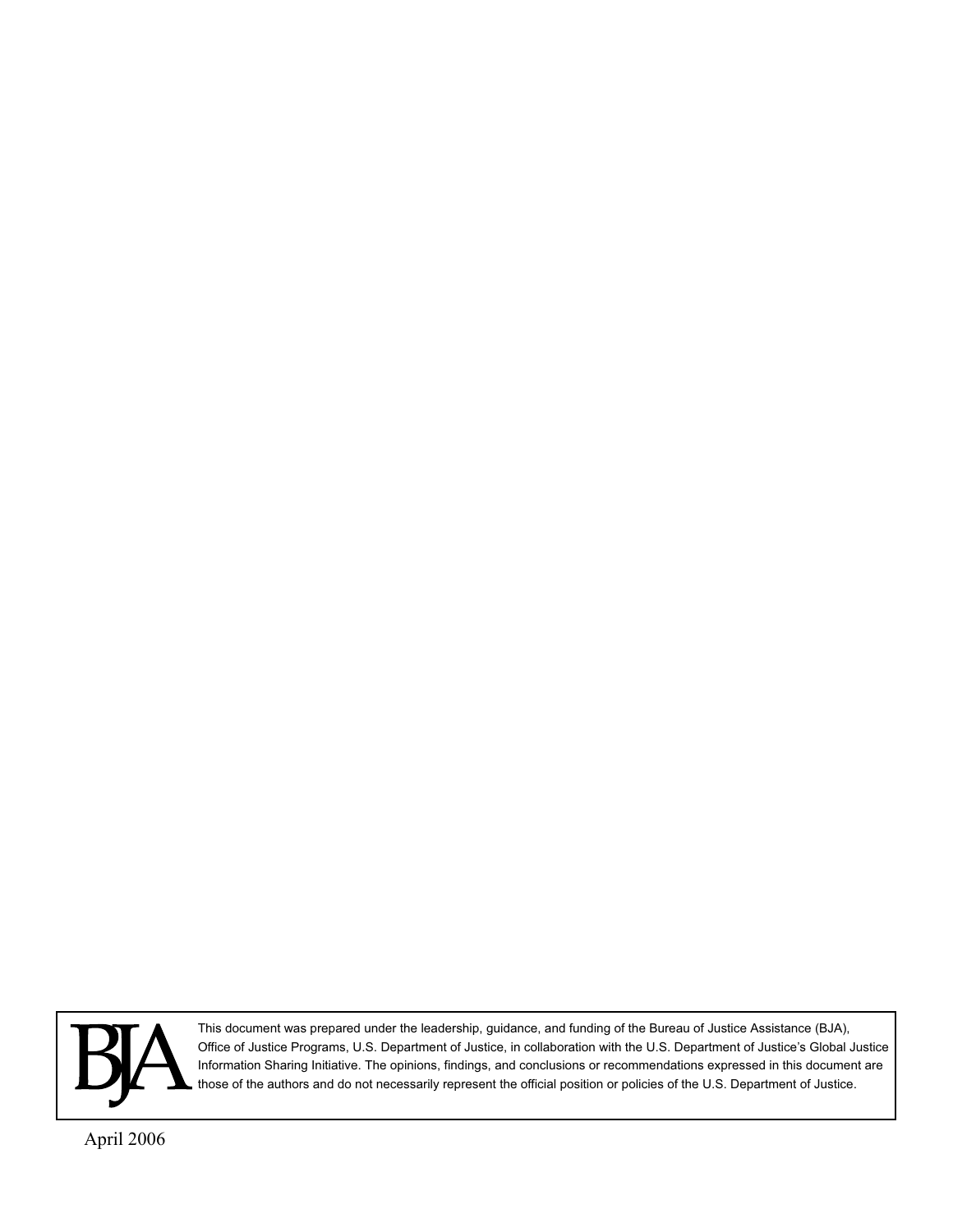## **Table of Contents**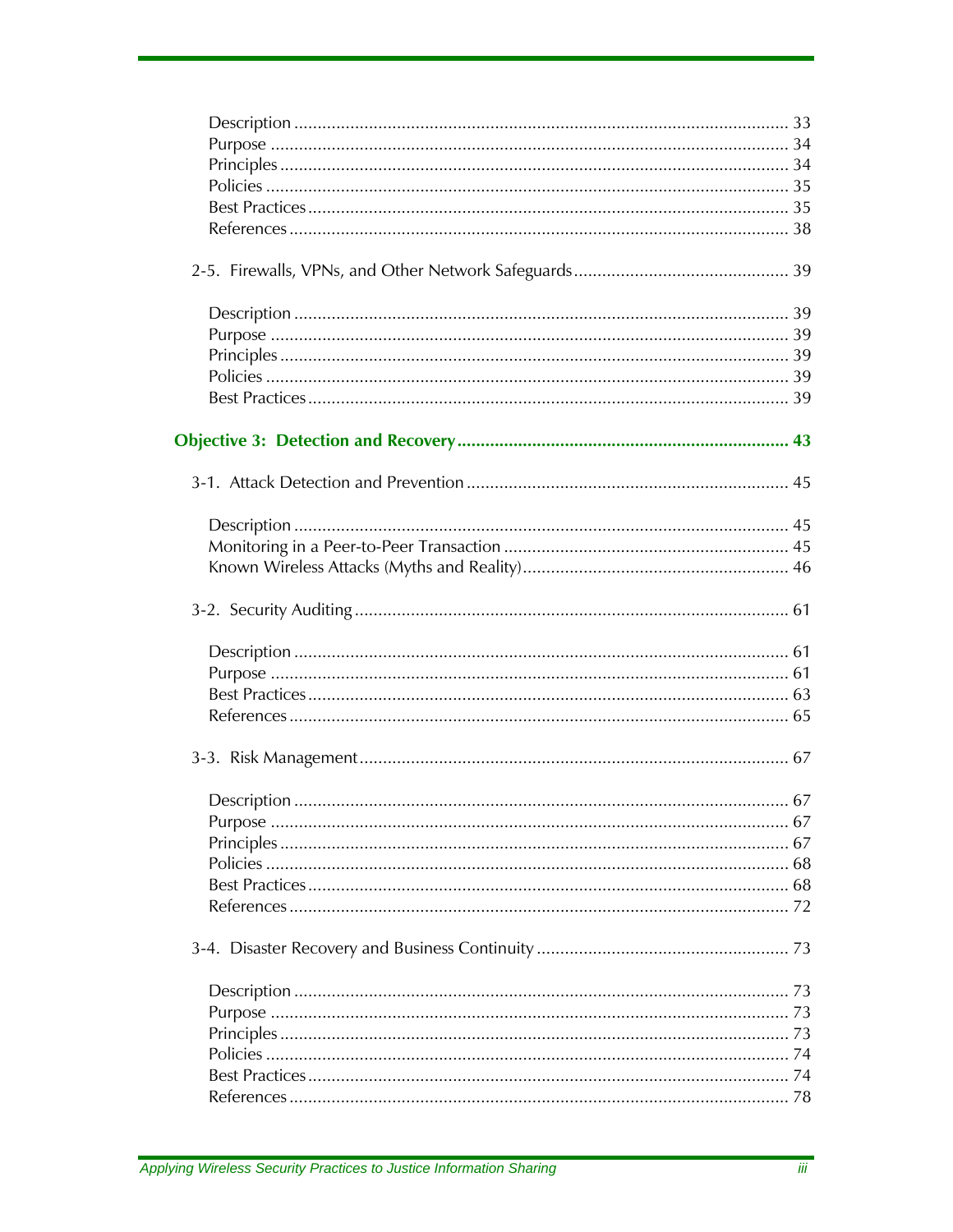#### *Tables*

#### *Figures*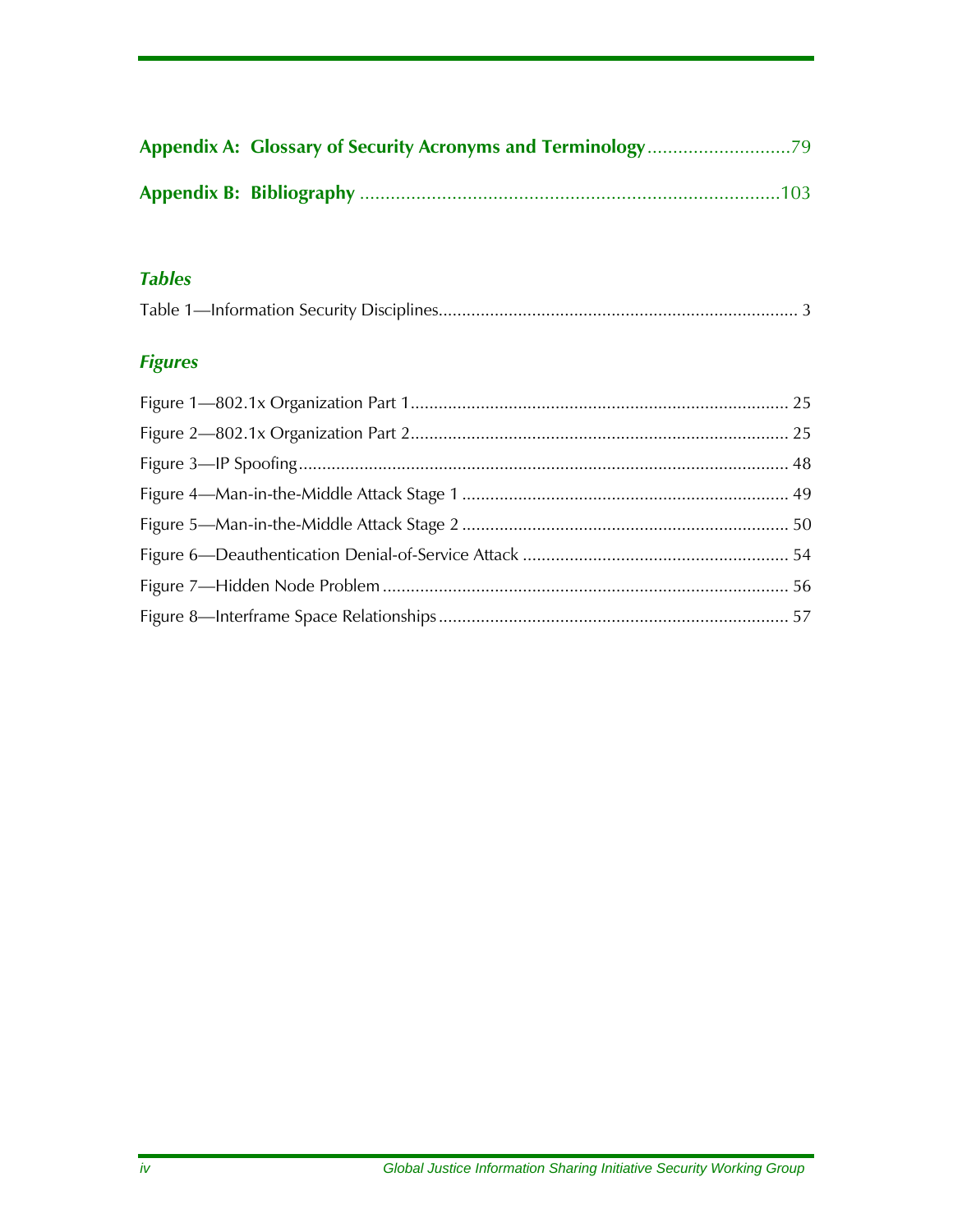## <span id="page-6-0"></span>*Acknowledgements*

*Applying Wireless Security Practices to Justice Information Sharing* was developed through a collaborative effort of the Security Working Group of the Global Justice Information Sharing Initiative (Global), Office of Justice Programs (OJP), U. S. Department of Justice (DOJ).

Global aids its member organizations and the people they serve through a series of important initiatives. These include the facilitation of Global Working Groups. The Global Security Working Group (GSWG) is one of four various Global Working Groups covering critical topics such as intelligence, privacy, and standards.

The GSWG focus is on the trusted and secure information exchange among justice agencies. Security of the entire information exchange enterprise is only as strong as the weakest link. The GSWG pursues security measures necessary for today's enhanced information sharing abilities.

This document is the product of Global and its membership of justice practitioners and industry professionals. Sincere appreciation and gratitude are extended to the Global Security Working Group and its members for volunteering their time to contribute to this project.

#### *Mr. David Buchanan, retired—County of San Bernardino, San Bernardino, California*

*Mr. Jim Cabral—Integrated Justice Information Systems (IJIS) Institute, Seattle, Washington* 

*Mr. David Clopton—U.S. Department of Justice, Washington, DC*

*Mr. Scott Fairholm—National Center for State Courts, Williamsburg, Virginia* 

*Mr. Robert Hanson—Minnesota Supreme Court, St. Paul, Minnesota* 

*Alan Harbitter, Ph.D.—IJIS Institute, Fairfax, Virginia* 

*Mr. Joseph Hindman—Scottsdale Police Department, Scottsdale, Arizona* 

*Mr. Tom Merkle—National Institute of Justice, Greenbelt, Maryland*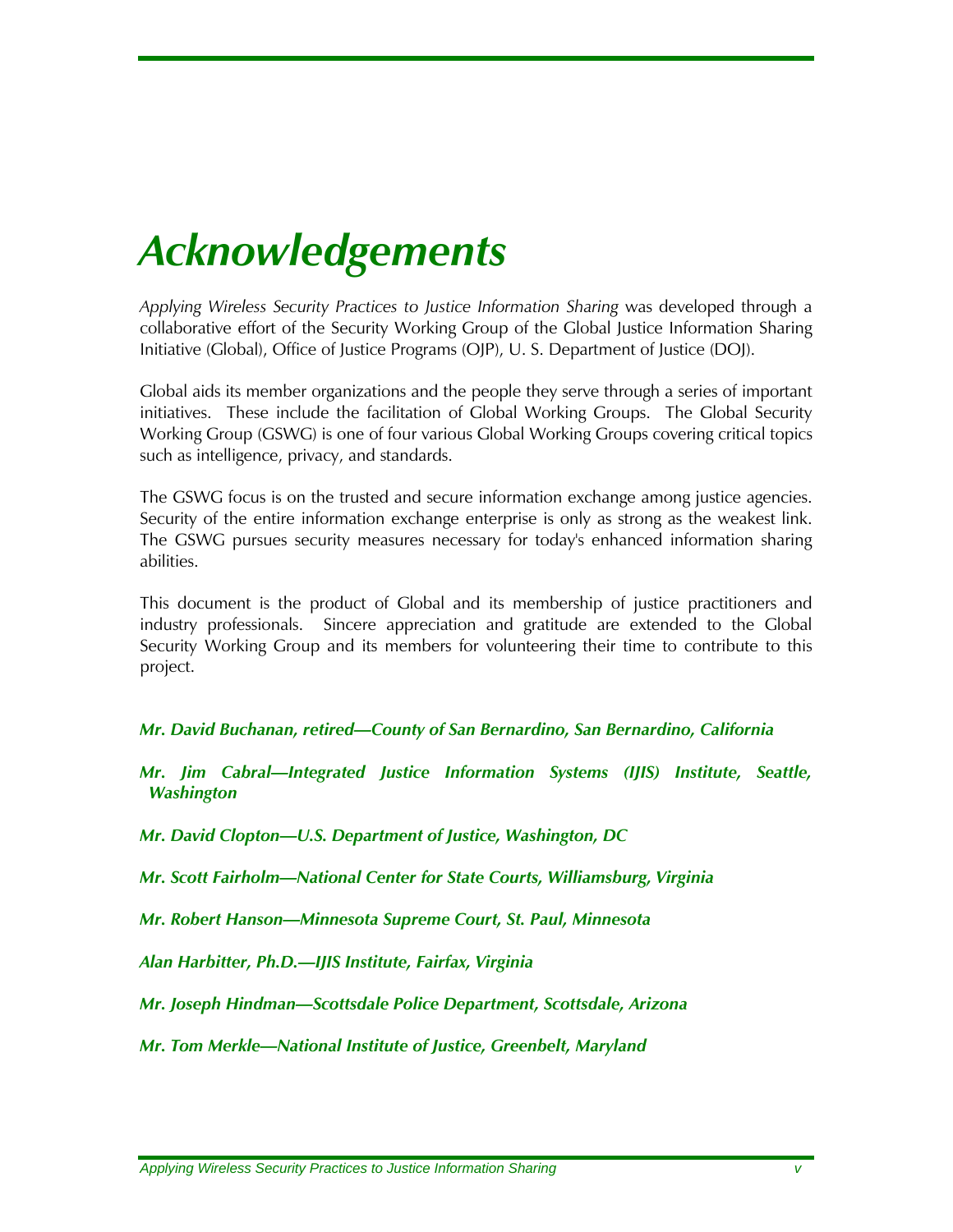- *Mr. Bill Phillips—Nlets–The International Justice and Public Safety Information Sharing Network, Phoenix, Arizona*
- *Mr. John Powell—National Public Safety Telecommunications Council, Denver, Colorado*
- *Ms. Christina Rogers—Statewide Investigative Networking System, Division of Criminal Justice Information Services, California Department of Justice, Sacramento, California*
- *Mr. John Ruegg—Information Systems Advisory Board, Los Angeles County Board of Supervisors, Cerritos, California*
- *Mr. Todd Shipley—SEARCH, The National Consortium for Justice Information and Statistics, Sacramento, California*
- *Mr. Chris Traver—Bureau of Justice Assistance, Office of Justice Programs, U.S. Department of Justice, Washington, DC*
- *Mr. Andrew Thiessen—Institute for Telecommunication Sciences, National Telecommunications and Information Administration, Boulder, Colorado*
- *Ms. Richelle Uecker—Orange County, Superior Court of California, Santa Ana, California*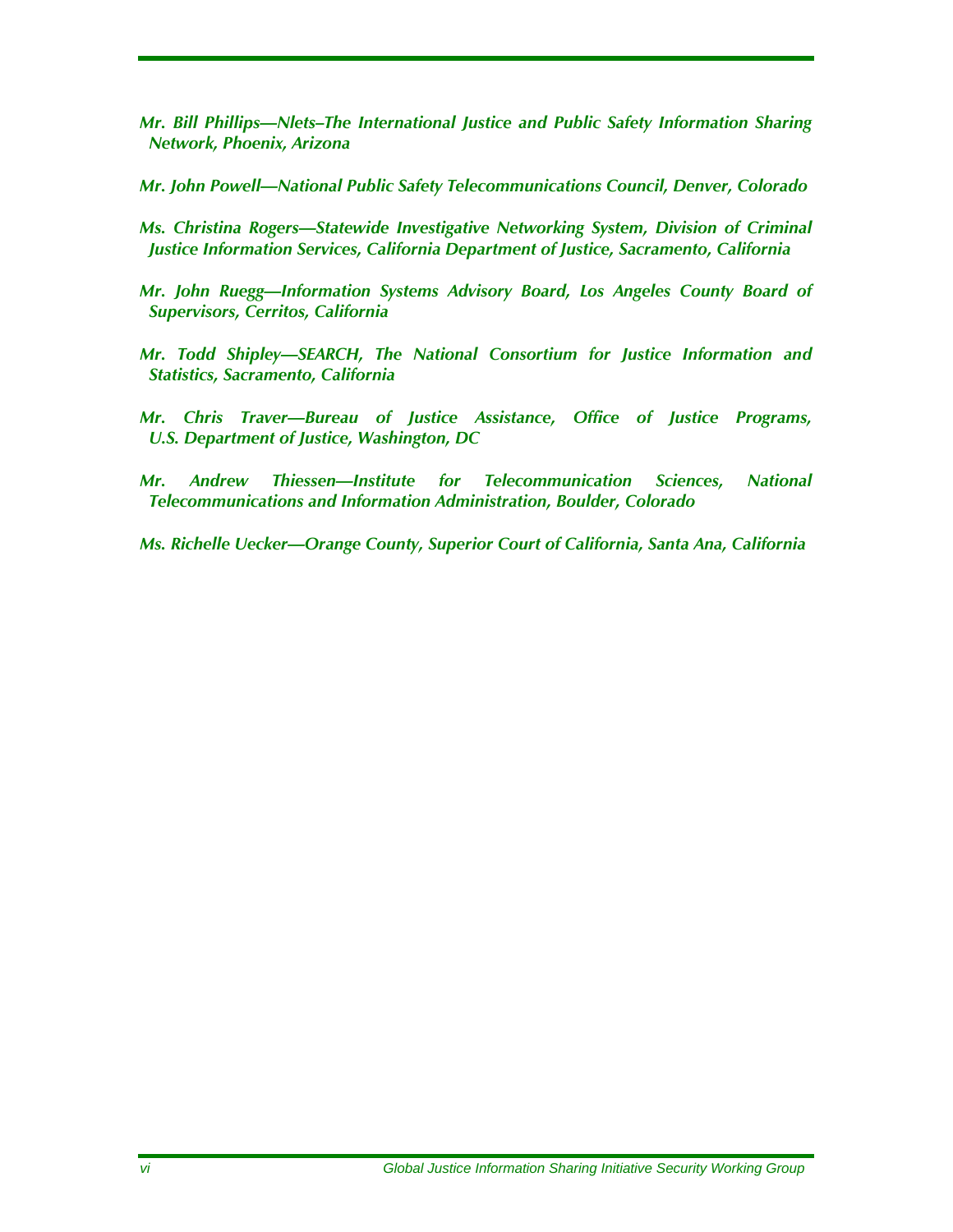## <span id="page-8-0"></span>*Global Justice Information Sharing Initiative (Global)*

## Global Mission and Guiding Principles

The Global mission is to improve the administration of justice and protect the nation's public by promoting practices and technologies for the secure sharing of justice-related information. The vision is to lead the way by getting the right information to the right people at the right time.

The guiding principles of Global are to:

- $\Box$  Bring together representatives from the entire justice, public safety, and first responder communities—including private industry—to overcome the barriers to justice information sharing across agencies, disciplines, and levels of government.
- $\Box$  Promote the development and implementation of standards that facilitate seamless exchange of information among justice, public safety, and first responder communities.
- $\Box$  Provide information that supports sound business decisions for the planning, design, and procurement of cost-effective, interoperable information systems.
- $\Box$  Promote constitutional values and individual rights by ensuring the accuracy and security of justice information and the implementation of appropriate privacy safeguards.
- $\Box$  Acknowledge that while there is a strong national consensus that improved justice-related information sharing is critically important, there is a commensurate desire to protect individuals' privacy.
- Recommend concepts that leverage existing infrastructure, capabilities, and functionality.

The broad scope of the effort is fundamental, because public and practitioner safety is best secured when all players—from patrol officers to prosecutors and from court officials to corrections personnel—have access to timely and accurate information.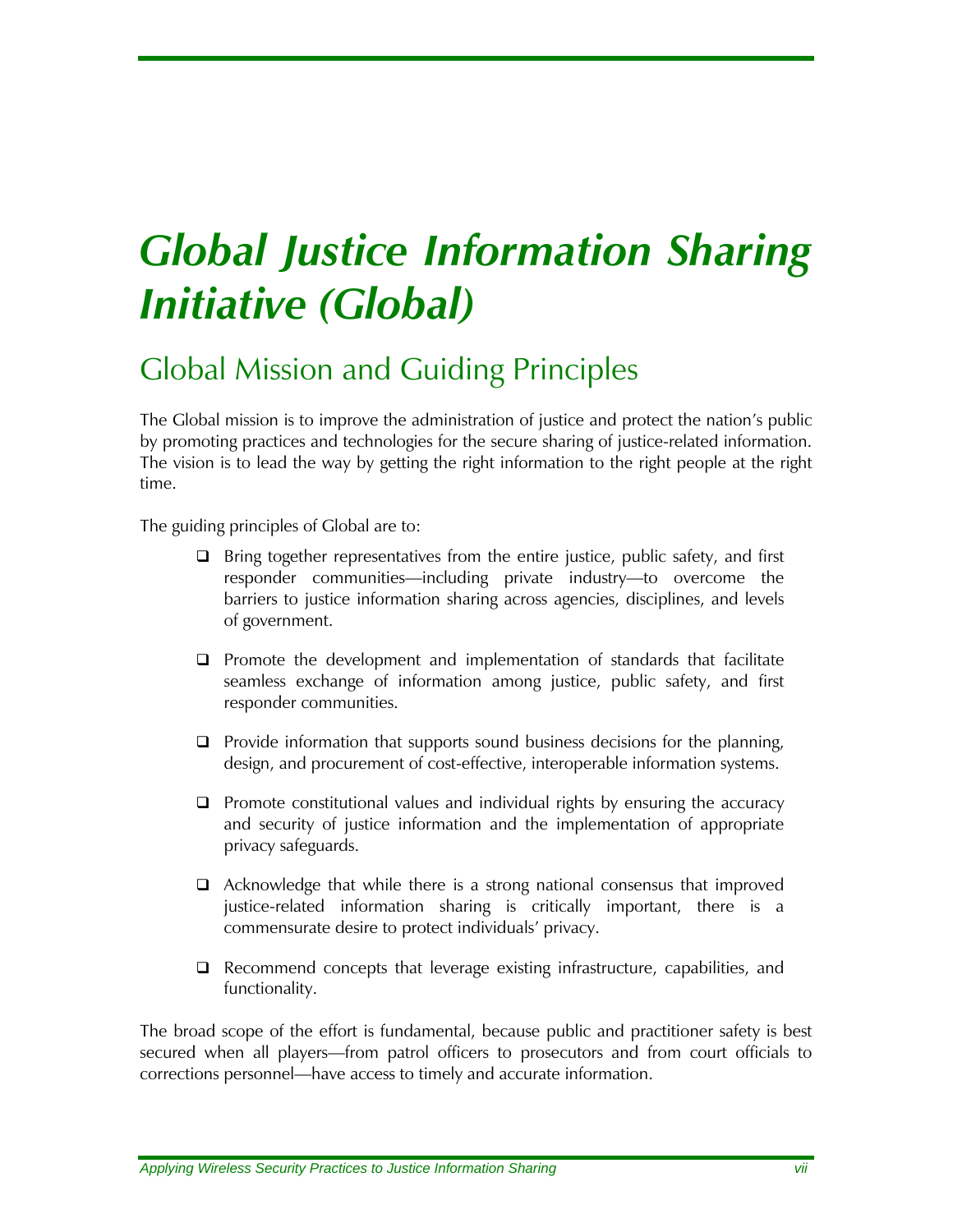<span id="page-9-0"></span>Global operates in accordance with Federal Advisory Committee Act (FACA) provisions and convenes twice a year in Washington, DC. Meetings are announced in the *Federal Register,* and the public are welcome as observers.

## Global Structure: Membership and Leadership

The Global Advisory Committee (GAC) comprises key personnel from local, state, tribal, federal, and international justice and public safety entities, including agency executives and policymakers; automation planners and managers; information practitioners; and, most importantly, end users. This last group distinguishes the GAC as a committee whose members remain actively dedicated to information sharing, precisely because they continue to be producers, consumers, and administrators of crucial justice-related data.

Committee membership reflects the fundamental GAC tenet that the entire justice, public safety, and courts community must be involved in information exchange. Representatives from the following entities serve as members:

- Administrative Office of the U.S. Courts
- American Association of Motor Vehicle Administrators
- **Q** American Correctional Association
- **Q** American Probation and Parole Association
- □ Conference of State Court Administrators
- Criminal Justice Information Services Advisory Policy Board
- Executive Office for United States Attorneys
- Federal Bureau of Investigation—Criminal Justice Information Services Division
- $\Box$  International Association of Chiefs of Police
- International Association of Chiefs of Police—Division of State and Provincial Police
- International Association of Chiefs of Police—Indian Country Law Enforcement Section
- INTERPOL–USNCB
- Major Cities Chiefs Association
- Nlets—The International Justice and Public Safety Information Sharing Network
- □ National Association for Court Management
- National Association of Attorneys General
- National Association of State Chief Information Officers
- National Center for State Courts
- National Conference of State Legislatures
- National Congress of American Indians
- National Council of Juvenile and Family Court Judges
- $\Box$  National Criminal Justice Association
- National District Attorneys Association
- National Governors Association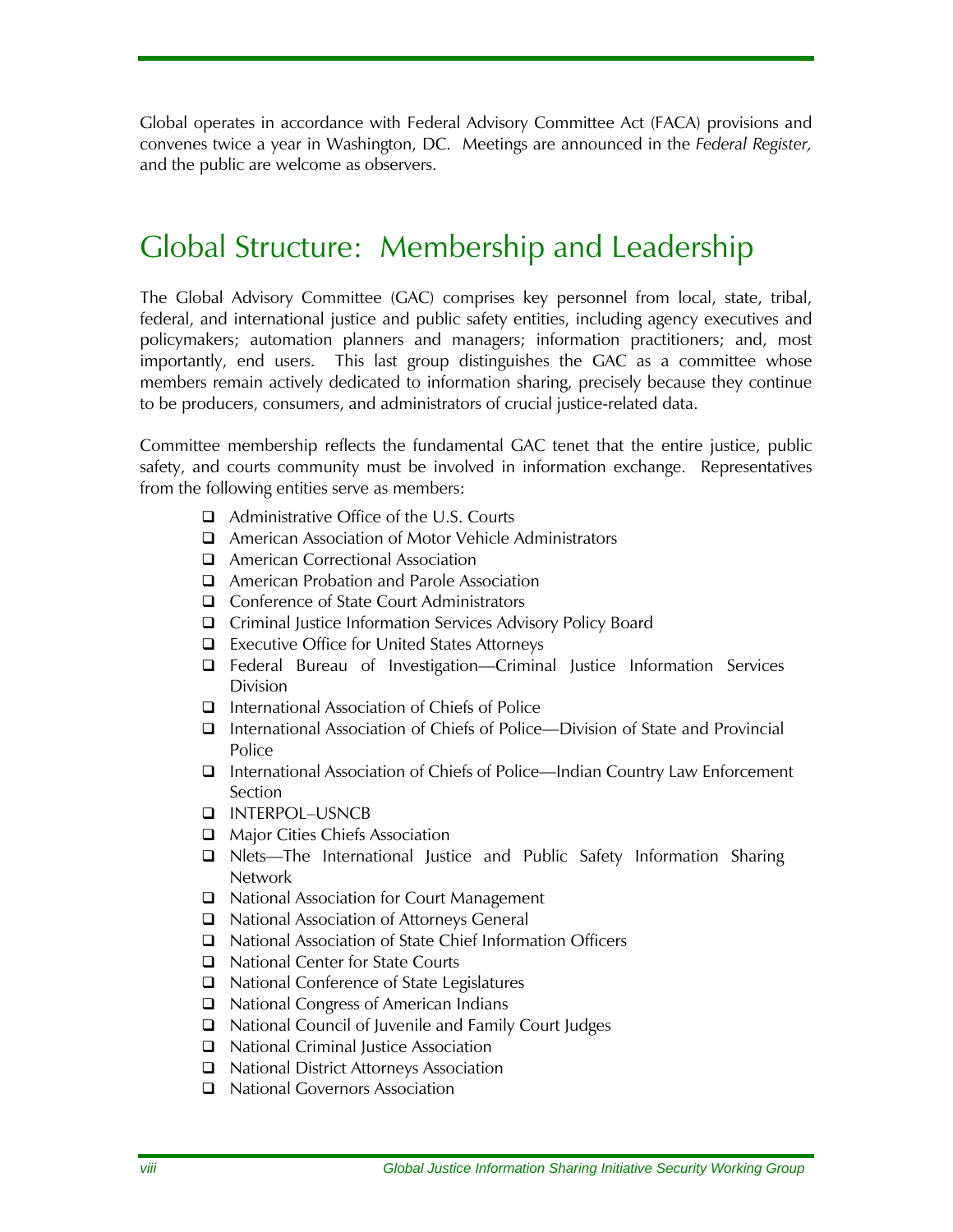- □ National Legal Aid & Defender Association
- □ National Sheriffs' Association
- SEARCH, The National Consortium for Justice Information and Statistics
- □ U.S. Department of Homeland Security
- U.S. Department of Justice—Justice Management Division
- □ U.S. Drug Enforcement Administration

GAC working groups comprise committee members and other subject-matter experts, expanding the GAC's knowledge and experience. These groups are formed around timely issues impacting justice information sharing and meet as often as necessary. The following working groups are engaged in targeted activities on behalf of the GAC:

- **Global Security Working Group**—The Global Security Working Group was formed in recognition that the security of the entire justice information exchange enterprise is only as strong as the weakest link. Of particular importance is the determination of effective security guidelines for legacy systems, as well as the new and enhanced networks and systems to which they are joined. The goal of this working group is to inform the justice and justice-related communities about acceptable integrated justice system security measures, encouraging them to adopt security guidelines that have been reviewed to ensure trusted partnerships and data integrity.
- **Global Privacy and Information Quality Working Group**—The Global Privacy and Information Quality Working Group was formed because of the growing need to address information privacy as impacted by advancing technological capabilities. Goals of this working group include assisting governments in ensuring that personal information will not be inappropriately disseminated or misused, ensuring that there are safeguards against the collection and use of inaccurate information—particularly when the information is disseminated in open environments such as Internet-based systems, and improving the reliability of criminal records in an integrated electronic system.
- **Global Intelligence Working Group**—The Global Intelligence Working Group was formed to examine and integrate into the GAC dialogue the particular challenges to intelligence sharing. This working group has developed a *National Criminal Intelligence Sharing Plan (Plan or NCISP)*—a formal intelligence sharing initiative that will securely link local, state, tribal, and federal law enforcement agencies, facilitating the exchange of critical intelligence information. This Plan contains model policies and standards and describes a nationwide network that will link all levels of law enforcement personnel, including officers on the street, intelligence analysts, unit commanders, and police executives. In October 2003, former U.S. Attorney General John Ashcroft approved the Plan.
- **Global Infrastructure/Standards Working Group**—The Global Infrastructure/Standards Working Group was formed because successful broadscale data exchange is greatly facilitated by (if not dependent on) the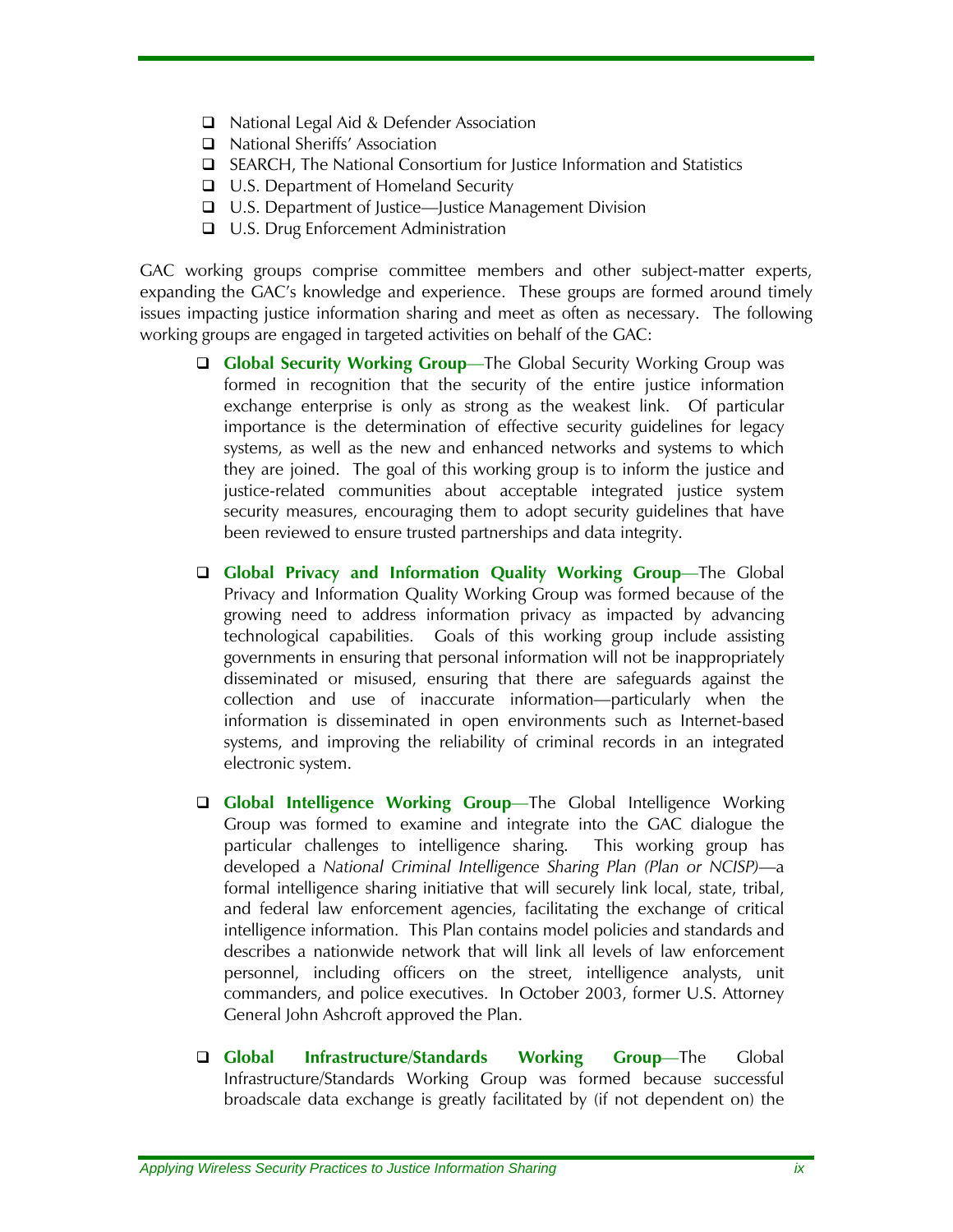<span id="page-11-0"></span>development and adoption of standards that enable transparent integration of disparate systems. The goal of this working group is to define a Justice Reference Architecture that will assist government entities in establishing an operational environment that will enable them to share justice information within the guiding principles of the GAC. The framework will be designed to identify those critical components, programmatic and technical, necessary to develop and maintain a sound infrastructure.

## Global Web Site—www.it.ojp.gov

The Web site provides information about Global and other important information technology initiatives. The Web site is in response to the need for additional information sharing resources throughout justice and public safety communities. This valuable online tool offers resources that support information sharing at all levels of government.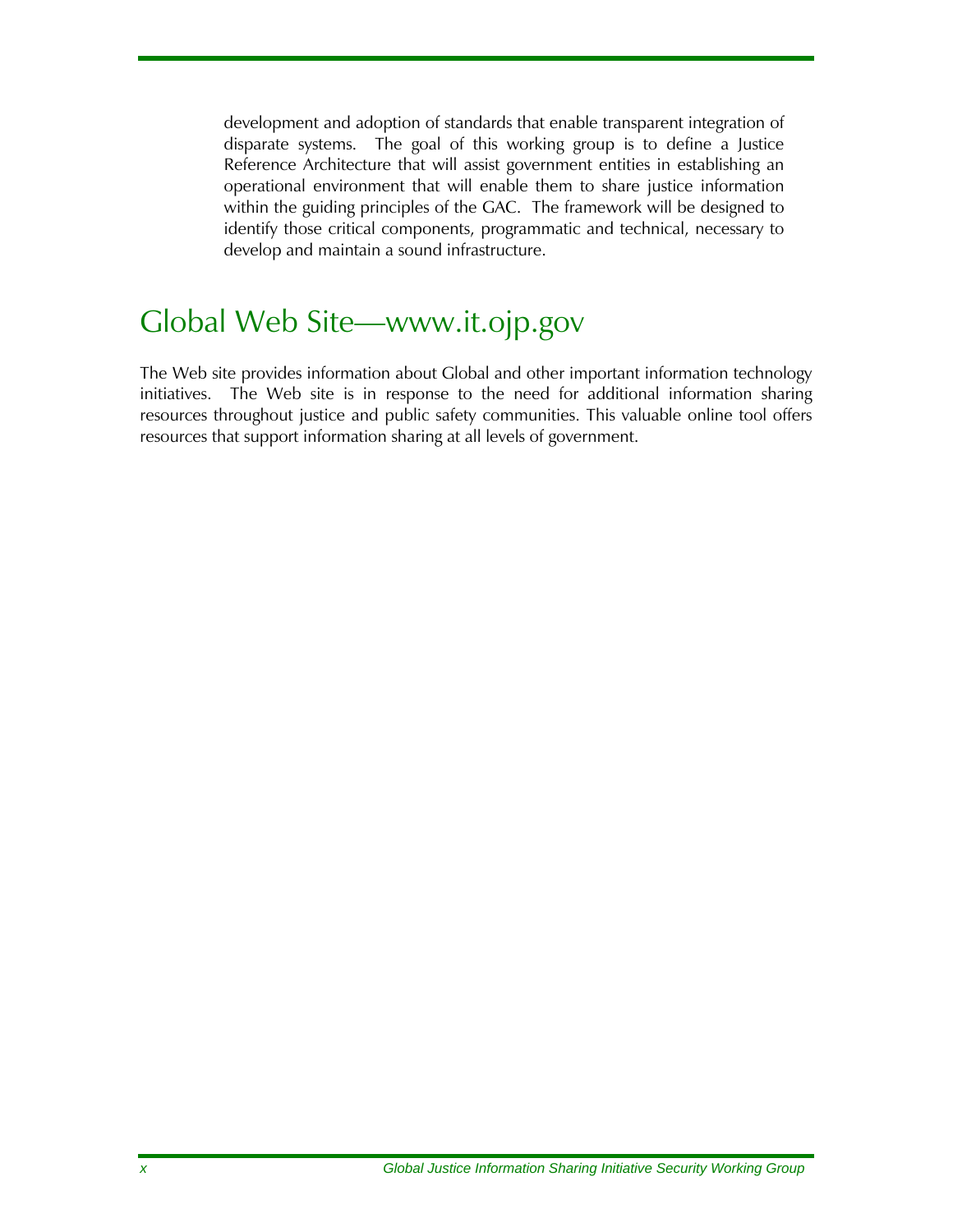## <span id="page-12-0"></span>*How to Use This Document*

This wireless document is a companion resource to *Applying Security Practices to Justice Information Sharing* (document) or (Applying Security Practices). In most cases, the reference material in the Applying Security Practices document is relevant to the wireless perspective.

This wireless document contains expanded information containing wireless overviews and wireless guidelines for secure information sharing. Additional content specifically relevant to wireless environments has been used to expand upon the information that was previously written for security disciplines that span the important elements of an information security architecture. Only issues unique to wireless deployments have been addressed.

This document is not intended to suggest a standard security approach nor is it intended to provide an in-depth security solution for any particular system. It is also not intended to provide a detailed technical reference for system administrators.

Many of these suggested practices are low cost in that they require users to be educated about security practices and suggest awareness and evaluation of the security threat. Other practices require capital investment and continued maintenance to ensure their effectiveness. However, doing nothing can have unacceptable associated costs.

Recognizing the trend of law enforcement to utilize commercially available wireless hardware, networks, and services, the GSWG will continue to identify security policies required to safeguard information in those environments. The policies encompass (but are not limited to) areas such as access control, audit and accountability, certification, accreditation, security assessments, identification, authentication, physical and environmental protection, system and communications protection, and system and information integrity.

Current standard wireless technologies include (but are not limited to) IEEE 802.11 (Wi-Fi); IEEE 802.16 (WiMAX); IEEE 802.20 (Mobile Broadband Wireless Access); microwave, and satellite; IEEE 1451.5 (Wireless Sensor Standards); and third generation mobile standards, such as TIA CDMA2000 1x (1xRTT), 1xEV-DO (1x Evolution-Data Optimized), and 1xED-DV (Evolution-Data/Voice). Third generation mobile and wireless technologies are being researched for security and vulnerability.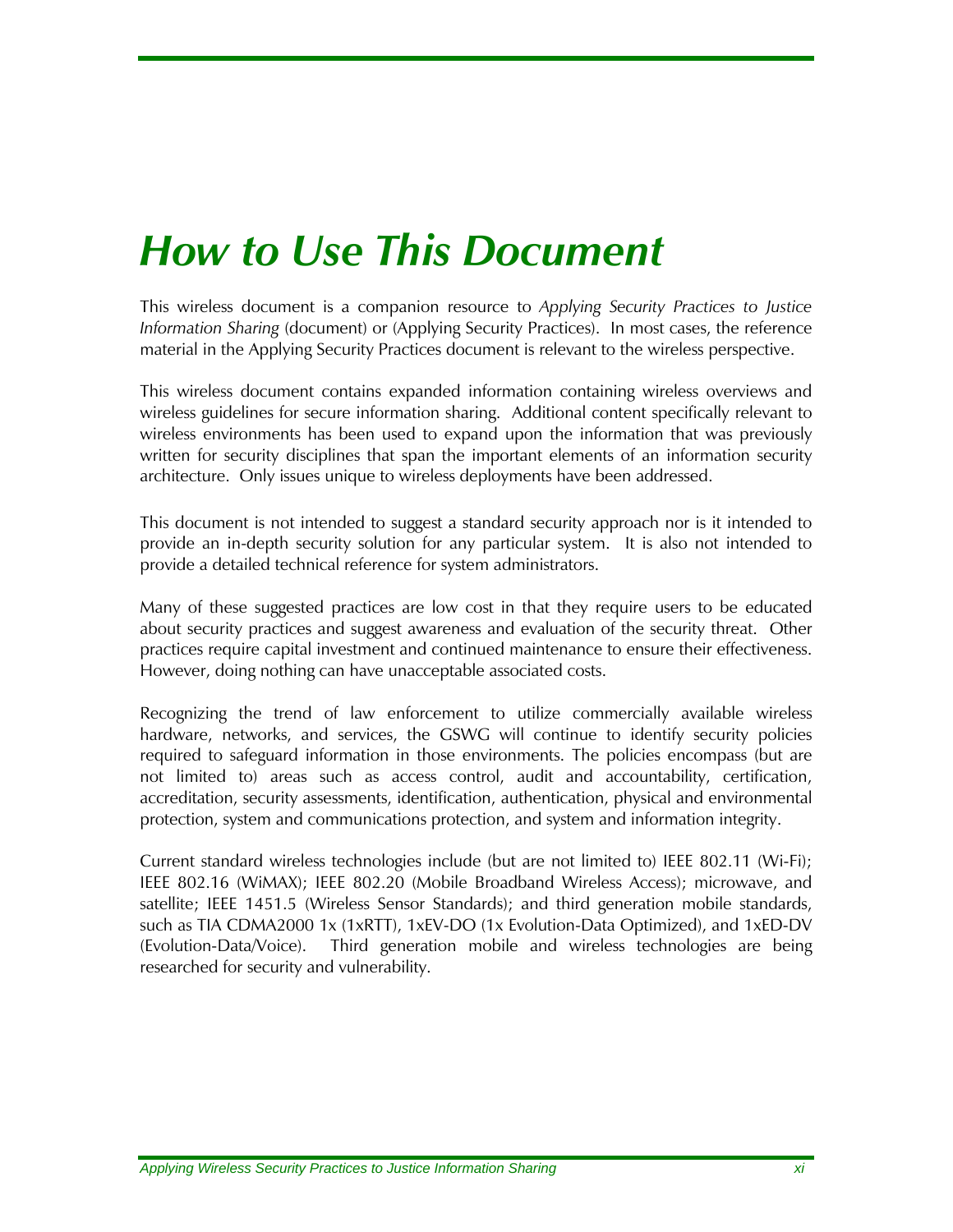## <span id="page-13-0"></span>*Criminal Justice Information Services (CJIS)*

The GSWG recommends that all justice and public safety wireless device users follow the currently proscribed policies in the *Criminal Justice Information Services* (*CJIS) Security Policy*. [1](#page-13-1)

The *CJIS Security Policy* is considered to be Sensitive But Unclassified (SBU) material and can not be disclosed in this publication nor posted to a public Web site, and discretion shall be exercised in sharing the contents of the policy with individuals and entities who are not engaged in law enforcement or the administration of criminal justice.

All agencies required to adhere to the *CJIS Security Polic*y should be aware that it contains specific requirements for wireless networking, including encryption, certification of cryptographic modules, and minimum key lengths. These agencies should become familiar with the requirements set by the CJIS policy prior to procurement and deployment of wireless devices.

A CJIS Systems Agency (CSA) has been designated to establish and administer an IT security program for the state's network systems that access NCIC and the CJIS systems. Agencies planning or operating such networks should coordinate their IT security plans with the CJIS Systems Officer (CSO) in the CSA. A list of CSOs is maintained on the Law Enforcement Online (LEO) Web page.

 $\overline{a}$ 

<span id="page-13-1"></span><sup>&</sup>lt;sup>1</sup> Must be a Law Enforcement Online (LEO) member to acess the CJIS Security Policy.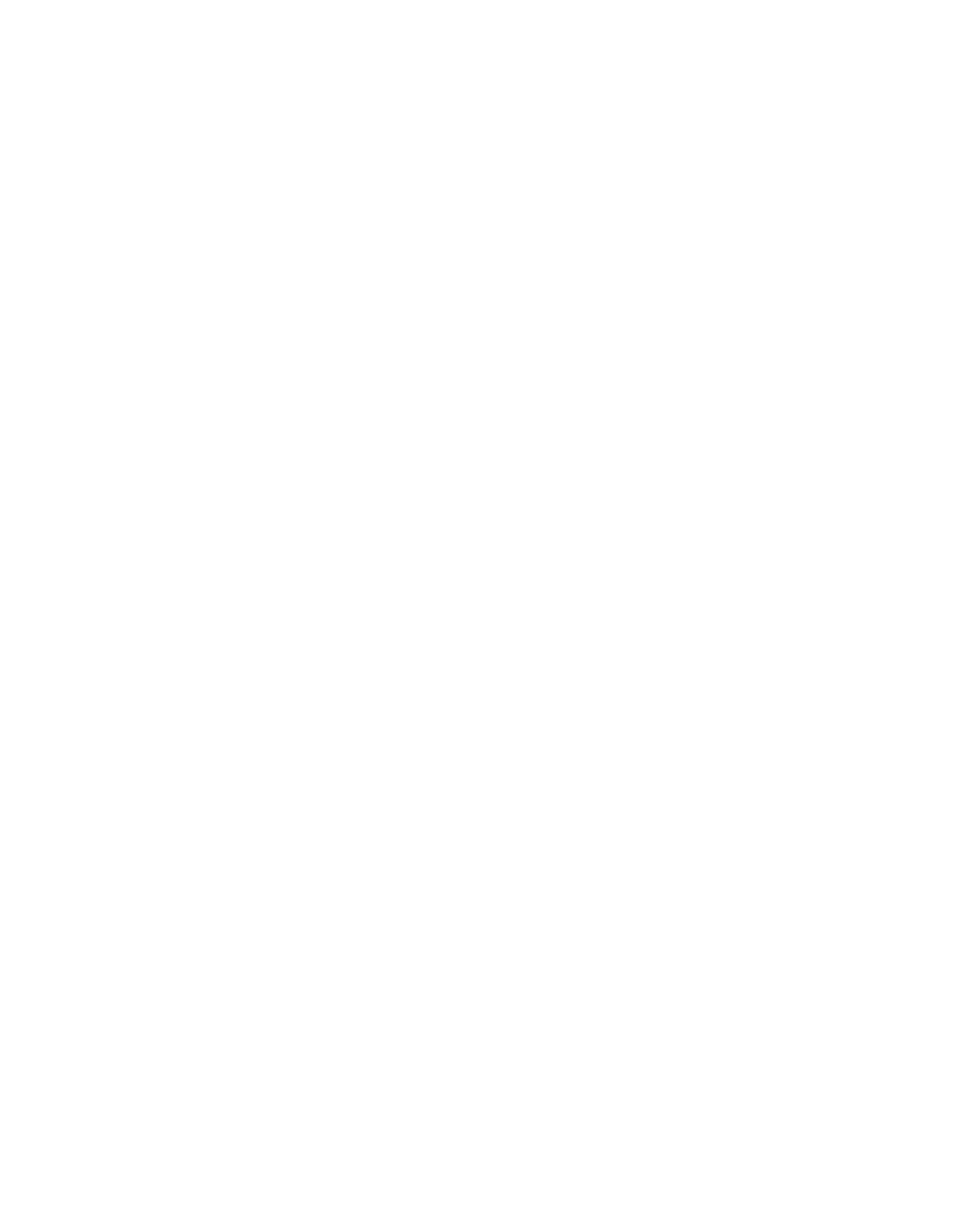## <span id="page-16-0"></span>*Security Disciplines*

## Introduction

This document discusses the critical security disciplines for wireless security for each of the key objectives: Support, Prevention, and Detection and Recovery. Each security discipline is defined in Table 1—Information Security Disciplines.

#### **Objective 1: Support**

These services are generic and underlie most information technology capabilities.

- Governance
- **Physical Security**
- **Personnel Security Screening**
- □ Separation of Duties

#### **Objective 2: Prevention**

- $\Box$  Identification and Authentication
- Authorization and Access Control
- $\Box$  Data Integrity
- □ Public Access, Privacy, and Confidentiality
- Firewalls, VPNs, and Other Network Safeguards

#### **Objective 3: Detection and Recovery**

- Attack Detection and Prevention
- $\Box$  Security Auditing
- Risk Management
- Disaster Recovery and Business Continuity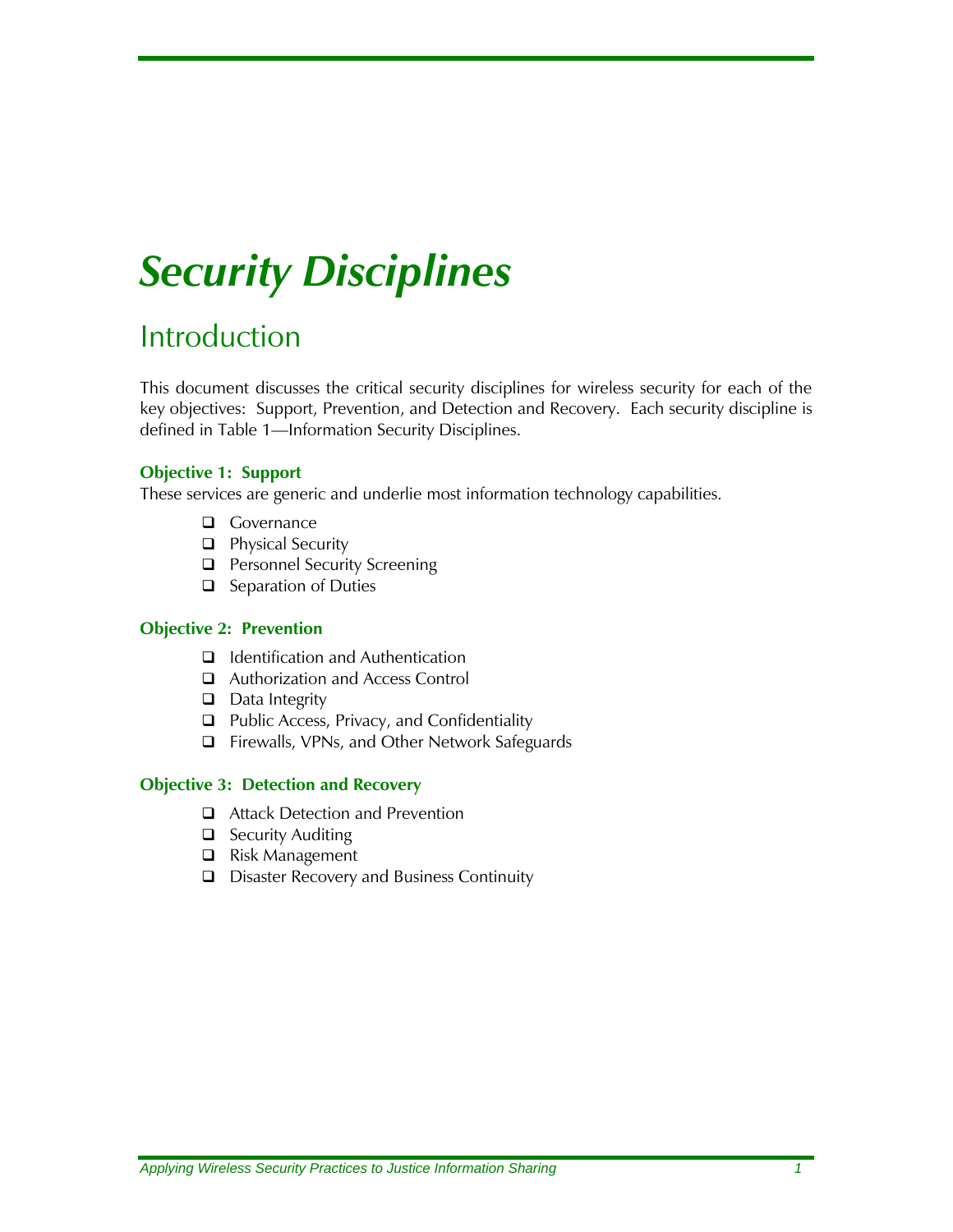## <span id="page-17-0"></span>Section Structure

In general, each security discipline section is constructed as follows:

- **Description and Purpose**—provides a summary of the discipline and the role it plays in securing information.
- **Principles**—identifies the qualities that should be in place in an organization that responsibly and securely manages justice information.
- **Policies**—contains guidance and, when applicable, references to sample policies in order to assist organizations in establishing good internal policies for securing information.
- **Best Practices**—includes tutorials and also overviews the best ways to apply the tools, technologies, and processes within each discipline.
- **References**—provides resources to assist justice organizations in designing their security practices in meeting well-established industry standards.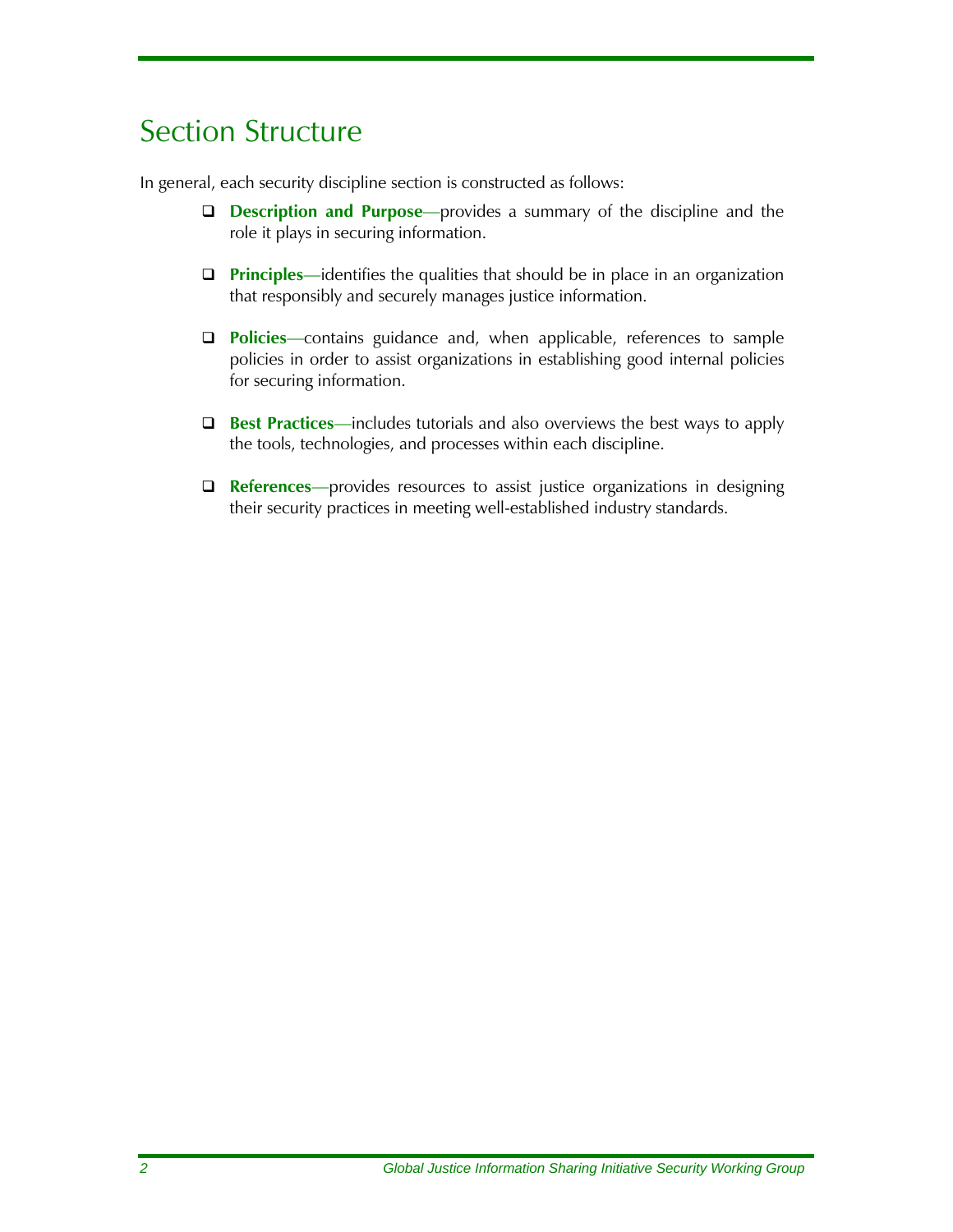| <b>Table 1-Information Security Disciplines</b> |  |  |  |
|-------------------------------------------------|--|--|--|

<span id="page-18-0"></span>

| <b>Information Security Disciplines</b>                        | <b>Definition and Relevance</b>                                                                                                                                                                  |
|----------------------------------------------------------------|--------------------------------------------------------------------------------------------------------------------------------------------------------------------------------------------------|
| <b>Governance</b>                                              | Identifies the practices applied to establish, manage, and enforce<br>information security policy.                                                                                               |
| <b>Physical Security</b>                                       | Protects against compromises in security that may arise from facility and<br>environmental vulnerabilities.                                                                                      |
| <b>Personnel Security Screening</b>                            | Includes the processes applied to determine if personnel warrant the level<br>of trust required to access sensitive justice information and systems.                                             |
| <b>Separation of Duties</b>                                    | Requires the segregation of administrative, development, security, and<br>user functions to provide security checks and balances.                                                                |
| <b>Identification and Authentication</b>                       | Ensures those wishing to gain access to information resources are who<br>they represent themselves to be. Typical methods include passwords,<br>smart cards, and biometrics.                     |
| <b>Authorization and Access Control</b>                        | Determines what permissions and access authorization an information<br>system user holds.                                                                                                        |
| <b>Data Integrity</b>                                          | Safeguards information content and protects against inadvertent or<br>intentional information modification or loss.                                                                              |
| <b>Public Access, Privacy, and</b><br><b>Confidentiality</b>   | Outlines tools and procedures to protect the privacy of individuals and<br>information in light of the increased accessibility offered by networked<br>information systems.                      |
| <b>Firewalls, VPNs, and Other Network</b><br><b>Safeguards</b> | Identifies the tools employed to establish a barrier between private and<br>public information in a justice organization.                                                                        |
| <b>Attack Detection and Prevention</b>                         | Monitors computing and communications facilities for evidence of<br>inappropriate access or use.                                                                                                 |
| <b>Security Auditing</b>                                       | Examines and verifies that organizational practices meet security policies<br>and applicable regulations.                                                                                        |
| <b>Risk Management</b>                                         | Protects critical information assets and its ability to perform the<br>organizational mission.                                                                                                   |
| <b>Disaster Recovery and Business</b><br><b>Continuity</b>     | Establishes and documents the procedures to follow in the event of a<br>disaster so that operations that depend on the accuracy and availability of<br>information can continue and be restored. |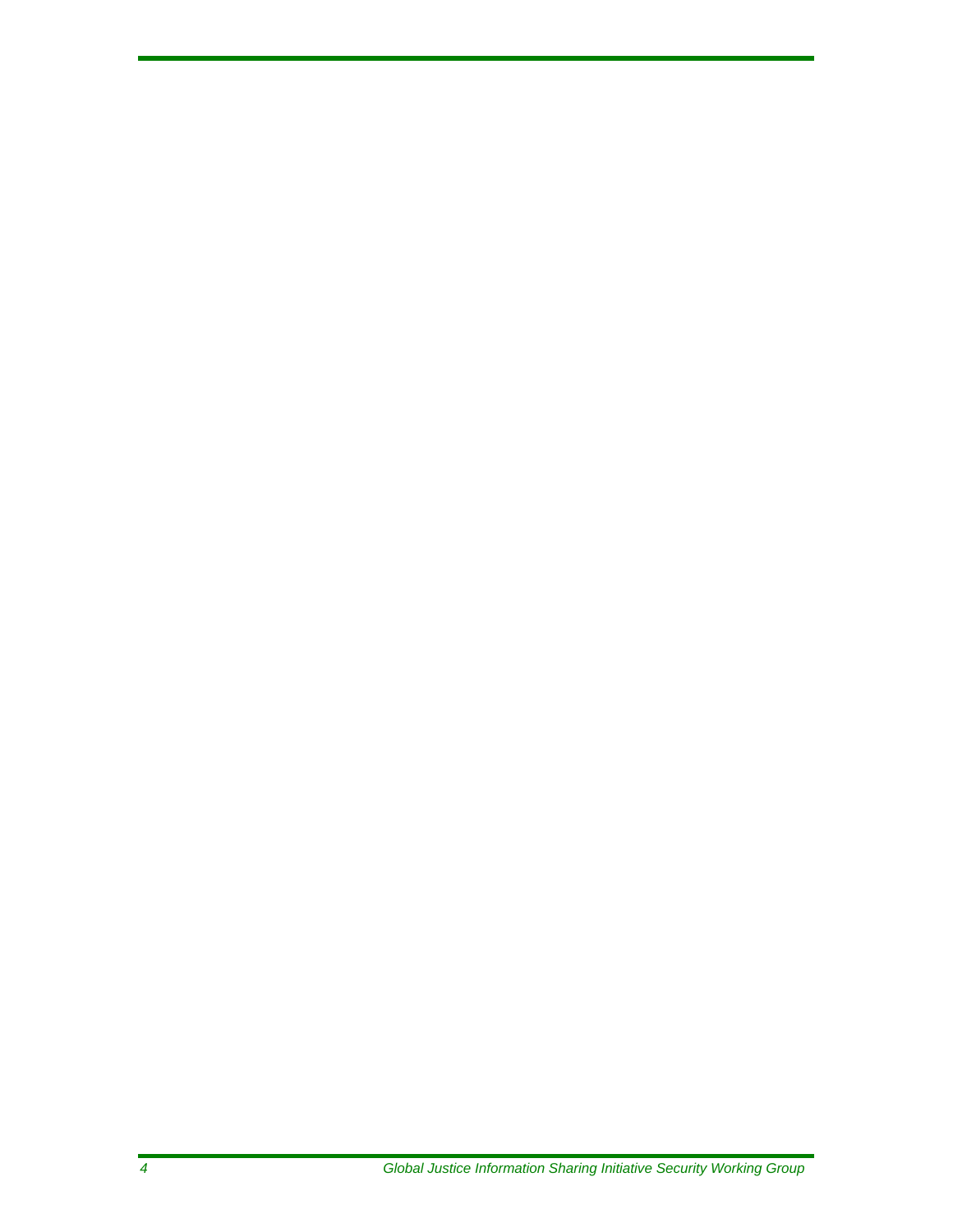## **Objective 1: Support**

| Security     |  |
|--------------|--|
| Disciplines: |  |
|              |  |
|              |  |

### **Objective 2: Prevention**

| Security     |                                                    |  |
|--------------|----------------------------------------------------|--|
| Disciplines: |                                                    |  |
|              |                                                    |  |
|              | 2-4. Public Access, Privacy, and Confidentiality33 |  |
|              | 2-5. Firewalls, VPNs, and Other                    |  |

### **Objective 3: Detection and Recovery**

| Security     |                                                |
|--------------|------------------------------------------------|
| Disciplines: |                                                |
|              |                                                |
|              | 3-4. Disaster Recovery and Business Continuity |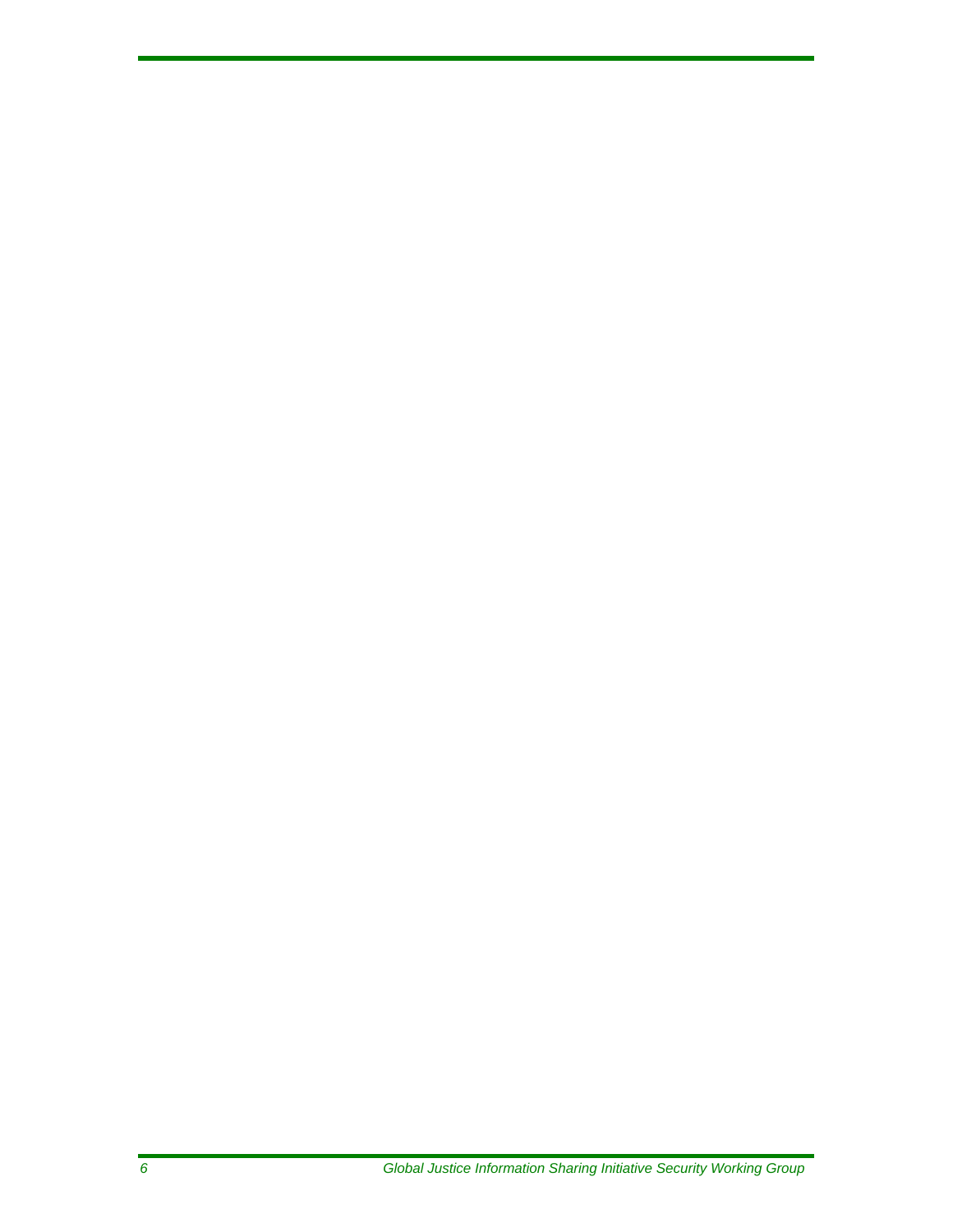## **Security Disciplines for Objective 1: Support**

<span id="page-22-0"></span>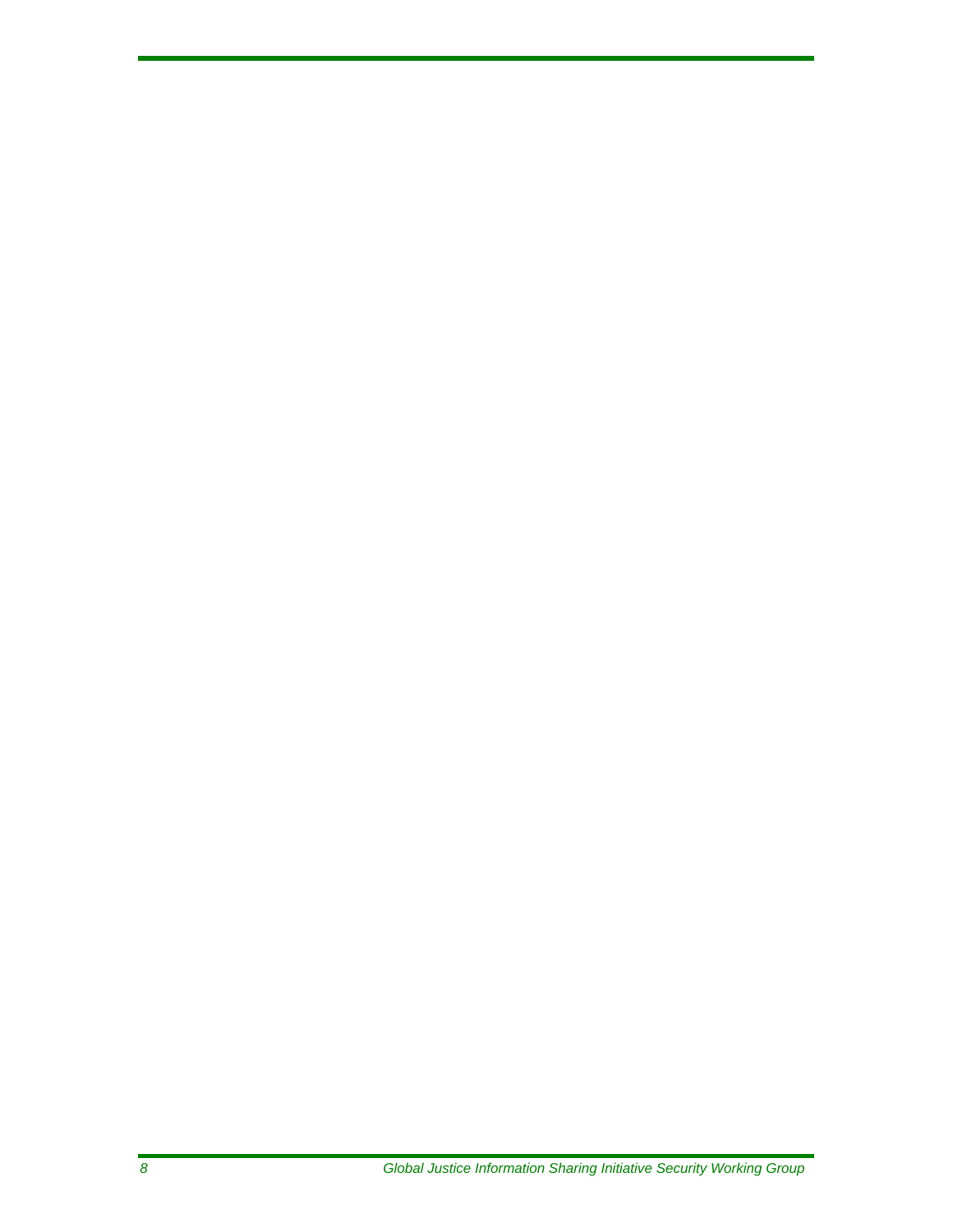### <span id="page-24-0"></span>1-1. Governance

#### **Description**

For individual organizations, governance is the source of security policy, establishing the activities required to assess risk, set direction, and monitor the application of security tools with the objective of creating a secure operating environment. In an environment in which information is shared, governance is more complex and must represent the security interests and policies of multiple organizations. This is particularly true in a wireless environment where the infrastructure (especially for broadband) must often be shared, to include nonjustice governmental entities and potentially nongovernmental organizations (such as utilities), and where the transmission medium is readily open to acquisition by nonusers. A shared, workable governance structure is critical to the successful implementation of any system that supports interoperability.<sup>[2](#page-24-1)</sup>

#### **Purpose**

Security management encompasses a number of functions, as outlined in this document. Governance recognizes that these functions need oversight and control at a high level to assure that each is addressed appropriately. Only in this way can the benefits of a comprehensive security program be gained. Further, information sharing and joint operations are becoming increasingly important for justice and other public safety organizations. That implies the need for governance structures that cross individual agencies. Consequently, governance issues deserve prominent consideration. A common governing structure will improve the policies, processes, and procedures of any major project by enhancing communication and coordination, establishing guidelines and principles, and reducing any internal jurisdictional conflicts. The governance group should be representative of local, state, tribal, and federal entities from all participating disciplines within the identified region. A formal governance structure is critical to success.

#### **Principles**

-

- Governance structures for information sharing should be representative of all stakeholders.
- Governance involves technologists, operational management, and strategic business management. A good governance structure may also include appropriate elected officials, particularly for large, multiagency systems.
- $\Box$  At the governance level, risk assessment deals with risk to the operation, its continued viability, and the critical data it maintains.

<span id="page-24-1"></span><sup>&</sup>lt;sup>2</sup> Interoperability is defined as the ability of a field officer to communicate with whomever they need to communicate, in real time, via voice or data, and as authorized.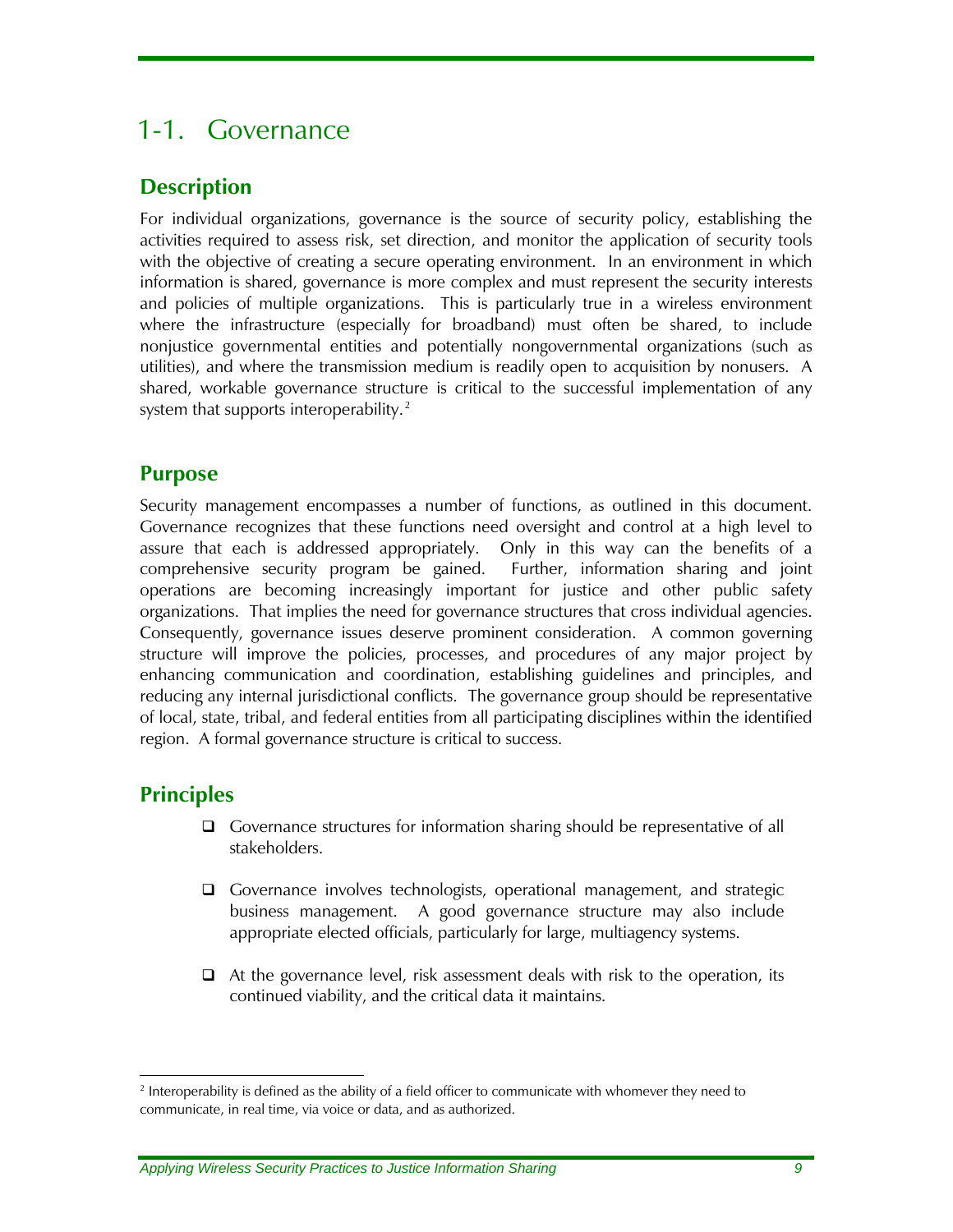- <span id="page-25-0"></span> $\Box$  Information Technology (IT) and wireless management staff have the responsibility to manage security to the best standard for a given level of risk; the governance group establishes that level of risk and is accountable for setting that level appropriately.
- $\Box$  Governance strives for repeatable results with continual improvement.
- Governance establishes and promotes policies that ensure long-term sustainability.

#### **Best Practices**

- $\Box$  Include strategic business management, senior operational management, and senior IT and wireless management staff on the governance board.
- □ Understand that risk in a wireless environment includes many factors not commonly found in wired networks. These include vulnerability from the outside (without the need to gain facility or personnel access) to denial-ofservice, interception, spoofing, etc.
- $\Box$  Strive for a full discussion of risk so that all participants understand the breadth and depth of the risks. Classify risks according to level, set a strategic plan to attack the highest priority risks, and know which risk each new security initiative is targeting. For example, see National Institute of Standards and Technology (NIST) Special Publication 800-63, Recommendations for Electronic Authentication, at <http://csrc.nist.gov /publications/nistpubs/index.html>.
- $\Box$  Understand what laws, regulations, and rules apply to the organizational participants, the disciplines, and to the information being used.
- $\Box$  Insist that the business purpose for each new security initiative is clear.
- $\Box$  Understand the total cost of ownership of each new security initiative, and make efforts to relate that cost to a return on that investment.
- □ Report periodically (at least annually) on progress made during the past period and the objectives set for the next period.

#### **References**

- Institute of Internal Auditors, *Information Security Governance: What Directors Need to Know*, <www.theiia.org/index.cfm? doc\_id=3061>.
- Information Systems Audit and Control Association, *Information Security Governance: Guidance for Boards of Directors and Executive Management*,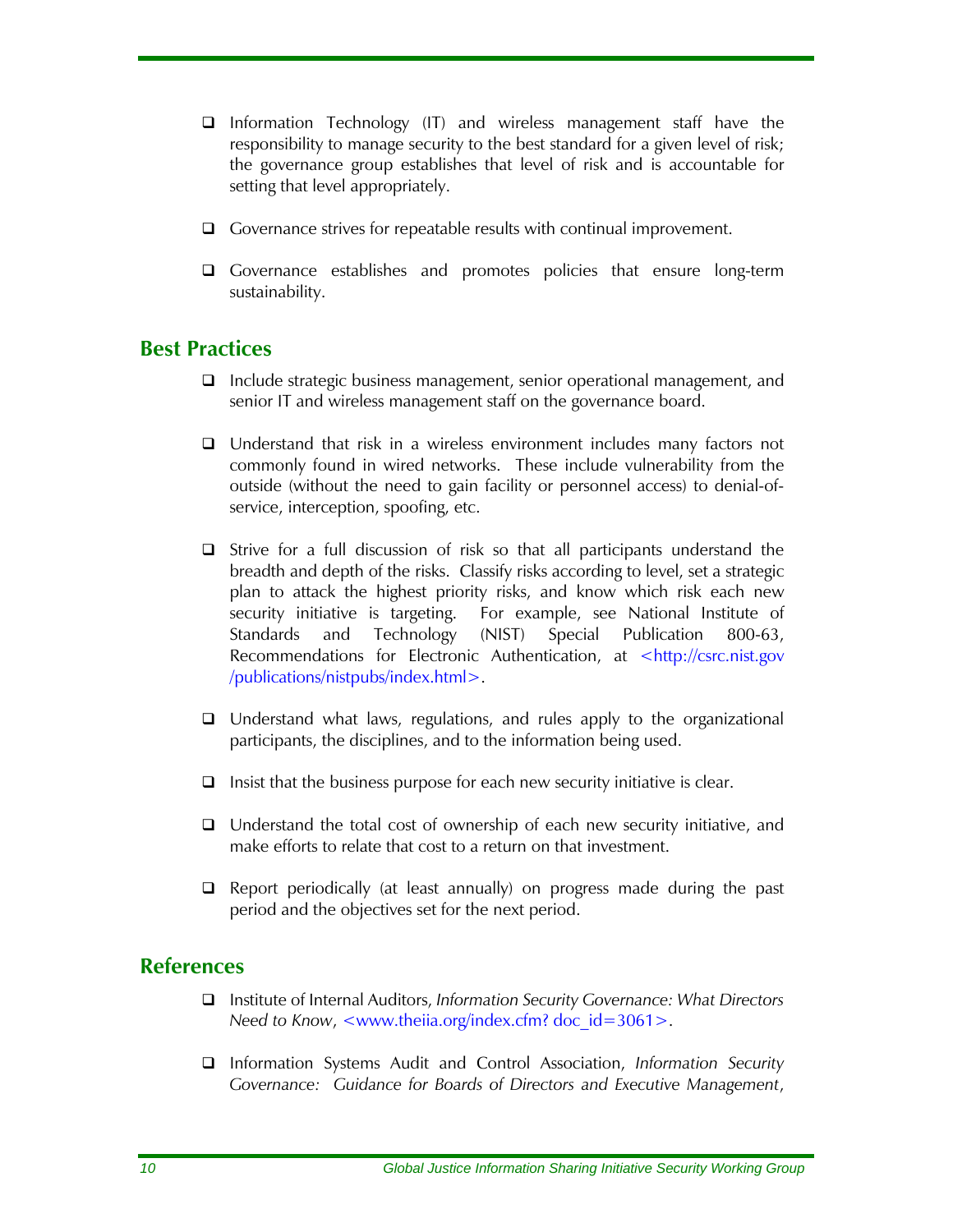<http://www.isaca.org/Template.cfm?Section=Governance&template=/ECo mmerce/ProductDisplay.cfm&ProductID=110>.

- IT Infrastructure Library (ITIL): Provides IT governance models.
- □ Control Objectives for Information and Related Technology (COBIT).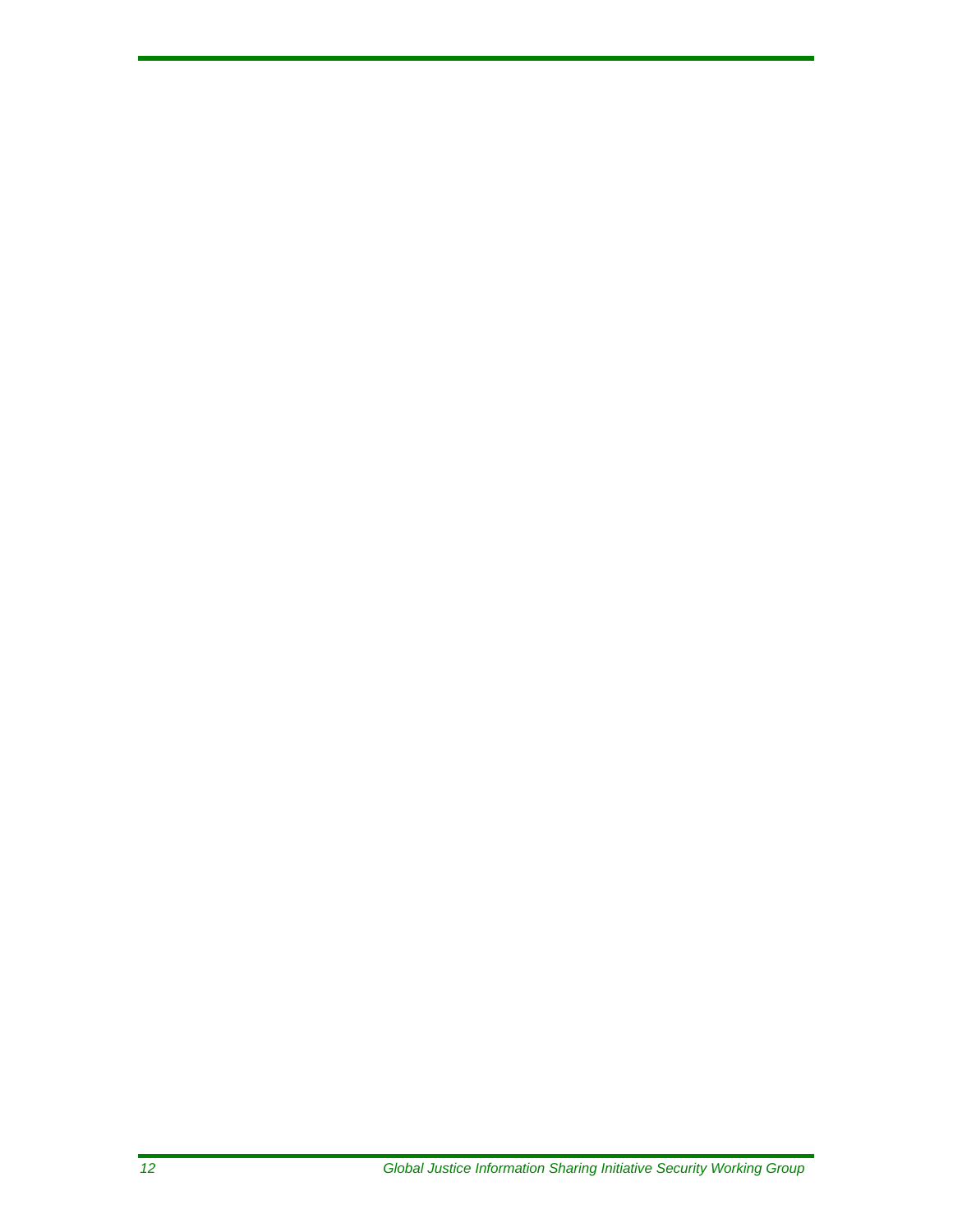### <span id="page-28-0"></span>1-2. Physical Security

#### **Description**

Technologies such as Web services, wireless networking, and VPNs extend the network perimeter beyond the physical perimeter of the organization and introduce additional requirements related to physical security. For instance, because of differences in building construction, wireless frequencies and attenuation, and the capabilities of high-gain antennas, the distances necessary for positive control for wireless technologies to prevent eavesdropping can vary considerably. Therefore, organizations should be aware that physical controls are especially important in these environments. Organizations must make sure that the proper physical countermeasures are in place to mitigate some of the biggest risks such as theft of equipment and insertion of rogue access points or wireless network monitoring devices.

#### **Purpose**

This chapter identifies potential physical threats to wireless networks.

#### **Principles**

- $\Box$  Identify potential physical threats to departmental computer systems and networks.
- $\Box$  Establish policies and procedures to thwart potential physical threats.
- Conduct audits to monitor employee compliance with department policies and procedures.

#### **Policies**

An organization should consider including the following physical security policies relating to wireless in the organization's overall security policy:

- Develop security policies for securing wireless devices, including limiting physical access to wireless access points.
- Develop security policies for mobile devices, including laptops, personal digital assistants (PDAs), and cellular phones.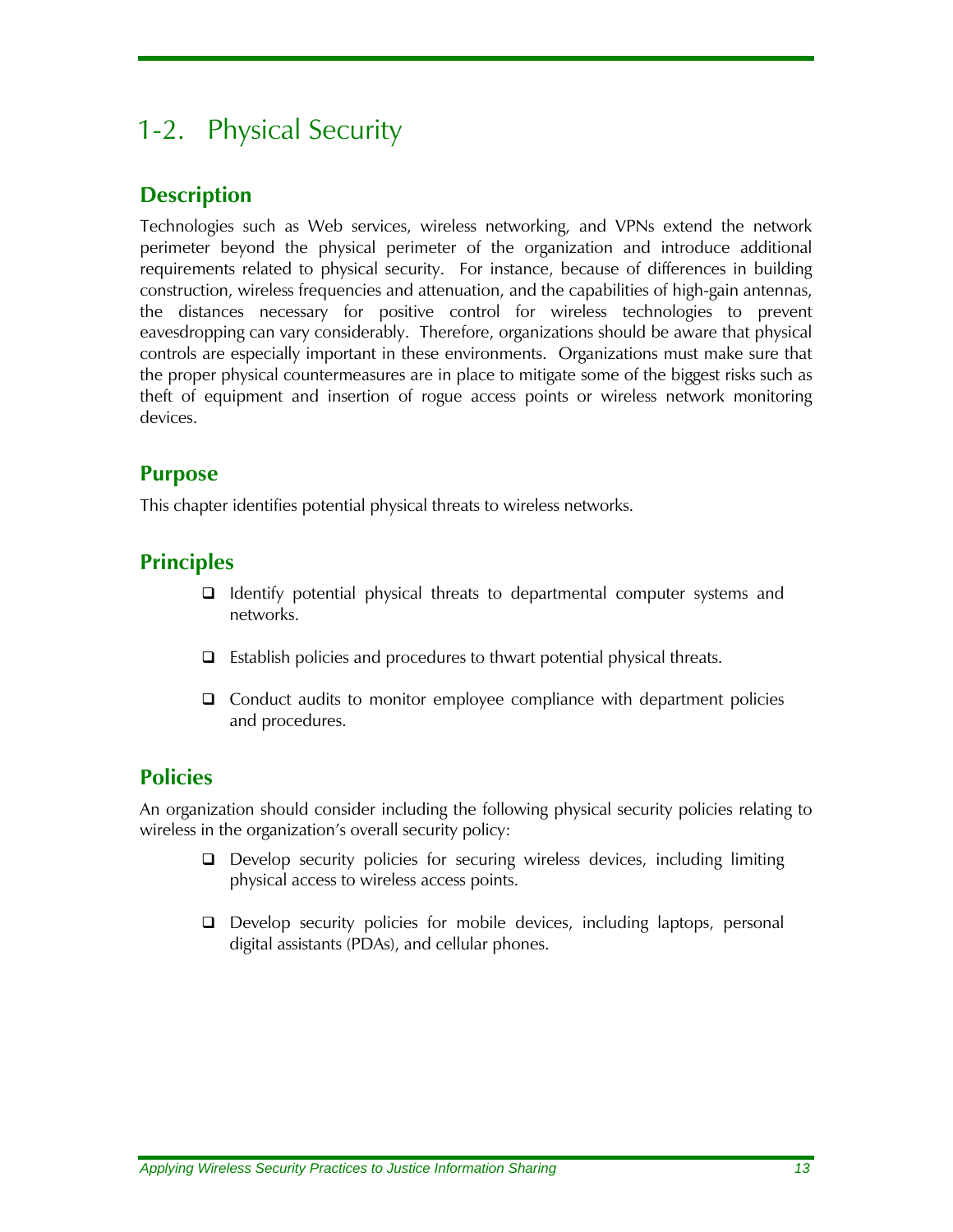#### <span id="page-29-0"></span>**Best Practices**

Physical security practices should address threats due to theft, vandalism, and malicious internal or external staff.

- **Theft**—Theft of hardware, software, or data can be expensive due to the necessity to restore lost data and the cost of replacing equipment and software. Mobile and wireless devices, in particular, are often targets for theft, and their loss exposes organizations to additional information security threats. Theft also causes a loss of confidence in the department that may have compromised the network.
- **Vandalism to Wireless Infrastructure**—Because the wireless infrastructure is typically located in remote and often unmanned facilities, it is frequently a target of vandalism and other attacks. Transmission towers—such as TV, radio, power, and cell and ham radio—have historically been burglarized, intentionally toppled by removal of their supports, and used for target practice and sites for suicides.
- **Wireless Threats**—Wireless technologies pose new threats that introduce additional requirements for physical security. For instance, without sufficient physical security, a malicious or irresponsible user could, physically and surreptitiously, insert a rogue access point into a closet, under a conference room table, or any other hidden area within a building.

Applying the following physical security measures mitigates these threats.

- **Identification of Unauthorized Hardware Attached to a System**—Establish policies to limit employees from accessing wireless infrastructure sites. Perform monthly audits of all wireless infrastructure sites. In particular, identify missing or misplaced hardware.
- **Protection Against Break-In**—Protect wireless infrastructure equipment in locked rooms or facilities. Any unmanned facilities, including transmission towers, should be protected with a chain-link fence with barbed wire. The exterior walls of these facilities should be reinforced concrete. The doors should be steel with locks that should be difficult to cut.
- **Entry Regulations and Controls**—Control entry into buildings and rooms housing sensitive equipment, including wireless access points which can often be reset to default configurations with physical access.
- **Security Patrol Services**—Unmanned facilities should be checked weekly, or even daily, by security patrol services. The security service provider should be familiar with the site to recognize signs of an intrusion.
- **Alarm System**—Unmanned facilities should also be protected with an alarm system that is monitored continuously by a law enforcement agency or alarm service with the ability to respond to the alarm.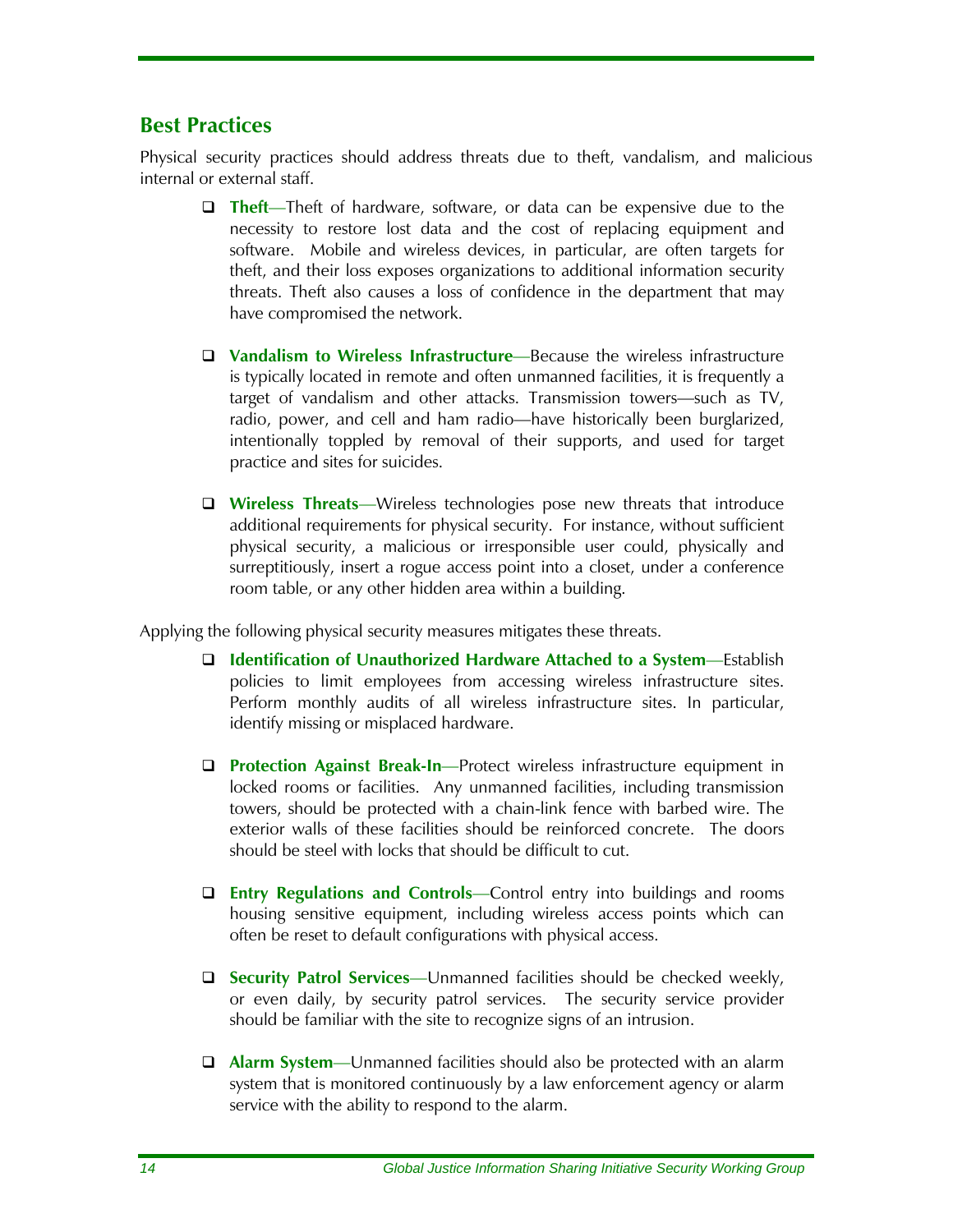- <span id="page-30-0"></span> **Security of Windows and Doors**—Unmanned facilities should not include any windows. The doors to these facilities should be steel with locks that should be difficult to cut.
- **Location of Wireless Access Points in Buildings**—Wireless access points should be placed strategically within a building so that, ideally, the range does not exceed the physical perimeter of the building and allow unauthorized personnel to eavesdrop near the perimeter. In addition, some access point vendors have special features that allow control of power levels and therefore the range of the access point. However, the use of high-gain antennas can greatly extend the range of a wireless network and make limitation of the network to the physical perimeter impossible.
- **Policies for Mobile or Wireless IT Systems**—Laptop, mobile, and wireless IT systems create a greater risk of theft or damage. Due to the inherent nature of a mobile and wireless system, it will often be removed from the confines of a secure office. Therefore, policies should be implemented to safeguard mobile and wireless IT systems.

#### **References**

- National Institute of Standards and Technology Web site, *Federal Agency Security Practices*, <http://csrc.nist.gov/fasp/>.
- Karygiannis, Tom, and Owens, Les, *Wireless Network Security: 802.11, Bluetooth and Handheld Devices*, National Institute of Standards and Technology, Publication 800-48, [http://csrc.nist.gov/publications/nistpubs](http://csrc.nist.gov/publications/nistpubs /800-48/sp800-48.pdf)  [/800-48/sp800-48.pdf](http://csrc.nist.gov/publications/nistpubs /800-48/sp800-48.pdf)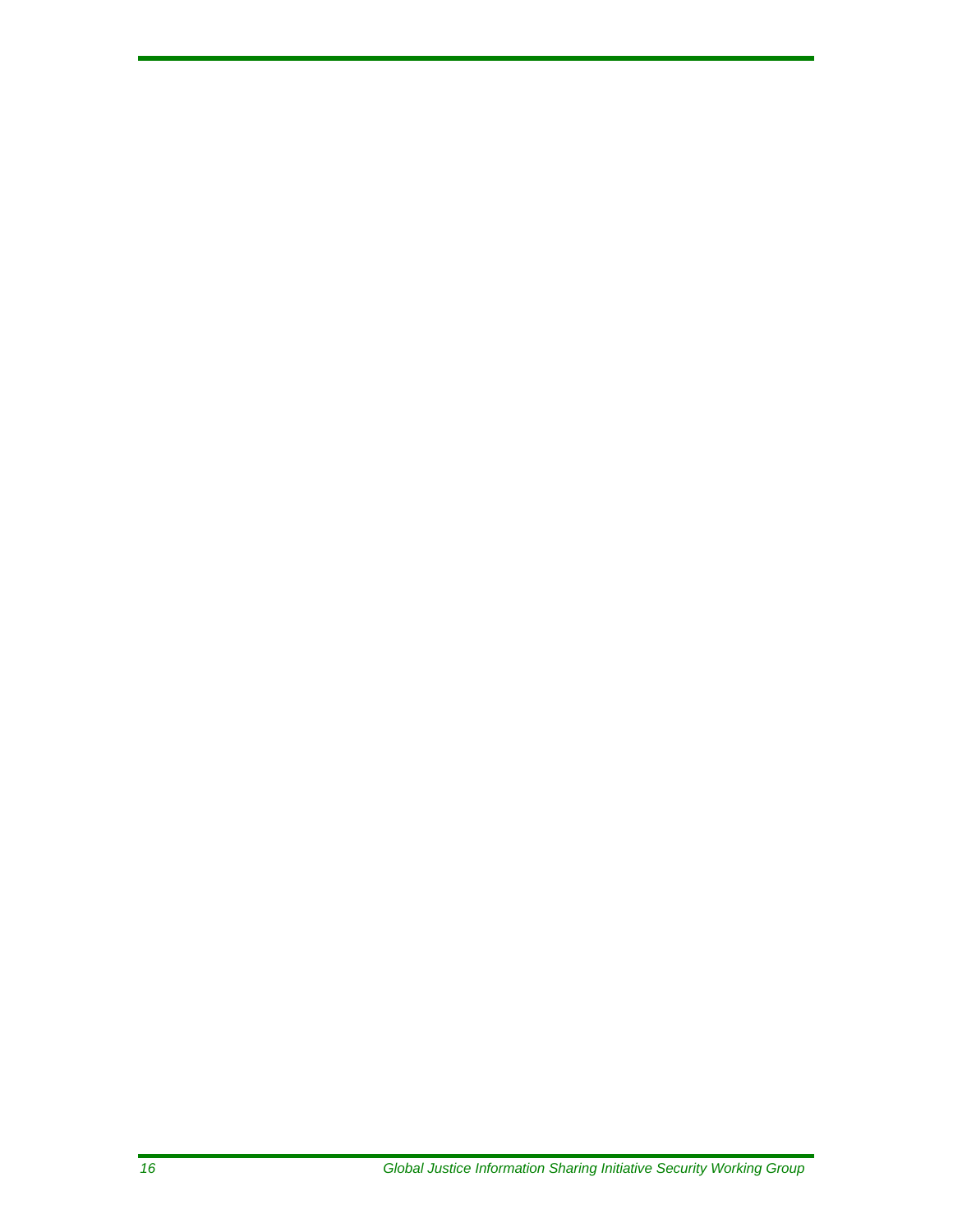### <span id="page-32-0"></span>1-3. Personnel Security Screening

#### **Description**

Ensuring that the personnel within an organization who have authorized access to sensitive systems are suitable and trustworthy is the cornerstone of a good security system. Statistics show that the majority of system misuse is conducted by those with authorized access to the information. As trusted partners in justice and public safety information sharing, it is imperative that employees undergo a significant screening process to determine their suitability for access to sensitive systems and those to which they are connected. This applies to all positions and to all phases of the contracting process where access to critical systems is authorized.

#### **Purpose**

The personnel security screening discipline describes the methods that agencies must use to screen an applicant's background for past inappropriate behavior that may put sensitive but unclassified data at risk. The rigor of the screening may vary based on the applicant's access requirements to computer systems and databases. It is imperative that all applicants be screened in a standardized manner. Personnel security screening will promote trust among agency partners. From a wireless perspective, personnel screening should be the same as a wired network.

#### **Principles**

- $\Box$  The level of assurance of the screening mechanism employed should be balanced against the cost of the mechanism and the risk associated with incorrectly "passing" an individual trying to gain access to the information system.
- Users should be properly screened. Proper screening requires that an employer use a consistent and reliable means to conduct such screening to perform an adequate background check before authorizing access to the system.
- $\Box$  Personnel with direct and appropriate access to critical systems and partner systems should undergo a more rigorous background check than those with secondary access.
- $\Box$  Mechanisms should be in place to relieve personnel from duties requiring direct access to critical systems should their initial or subsequent background checks reveal information that would preclude their access.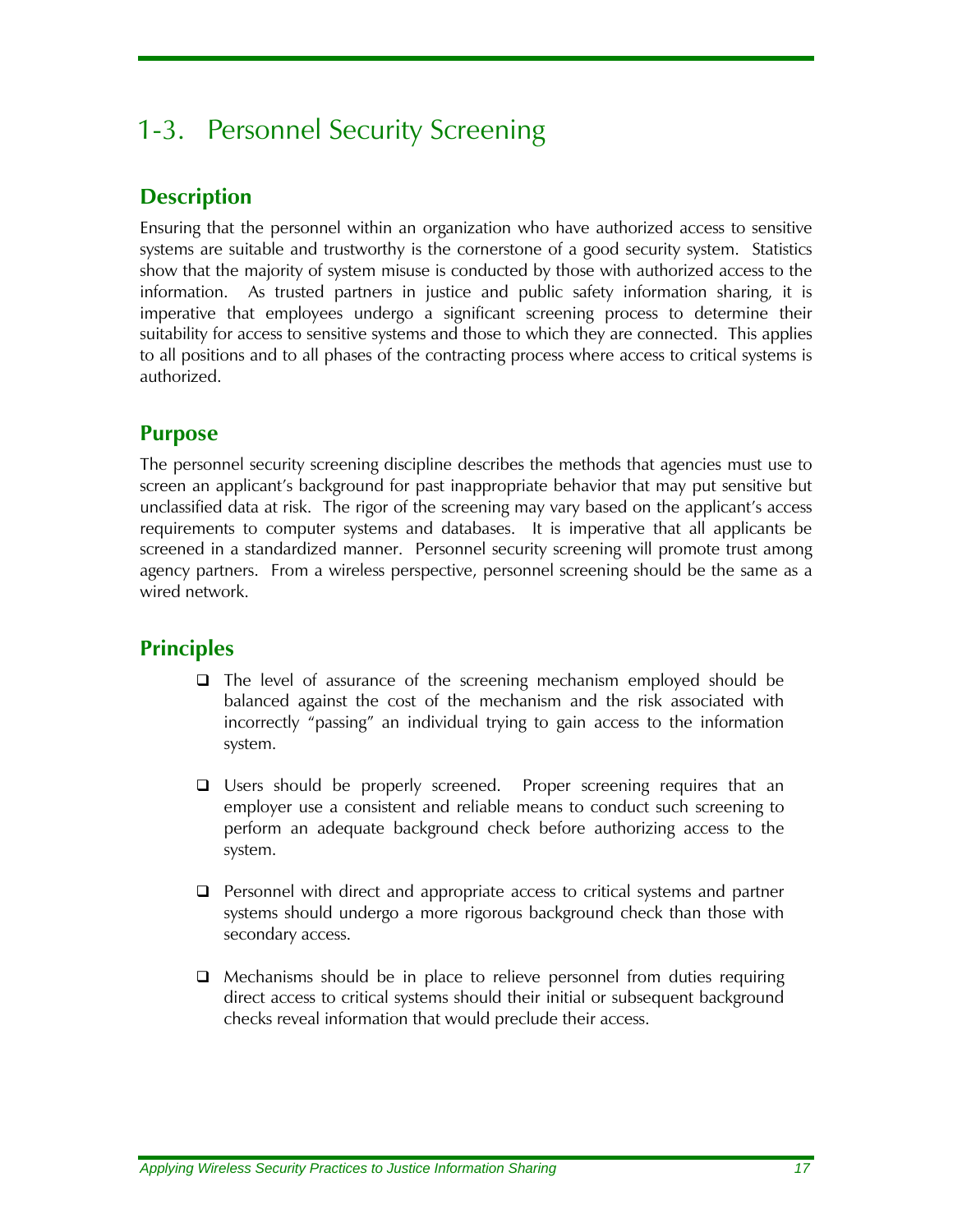#### <span id="page-33-0"></span>**Policies**

Once an organization decides on an approach for personnel screening, the policies related to that approach should be documented so that there is a written guideline specifying the consistent and comprehensive application of the screening process. The personnel department will play an important role in this policy development, and new tools may need to be developed for the selection process.

#### **Best Practices**

It is a best practice to require background checks on all employees every five years.

#### **References**

For a listing of applicable security screening standards, see:

- □ Treasury Board of Canada, Personnel Security Standard, <http://www.tbssct.gc.ca/pubs\_pol/gospubs/TBM\_12A/CHAPT2-4\_e.asp>.
- □ Web site for National Association of State and Chief Information Officers (NASCIO) security policy, <http://www.nascio.org>.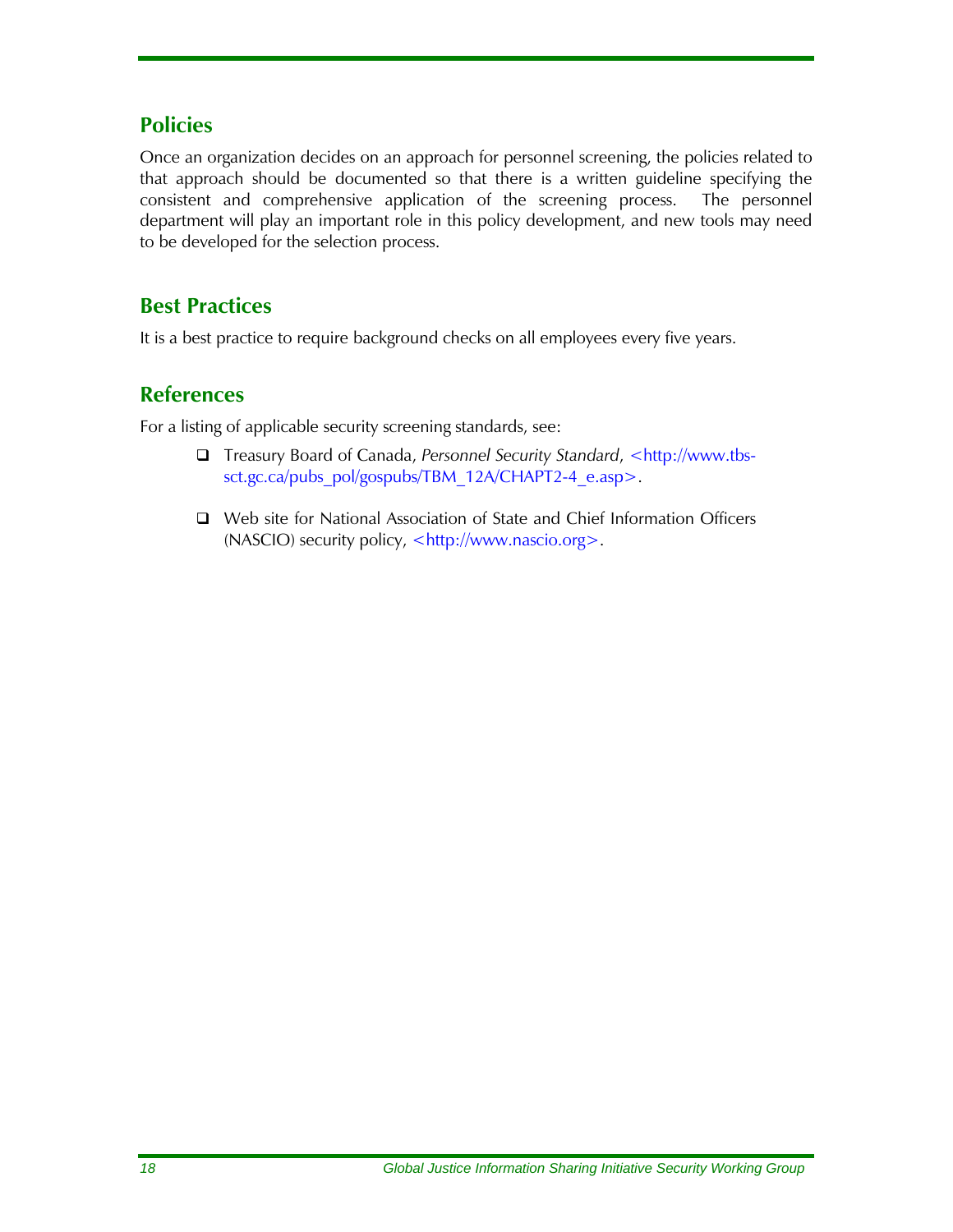### <span id="page-34-0"></span>1-4. Separation of Duties

#### **Description**

Separation of duties is a critical element of a robust security policy. It requires the allocation of distinct information system duties such as system security, network security, and wireless network administration, database administration, user functions, and source code access into separate job functions performed by different individuals. Separation of duties should be incorporated into change management procedures.

#### **Purpose**

Separation of duties segregates critical, operational IT functions into distinct jobs to prevent a single person from harming a development or operational system or the services they provide, whether by an accidental act, omission, or intentional act.

#### **Principles**

The approach to separation of duties should be defined in an organization's security policy.

Separation-of-duties procedures should be developed by the information system management team.

#### **Policies**

A separation-of-duties policy should be established and documented that encompasses programming, database administration, security, user functions, and source code access into separate job functions performed by different individuals. A training program should be established for impacted personnel on separation of duties, and an audit plan should be established and executed periodically to ensure compliance with the separation-of-duties policy.

#### **Best Practices**

An individual should not have access to more than one critical task as identified by management. Personnel should only perform those duties specified in their job descriptions; therefore, programming and operations functions should be performed by different individuals.

Programmers should not be able to execute any jobs in a production mode, perform database administration functions, perform application security functions, or have access to production databases.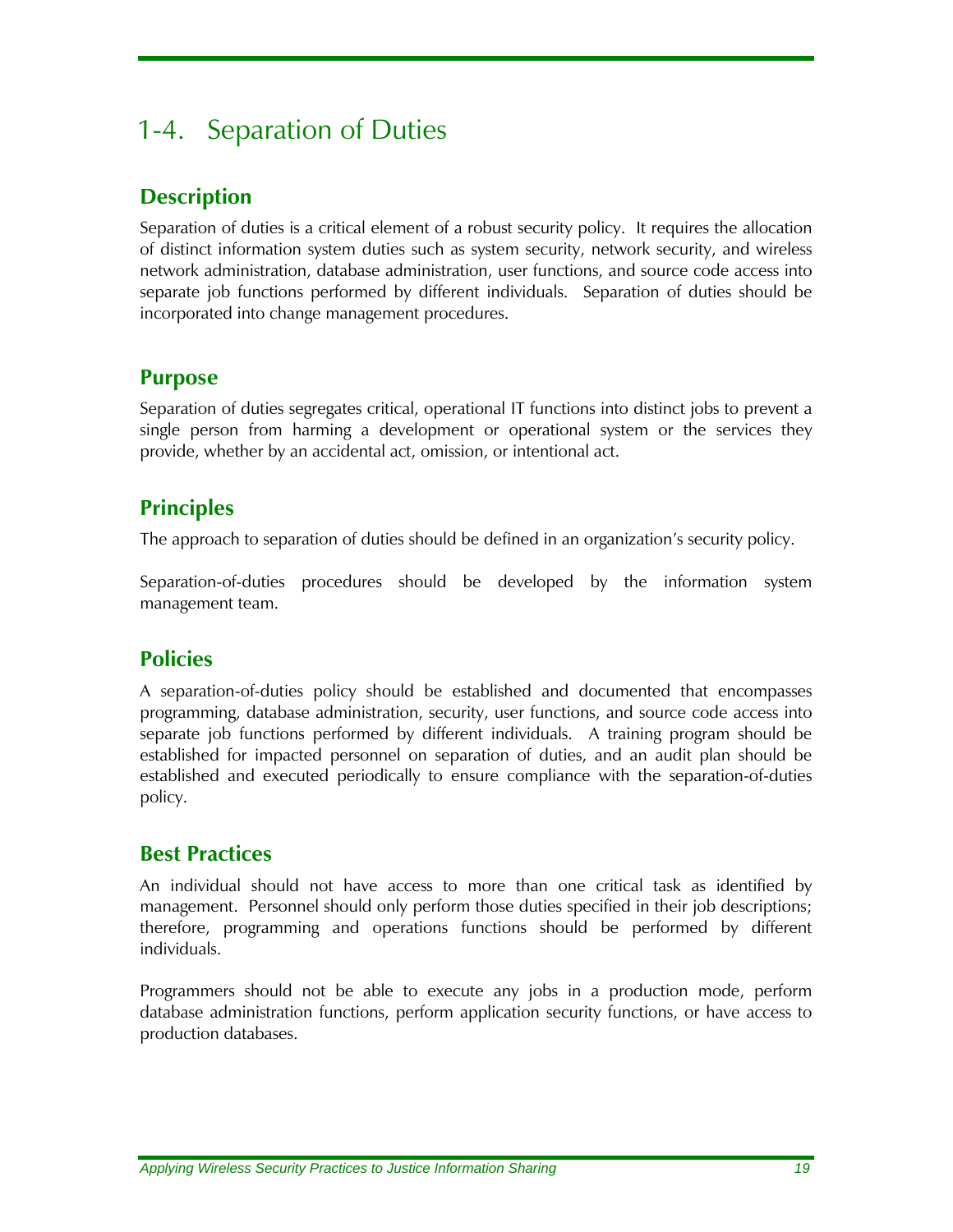<span id="page-35-0"></span>Operators should not have the ability to make changes to production applications or system software libraries, and database changes should be administered by database administration personnel only.

Security responsibilities should be clearly separated from processing operations functions. Security functions such as authority, access to data, and restricting functions should be performed by security personnel.

#### **Reference**

 International Standard, ISO/IEC 17799, Information Technology—Code of Practice for Information Security Management.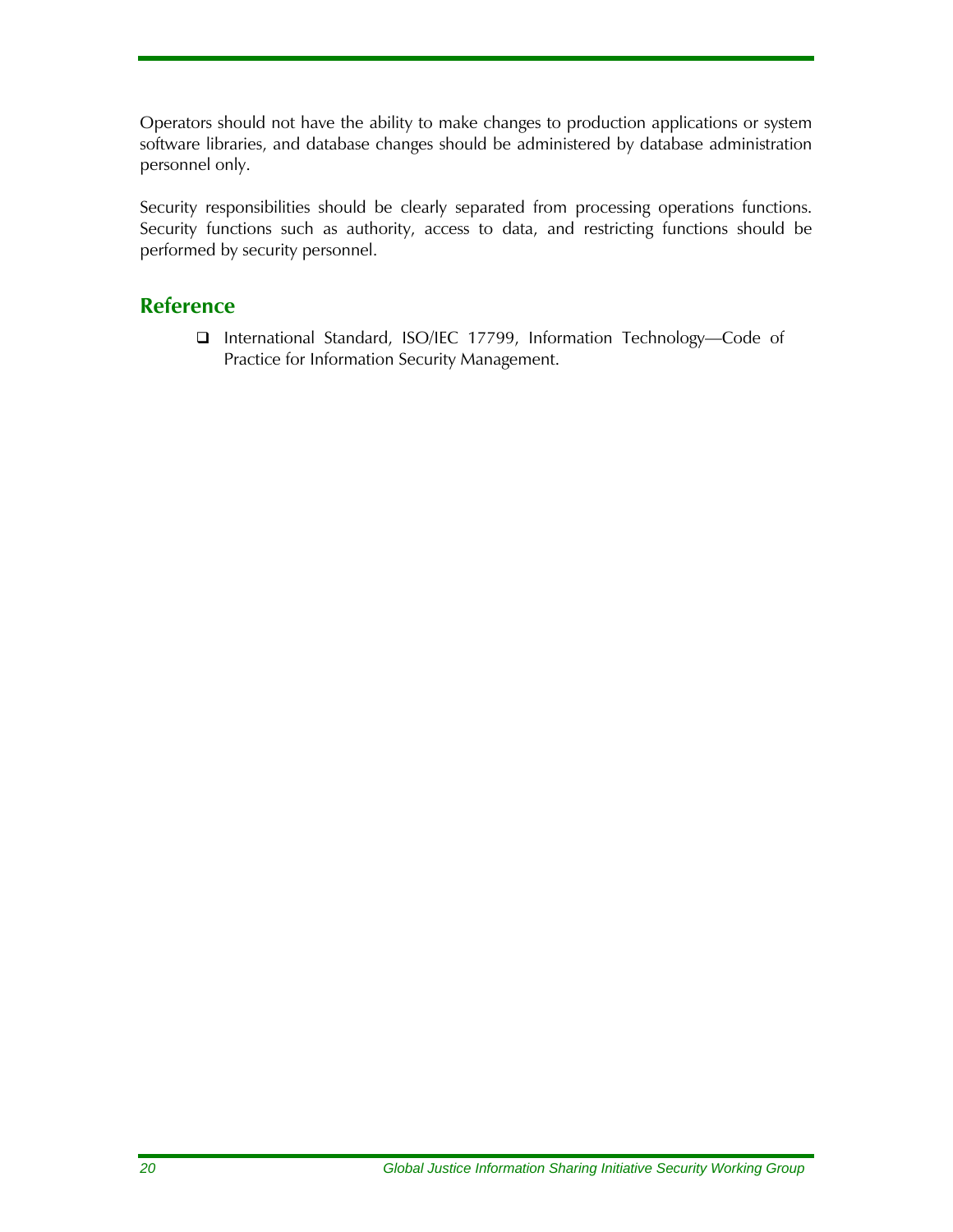# **Security Disciplines for Objective 2: Prevention**

| 2-4. Public Access, Privacy, and Confidentiality33 |  |
|----------------------------------------------------|--|
| 2-5. Firewalls, VPNs, and                          |  |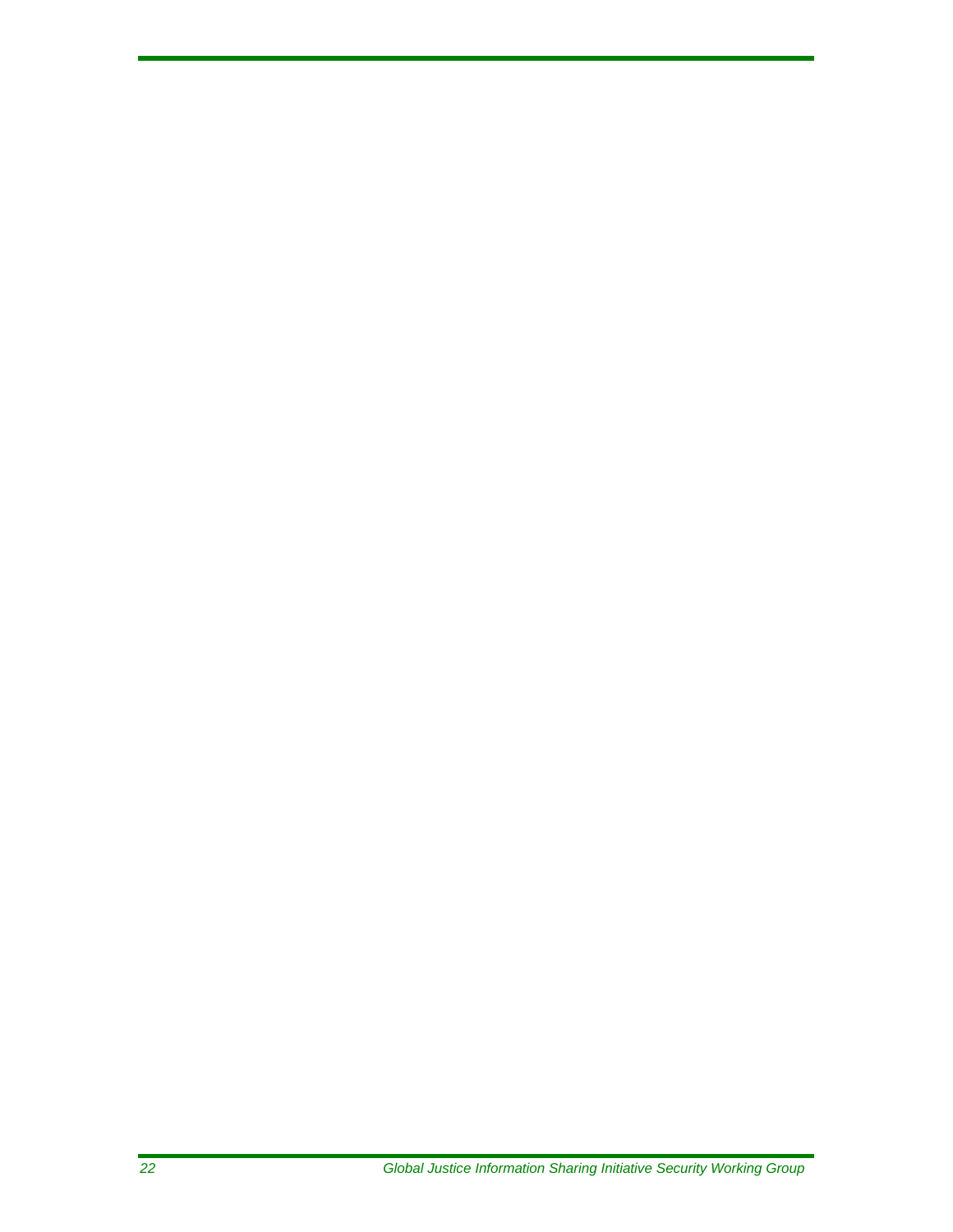# 2-1. Identification and Authentication

## **Description**

Identification and authentication security practices in wireless environments differ somewhat from those used to protect traditional wired networks. The rapid growth of Wi-Fi and other wireless technologies requires new security practices and, in some cases, new technological advancements in security that address some of the unique wireless requirements and vulnerabilities.

#### **Purpose**

While the following two definitions are an over-simplification of these two highly complex and critical processes, they do provide the correct context in which to discuss public safety unique needs in these areas when communicating across both a wired and wireless environment.

- $\Box$  Identification is the process through which a user presents an identifier that is uniquely associated with that user.
- $\Box$  Authentication is the process in which an identified user requests access to a communications network and its resources.

# **Principles**

There are two different time frames in which a discussion on identification and authentication are useful. In addition, FIPS 199 and FIPS 200 are useful resources for profiling specific security resources.

- $\Box$  As mentioned previously, with the glut of commercial wireless devices on the market today, it is only logical that these devices are finding their way into public safety communications networks. So, a discussion on today's protocols for addressing these issues is necessary.
- $\Box$  The future of public safety communications is a rapidly evolving, moving target. As such, the environment in which public safety will find itself will be necessarily diverse. This makes it worthwhile to discuss these issues more abstractly, from a user requirements perspective rather than from a specific technological point of view.
- FIPS 199 and FIPS 200 cover impact assessment, authentication, and identification and can be used to establish a Federal Information Security Management Act (FISMA) baseline for federal networks. The security architecture used will depend on data classification and impact assessment (FIPS 199).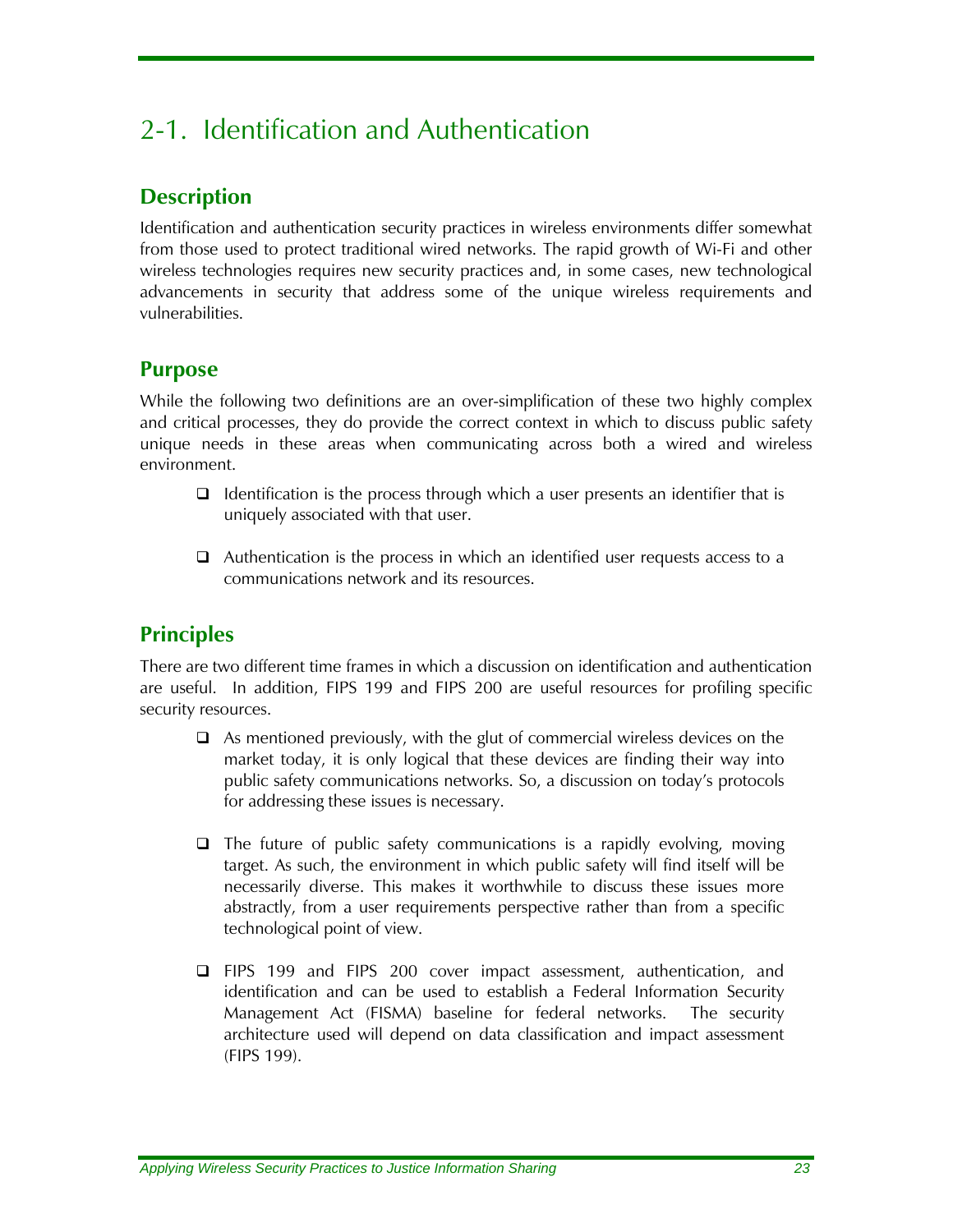#### **Best Practices in Today's Environment**

The easiest technology to use in talking about today's environment is the most widely deployed wireless technology, Wi-Fi. This technology, finding a home in the IEEE 802.1x suite of standards, is the poster child for what not to do with respect to security in a wireless environment. Fortunately, this is changing with the advent of 802.11i, which specifically addresses some of the security shortfalls in the Wi-Fi family of products.

In order to correctly frame this portion of the discussion, we will talk about today's identification and authentication from a pre- and post-802.11i perspective.

To be honest, a discussion of authentication and identification pre-802.11i is moot. While there is language in the 802.11 standard that addresses an authentication mechanism, to our knowledge, not a single vendor has implemented it due to its trivial nature.

Additionally, the only identification mechanism in place for such a network will be limited to whatever third-party mechanism is installed on the platform (in most cases, nothing).

The 802.1x standard is a method for making sure that each user that connects to a network is authenticated prior to use of the network. This method was started prior to the 802.11 standard and was thus primarily meant to address wired networks. As such, some of the wording in the standard refers to physical connections between the client and the authentication mechanism. It is therefore useful, in the context of wireless networking, to consider these physical connections as logical connections instead. The 802.1x standard is the authentication method employed in Robust Security Networks (WPA2).

The following two diagrams show a simplified way of understanding the purpose behind 802.1x.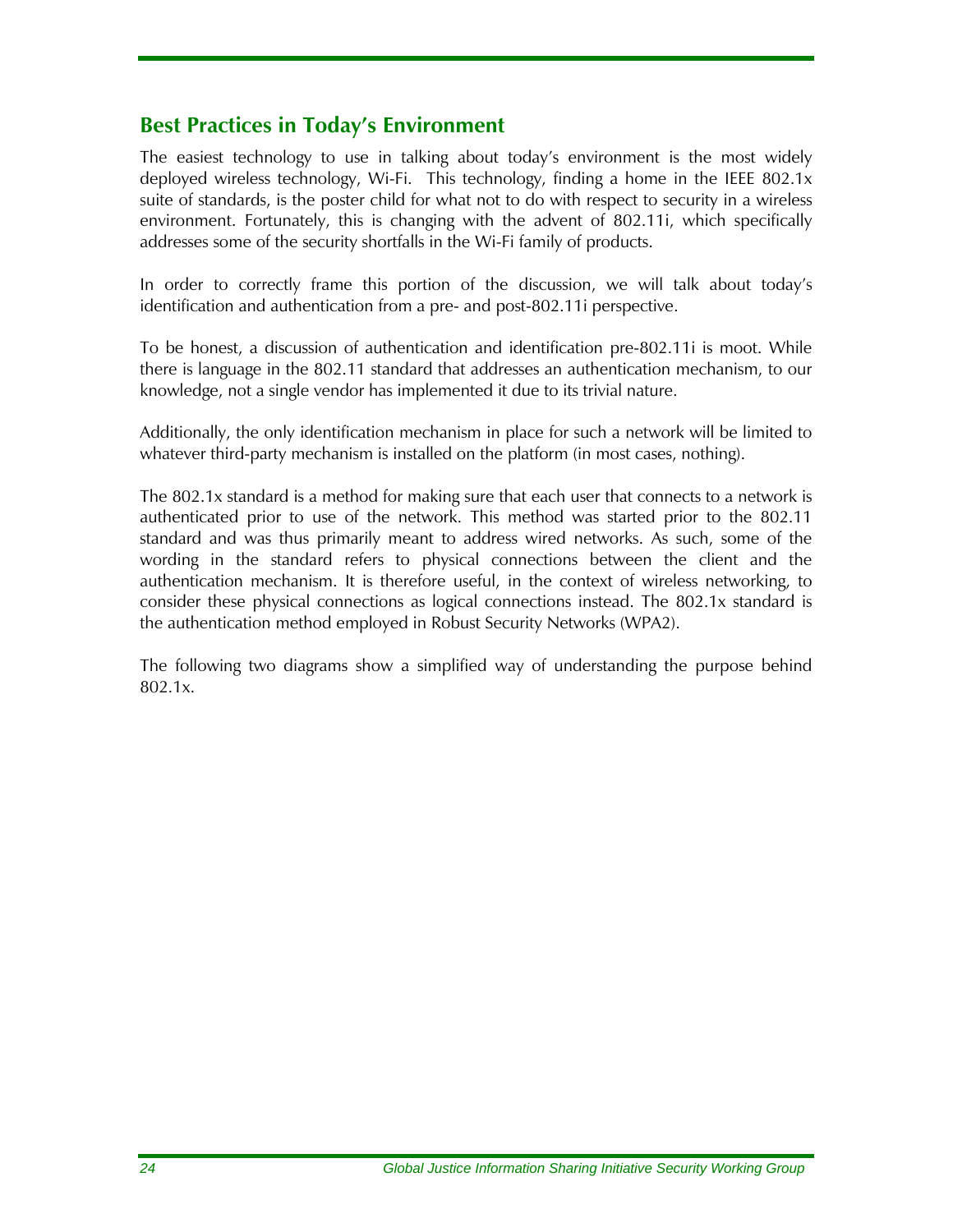

**Figure 1—802.1x Organization Part 1** 

The users in blue are valid users in the authentication database, whereas the user in red is not. As each user requests access to the network, until properly authenticated through the database, they are not allowed access to the wired network. The following diagram depicts a conceptual method for understanding the protocol.



**Figure 2—802.1x Organization Part 2**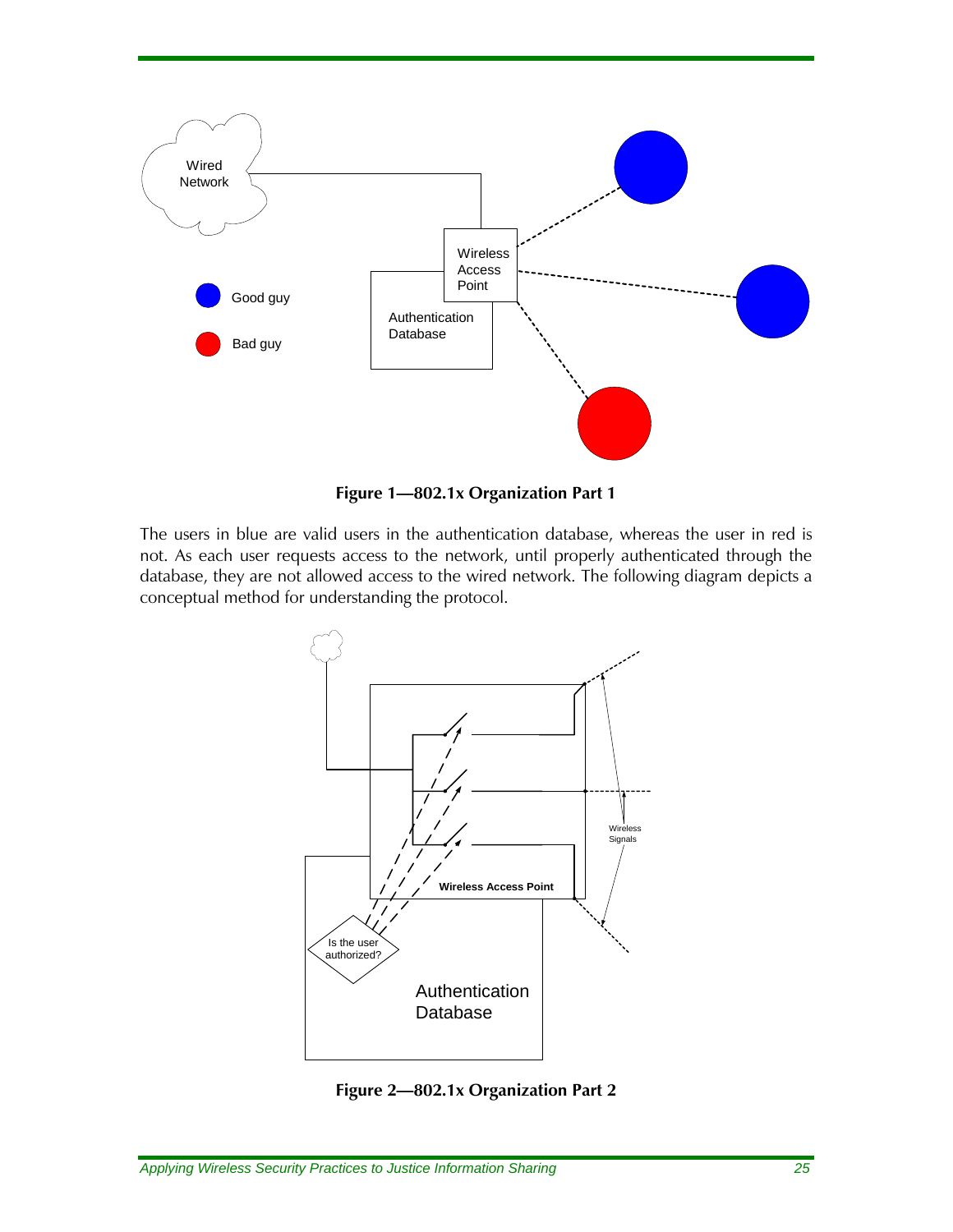As each wireless user requests a connection to the wired network, an authenticator authenticates their request and identity to the authentication database. As each user is properly authenticated, their connection to the wired network becomes valid. If a user is not authenticated, the virtual switch is never closed. The recommendation is to use 802.1x which authenticates the user.

The 802.1x standard has been adopted into the Wi-Fi Protected Access/Robust Security Networks (WPA/RSN) standard that is the method for authentication. Because of its adoption into 802.11i, there is a new standard under development, 802.1aa, which will specifically address the wireless functionality behind 802.1x. The recommendation is that all wireless access points and wireless network adaptors should employ Robust Secure Network (RSN) standards that utilize both 802.1x extended authentication protocol and the Advanced Encryption Standard (AES) specified within the 802.1x.

There are two main flaws that have been identified in 802.1x: lack of required mutual authentication and session hijacking. While the use of Transport Layer Security (TLS) over Extensible Authentication Protocol (EAP) would provide strong mutual authentication, this method is often not employed and can be easily overridden. This allows for an effective manin-the-middle attack to be used. Second, because disassociate messages are unauthenticated, an attacker could effectively forge a disassociate message to an adversary once that adversary has been authenticated by an 802.11 network via 802.1x, and once the adversary is disassociated, the attacker can effectively take over an authenticated session.

The first type of attack, as mentioned, can be mitigated through the use of TLS over EAP. The second type of attack remains a critical vulnerability to public safety networks. Until management messages in 802.1x are effectively authenticated, the networks deployed using 802.1x will remain vulnerable to these types of session hijackings and by extension, denial-ofservice attacks.

In conclusion, authentication in wireless networking has come a long way since the release of the first 802.11 protocol, but we have shown that there are still areas of concern. Careful consideration and understanding can help mitigate some of the problems mentioned above but currently do not solve all of public safety's requirements in this area.

### **Best Practices in Tomorrow's Environment**

In order to make secure identification and authentication effective as well as inexpensive, public safety is, more and more, leveraging commercial-off-the-shelf (COTS) technology and protocols. In many cases, these products do not meet the higher requirements that public safety ultimately needs.

Tomorrow's environment, with respect to identification and authentication, must take a different approach than what public safety is using today. This approach needs to look first at what their requirements are in this area, find applicable (where possible) standards-based products and protocols and, amongst the most suitable, see what changes need to be made to fully comply with these requirements. If nothing suitable exists, then public safety must pursue the creation of a standards-based solution for their requirements.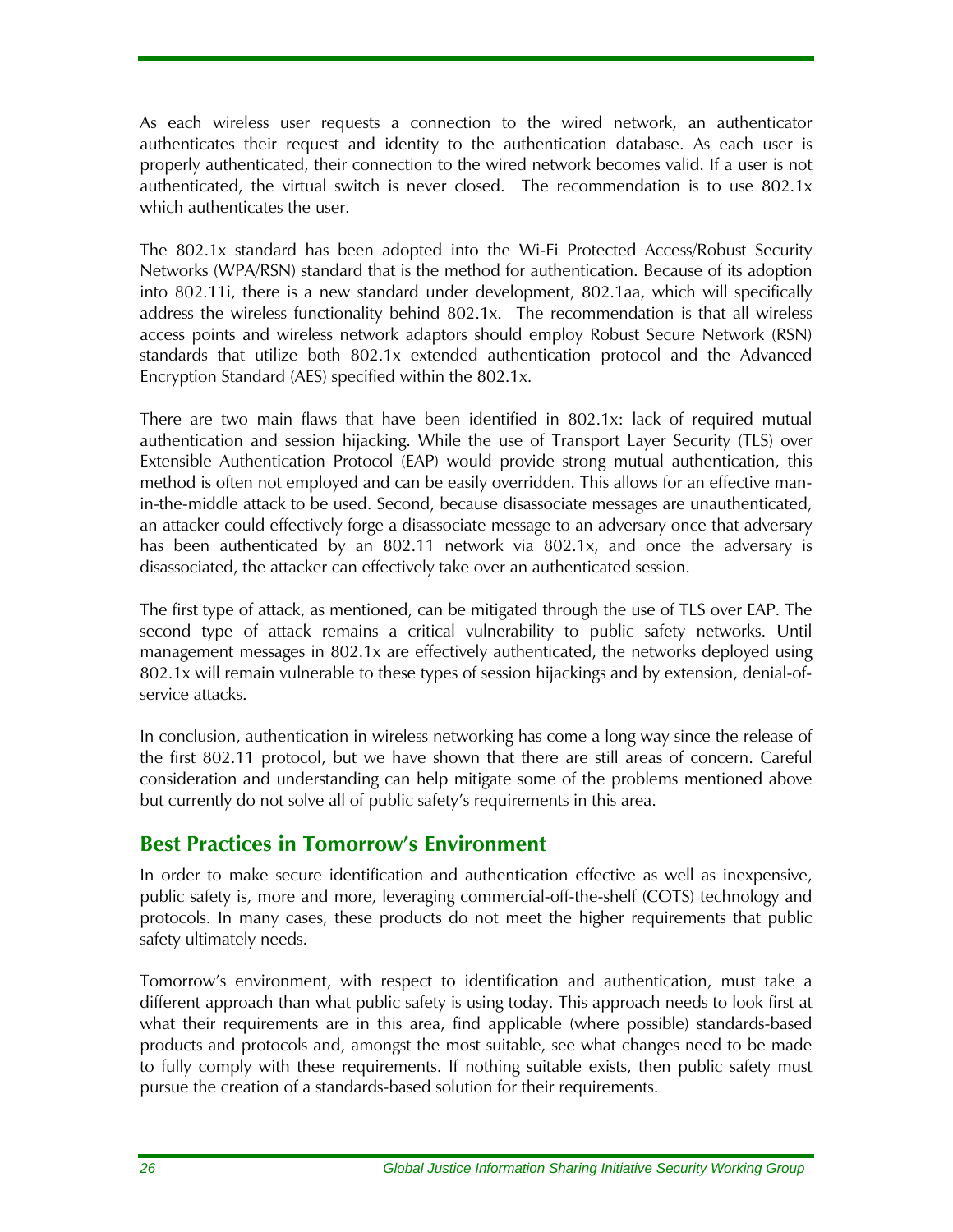This approach is necessarily proactive in nature. Public safety will need to have a clear and consistent voice in stating their requirements and pursuing a solution. Public safety will need to take an active role in working with the standards development organizations to forward their concerns and suggestions.

What is believed with some measure of certainty is that public safety will require a diverse set of solutions for security. Therefore, we should not push toward a single solution to this series of problems. Instead, effort should be made to allow for a diverse set of solutions to be deployed, all of which must be interoperable with the other. This will allow for the greatest flexibility for each agency to make the decision best suited for its mission.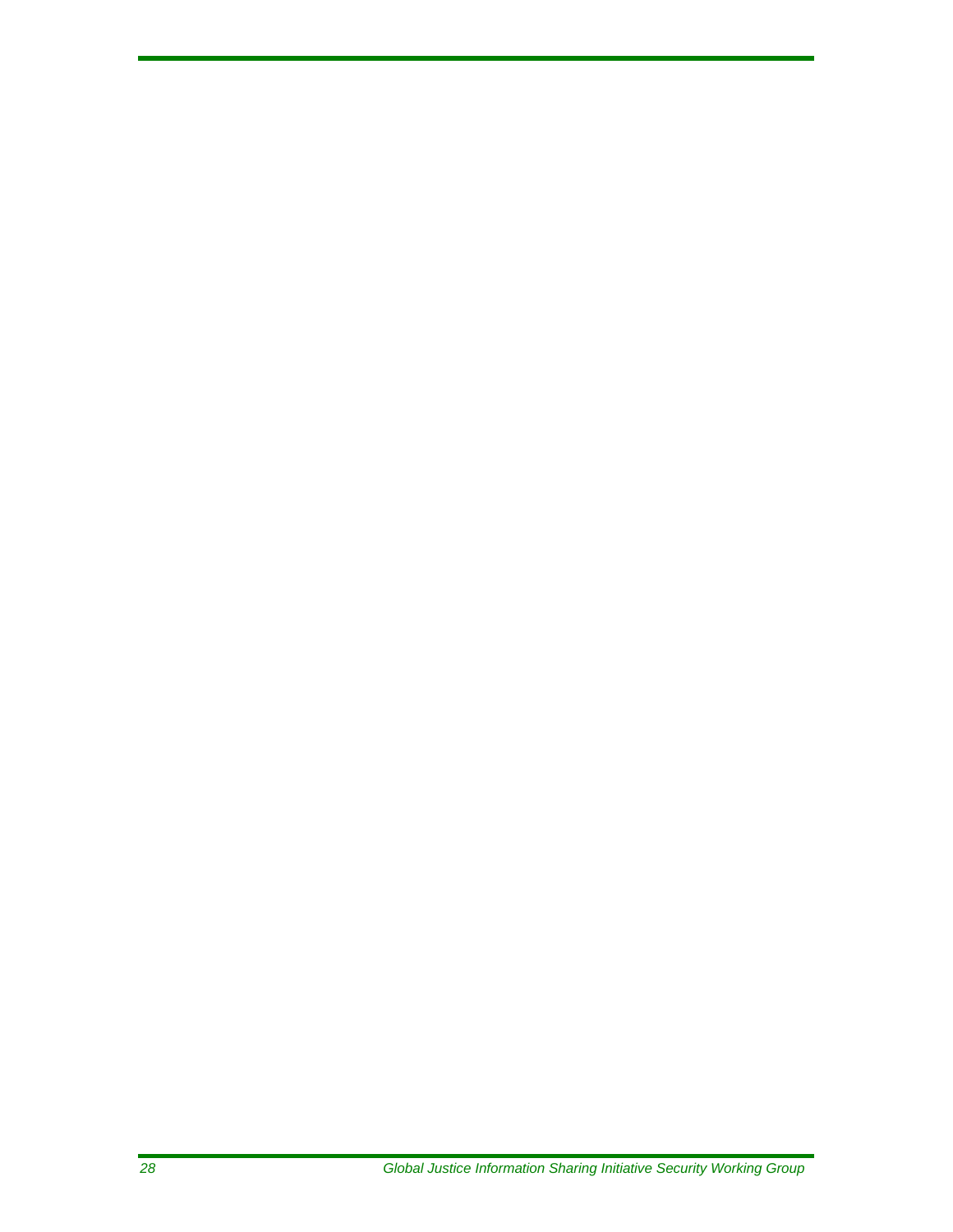# 2-2. Authorization and Access Control

## **Description**

After a user has been properly authenticated, the system knows who a user is. The system must then determine what permissions and authorizations are available to the user. Authorization and access control are an essential part of maintaining need-to-know and privacy policies and protecting sensitive information. They also support data integrity by restricting the rights to modify information to those who are authorized to do so.

#### **Purpose**

Authorization and access control are generally covered well in the *Applying Security Practices to Justice Information Sharing* document, and it should be consulted. The purpose of this section is primarily to serve as a reminder that use of wireless devices requires a consideration of the risks involved, and that authorization and access control are a key part of managing the risk.

For example, some agencies may determine that it is inappropriate to allow certain intelligence data to be transmitted wirelessly or to be stored on mobile devices. Another possible consideration might be whether or not sensitive personnel information should be available only at certain locations on the internal network and not through dial-up.

## **Principles**

- Access or usage privileges may be based not only on user roles but also on consideration of environmental factors, such as device type or status.
- □ Access privileges should be granted based on a written policy.

### **Policies**

Well-defined access policies are important to the security of an information system. The policy should consider the sensitivity of the information, need-to-know considerations, privacy restrictions, and environmental factors.

Some factors that might be considered include the user identification, device type or status, user or device location, and even the authentication mechanism. This is not meant to be an all-inclusive list but should be used as a starting point for planning and consideration. In the context of wireless security, clearly, the device type is most important, but device location and status might also be important, since a laptop, for example, might be connecting through a wireless access point or through a fixed point on the network.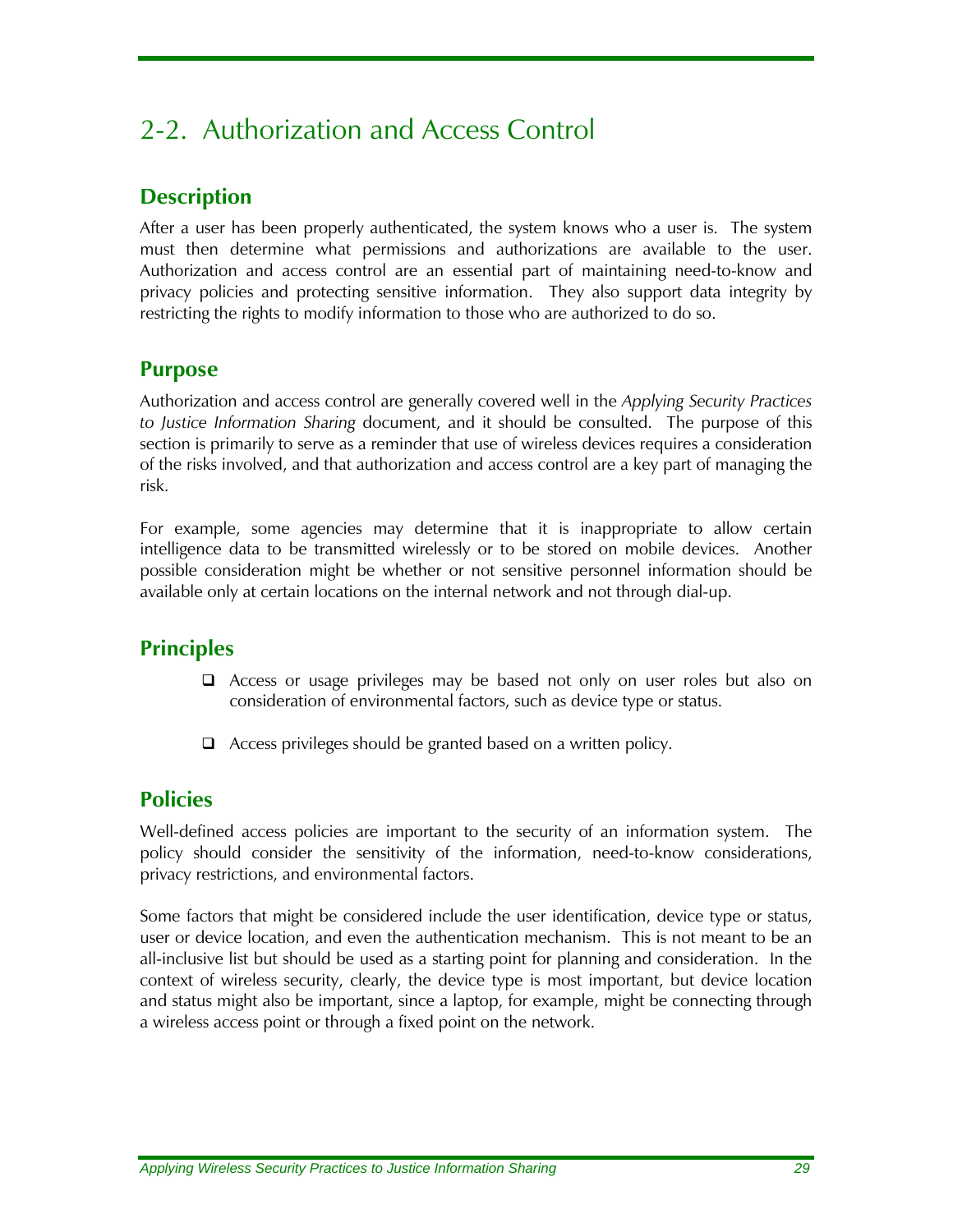The Internet and a proliferation of new wireless technologies have all but eliminated geographic barriers to communications and data sharing. They have also combined to create the need for user authentication, authorization, and access control that is portable across networks. A user authenticated on one agency's network could be recognized on another participating agency's network and granted or denied authorization to access resources based upon the authentication. Similar to the real-world passport authority in which citizens apply for a passport to be granted permission to visit another country, a user's identity is based on a locally valid credential and is issued a "passport" that can be trusted and accepted by another network. This portability of authorization and access control is being referred to as "Federated Identity and Privilege Management" and should be considered by agencies developing policies to participate in data sharing arrangements, e-commerce, and/or Web services.

Federated Identity and Privilege Management standards are in the early stages of development, but a combination of Security Assertion Markup Language (SAML), Extensible Markup Language (XML), Access Control Markup Language, and Services Provisioning Markup Language is receiving strong support with some security-focused companies already providing products.

#### **Best Practices**

Access controls must take a different approach than what public safety has been accustomed to. The traditional approach to creating and managing user accounts leads to administration, single sign-on, and compliance issues. The federated concept of identity and privilege management allows for the provider of a service or application to leverage the vetting and user-administration work already being performed by another organization to enable users with recognizable identification to securely be allowed access to the network.

Authorization to different levels of network accesses may reasonably be based not only on user identification and roles but also on the characteristics of the device being used by the user. This may require that the device be authenticated as well as the user. There are tools available that enable security administrators to establish access control rules which include consideration of environmental factors and user identification, including tools that focus primarily on just confirming that a device which has been approved is meeting enterprise standards for firewall or antivirus protection.

While it does not directly address the issue of authorization based on environmental factors, NIST Publication 800-48, *Wireless Network Security: 802.11, Bluetooth and Handheld Devices*, does include specific mention of the use of Ethernet MAC Access Control Lists (ACL) as a way to restrict network access to only those devices that have been approved by network security administrators. This is a form of device identity-based access control.

#### **Reference**

[<http://csrc.nist.gov/publications/nistpubs/index.html>](http://csrc.nist.gov/publications/nistpubs/index.html).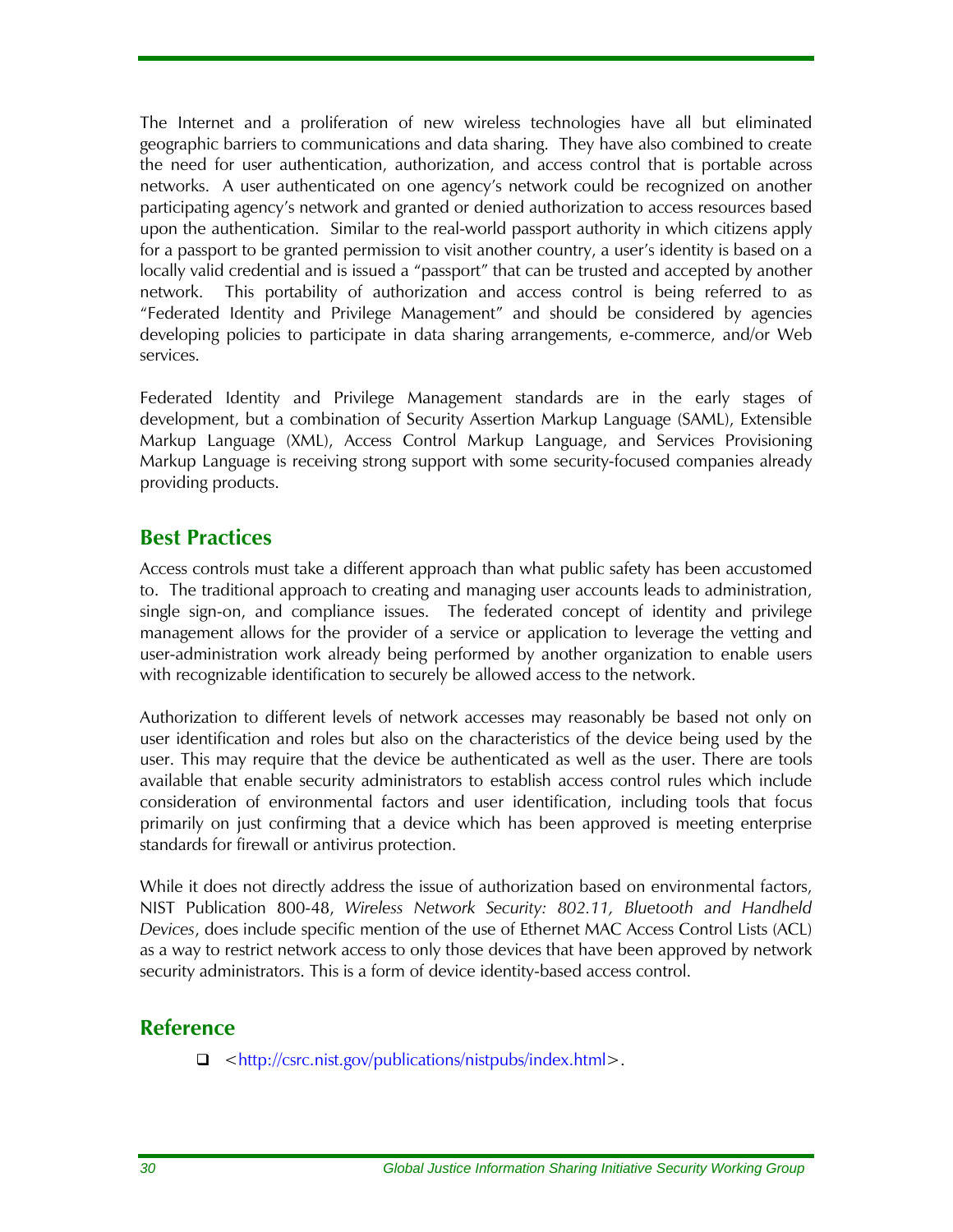# 2-3. Data Integrity

## **Description**

When it comes to securing data as it traverses a wireless network, there are two major packet level security considerations that must be addressed: the integrity of the data and keeping the data private.

### **Purpose**

Data integrity in this context means that the intended recipient of any data transmitted must be able to detect any modification in the data from its original form. In other words, the receiver must be able to detect tampering with the data while it was in transit. This need can be distilled down to a set of requirements as detailed in the principles section below.

## **Principles**

- $\Box$  The communication system must be immune to attacks against the integrity of communications traffic. This requirement is simple; it is trying to prevent undetected modification of traffic while in transit on the public safety communications network. This type of security is critical to the overall security of the network.
- $\Box$  The system must conform to the Federal Information Processing Standards (FIPS) publication for data integrity or its current equivalent. The primary purpose of this requirement is to prevent a nongovernment-approved integrity mechanism from being used. The 802.11 standard is a prime example of the risk of not following a FIPS standard.
- $\Box$  The system must allow the administrator to implement policies as to the appropriate level of information protection. Each user on the network is not expected to be comfortable or capable of determining the level of information protection required to complete their job. As such, it will be the primary responsibility of a system administrator to determine this level, in accordance with local policy.
- $\Box$  The system must provide safeguards to detect and prevent unauthorized access, reading, and modification or destruction of data.
- $\Box$  The system must be capable of meeting its requirements in the face of a denialof-service attack, whether distributed or not.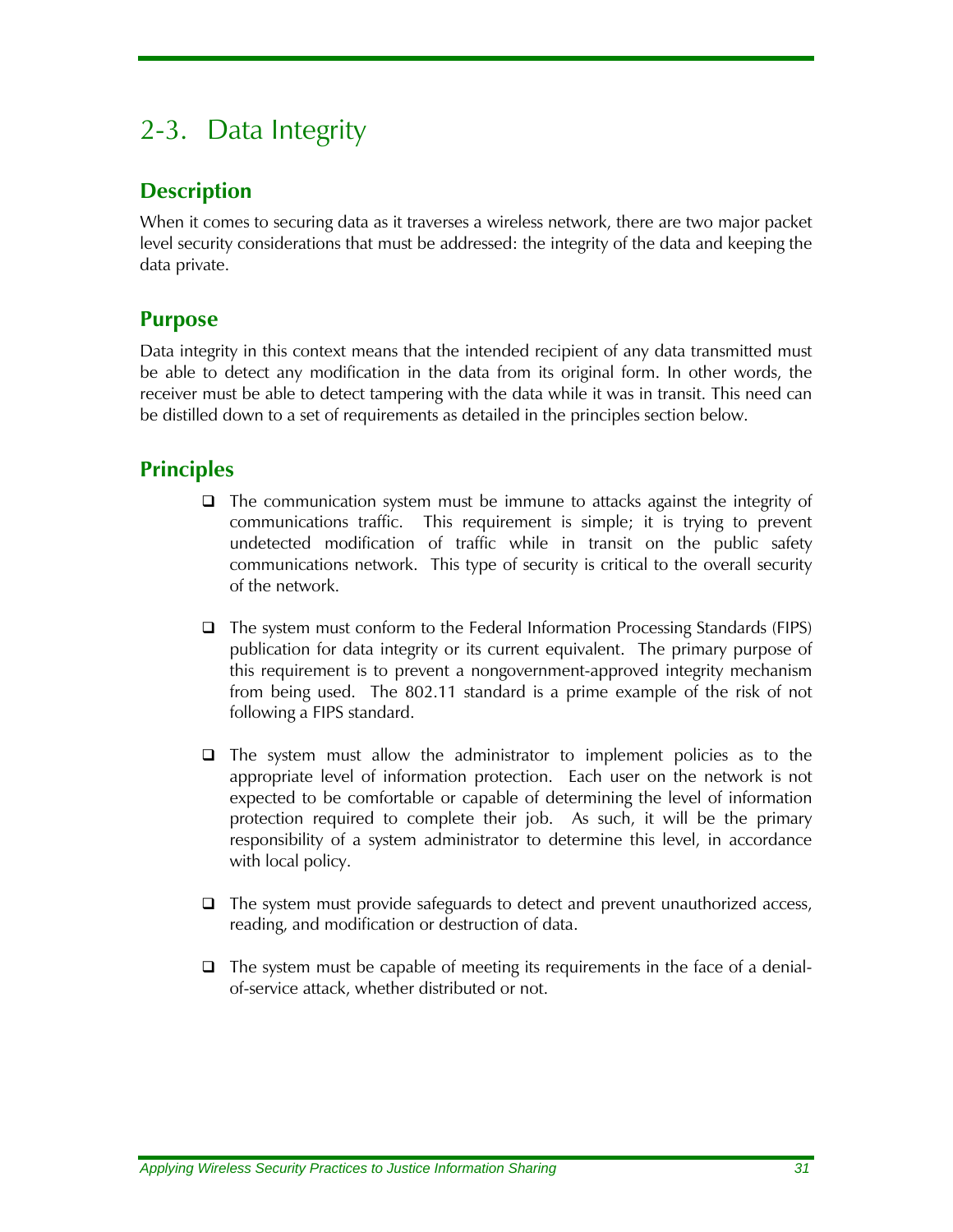### **Best Practices**

There are two ways in which the data integrity requirement of preventing known wireless attacks will impact the network. First, it will add to the overall overhead sent with each packet, as each packet will need to be protected against modification, and second, there will be some amount of pre- and post-processing associated with each packet, as it is sent and received respectively.

Ultimately, following these principles will have the affect of raising the level of integrity of the network, as the users will not be allowed to change the integrity of their traffic to an inappropriate level, as determined by local policy.

In other words, only the intended recipient for a particular piece of data should be capable of accessing, reading, modifying, or destroying data and not always that either. The policy for a given jurisdiction may be that only authorized system administrators be capable of destroying data. As such, there should be a safeguard that does not allow unauthorized users to do so.

The solution to this requirement can take on many forms. This certainly implies some kind of security method that disallows anyone but the intended user to even access received data, but it also means that a system administrator might also be able to access the same data. Ideally, the user and the system administrator would be able to access the data using different keys. A solution may require additional overhead be embedded in each packet.

It is understood that there currently is not a recognizable method of meeting all security requirements. That said, it is worth mentioning that justice and public safety users cannot afford to have their services denied to them, as life and death situations are a matter of course in this line of work. While many wireless attacks have been thoroughly researched, most of them have yet to be deployed against an active public safety wireless network.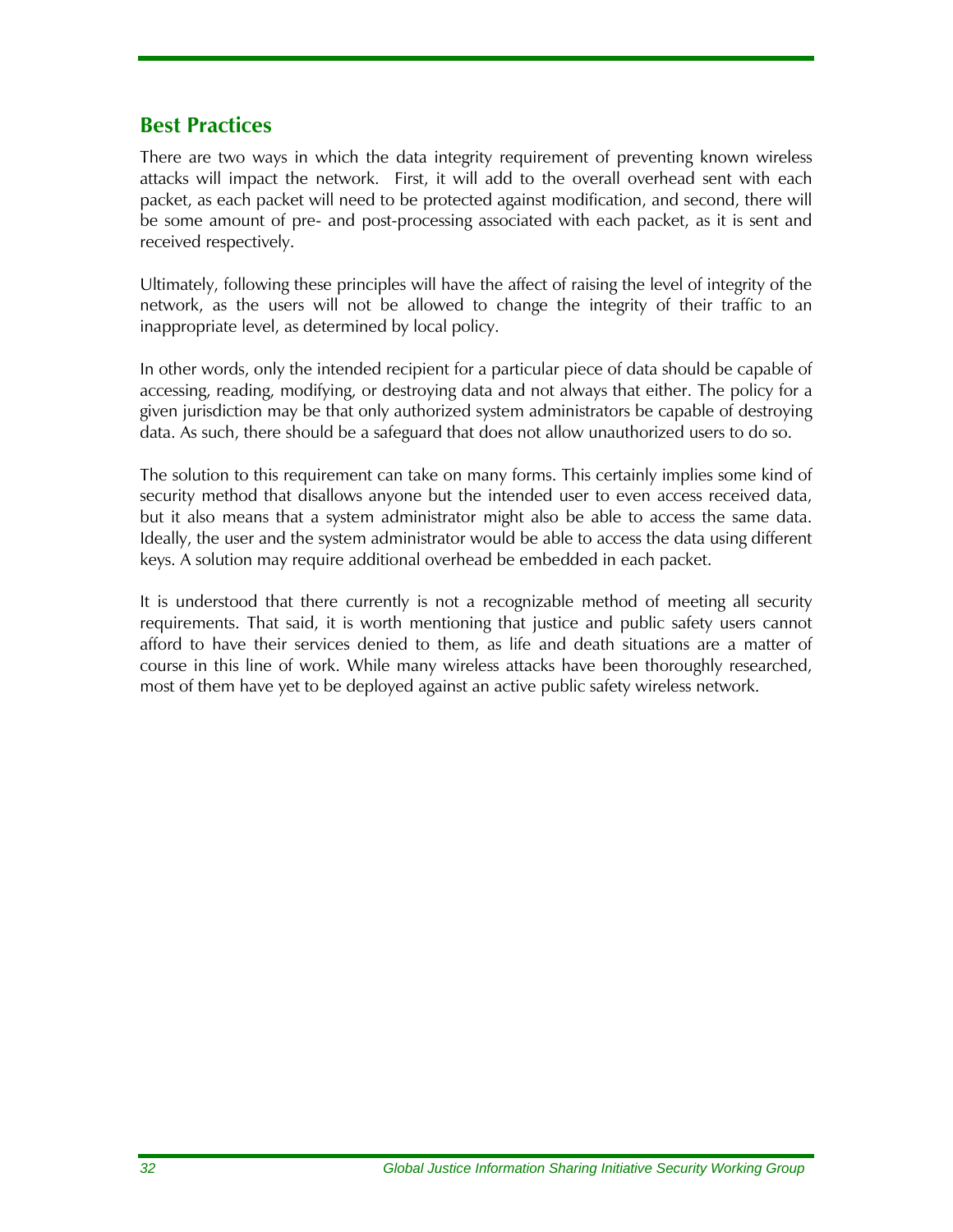# 2-4. Public Access, Privacy, and Confidentiality

# **Description**

Public access denotes the extent to which the public (and the news media representing the public) are able to view and copy information collected and used by a criminal justice entity. It includes not only whether a particular piece of information is available to the public but also when, where, and how access is provided. The principle public access issue today is the extent to which information is made available electronically, especially on the Internet. In the past, much information―for instance, court files―has been public as a matter of law but private as a matter of practice due to the difficulty of accessing it. Only those who are intimately familiar with the operations of the entities know how to obtain the information. When court and other criminal justice entity data is placed on the Internet, or otherwise made available electronically, information that was protected by its "practical obscurity" becomes readily, cheaply, and practically available to the public and to the news media. Disclosure of certain information can be life-threatening to the subject: for example, victims of domestic violence (when the victim is at risk if the abuser locates the victim) or a criminal informant (if the criminals with whom the informant is associated learn of the informant's status).

Confidentiality is the assurance that information is shared only among authorized users. The sensitivity classification level of the information should determine its confidentiality and, hence, the appropriate safeguards.

Privacy requires confidentiality mechanisms. Privacy applies to when, how, whom, and to what extent personal information is shared. There exists no explicit federal constitutional right to privacy. However, privacy rights have been articulated in federal and state case law and statutes governing the areas of medical, financial, educational, and consumer data.

Personal information may be linked to an individual at the time of release or subsequently linked through analysis. It may be accessed or released inappropriately, causing possible loss of employment, diminished social status, or other highly adverse consequences. Personal information may include:

- Race, national or ethnic origin, religion, age, sex, sexual orientation, or marital or family status.
- Education, medical, psychiatric, psychological, criminal, financial, family, or employment history.
- Any identifying number, symbol, or other particular information assigned to the individual.
- $\Box$  Name, address, telephone number, fingerprint or voiceprint, photograph, blood type, or DNA.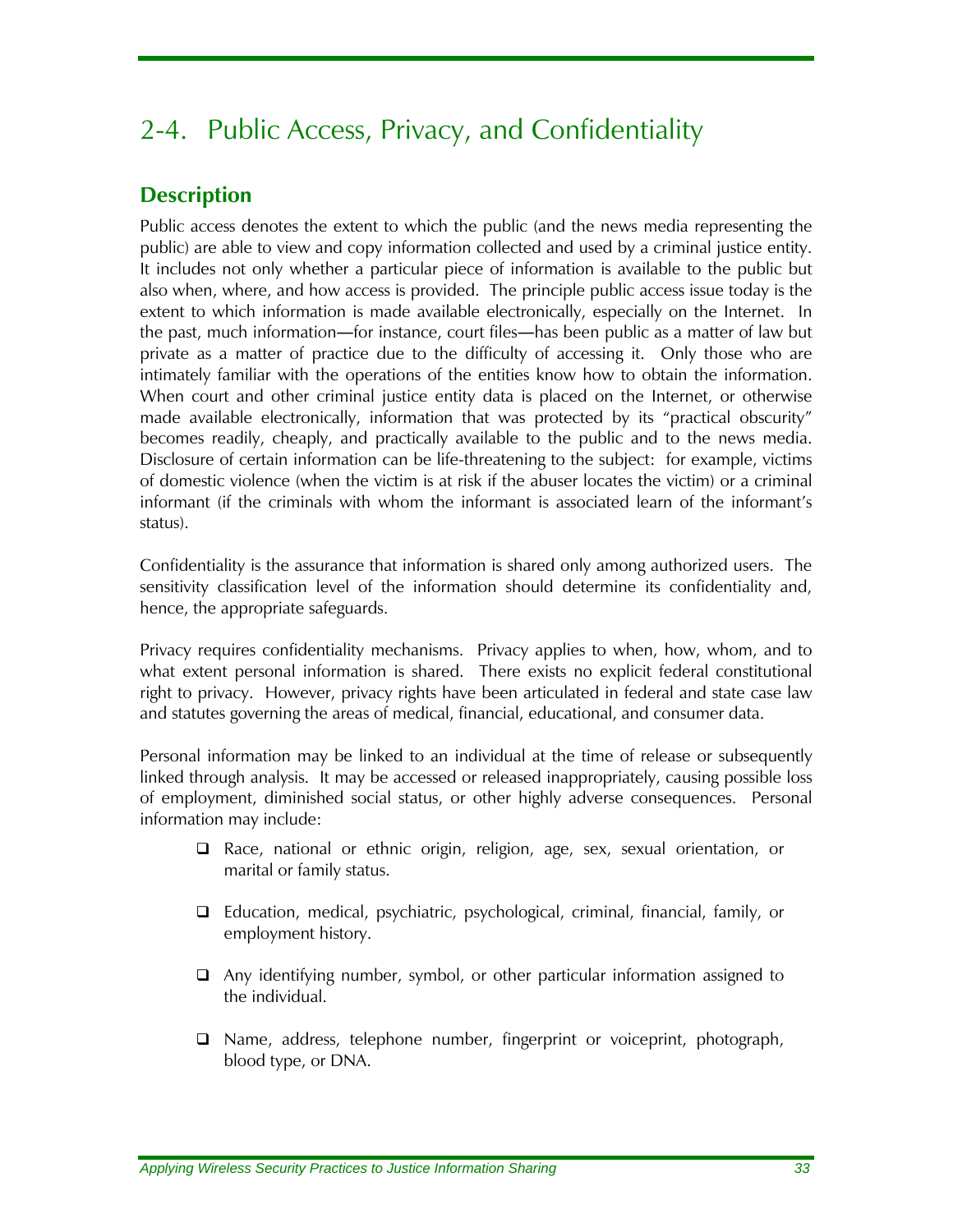#### **Purpose**

Criminal justice and public safety entities have historically dealt with and instituted policies concerning access to the information they collect in the course of their work. For instance, the National Crime Information Center (NCIC) has had privacy and security policies in effect for over thirty years. However, the ubiquity of electronic data and electronic documents, their exchange among criminal justice agencies, and their increasing availability over the Internet have caused the public, legislators, and criminal justice entities themselves to reexamine their historic practices. Entities are deciding that certain "public" information should no longer be public or should be made public only through traditional, paperoriented processes. Further, concerns about public access, privacy, and confidentiality of their data create reluctance on the part of some criminal justice entity leaders to enter into information sharing arrangements. Consequently, it is critically important in today's environment for every entity to review and restate its own public access, privacy, and confidentiality policies and for information sharing agreements to include formal understandings regarding these matters.

## **Principles**

- The communication system must allow only intended and authorized recipients to hear/see/read information.
- $\Box$  The communication system must be immune to traffic flow monitoring analysis from unauthorized users/devices. Enough information in each packet transmitted on the system must be encrypted to make traffic flow analysis difficult to impossible. It will be critical to prevent adversaries from doing effective traffic flow analysis against public safety, particularly law enforcement, as it could tip them off about operations that are in progress.
- $\Box$  The public possesses statutory, First Amendment, and common-law rights to access most justice information.
- $\Box$  Justice agencies use information to protect society at large. The way in which a justice agency uses personal information in the administration of justice is crucial to the protection of society and can result in life-or-death consequences. Confidentiality is required during open investigations to preserve information sources, prevent interference with the enforcement proceedings, ensure a fair trial, prevent disclosure of investigative techniques and procedures, and preserve life and safety.
- An individual's right to privacy has been articulated in state and federal case law and statutes governing the areas of medical, financial, educational, and consumer data.
- □ Conflicting interests must be weighed between the data subject, justice system, and the public, including the media and commercial sector.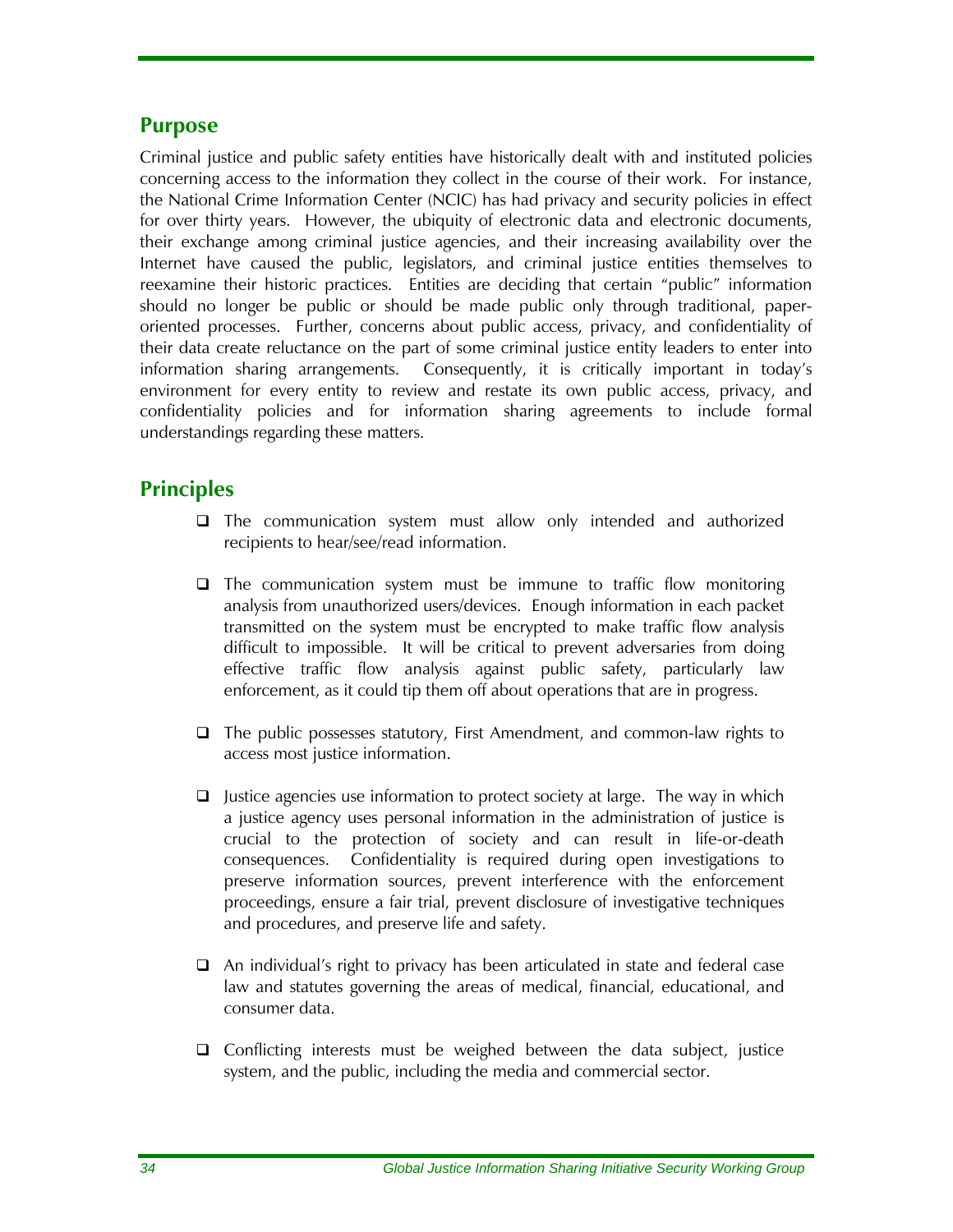#### **Policies**

- National Criminal Justice Association, September 2002, Justice Information Privacy Guideline: Developing, Drafting, and Assessing Privacy Policy for Justice Information Systems, <http://www.ncja.org/publications.html#>.
- State of Arizona, Government Information Technology Agency, Statewide Privacy Policy, [<http://gita.state.az.us/policies\\_standards/html/p170\\_privacy\\_policy](http://gita.state.az.us/policies_standards/html/p170_privacy_policy) htm>.

### **Best Practices**

In the public safety communications system, only intended and authorized recipients must be allowed to hear/see/read information. This requirement is where we first see a hard-and-fast rule to encrypt the payload of traffic. Encrypting the traffic in a manner that protects both the data in real-time or near real-time, in addition to providing forward secrecy, is important in the context of public safety job completion.

This requirement will certainly cause additional delay in the pre- and post-processing of the data, much like adding integrity to the data will. Additionally, the processing capabilities of a public safety wireless communications device will determine the efficiency in which this requirement can be met.

**Public Access**—Public access has changed with the development of technology. Privacy issues for public access include:

- **Should the information be made public at all?** Keep in mind the possibility of lawsuits for inappropriate release or for not releasing information, as well as the need to release data necessary for public safety. Also, once data is made public, it is forever public and beyond the control of the disseminating agency. Corrections and updates might be impossible to circulate. Each justice component must have some public access method.
- **At what point should justice information be made public?** For example, information should remain closed during an investigation but be made public during the trial.
- **How long should it be accessible?** Should there be a record that the deleted record once existed?
- **What is the fiscal cost of making the information public?** Ideally, it should be disclosed using all access methods (in person, telephone, or Internet). Should fees be charged to recoup the cost, or would the charges be so high that they unreasonably limit access to the information? A privacy plan must be implemented that protects the privacy of the information yet allows the agency to still protect society at large. A plan is necessary to ensure standardized implementation and enforcement of privacy.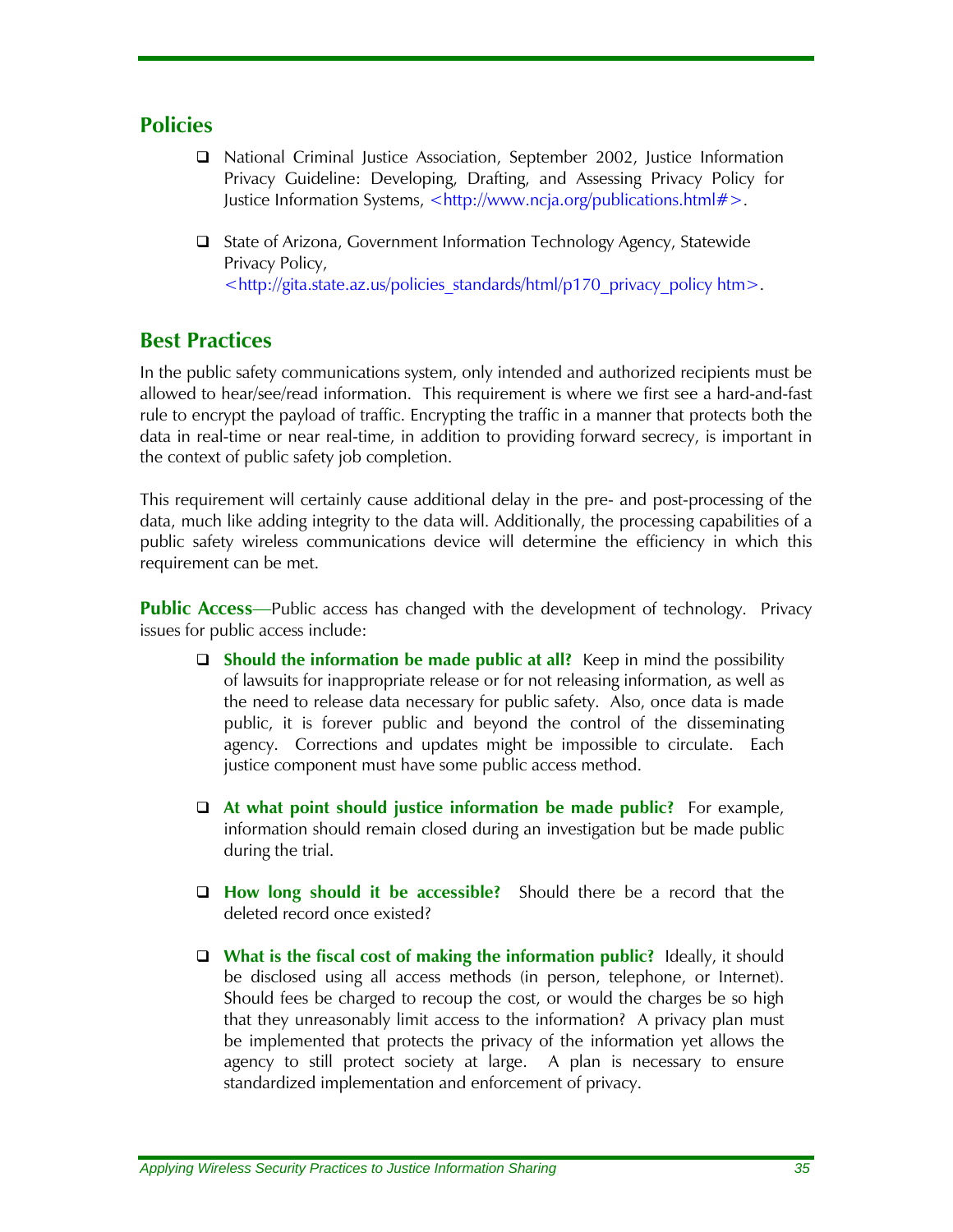**Privacy Principles**—The first step in implementing a privacy plan is to develop a privacy policy. Those developing privacy policies should look at all applicable laws, regulations, and policies already in effect. More often than not, legislative action may be needed to put the policy in place. There are eight principles to be included in the privacy policy that enforce privacy of personal information while allowing the agency to perform its vital function:

- **Purpose Specification**—Document the purpose for which personal information is collected no later than the time of data collection. Design technology to allow access restrictions to outside parties.
- **Collection Limitation**—Collect personal information by lawful and fair means, and try to collect only pertinent data. Where applicable, obtain the subject's consent. Design the technology to not require unnecessary data.
- □ **Data Quality**—Personal information collected must be accurate, complete, and current. Public access to inaccurate data may be worse than no access at all. If the subject has access to the data, allow for them to verify the data. If the subject does not have access, set up other means for verification, such as passive data analysis, including cross-referencing that identifies anomalies. Require logging whenever the data is accessed or modified, recording the changes by whom, when, and for what reason, to ensure accountability. Try to include tags for confirmed or unconfirmed and accurate or inaccurate data.
- **Use Limitation**—Personal information is to be used solely for the purposes specified (except with the consent of the data subject) by authority of law, for the safety of the community, or pursuant to a public access policy. Use limitation is generally applicable to disclosure outside the justice system but may also apply between agencies if disclosure is not mandated by law. The policy should also consider possible secondary- or third-party usage of the information. An audit trail should be incorporated in the technology to enable a use assessment.
- **Security Safeguards**—Protect personal information with reasonable safeguards against risk of loss or unauthorized access, modification, use, destruction, or disclosure. A risk assessment should be performed with security modifications made, as necessary. Also, an information classification review should be done periodically to ensure data is being safeguarded at the proper security level. The system should log all attempts to alter information or attack the system.
- **Q** Openness—Provide notice to the data subject about how the personal information is collected, maintained, and disseminated. Provide notice to the public of the existence of personal data and access to data in accordance with a public access policy. Openness includes public access to the management practices of the data, except where it directly relates to an investigation, a pending or open case, or safety concerns and other factors that a government determines as necessary exceptions. The technology system must log all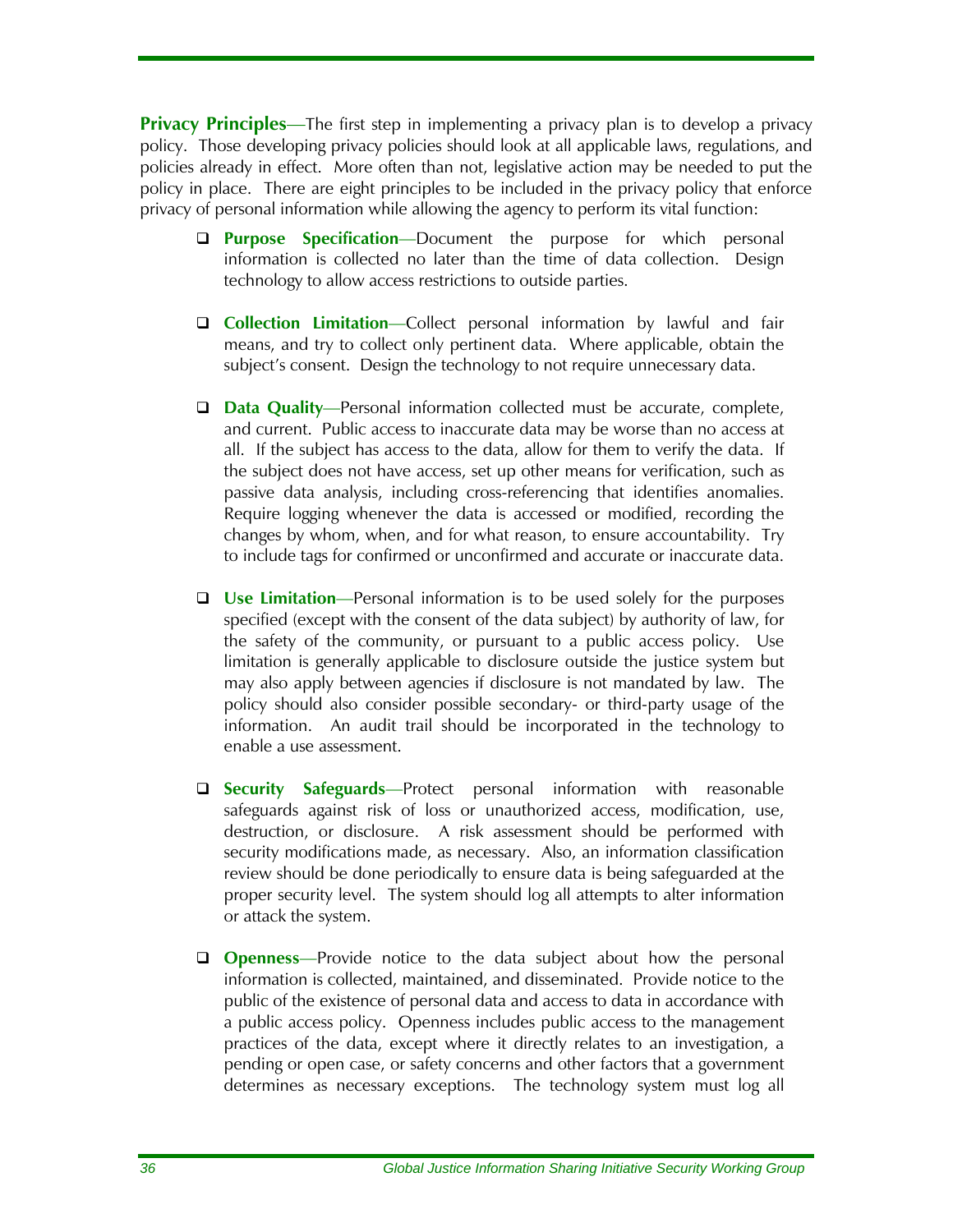transactions on an individual's file and allow for independent oversight for accountability purposes.

- **Individual Participation**—Allow affected individuals to access their personal information, except where it would compromise an investigation, case, or court proceeding. Subjects should be able to:
	- Obtain confirmation that the agency has their data.
	- Obtain data relating to them within a reasonable time, at a charge (if any) that is not excessive, in a reasonable manner, and in a form that is readily intelligible.
	- Be given reasons if an access request is denied.
	- Challenge a denial and, if successful, have the data erased, rectified, completed, or amended.
	- Provide an annotation to data where an organization decides to not amend the information as requested.

The technology must be designed to create copies of the personal information and to amend or annotate information subject to disagreement over accuracy. The system must also have the capacity to notify third parties, in a timely manner, which have either provided or received incorrect information.

 **Accountability**—Oversee and enforce the other seven privacy principles. An individual must be designated as the information steward responsible for establishing regular security audits, privacy impact assessments, and privacy audits. The steward should have a procedure in place for challenges to the system and should assure that timely, fair responses are made to inquiries. He is also responsible for training staff on privacy protection requirements.

A privacy plan requires cooperation between each agency accessing the data. Sharing personal information becomes even more difficult because agencies have different functions and differing statutes and regulations. What one agency considers sensitive may be open to the public in another agency. For instance, information from closed-record states becomes publicly available once it is shared with an open-record state. Compiling public data from several different agencies may also yield obviously confidential information.

Current systems range from paper-driven to the highly automated. Also, many of the current systems were developed without proper thought to privacy concerns. This can result in having to manage unintended privacy issues and having to retool the system—both of which can be quite expensive. The ideal is to address privacy during the planning stages of information system design.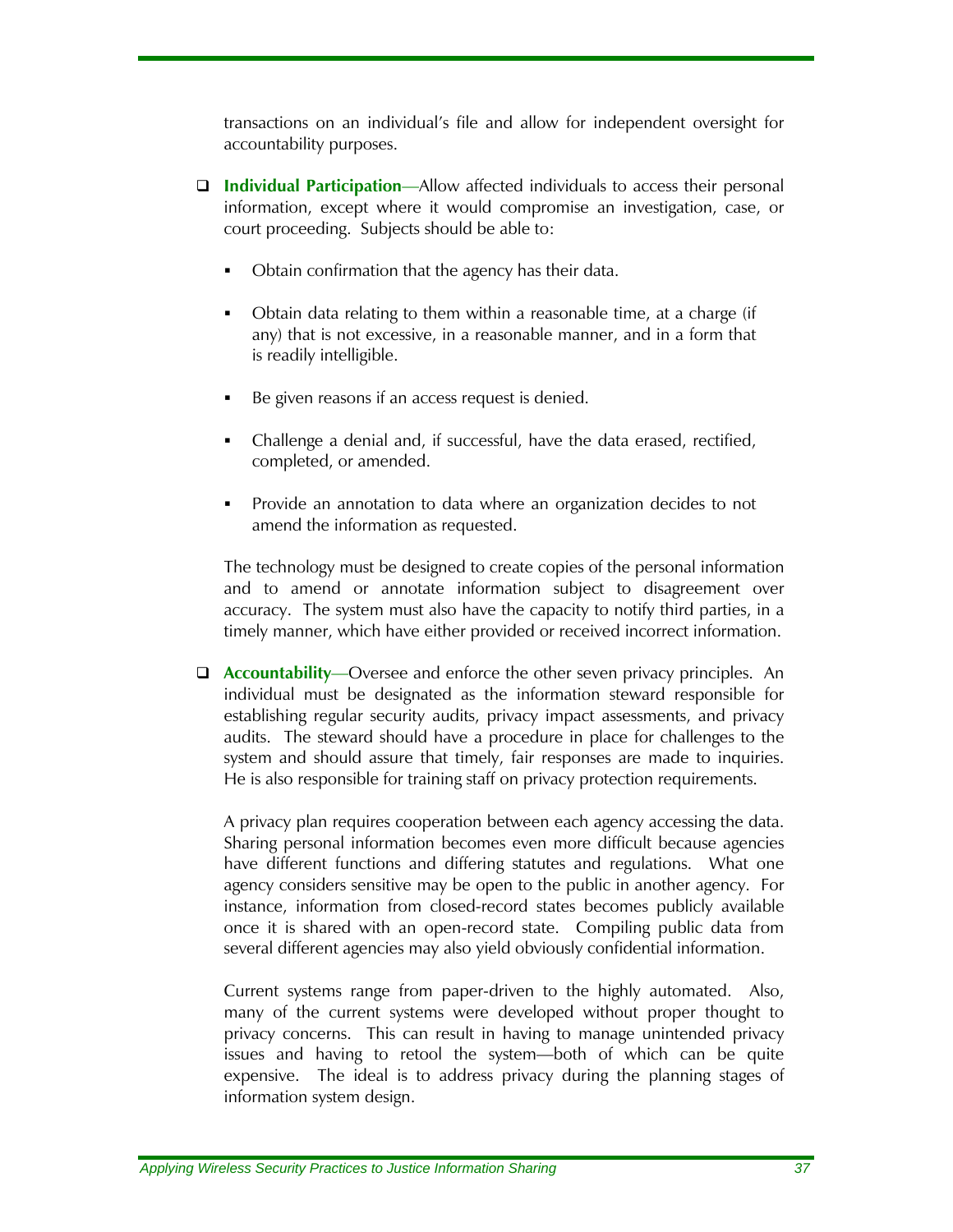Each agency should classify the information they create and maintain with an appropriate confidentiality level. Procedures should be documented stating when and where this information may be disclosed to the public or other agencies. Disclosure should be determined by the type of information and the context in which it is shared. For example, local security procedures should be classified at least at Level 3. Each agency must also review the privacy and public access policies of the agencies with which it exchanges information. To ease the transfer of data, the agencies should adopt the same terms, data entry fields, data definitions, and data structures.

The information steward for each agency should perform a Privacy Impact Assessment that has three components:

- A map of the information flow. Each justice agency should map the flow of the information it maintains. The map must include each data element in the justice record. At each mapped decision point, it should indicate the type of received information, the purpose for which it may be used, whether it is personally identifiable, and when and to whom it may be disclosed.
- A privacy analysis of the information flow, indicating adherence to the privacy policy.
- An assessment of the issues uncovered in the analysis and options to mitigate privacy risks.

After each agency has performed their Privacy Impact Assessment, a second assessment should be completed on the entire integrated information sharing system for the information exchanged between agencies.

#### **References**

- Organization for Economic Cooperation and Development, *(OECD) Guidelines on the Protection of Privacy and Transborder Flows of Personal Data*, <http://www.oecd.org/>.
- □ Health Insurance Portability and Accountability Act (HIPAA) of 1996, Standards Model Compliance, <http://www.cms.gov/hipaa/>.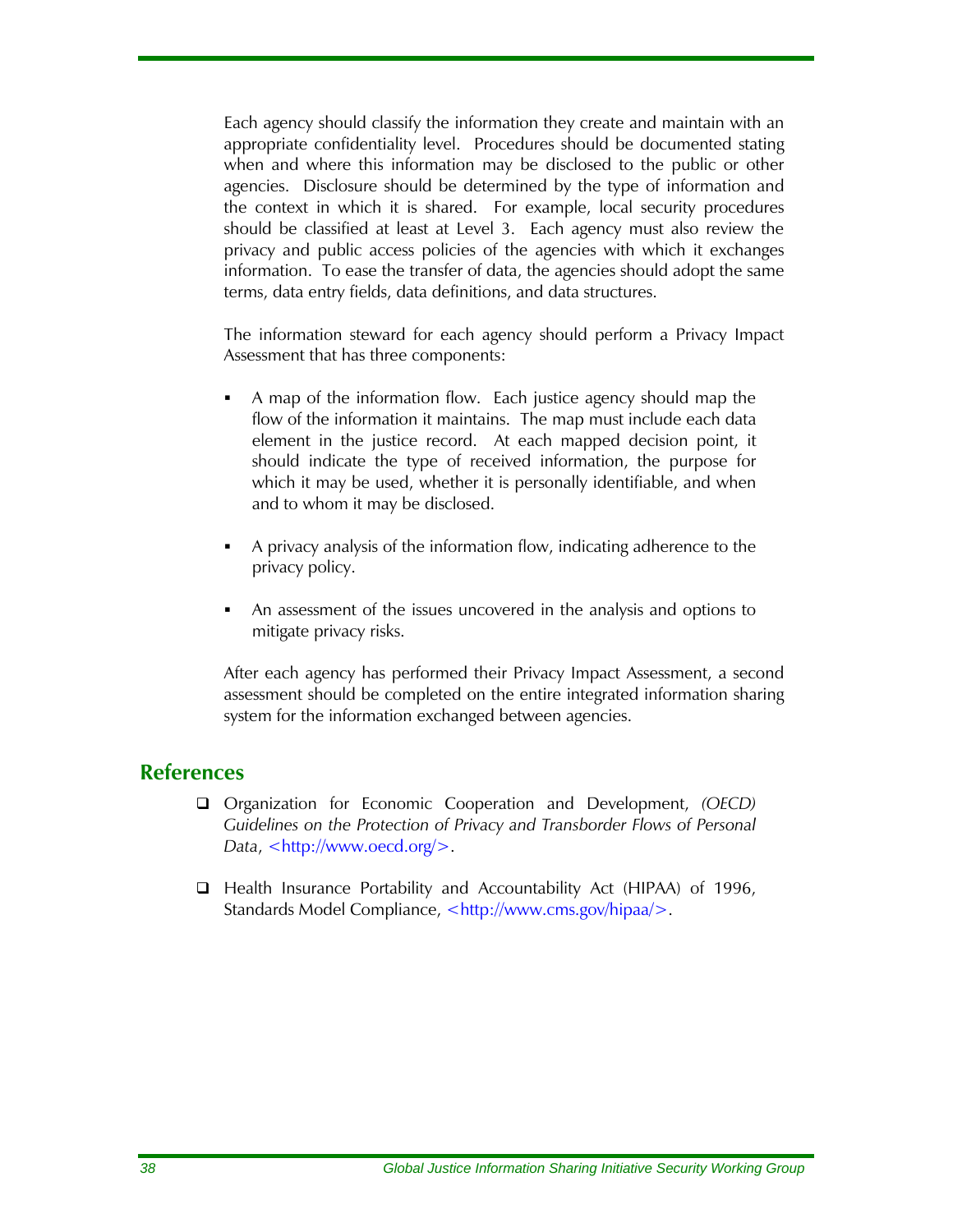# 2-5. Firewalls, VPNs, and Other Network Safeguards

## **Description**

Wireless networks are susceptible to all of the same vulnerabilities that exist in conventional wired networks. In addition, users may gain access to a network through wireless access points. Depending upon the configuration of the network, this may allow malicious users to bypass any protections in place that protect the wired network from external intruders. Furthermore, users (both authorized and nonauthorized) may deploy unauthorized equipment that enables access to the wired network that bypasses perimeter protections.

#### **Purpose**

Technologies such as firewalls, virtual private networks (VPN), and virus protection systems are already widely deployed in wired private networks that need to access public networks. These are also needed in a wireless environment, and a judicious implementation of these technologies can help mitigate the risks of deploying a wireless network.

## **Principles**

The principles underlying firewalls, VPNs, and virus protection systems in the wireless environment are basically the same as for the wired environment. The only significant change is that best practices suggest that, because of their vulnerabilities, wireless access points should be considered untrusted devices.

### **Policies**

A comprehensive set of security policies should be developed and maintained through periodic review and updates, regardless of the type of network employed. These policies should include comprehensive coverage of wireless devices of all types.

## **Best Practices**

Virtual Private Networks (VPNs)—Clearly, in any wireless technology, additional security precautions should be deployed beyond relying on the basic defaults. VPN and other similar technologies (e.g., SSH, SSL) provide a means for enhancing security.

Most VPN technologies operate independently of the communications link. The same VPN technology that works for dial-up connections, cable, and Integrated Services Digital Network (ISDN) will also work for Personal Communications Services (PCS) wireless data connections (e.g., GPRS/EDGE, 1xRTT, and Wi-Fi (802.11)). This, however, does not mean that VPN technology should not be augmented with certain capabilities to make the wireless experience as secure and robust as the wire-line experience.

Considerations for VPNs in the Wireless Environment—The benefits of VPNs have long been established. Almost all VPNs can work both in the wire line and wireless environment, but it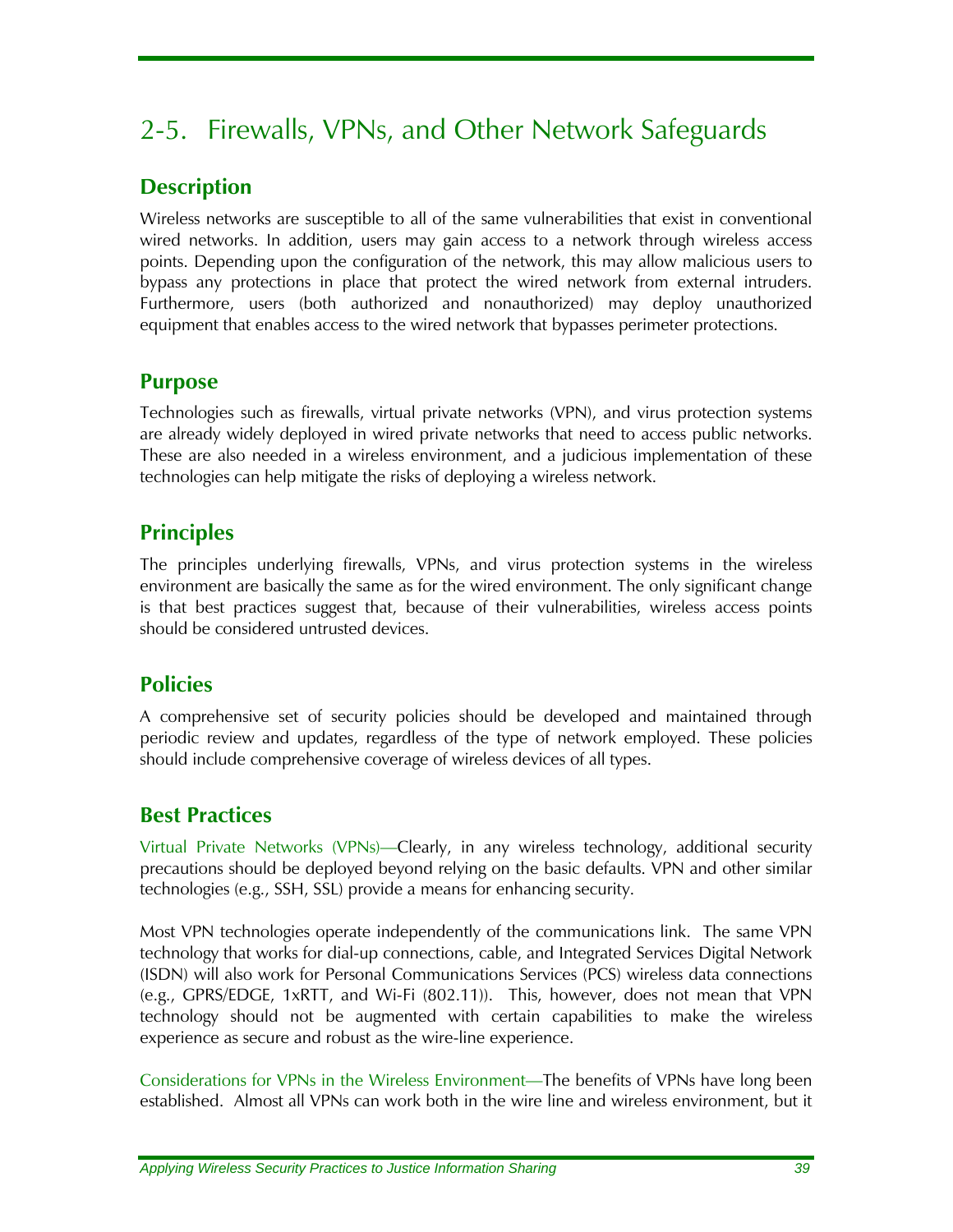does not mean that they all provide the same level of service or functionality. In short, they are not all created equal.

Most VPNs have been designed for stationary users and point-to-point networks. They were built without consideration for mobility. Therefore, they do not support roaming from one network type to another (e.g., going from GPRS to Wi-Fi) nor are they very robust in handling network disconnects and network time-outs. They do not support automatic security enablement. Finally, VPNs, as a rule, do not automatically select the best transmission means when more than one wireless option is available.

When examining VPNs for use within a wireless environment, the following items should be considered:

- $\Box$  Seamless roaming between networks and technology.
- $\Box$  Application persistence during roaming.
- □ Connection management and prioritization based on bandwidth.
- $\Box$  Type of compression offered.
- $\Box$  Comprehensive and automatic security (e.g., end-to-end encryption using current industry standards like Advanced Encryption Standards (AES) and 3DES).
- Authentication capabilities (e.g., RADIUS, Microsoft Active Directory).
- $\Box$  Existence of integrated firewall.

Connecting the Wireless Network and the Wired Criminal Justice Network—Once the networking on the mobile side is finalized, security between the wireless operator's network and the criminal justice network needs to be considered. If the criminal justice network currently allows for access via VPN, using the public infrastructure with the VPN may be enough. However, if more security is required with a more reliable network connection, consider dedicated facilities (e.g., frame-relay circuit) or a dedicated serve-to-server VPN connection between the wireless carrier and the criminal justice intranet.

Many VPN devices today have integrated firewalls. These firewalls can help to restrict traffic to certain locations within the larger wired enterprise network, thus providing an additional layer of protection. Use of an integrated VPN/firewall device can reduce costs and administrative burden.

Firewalls—Firewalls are a security system to protect a network containing servers, client computers, and intelligent communication devices from intentional or accidental damage or unauthorized access implemented by either hardware or software. The function of a firewall is the same, whether deployed in a wired environment, a wireless environment, or a mixed environment. A firewall should be considered a fundamental piece of any wireless network infrastructure.

Considerations for Firewalls in Wireless Environments—Cellular carriers will most likely provide firewall protection within their networks. While this provides a level of protection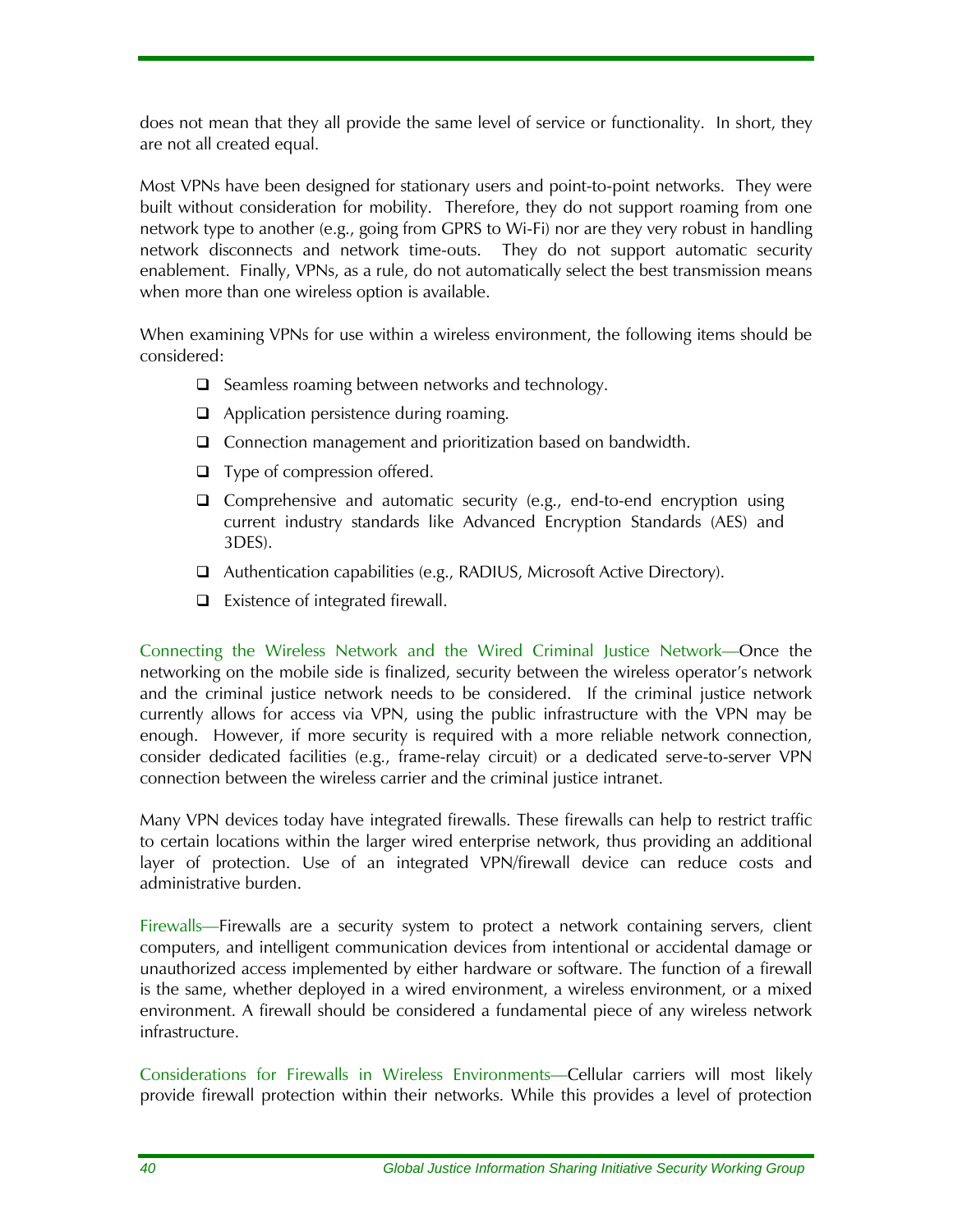during transmission that does not exist with Wi-Fi-based systems, it is still not a totally secure solution. Users are well advised to deploy their own firewalls as supplements. Systems relying on cellular carrier-based technologies may need to work with the carrier to ensure that existing enterprise firewalls and the carrier's system will work well together. Carriers may work with you to configure your existing enterprise firewalls to work with the wireless system. Some carriers may also offer to set rules within the carrier-based firewalls that will provide additional protection to your network (for example, limiting access to specified devices). Be sure to investigate these options (and their costs) when considering any cellular-based system.

As mentioned earlier, a key principle guiding the deployment and use of firewalls is that any wireless access point should be considered to be an untrusted device. This should be viewed as particularly true for Wi-Fi-based access points, given the current weaknesses in Wi-Fi security. The ability to tailor the firewall rules to the specific users and environment is an important consideration in selecting a firewall for the wireless environment.

Connecting the wireless network and the wired criminal justice network—Best practices in security encourage the use of subnets within the wired environment. For example, many enterprise networks utilize internal firewalls to restrict access to internal networks that perform sensitive functions, such as accounting, human resources, or other competitionsensitive material or functions.

In the wireless environment, establishing subnets for wireless access points is clearly a best practice. This means that wireless access points should be installed on a separate network(s) dedicated to wireless users, with a firewall between the wireless network(s) and the enterprise wired network. All traffic that travels from a wireless network to the wired network must go through a firewall. The firewall will control what internal resources are available to wireless users. These resources may vary by user and may be different from that same user's access rights if they connect through the wired environment.

Simply separating the wired and wireless networks by a firewall may not be sufficient if the wired network contains particularly sensitive data. For greater security, a VPN connection in combination with the firewall may be used between the wired network and the wireless subnet. VLAN implementations have been shown to be susceptible to VLAN hopping, particularly in the trunking between switches. Therefore, the recommendation is that network designers should consider that separate physical switches be used for the wired and wireless networks when practical and not cost prohibitive.

Firewalls and Wireless Clients—In a wired network, the need to use a personal (or clientbased) firewall depends largely upon the data present on the device. As a best practice, personal firewall software should be installed on all wireless clients. Personal firewalls help to protect client devices against wireless network attacks, particularly when used in public or shared Wi-Fi access areas, where files on an unprotected device may be available to all other users of that wireless access point.

Antivirus Software—A computer virus is a malicious set of programming instructions that are disguised and incorporated into files. Operating at times outside of the secured wired environment, mobile devices may be more likely to be exposed to viruses than devices that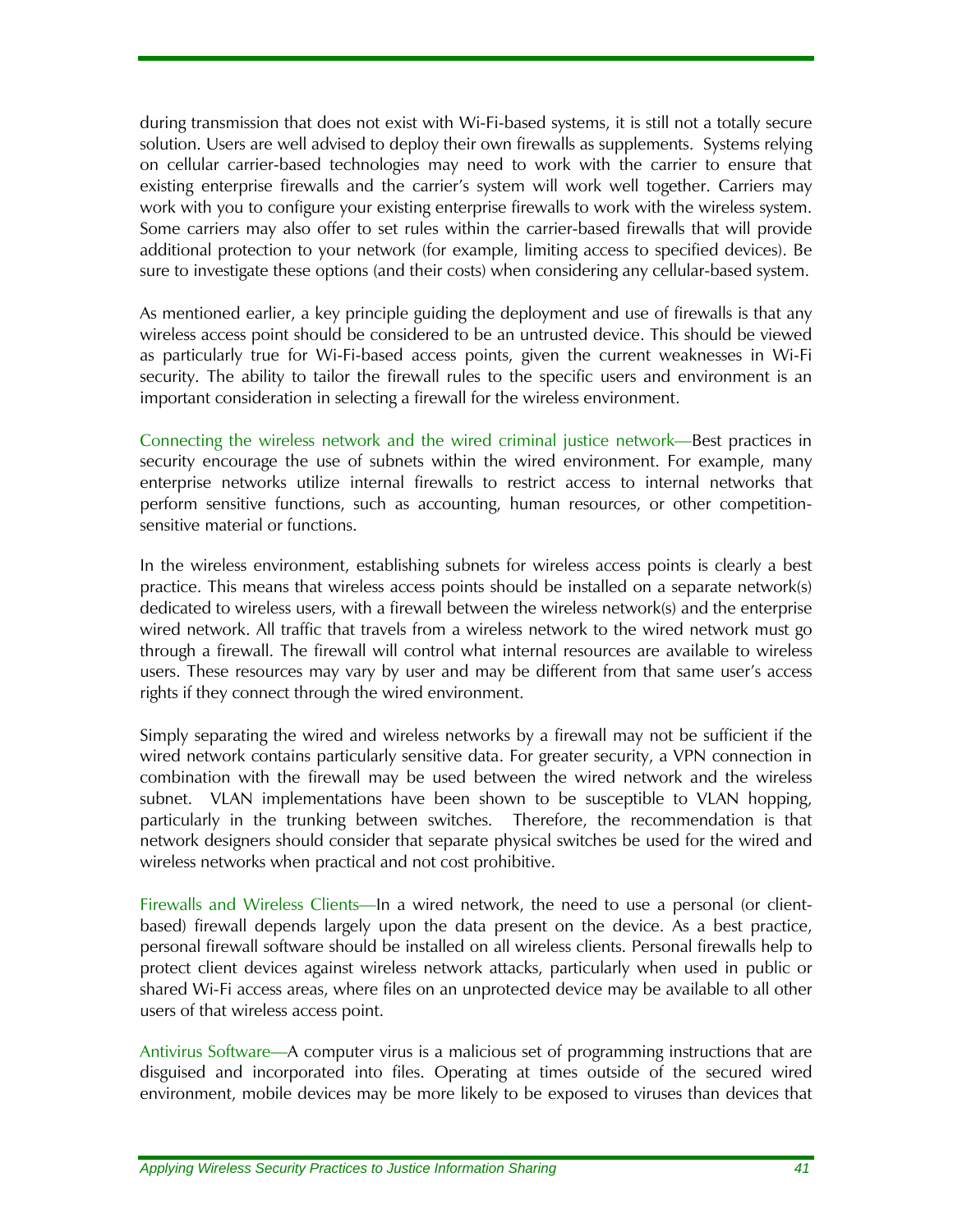are permanently attached to the wired network. Just as every desktop computer in a wired environment should be protected, so should every mobile device have an antivirus software application installed on it. Ensuring that the antivirus applications are regularly updated should be enforced as well.

Wireless Network Interface Card (NIC) configuration—Due to the ease with which an attacker may counterfeit a trusted access point, it is recommended that Wireless NICs are configured to not permit auto association with access points not employing mutual authentication. Wireless NICs typically connect to any available access point or ad hoc peer. This default configuration provides a connection to the user system that may allow for intrusion.

Other Network Safeguards—Another line of defense against intrusion through the wireless network is to install services that ensure that the client meets all established security policies before granting the user access to the network. These requirements could include having upto-date and running virus scanning software, running personal firewall and/or VPN software, and any other administrator-defined parameters. This type of service requires both a clientbased application and a network-based service. Users that pass all the checks are allowed appropriate access to the network, while those who do not meet the access criteria can be directed to a different location to get the required updates.

Intrusion Detection System/Intrusion Prevention System (IDS/IPS)—The IDS/IPS monitors events occurring on a network or in a computer for evidence of intrusions, which can be unusual usage patterns or attempts to bypass security to compromise the integrity, availability, or confidentiality of a network or computer. An IDS is just one of the many safeguards required to protect an organization's information technology resources. The original Applying Security Practices references IDS in Section 3-1.

An IDS can be compared to a home alarm security system because they both provide an alert when an abnormal or predefined event occurs. IDS technology has evolved over the past 20 years, and IDSs that are currently available can identify the type of event that has taken place, when the event occurred and, in some cases, the sources of the intrusion. The IPSs provide the capability to program automated responses and deterrents to some alerts.

An IDS/IPS is recommended and is almost mandatory in the wireless environment. Data classification and impact assessment (FIPS 199) are helpful resources in determining which security architecture is required to safeguard the network.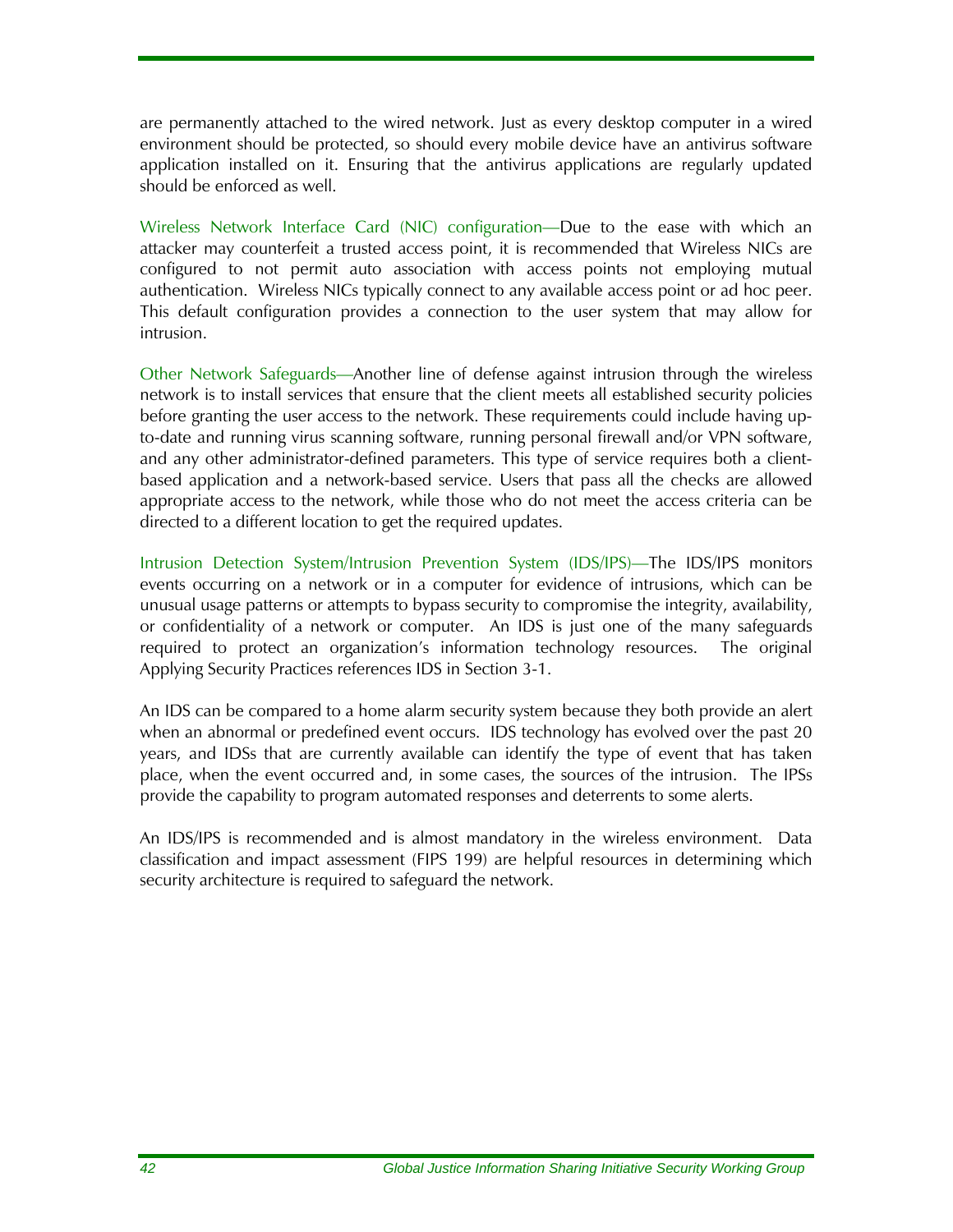# **Security Disciplines for Objective 3: Detection and Recovery**

| 3-4. Disaster Recovery and Business Continuity  73 |
|----------------------------------------------------|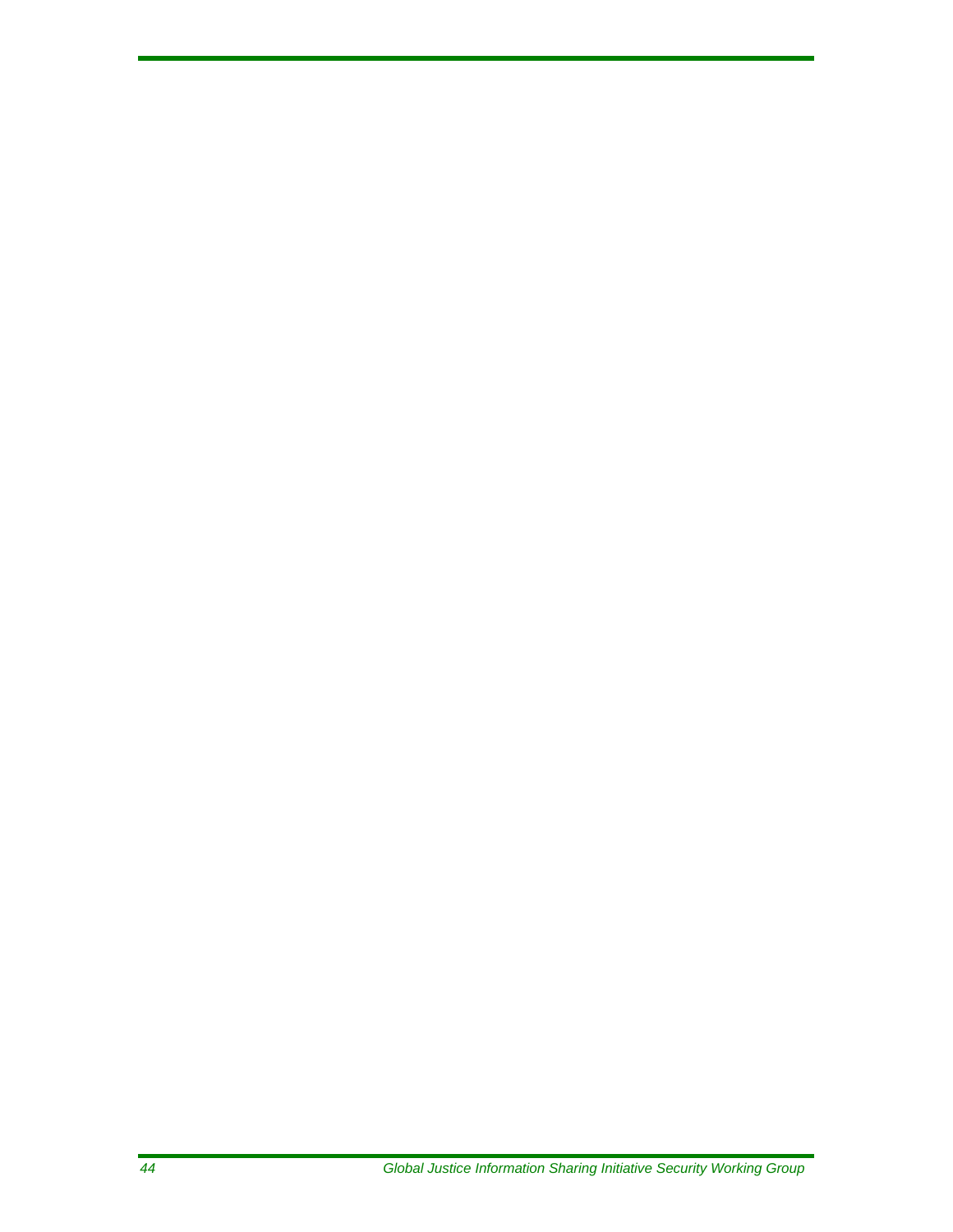# 3-1. Attack Detection and Prevention

## **Description**

When it comes to wireless security, it is not easy to distinguish myth from reality. We often hear information in the media, and even in the security community, regarding what attacks are possible, and it is easy to wonder whether some of these claims are exaggerations. To complicate matters further, as technology improves over time, previously infeasible attacks become practical and worthy of attention. This section attempts to separate myth from reality by describing the major variations on each of the four types of wireless attacks (eavesdropping, modification, masquerading, and denial-of-service) and discusses their feasibility with current attack tools.

The most likely threats to public safety wireless deployments, especially those using 802.11 technologies, are passive eavesdropping, masquerading, and denial-of-service attacks. All of these are supported by widely available tools and can be difficult to detect. In addition, passive eavesdropping and denial-of-service can never be completely prevented.

Eavesdropping attacks are designed to expose protected information. Passive eavesdropping, the most likely eavesdropping threat, can be best prevented through the use of strong encryption.

Masquerading attacks involve the attacker inserting themselves into the wireless network. In most of these attacks, the attacker simulates the wireless access point itself. Fortunately, the Wireless Protected Access (WPA) and 802.11i technologies are effective defenses against these attacks and are becoming widely available.

Denial-of-service (DoS) attacks can shut down a wireless network to some or all of intended users or systems. DoS attacks are a common threat to all wireless technologies, but 802.11 networks are particularly vulnerable to these attacks. Although there are tools for detecting and triangulating the source of a DoS attack, there are no effective ways to prevent them making these attacks virtually inevitable. Therefore, all public safety agencies should identify a backup communication mechanism to use in the event that the wireless network is unavailable.

### **Monitoring in a Peer-to-Peer Transaction**

There are two consistent forms that communications can take on any data network: client/server and peer-to-peer. In either form, a public safety data network must retain the capability to monitor the communications occurring, both for reasons of security and nonrepudiation.

In client/server communications, monitoring transactions is trivial and is typically done at the server side of the communications, where resources available on the server allow for easy storage of any log files generated while monitoring the system. It is simple to add more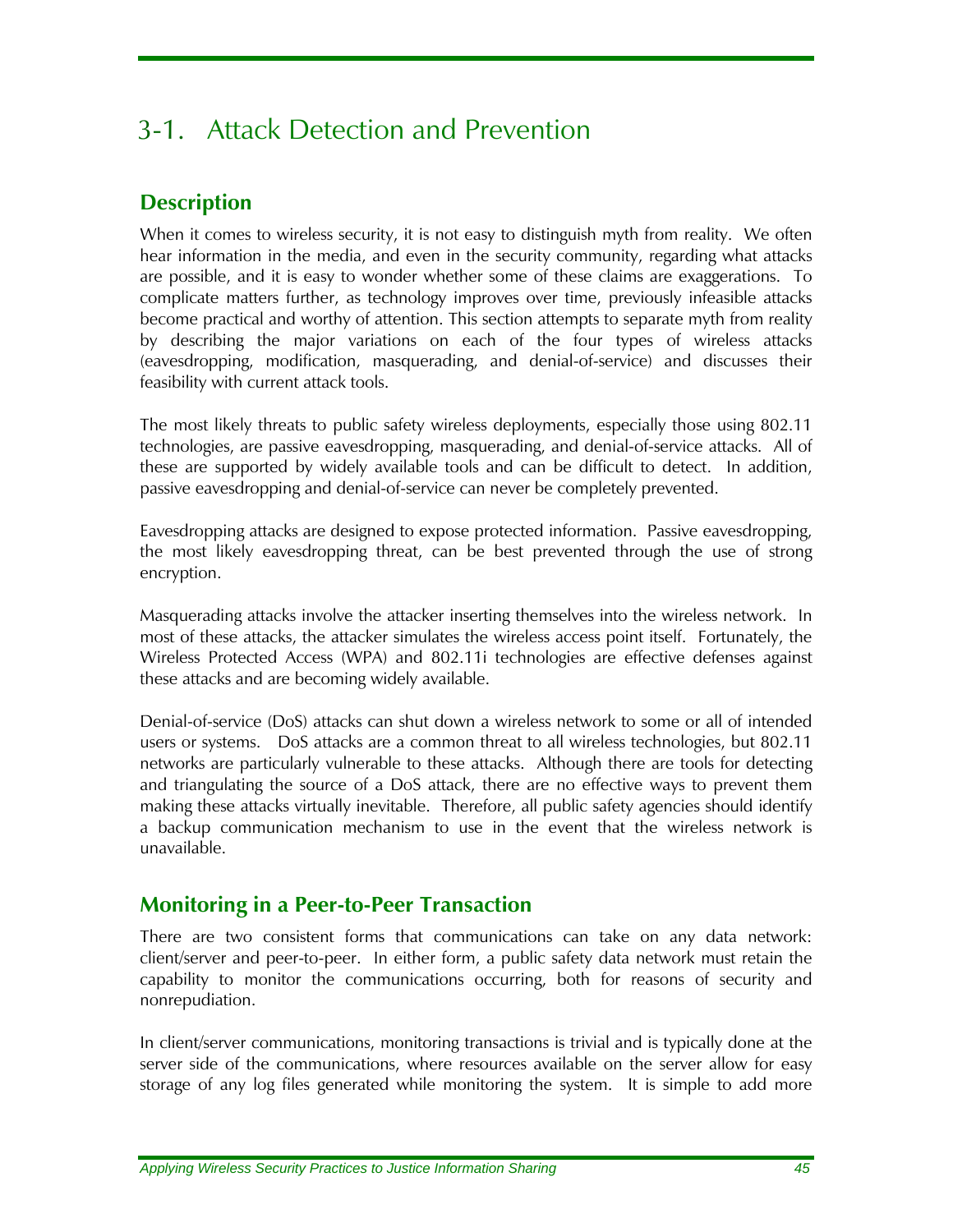resources to the server side of a client/server transaction to monitor the actions as the number and scale of the actions tracked grows.

In peer-to-peer communications, monitoring transactions is anything but simple. The form factor of the device used in public safety peer-to-peer communications (such as a PDA) makes creating and storing log files taxing from a processing and memory perspective. It presents a security risk that the only log for such a transaction resides on a device that is less physically secure than a server in a hardened data center. If a log were to be kept on a device other than those involved in the peer-to-peer transaction, some of the advantages to having peer-to-peer transactions are lost, such as no need for centralized service management. For instance, if each action required to be captured is saved to a database somewhere on the network, a vast amount of traffic traveling on the network will be associated with monitoring and nonrepudiation and not the primary mission of public safety. If, on the other hand, all of the information is collected locally to each communications device associated with the data to be collected, the overall network traffic decreases, but the local storage requirement for each device grows a great deal, in addition to the physical security issue pointed out earlier.

### **Known Wireless Attacks (Myths and Reality)**

There are four main methods of attacking a wireless network: eavesdropping, modification, masquerading, and denial-of-service. Each method of attack has several submethods, which will be described in the appropriate following section. In addition to describing the methodology behind each attack, the attacks will be analyzed for their feasibility from an attacker perspective, i.e., how difficult is the attack to implement and is there a justifiable return on the investment for each attack type.

Eavesdropping*—*There are three kinds of eavesdropping attacks that are pertinent to public safety communications: traffic analysis, passive eavesdropping, and active eavesdropping. These types of attacks are the least intrusive of the four methods under analysis in this guide.

Traffic Analysis—Traffic analysis is a technique where the attacker discerns information about the traffic traversing a communications network by analyzing the unencrypted portions of the traffic. A now classic example of traffic analysis can be shown with respect to the start of the second Gulf war. Several hours prior to the commencement of military strikes against Iraq, the Pentagon ordered several thousand pizzas from local pizza shops. An attacker need not have listened in on the actual conversation or been inside the Pentagon, thus making the confidentiality of the messages irrelevant. Instead, the attacker only needed to be cognizant of the fact that there was an impending invasion being planned to figure out what was going on.

In an Internet Protocol (IP) network, there are four pieces of information that can be used for basic traffic analysis: the number of packets traversing the network, their size, the source of the traffic, and the destination of the traffic. These pieces of information are open to analysis for all IP traffic, as it is required for intermediate routers to ensure delivery of the traffic from source to destination. So, as in the example provided above, breaking the confidentiality of the messages is unnecessary for basic traffic analysis.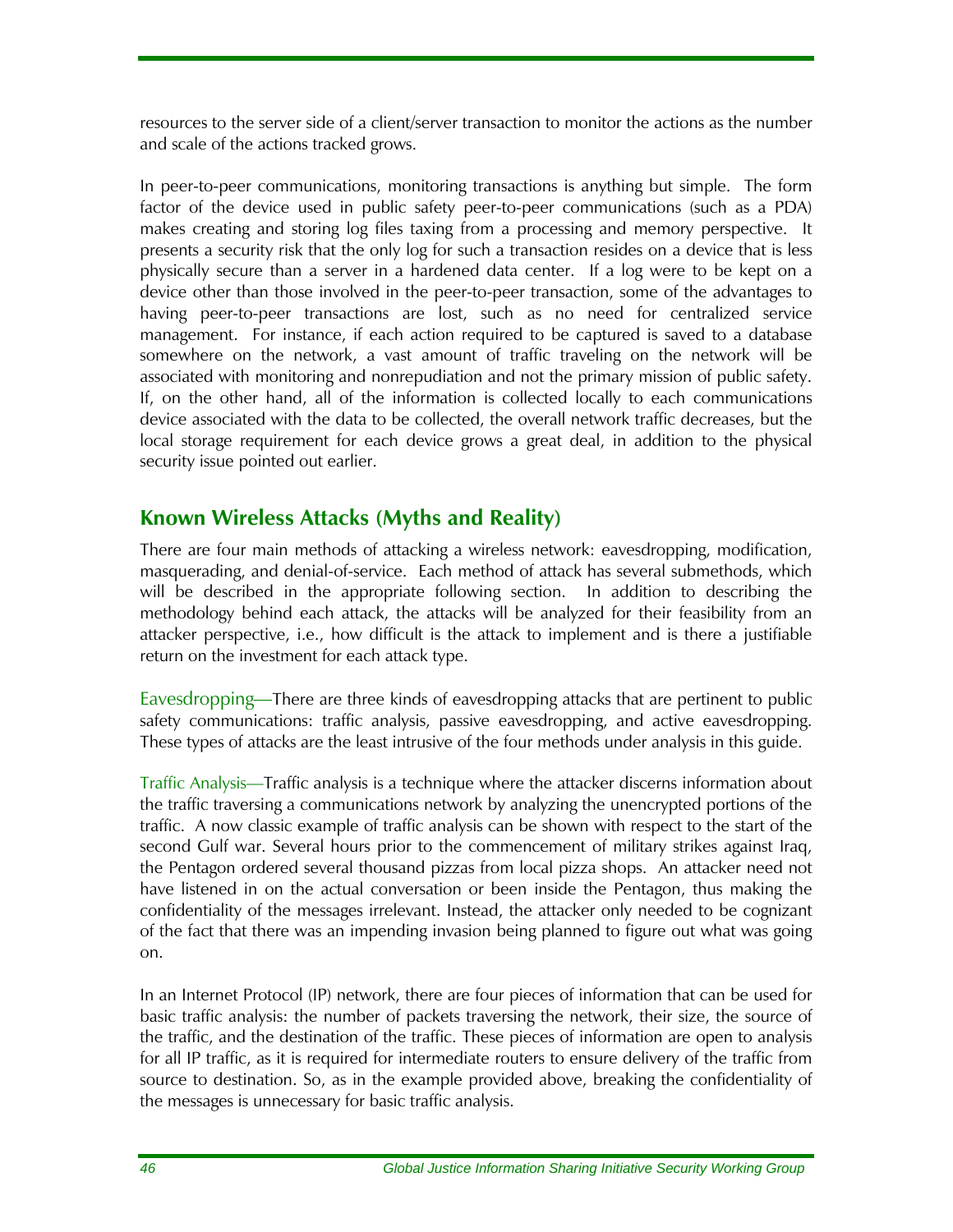In a public safety environment, there are additional types of information that can be gathered with this type of attack. Through the use of a yagi, or helical directional antenna, the attacker can not only increase the distance from which this attack can be performed, but information as to the geographical location of transmission can also be gathered. This holds true for both the public safety first responders themselves, as well as pieces of infrastructure, whether fixed or mobile. The feasibility of such an attack is simple. Creation of a yagi antenna involves nothing more than a Pringles can, a steel rod, and a few washers. In fact, this technique is the same technique used by the military to triangulate the position of radio communications in the field for calculating firing positions for aircraft or artillery (but without the Pringles can).

Passive Eavesdropping—Passive eavesdropping will also benefit from some of the same techniques used in traffic analysis, such as the use of a yagi antenna to increase the distance from which the eavesdropping can be performed. With this type of attack, the attacker simply monitors traffic traversing a particular link.

There are two types of information that can be garnered from this type of attack: analysis of the data transmitted during a particular session and information that could be used for basic traffic analysis. In an unencrypted channel, where the public safety first responder does not have another layer of security added through some other mechanism, this type of attack can be particularly damaging, not to mention trivial to carry out.

From a public safety standpoint, this type of attack will be nearly impossible to prevent and trivial to attempt. The only real way to mitigate the affects of such an attack is to use strong encryption. Depending on the security system deployed, this encryption can be broken as a function of the rate of traffic transmitted on the transport. As such, extra security measures would necessarily need to be deployed.

Modification—There are two kinds of modification attacks that are pertinent to public safety wireless communications: packet modification and packet injection. Both attacks are also known as active eavesdropping. These types of attacks are intrusive attacks but are more subtle in their methodology than a masquerade or denial-of-service attack.

Active Eavesdropping—The name of this method sounds counterintuitive. In fact, the name is very appropriate. This type of attack involves the attacker invoking a passive eavesdropping attack against a network, but in addition to simply monitoring the network, the attacker will inject bogus traffic into the network from time to time to help decrypt the data, if it is encrypted at all.

This type of attack can take one of two different forms: the attacker can modify a packet in transit, or the attacker can inject a new packet into the network. Modification of a packet while in transit is not a trivial attack. In order to effectively perform this kind of attack, the attacker must prevent the packet's destination from receiving the packet intended for modification, while modifying the packet in such a way as to generate an unencrypted packet sent to itself. One method of accomplishing this is to modify a packet's destination IP address while in transit. This is shown in the diagram below.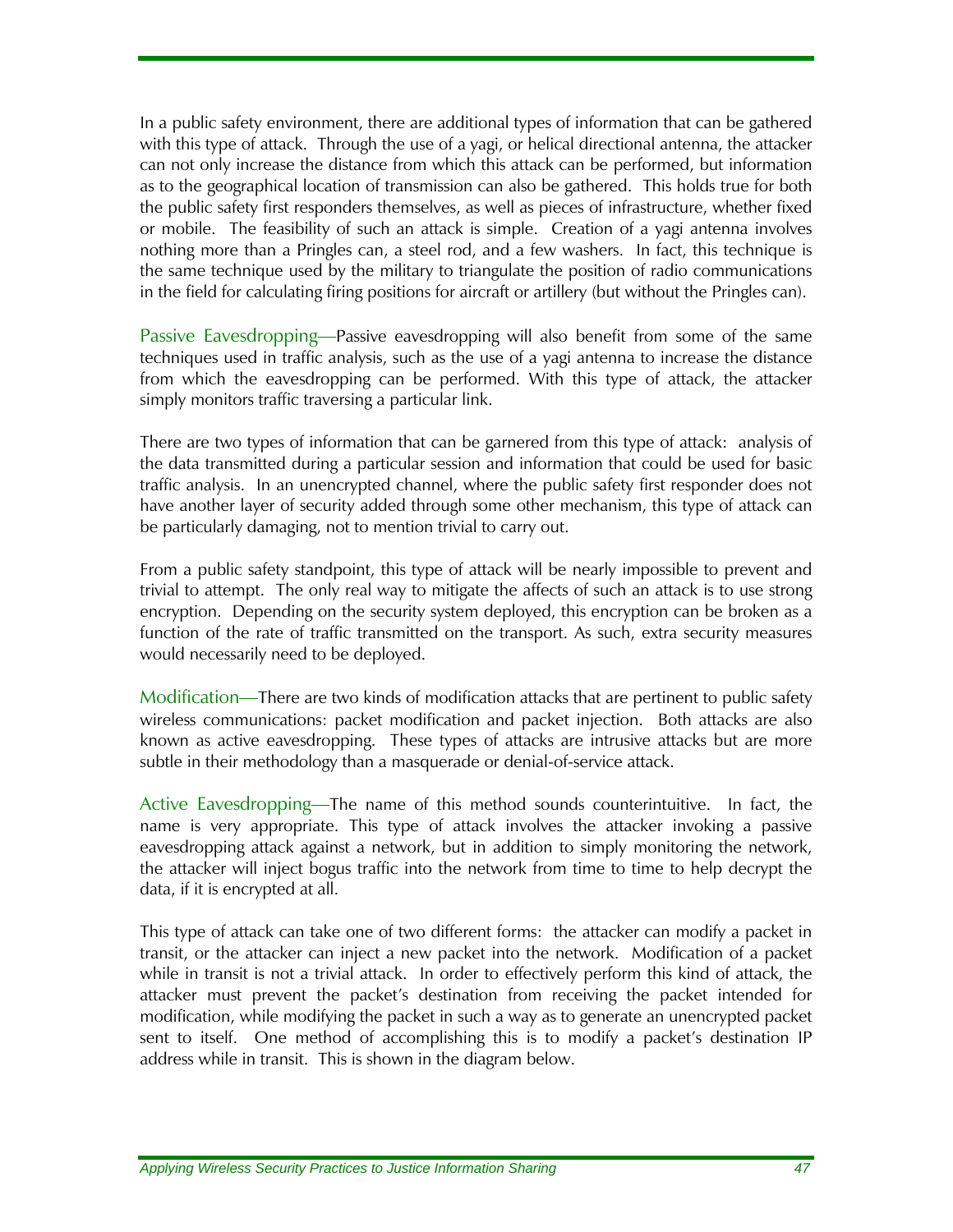

**Figure 3—IP Spoofing** 

Using an 802.11 Wireless Local Area Network (WLAN) as an example, the original source of the data that is being attacked is sent through the attacker on the WLAN. If the packet is encrypted because Wired Equivalent Privacy (WEP) uses a cyclical redundancy check (CRC) for maintaining the integrity of the data, the attacker can modify the destination IP address to one that the attacker controls, modify the CRC accordingly, and retransmit the packet to the access point. With 802.11i, this attack becomes nontrivial to implement and will most likely not be encountered with 802.11i deployed in the near term. The access point that receives the modified packet then decrypts the packet and sends it unencrypted to the modified destination. This type of attack actually accomplishes two things. First, the modified destination now has an unencrypted portion of data, and second, it provides the attacker the ability to perform a known plaintext attack against the key used in encryption. This type of attack is easier than a brute force attack.

In the case where the attacker cannot implement this "man-in-the-middle" style of attack, modifying traffic in transit becomes even more difficult. Generally speaking, attackers will not have the technical sophistication to implement this type of attack. It involves radiating a signal at the wireless access point at the same time that the source is transmitting its data. While the source is transmitting its data, the attacker radiates only when it intends to change a particular bit that the source is sending. This involves incredibly precise timing in order to achieve success.

With the injection of a new packet into the network, the attacker is trying to take advantage of weaknesses in WEP and other symmetric ciphers. In order to achieve success in this type of attack, the attacker usually must be an insider. This will allow the attacker to transmit encrypted traffic to the access point. In this fashion, the attacker will now have a copy of its encrypted traffic and the traffic prior to encryption that is resident on its attack platform. With this information, it will be trivial to obtain other encrypted traffic due to the following:  $C_1$ XOR  $C_2 = P_1$  XOR  $P_2$ . The attacker has  $C_1$ , which is the cipher text of its transmission, as well as  $P_1$ , which is the plaintext involved in its transmission. It obtains  $C_2$ , which is the data under attack. If the initialization vector has not changed between the transmissions, then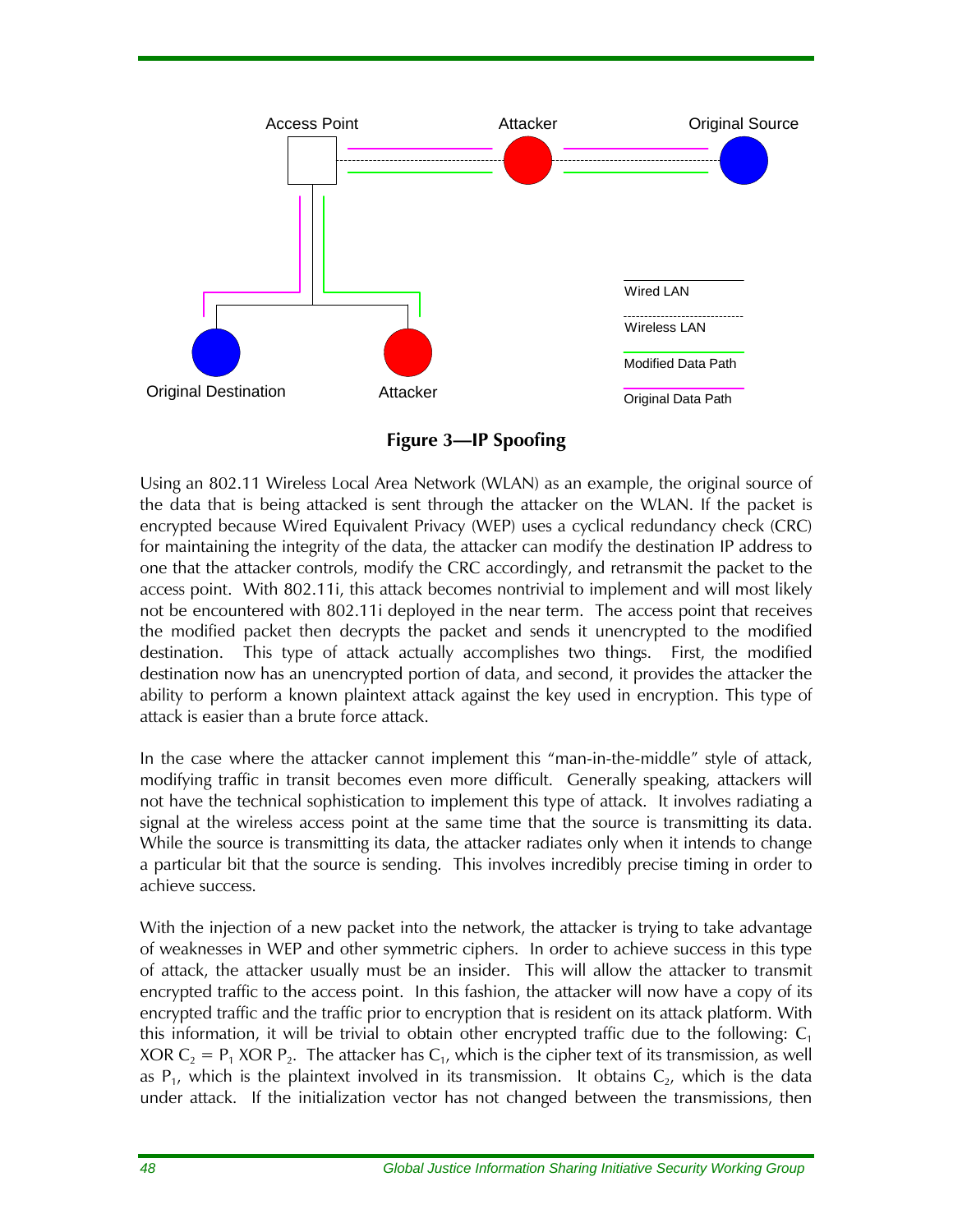<span id="page-64-0"></span>obtaining  $P_2$  is trivial. The only real method to mitigate this attack is to change the initialization vector frequently. Even then, rotating the initialization vector only becomes a race with the attacker, not a sure form of security. Again, the use of an 802.11i protected system will make this attack virtually impossible to perform effectively with today's computing systems, if at all.

Are these types of attacks feasible, with or without regard to public safety? In the case of inthe-air modification, the engineering resources necessary to carry out such an attack make it infeasible. In fact, though technologies such as software defined radio (SDR) are commonly discussed as a platform with which to carry out such an attack, the availability and cost of such devices are rare and expensive. Additionally, should an attacker acquire one of these devices, the technical expertise required to instigate an attack with the device is nontrivial. While this problem will continue to grow with the increasing availability of such radios, the security against such attacks is also expected to grow, hopefully keeping pace with or staying ahead of their deployment.

For our purposes, masquerading is the attempt of an attacker to create a deceptive appearance, where in most cases that appearance was of a trusted wireless access point. It is somewhat indicative of the methodology employed by attackers performing masquerade attacks. One of the most common masquerade attacks is the man-in-the-middle attack. One subset of the man-in-the-middle attack is the ARP Cache Poisoning attack. Another type of man-in-the-middle attack is a replay attack. The last masquerade attack that will be covered in this section will be session hijacking.

Man-in-the-Middle-Attack—A successful man-in-the-middle attack is really about the attacker attempting and succeeding at masquerading as the wireless access point that the user is trying to maintain a session with. [Figure 4—Man-in-the-Middle Attack Stage 1](#page-64-0) depicts the first stage in the man-in-the-middle attack. The attacker sends 802.11 disassociate messages to the source under attack. Once the source has successfully been disassociated with the access point, the attack progresses to Stage 2.



#### **Figure 4—Man-in-the-Middle Attack Stage 1**

In Stage 2 of the attack, depicted in [Figure 5—Man-in-the-Middle Attack Stage 2](#page-65-0), the attacker masquerades as a wireless access point so that the source under attack will attempt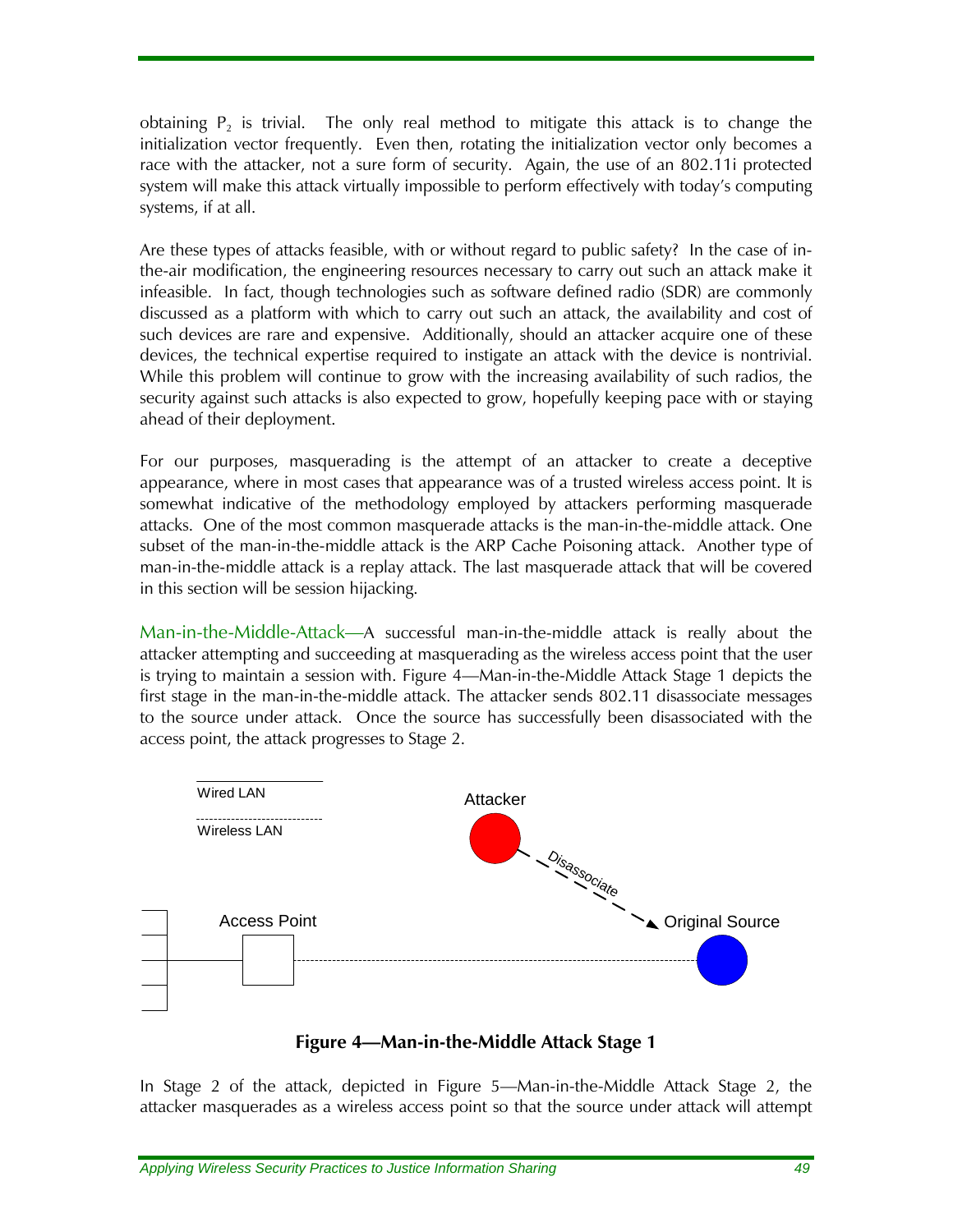<span id="page-65-0"></span>to associate itself with the attacker. The attacker will also seek to associate itself with the original access point. Once the association is completed, the attacker will relay all of the traffic from the source to the original access point but only after having complete access to all of the source's traffic.



**Figure 5—Man-in-the-Middle Attack Stage 2** 

These types of attacks could be particularly damaging to a public safety user due to the power that the attacker can exercise with respect to the traffic the source sends and receives. For instance, if a user is trying to send a distress call to an incident commander during a particular emergency, the attacker can choose to not relay that particular message onto the incident commander and can then respond with a message as if the incident commander did indeed acknowledge the message, giving the user a false sense of security and safety in an otherwise dangerous situation.

The feasibility of such an attack is known. There are software packages that provide the fundamental tools necessary to perform this attack on 802.11 networks. The code in the tool does not actually work properly at the time of writing, but it is only a matter of time before a working version of the code becomes widely available. If public safety were to deploy an 802.11 network, the network would necessarily inherent this vulnerability.

ARP Cache Poisoning Attack—Address Resolution Protocol (ARP) attacks are a subset of the attacks described in a man-in-the-middle attack. These attacks differ from traditional man-in-the-middle attacks in that the attacker is not trying to masquerade as the source under attack. Instead, the attacker is trying to reroute all traffic of the source through itself. This is accomplished by taking advantage of the ARP cache on the source's radio.

ARP is a method of mapping Layer 2 Medium Access Control (MAC) addresses to Layer 3 IP addresses. Every time the source issues an ARP request for traffic that it wants to send to the specified destination, the attacker will respond with its MAC address mapped to the particular IP address, as opposed to the true MAC address associated with the IP address in question. This will enable the attacker to effectively serve as a repeater for all traffic between the source and its destination. One additional and powerful effect of this type of effect is that it is not limited to the wireless clients associated with a particular wireless access point. The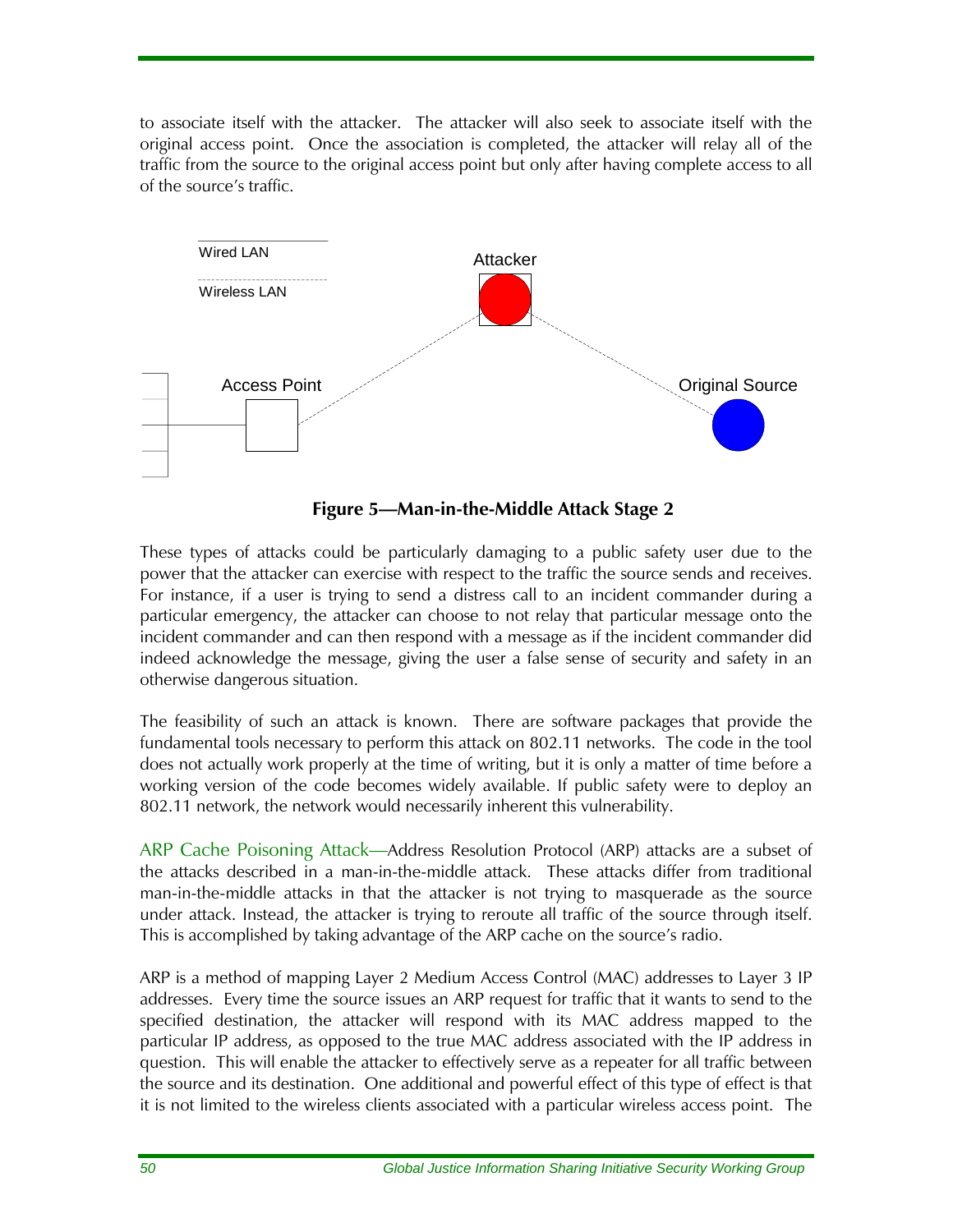attacker can also effectively present modified ARP replies to wired clients as well. The traffic that is routed through the attacker can be used for all of the eavesdropping attacks.

This attack will be possible with an 802.11 deployment that uses WEP as security for the system, but as WPA and RSN (802.11i) become more widely deployed, the ARP traffic will become much more difficult to poison, as the traffic will be encrypted beyond a point which is trivial to crack. Up until that point, this attack could significantly hobble a public safety network.

Session Hijacking—Session hijacking is an attack where the attacker takes control of a validated, authenticated session. The original user of the session may become aware that the session is no longer available but will most likely not know the reason behind the loss of the session. This attack must occur while the session is active on the part of the original user, but due to the nature of the attack, the attack can continue long after the original user is on the network.

There are two steps to successfully completing a session hijacking. The first step is that the attacker must represent itself to the network as the user it is trying to gain control of the session from. This is accomplished by having first performed a successful eavesdropping attack against the user to gain access to any encryption used, which will garner authentication tokens for use in maintaining the session. The second step is that the attacker must force the user to stop using the session. Much like the man-in-the-middle attack, the attacker can issue a series of disassociate messages to the user to force them off the session under attack.

This type of attack could cause significant headaches within a public safety network. Effectively, the attacker would "become" an authenticated user on the network, with full access to network resources.

The feasibility of such an attack is the same as with the previous ARP poisoning attack, where the vulnerability exists in WEP-protected systems, but becomes mitigated with the use of WPA and RSN (802.11i).

Replay Attack—Replay attacks are attempting to get the same type of network access. The primary difference is that in session hijacking, the attacker is trying to wrest control of a session from the user in real-time. While in a replay attack, the attacker is trying to gain network access after the original session between the authenticated user and the network has expired.

First, the attacker must engage in passive eavesdropping on a session or group of sessions. Timing is important in this aspect of the attack, as the attacker must be able to catch a user authenticating into the system, not capture data in the middle of a session. The next part of this attack involves the decryption and/or modification of the authentication packets that were captured in the first part of the attack. If the authentication packets are encrypted and the attacker cannot decrypt the packets, this does not prevent the attacker from making modifications to the packets. Once the attacker has the authentication packets ready, the attacker will send them to the wireless access point, gaining entrance to the network with a new session.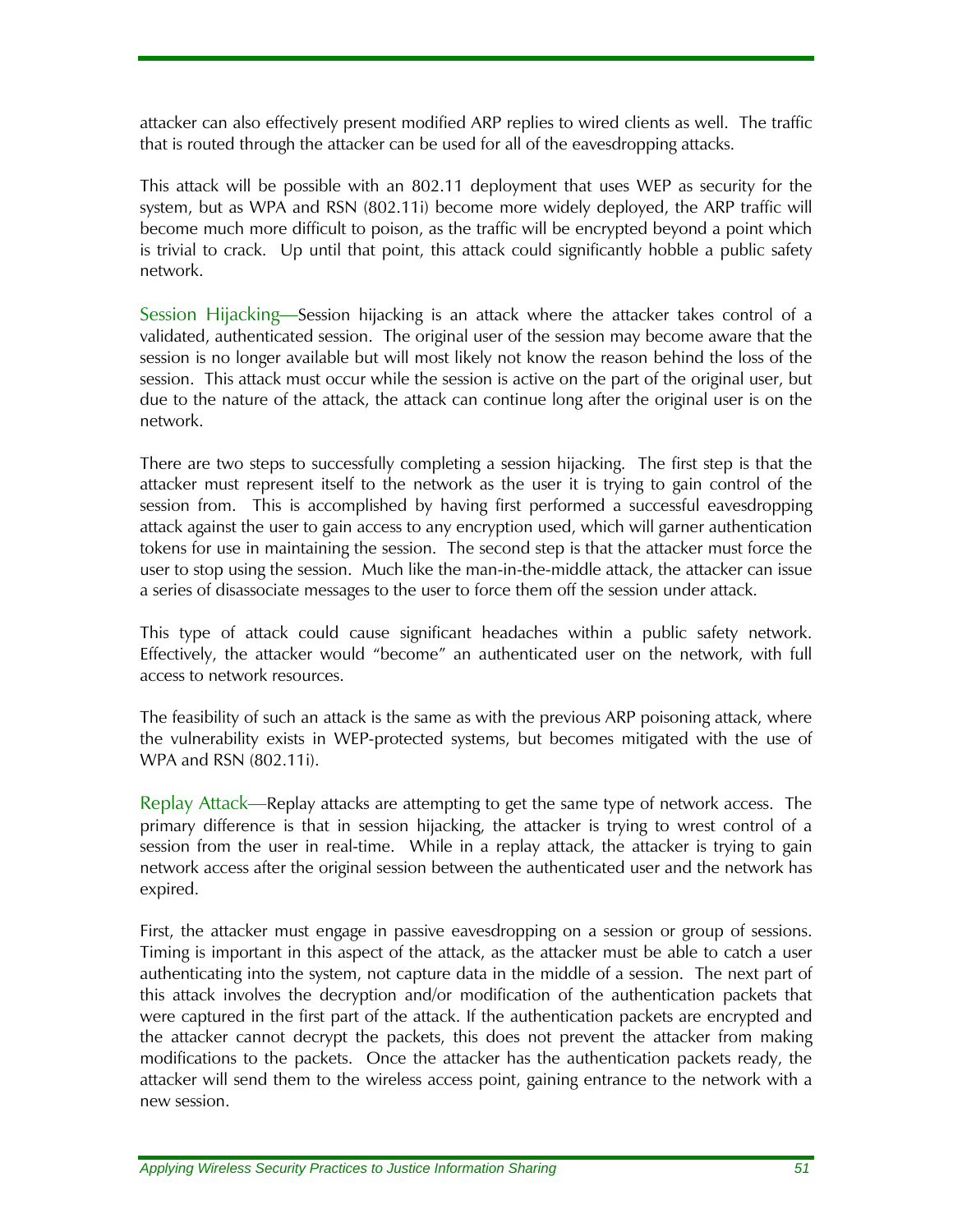Just as in the session-hijacking attack, this attack could be particularly damaging to public safety, in that an attacker could gain access to resources that would undermine the ability of the users to do their jobs. These types of attacks are also feasible when used against a WEP network but become ineffective with 802.11i.

Denial-of-Service (DoS) Attack—A denial-of-service attack can be the most damaging of the attacks discussed thus far. The obvious reason for this is that it completely denies authorized users access to the network resources necessary to do their job. This does not mean that the attacker cannot use the network either. On the contrary, depending on the method of denial-of-service used, the attacker could deny service to all authorized users, while allowing access for itself to the network.

Additionally, these types of attacks are commonly misunderstood to be attacks where the attacker floods the network with so much traffic that authorized users cannot access the medium to transmit valid traffic. The DoS methods described in this section do not flood the network with traffic in an attempt to deny service, instead taking advantage of security vulnerabilities in the network management itself.

There are three main types of denial-of-service attacks that will be covered in this guide: routing attacks, identity attacks, and medium access control attacks.

Routing Attacks—A routing attack is an attack against a mobile environment's routing tables. These routing tables are used by a network to create a mechanism to get traffic to its intended destination, as well as can be done, measured against the particular metric used by the routing protocol selected for the network.

An attacker in this type of network can operate in one of two modes: it can be an active participant in the network, thus enabling itself to act as a repeater when needed, or it can operate outside of the authenticated network.

In the first mode of operation, the attacker must gain access to the system if it is encrypted. Once access to the system has been achieved, the attacker can begin decimating any traffic that is routed through it. This will result in an overall decrease in the quality of service available on the network (with traffic routed through that particular node).

In the second mode of operation, the attacker must also gain access to the system. Once the attacker has access to the system, it can begin poisoning the routing tables of nodes on the network by sending out spurious routing tables. This will effectively force the nodes on the network to transmit traffic with routing information that is in error, resulting in lost traffic.

Identity Attacks—Identity attacks are attacks that take advantage of the trust automatically generated between a user on the network and the wireless access point on the network. Management traffic sent from the wireless access point to the user nodes is sent in the clear, making it relatively easy to generate an attack based on this traffic. There are three main types of identity attacks that can be used on an 802.11 system: disassociation, deauthentication, and power-saving attacks.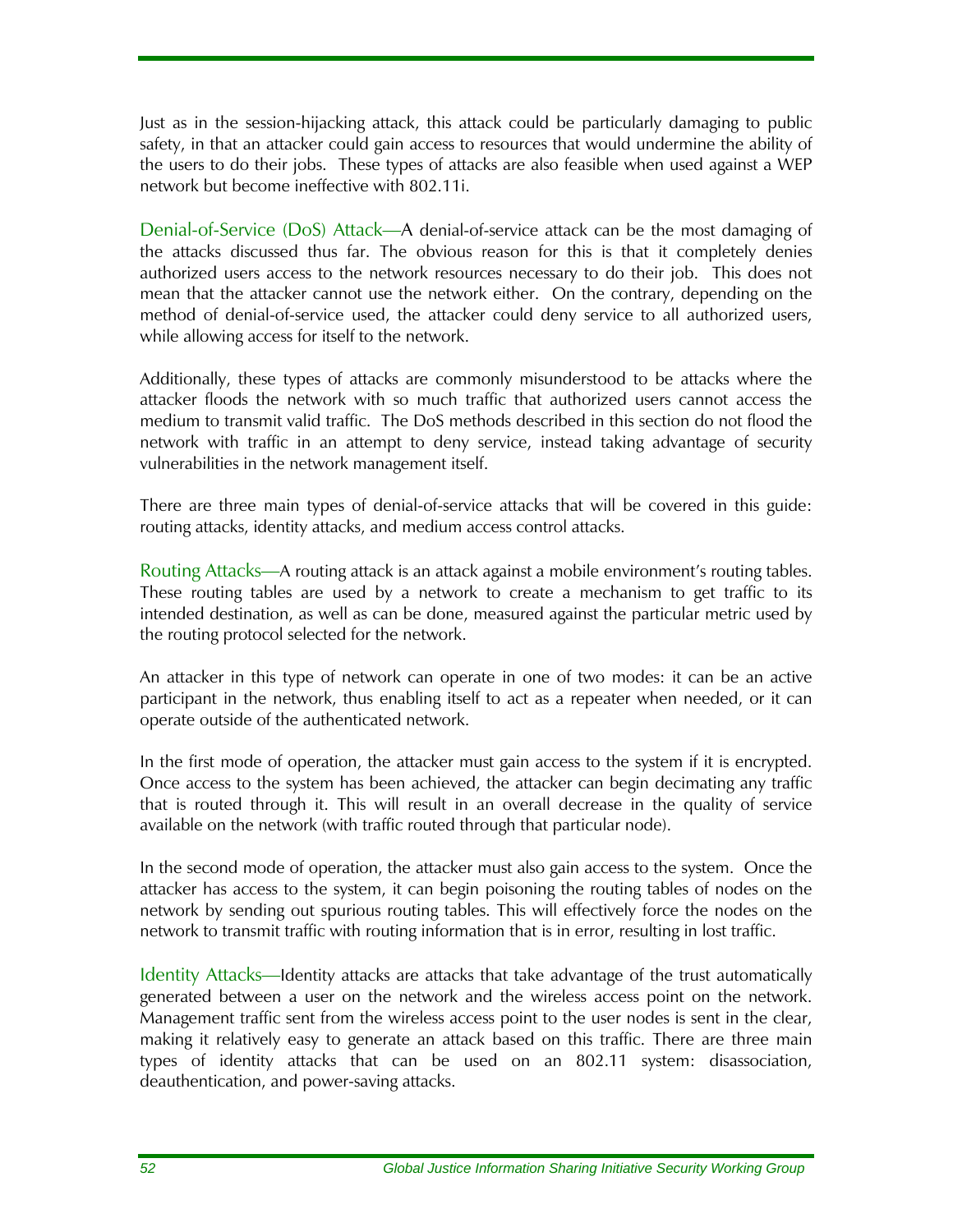All three of these attacks have the same potential for damage to a public safety user network. Each of these attacks is a feasible attack, and trivial due to the fact that, if encrypted, the network key need not be known to implement these attacks anyway. These attacks can effectively shut down the entire network for any number of users that are targeted by the attacker.

Public safety networks that take advantage of 802.11, even with WPA and RSN, will be continuously vulnerable to these types of attacks, as the ability to forge management frames within the network will still be possible. This type of attack will require that extreme caution be used during deployment of any public safety 802.11.

Disassociation—The 802.11 standard provides for a disassociation message that is unauthenticated between the user and its associated wireless access point. The standard clearly states that neither the user nor the access point can ignore a disassociation message that is sent. There are nine different reasons that can be used for disassociation, any of which will cause the state machine of the recipient to change to disassociated.

While this attack can be effective, it is less efficient than the deauthentication attack because the disassociation attack just causes the user to do extra work in order to reassociate with the access point. In order to effectively deny service to the user under attack, the attacker must scan the network listening for each reassociation attempt by the user (or association attempt if it is the first try by the user) and actively disassociate the user after each successful association.

Deauthentication—Much like the disassociation attack, deauthentication messages are not authenticated between the user and the wireless access point. This allows for deauthentication messages to be forged by an attacker. How fast a user begins the process of reauthenticating into the network will determine how often the attacker needs to undergo the process of deauthenticating the user.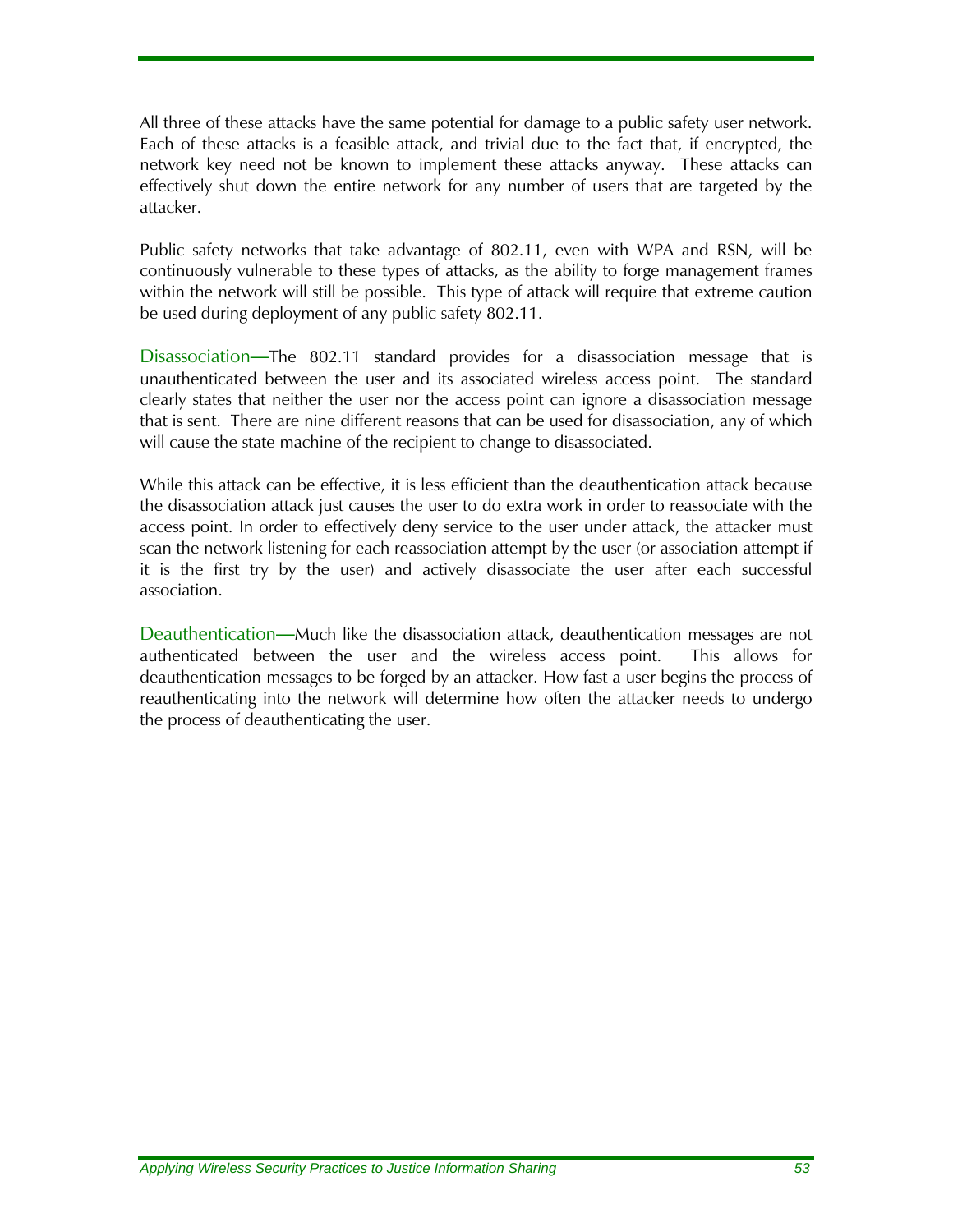

**Figure 6—Deauthentication Denial-of-Service Attac[k3](#page-69-0)**

Because association is a prerequisite of authentication in 802.11, deauthenticating a user will also necessarily disassociate the user as well.

Power Saving—A power saving attack stems from the functionality built into 802.11 that allows a user device to sleep for a period of time, waking and polling the access point to send

<span id="page-69-0"></span> 3 Compliments of John Bellardo and Stefan Savage in *802.11 Denial-of-Service Attacks: Real Vulnerabilities and Practical Solutions*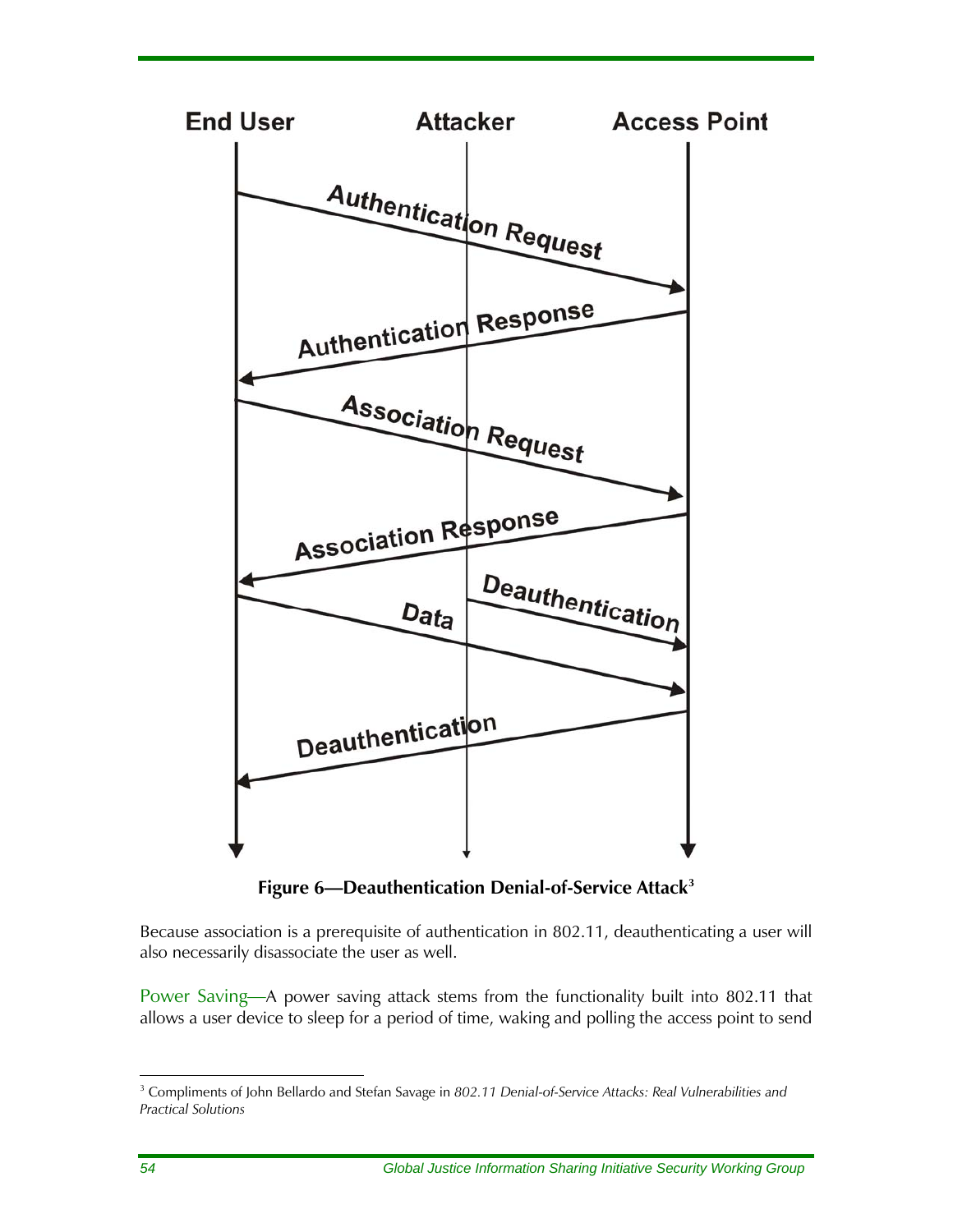any data that has been queued for the particular user device. There are three main attack methods with regard to power saving.

The first and easiest to implement is an attack where the attacker masquerades as the user, periodically polling the access point for the user's data, effectively preventing the user from receiving any data. After each polling message sent by the attacker, the access point will transmit the data and then discard it.

The second type of attack mimics the first attack somewhat, but in this case, instead of convincing the access point that the attacker is a user, the attacker convinces the user that it is the access point. This is accomplished through the transmission of a traffic indication map (TIM) packet to the user. This type of packet could be spoofed by the attacker, convincing the user that there is no data available for it, which effectively puts the user back to sleep again.

The third type of power attack revolves around the time synchronization between the user and the access point. The timing messages transmitted by the access point to the user are sent in the clear. The attacker could spoof these packets so that the user falls out of synchronization with the access point, effectively denying the user access to any buffered data.

While this type of attack could prove effective against public safety, it is unknown at the time of writing whether or not this type of attack is feasible with commercial off-the-shelf (COTS) equipment and software.

Medium Access Control Attacks—Medium Access Control (MAC) attacks are possible due to the assumption of universal cooperation between all nodes on the system. The cooperation is, in effect, a method of avoiding transmission collisions between users in the same spectrum. There are two main methods of collision avoidance: the first employs the standard MAC mechanism defined in the IEEE 802.11 standard, and the second method solves the hidden node problem shown below.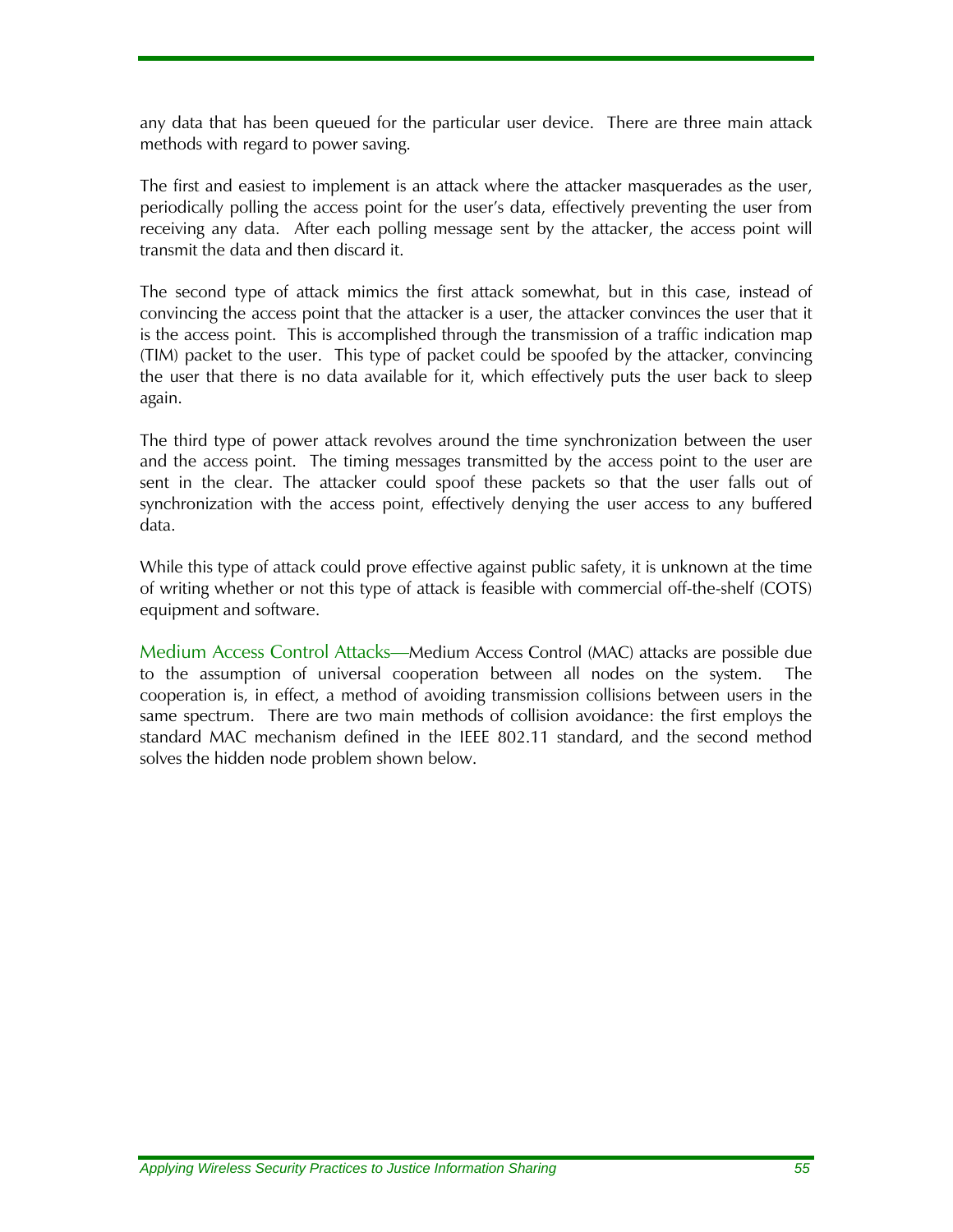

**Figure 7—Hidden Node Problem** 

Both Nodes 1 and 2 have data to transmit at the same basic time. Neither node can sense that the other is transmitting data to the access point, so both nodes end up transmitting at the same time, negating the ability of the access point to successfully receive either. This problem is solved through the user of both carrier-sense and virtual carrier-sense methods, namely the Request To Send (RTS)/Clear To Send (CTS) method.

Both the RTS/CTS method and the standard MAC implementation without RTS/CTS are vulnerable to denial-of-service attacks.

Virtual Carrier Sense Attack—Virtual carrier-sense is the method described above where the use of RTS/CTS frames reserves the medium for a period of time for all users within transmission distance of both the access point and the user preparing to transmit. A discussion of this method is outside of the scope of this document. For more information, please see Section 9.2 of the ANSI/IEEE Standard 802.11, 1999 Edition.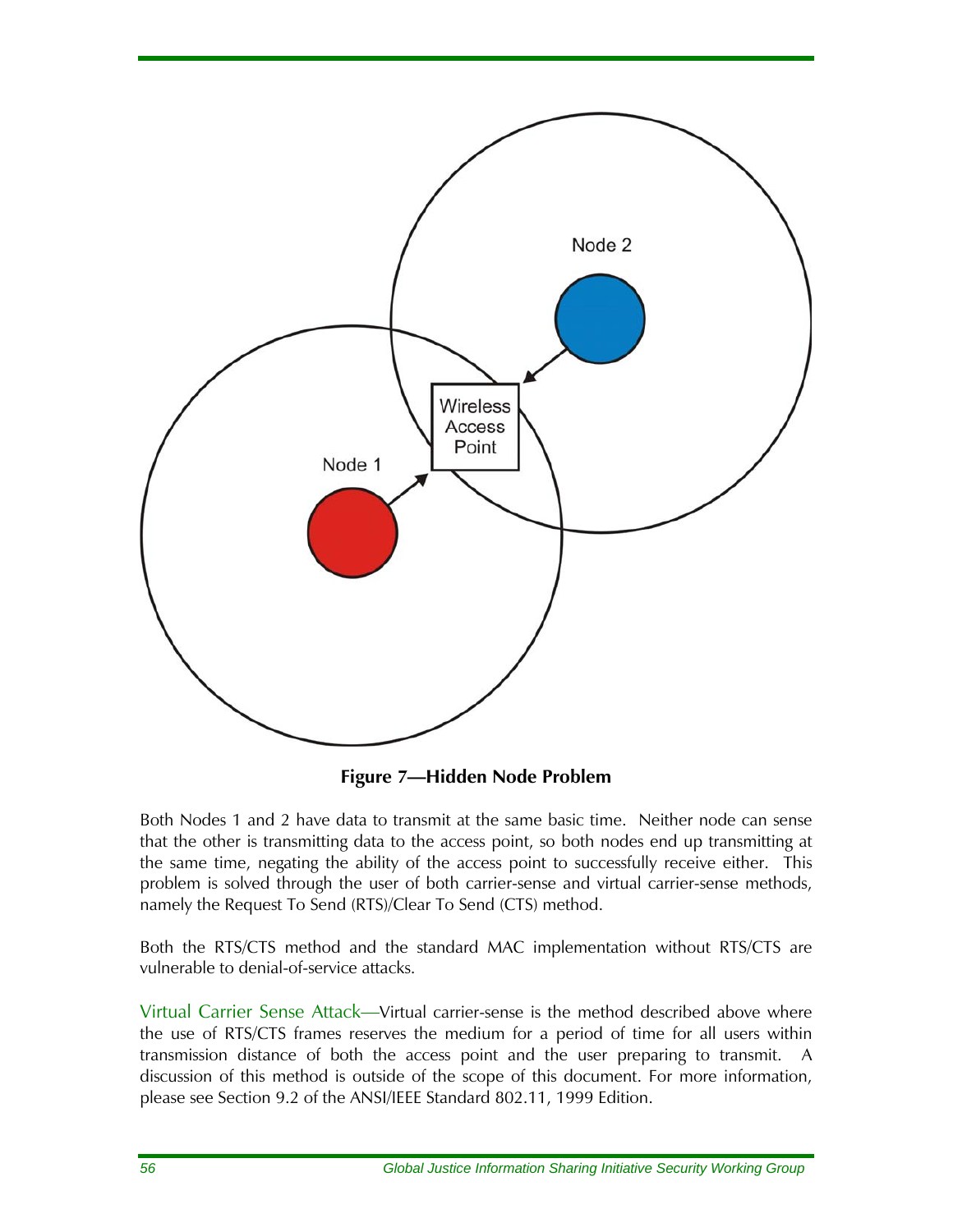The denial-of-service attack that is made possible through the use of the virtual carrier-sense mechanism in 802.11 concentrates on the Network Allocation Vector (NAV), which is a value transmitted in both the RTS and CTS packets. This field contains the duration necessary to complete the entire transaction on both the part of the user and the access point. The attack here is simple; the duration field has a maximum value of 32767, or 32.767 milliseconds. The attacker would necessarily have to have access to the network to employ this attack. Once access has been gained, the attacker could simply transmit RTS packets with the NAV value set to its maximum. In order for the attacker to maintain this attack and shut down the entire network, the attacker would have to transmit 30.5 packets per second. This is a relatively small duty cycle compared to the other denial-of-service attacks that will be covered in this section.

Unfortunately for the attacker, this attack is not terribly feasible for a variety of reasons. First, the attacker would have to have access to the 802.11 network stack in order to actually set this value, as this value is set in the firmware of a COTS 802.11 radio. Second, it has been found that most CTS 802.11 radios actually incorrectly implement the NAV functionality, $4$ ignoring the duration field altogether. Thus, for the time being, this attack has no real impact on public safety. In the future, however, this attack will be considered a threat. This is due to the fact that if the Quality of Service (QoS) mechanisms being discussed in 802.11e are to be implemented, adherence to the NAV will be critical.

Management Attacks—Management denial-of-service attacks focus on the management frames that are used to manage an 802.11 network. These frames, for a DoS attack, typically consist of disassociation and deauthentication frames. These attacks are also known as identity attacks.

Brute Force Attacks—There is an inherent amount of trust required to successfully deploy an 802.11 network. One aspect of that trust is with respect to the time windows, or interframe spaces (IFS), defined by the standards that are used to determine carrier sense for transmission.



#### **Figure 8—Interframe Space Relationships**

<span id="page-72-0"></span><sup>4</sup> *802.11 Denial-of-Service Attacks: Real Vulnerabilities and Practical Solutions* by Bellardo and Savage.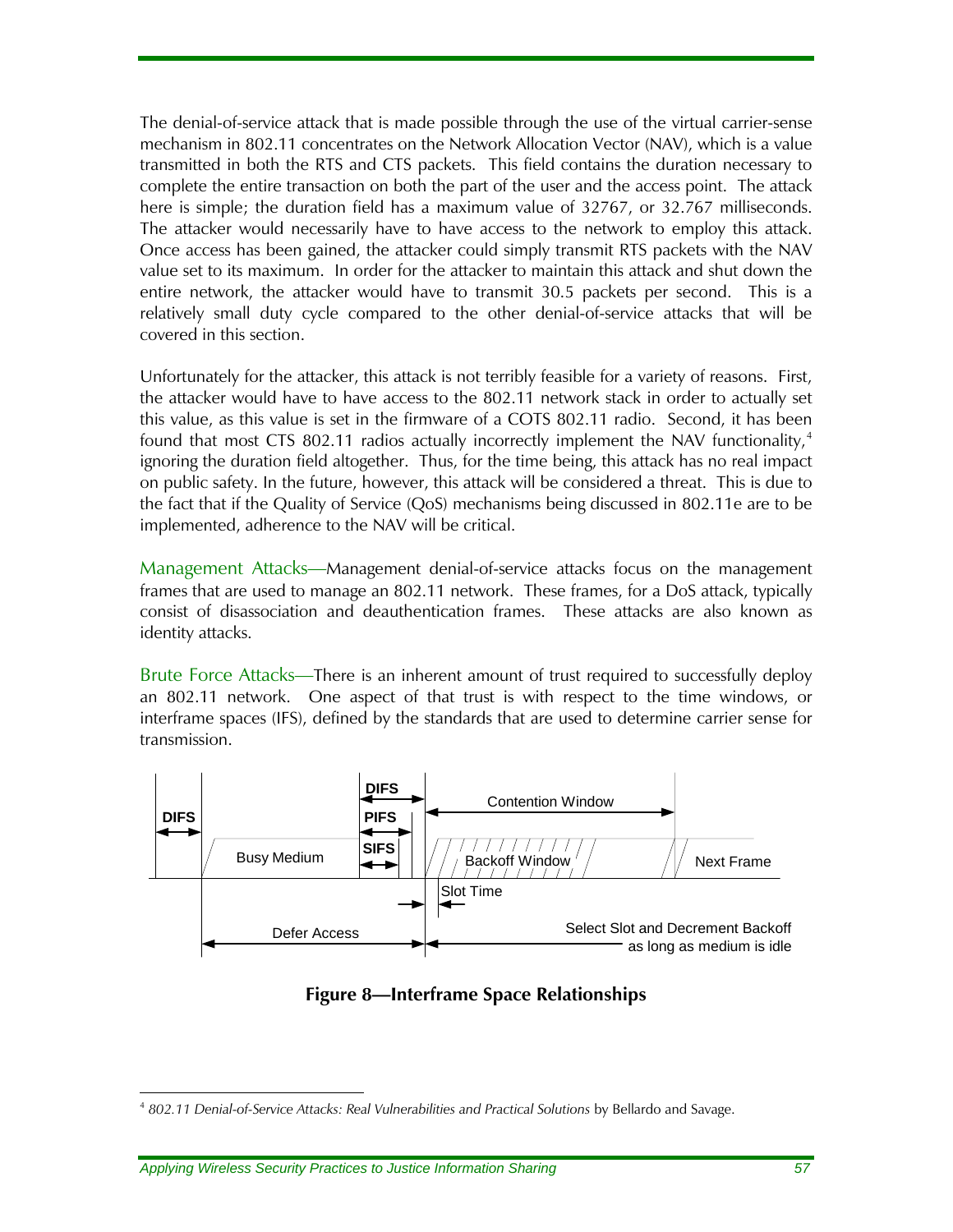Some quick definitions:

- □ SIFS—short interframe space—This spacing is used as a spacer between transmissions for a continuous session. For example, transmission of data that requires an ACK will have a SIFS spacing between the data transmission and the ACK transmission.
- PIFS—PCF interframe space—The PIFS is used in stations running PCF. Due to the lack of wide deployment, attacks against PIFS are out of the scope of this document.
- □ DIFS—DCF interframe space—The DIFS is used by devices as a timer to sense whether or not a channel is idle or not. If a device that has data to transmit senses that the channel is idle for DIFS time, it starts counting down in its random backoff window (described below). Once the countdown reaches zero, if the channel is still clear, the device will initiate its transmission.
- $\Box$  Random Backoff Window—This is used to manage multiple devices that have data to transmit at the same time. For example, if three devices were all waiting for the channel to go idle and they all waited DIFS time once the channel went idle and then transmitted, there would be a collision. By requiring that each device have a random backoff timer that must countdown prior to transmission, the chances of a collision are reduced.

The attack against the interframe space relationships is simple. Using 802.11b as an example, SIFS is stated to be 10μs. Because every transmitting node must wait at least SIFS time prior to transmission, an attacker could tie up the channel simply by transmitting every 10μs. This is the shortest spacing to effectively deny service to all devices on the network. This number could be as large as  $50\mu s$  which is the DIFS time.

There are two main problems with this kind of attack. First, the duty cycle for maintaining such an attack will range from 20,000–100,000 packets per second. This will cause the first problem, which is rapid battery drain if the device is portable. The second is that with this type of duty cycle, it will make it easier for public safety to geolocate the source of the jamming, where as an aperiodic attack with a greater duration between transmissions would be much more difficult to locate.

This attack would prove devastating for public safety users; however, due to the nature of the attack, it is not terribly feasible. First, in order for an attacker to mount this type of attack, they would have to acquire and program specialized equipment, which while possible, is not trivial. Next, the attacker would have to ruggedize the platform for use in the field, in addition to supplying battery power.

Distributed DoS Attacks—Distributed denial-of-service attacks are a tool for attackers to accomplish two primary purposes: first, it enables an attacker to physically distribute the attack, making it more difficult for public safety users to triangulate the source of an attack, as there are more targets, and second, it enables the attacker to maximize the resources available to each attack device by splitting the attack amongst all of the devices employed in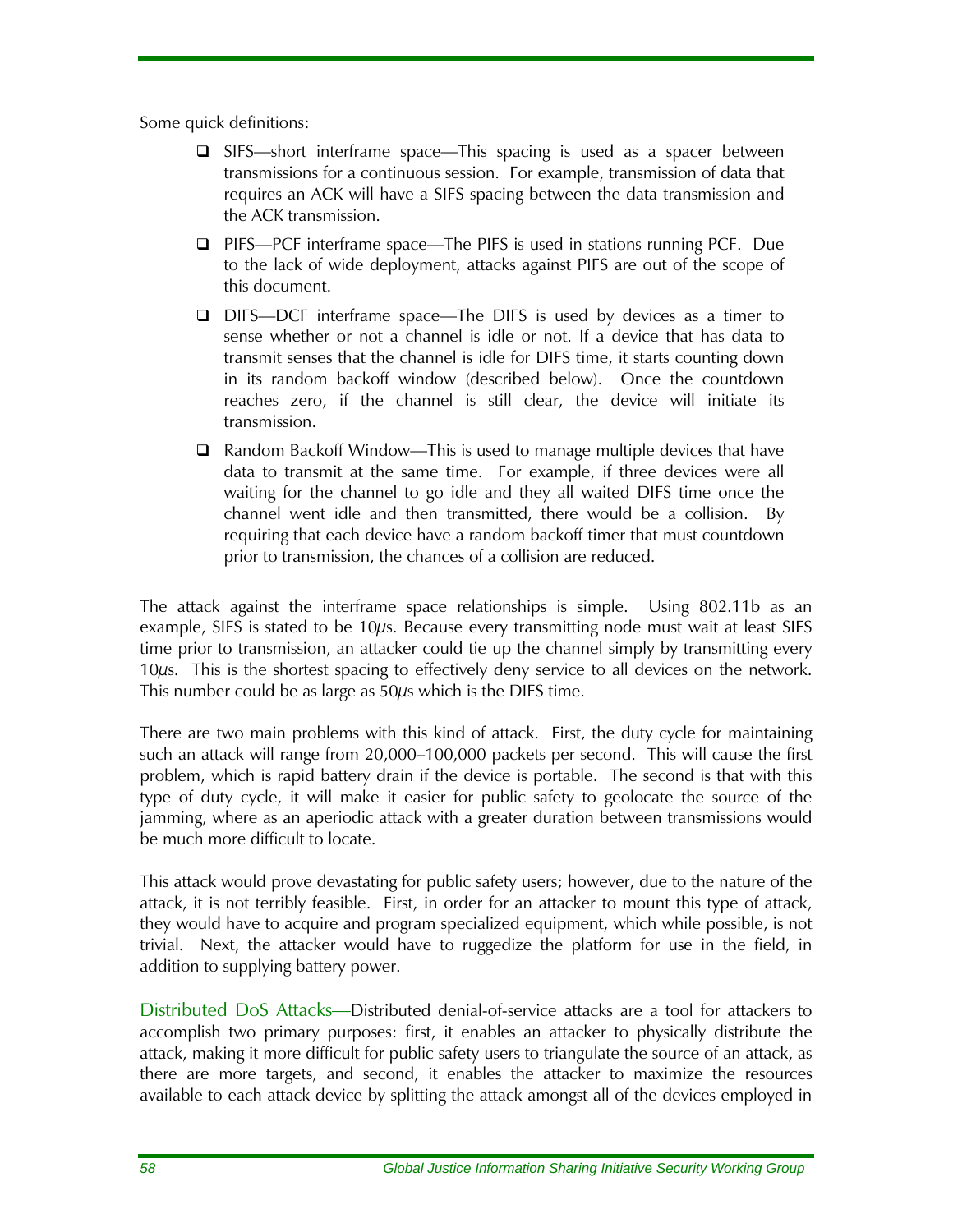an attack. This can effectively extend the duration of an attack due to battery power conservation. While no examples of this type of attack having been implemented have been found, this does not mean that they are not possible. For example, though many of the denial-of-service attacks described in this guide are infeasible for an attacker to implement today, distributing a series of PDAs with 802.11 cards running a disassociation attack is feasible.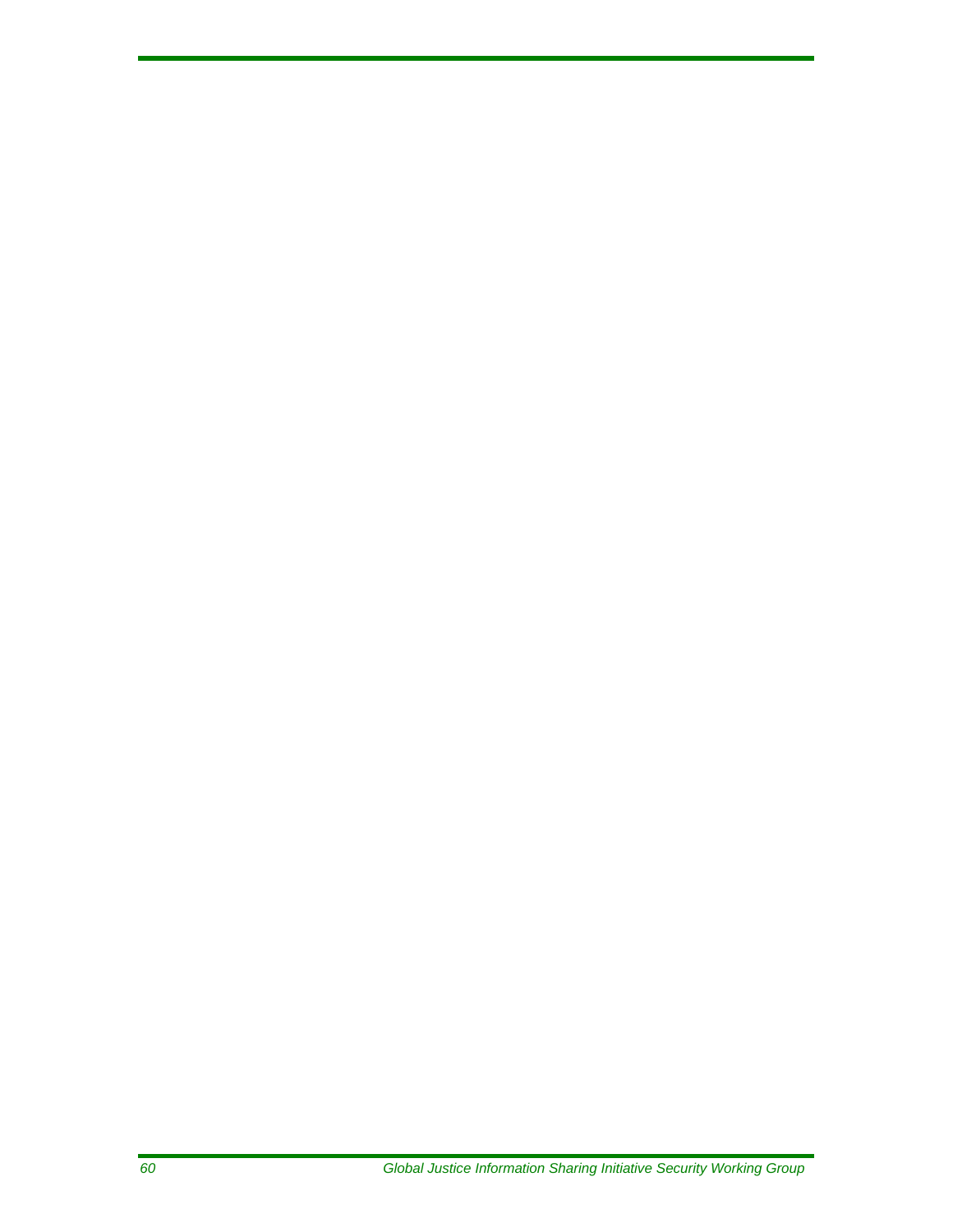# 3-2. Security Auditing

# **Description**

The advent of wireless technology provides justice agencies a new flexibility in data and voice communications. Although radio, cellular systems have been deployed in a variety of justice agencies for many years, the rapidly expanding 802.1x series of 2.4GHz and 5.3 GHz devices provides a tempting low-cost option for many small- to medium-sized agencies.

The temptation to rapidly deploy wireless technology throughout the organization is high. Organizations need to resist the temptation to deploy this technology until a security plan is established, as security of wireless technology has unique issues that must be addressed before it can be considered for deployment. Part of an effective deployment of wireless technology involves an ongoing and comprehensive security audit. This section will address the auditing issues unique to wireless deployments, deferring normal auditing practices to the previous security publication issued by the Global Security Working Group entitled *Applying Security Practices to Justice Information Sharing*.

# **Purpose**

When used in conjunction with other standard security practices, an effective audit can discover and correct many security flaws before they become security compromises. A management review of the audit results can assist an organization in maintaining a reliable and effective wireless communications infrastructure that will serve the business needs of an organization over time and be flexible enough to adapt to changes in the technology and security landscape.

# Vulnerability Issues Unique to Wireless Networks

Unlike wired networks within the organization, the transmission medium of wireless networks often extends beyond the physical boundaries of the organization. In the case of 802.1x networks, they use an access point where wireless clients can communicate with the information infrastructure when they are in proximity to the access point. The defaults on many of these access points are set to allow any wireless client to connect without additional authorization or authentication. Person(s) outside of the agency may be able to eavesdrop on communications or make unauthorized connections to the access point. Due to the range limitations of the access point, wireless attacks are "active" in nature, requiring the attacker to be in proximity to the access point to be able to launch the attack. The use of directional antennas by intruders can extend the effective range of an access point for a considerable distance and must be taken into account when assessing vulnerability.

Wireless access points sold at the consumer level are not normally enabled with strong encryption. The Wireless Equivalent Privacy (WEP) capability loaded on most consumer-level wireless access points is vulnerable to attacks that allow an unauthorized user to discover the WEP key and access the access point. Even the new 802.11i security standard using Wireless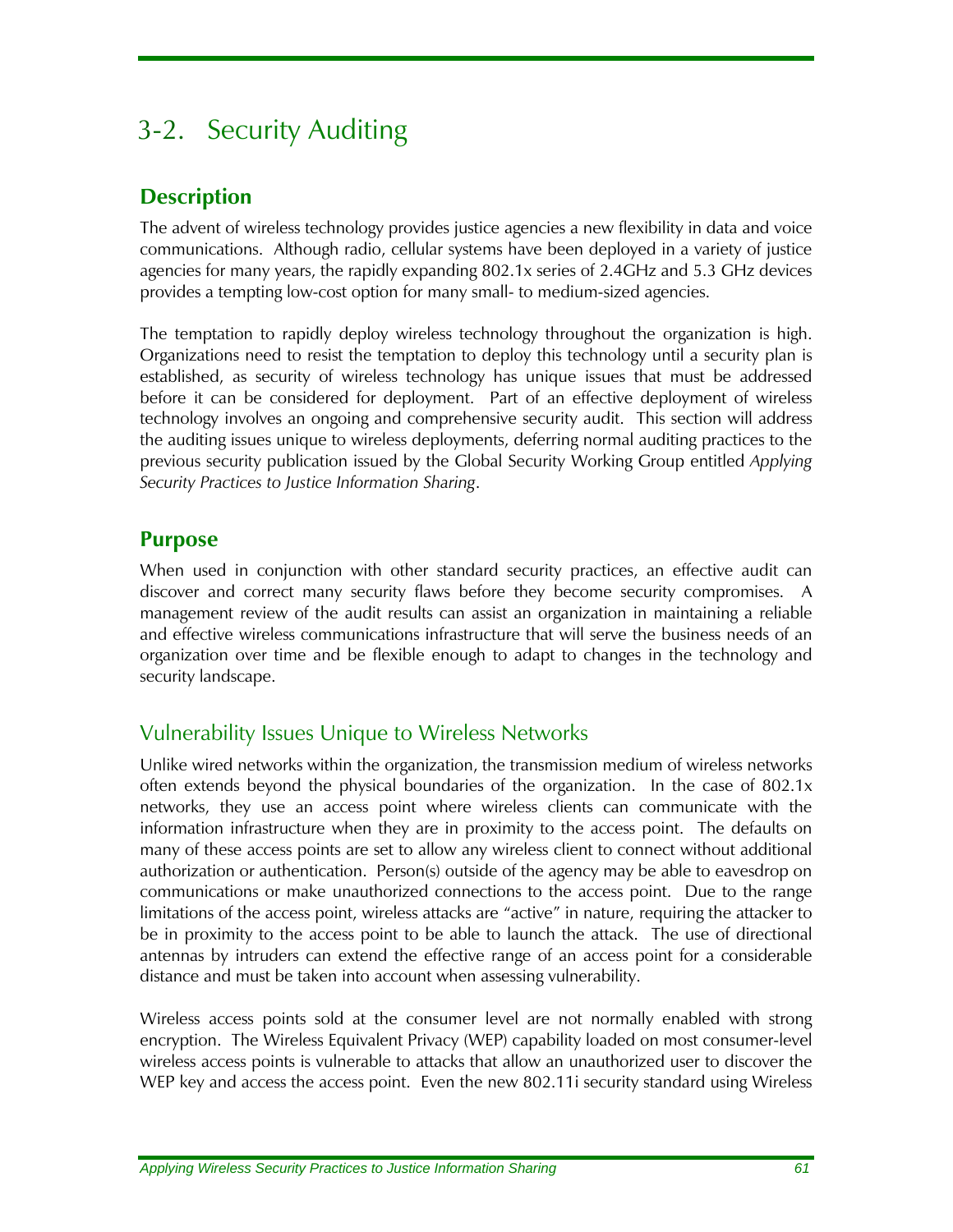Protected Access (WPA) $<sup>5</sup>$  $<sup>5</sup>$  $<sup>5</sup>$  is susceptible to a key attack if the key length is not random or of</sup> sufficient length.

Wireless networks work in two different modes, "peer-to-peer" mode (sometimes referred to as "ad hoc" mode) and "infrastructure mode." Peer-to-peer communications are initiated between two clients directly without wireless access point. If allowed, peer-to-peer communications are only secured at the device level and bypass other network security. This can allow sensitive information stored on remote devices to be compromised outside of the control of network security administrators and without detection. Additionally, unrestricted peer-to-peer connections can import viruses and Trojan programs into the infrastructure without screening by network security appliances and software.

In infrastructure mode, the client connects to the wireless access point by means of a fourway handshake. In the default configuration, many access points do not require authentication or authorization for a connection. Once connected to the access point, the client has access to the network infrastructure available to that access point. The connection to the access point is not normally filtered by Intrusion Detection Systems (IDS) or firewall appliances until after the connection is made and the access point compromised. If the access point is attached behind the firewall, the wired network may also be compromised at that time.

Because wireless access points are available to any client within range, they are also susceptible to denial-of-service attacks from remote transmitters. A transmitter set to the proper frequencies and placed within range of an access point can be triggered remotely to flood the access point with connection requests effectively denying access to legitimate clients. These attacks are active in nature and require the transmitter to transmit within the range of the access point.

Wireless networks present unique security challenges for an organization deploying them. This section outlines some of the risks associated with wireless access points and clients within an organization and is included herein to lay the foundation for appropriate auditing protocols designed to manage the risks and provide good wireless security for the organization.

Wireless access points are identified over the wireless channel by their Service Set ID (SSID) designation and their Media Access Control (MAC) address. Most consumer level access points use default SSIDs that can provide an intruder with insight into the type of system they are attacking. The SSID and MAC are normally transmitted in "broadcast" mode to announce their availability to clients within range and can easily be detected by clients using scanning programs like "Netstumbler" that are designed to find access points. The default for most consumer level wireless access points has the broadcast mode set to "on." Some scanner programs allow the client to modify its MAC address when attempting to connect to the access point.

<span id="page-77-0"></span><sup>5 &</sup>lt;http://www.wifinetnews.com/archives/002453.html>.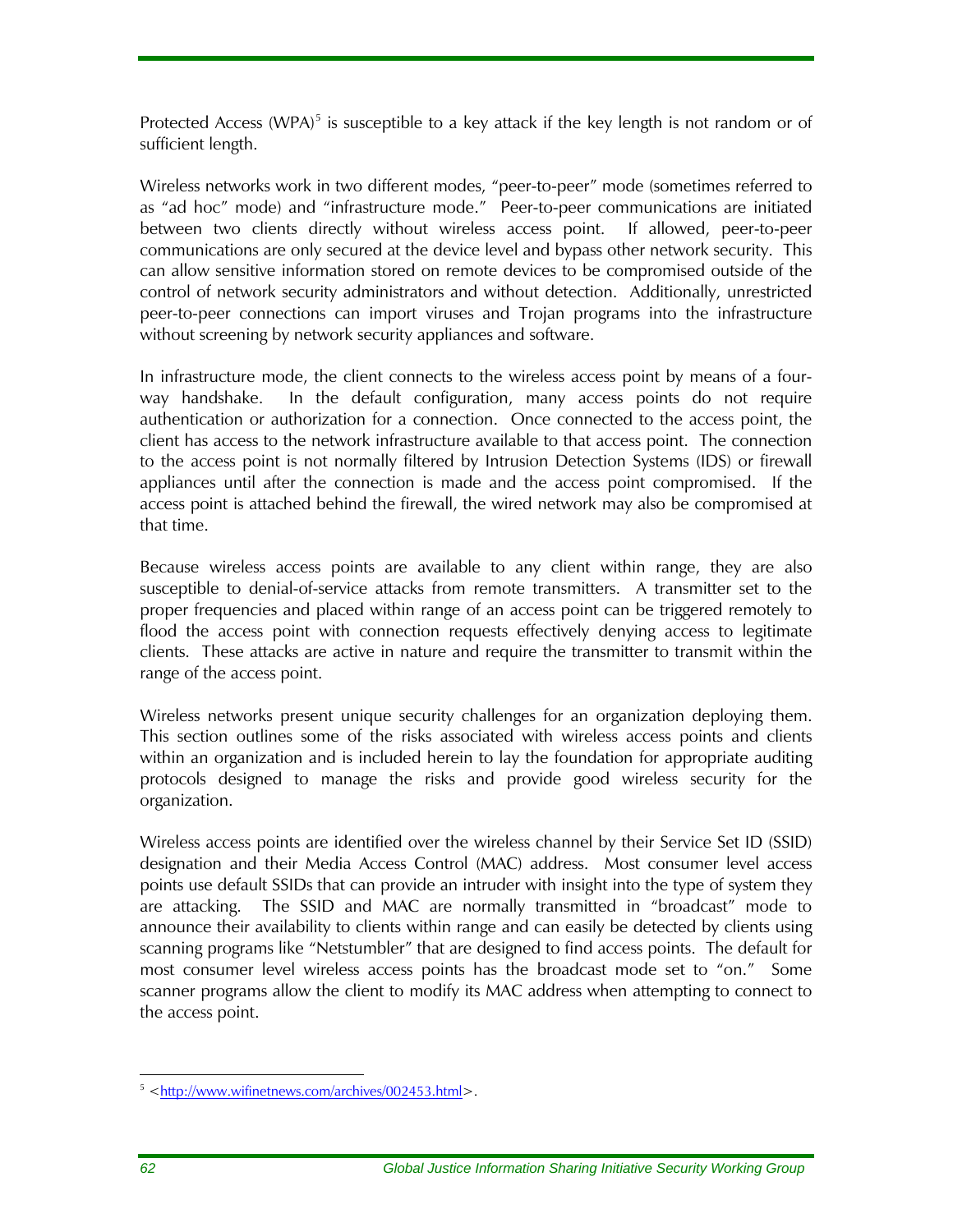Employees can set up "rogue" access points within the infrastructure. These unauthorized access points can be connected to the wired network in an office or cubicle and can jeopardize the enterprise by allowing direct and unmonitored access to the organization's information infrastructure without the knowledge of the system administrator. Employees who are not trained in security practices may not understand the seriousness of their actions when setting up rogue access points inside the infrastructure.

## **Best Practices**

Many of the aforementioned vulnerabilities can be addressed through a well-planned and effective auditing strategy within the organization. This section will address areas that should be closely monitored and audited to minimize the risk of compromise over a wireless connection. A good audit will look at multiple levels of the security infrastructure to insure that a good security posture is maintained throughout the organization. These areas are *Security Policy, Physical Security, Personnel*, and *Technical Infrastructure*. Security audits should be conducted regularly and the results documented in a comprehensive report to management with recommendations for improvements.

#### **Security Policy**

The first step in a good audit protocol is to evaluate the business need for wireless access to the infrastructure. The security risks must be weighed against the business need, and a strong security policy must be in place describing how and when wireless technology should be deployed within the organization. The audit should establish that such a policy exists and that the policy is clear and concise on how and when wireless technology is to be deployed and used within the organization.

The policy should also address how the infrastructure will be maintained and outline protocols for adding new technology and personnel to the existing infrastructure. Rogue access points and wireless devices should be prohibited by policy.

Wireless configurations must be documented and regularly backed up. There should be a documented policy for regular backups and change control that allows for a rollback to a previous configuration if network configuration changes have unforeseen consequences. Additionally, the policies should consider disaster recovery protocols should the network be damaged or destroyed by a natural or other disaster. A good audit should check for the existence and effectiveness of these policies.

Ongoing risk assessment procedures should be in place to identify new and emerging threats to the wireless infrastructure and to look into cost-effective means to mitigate those risks. Monitoring of security-related publications and alerts should be a matter of policy to provide early warning about new and developing threats, allowing systems administrators to maintain a proactive security posture and adapt to changing threats on a timely basis.

Procedures and policies should be in place to address the use of mobile devices and the security of those devices both inside and outside the physical plant. Policies for access to open networks should be developed and designed to reduce the risk of compromise of a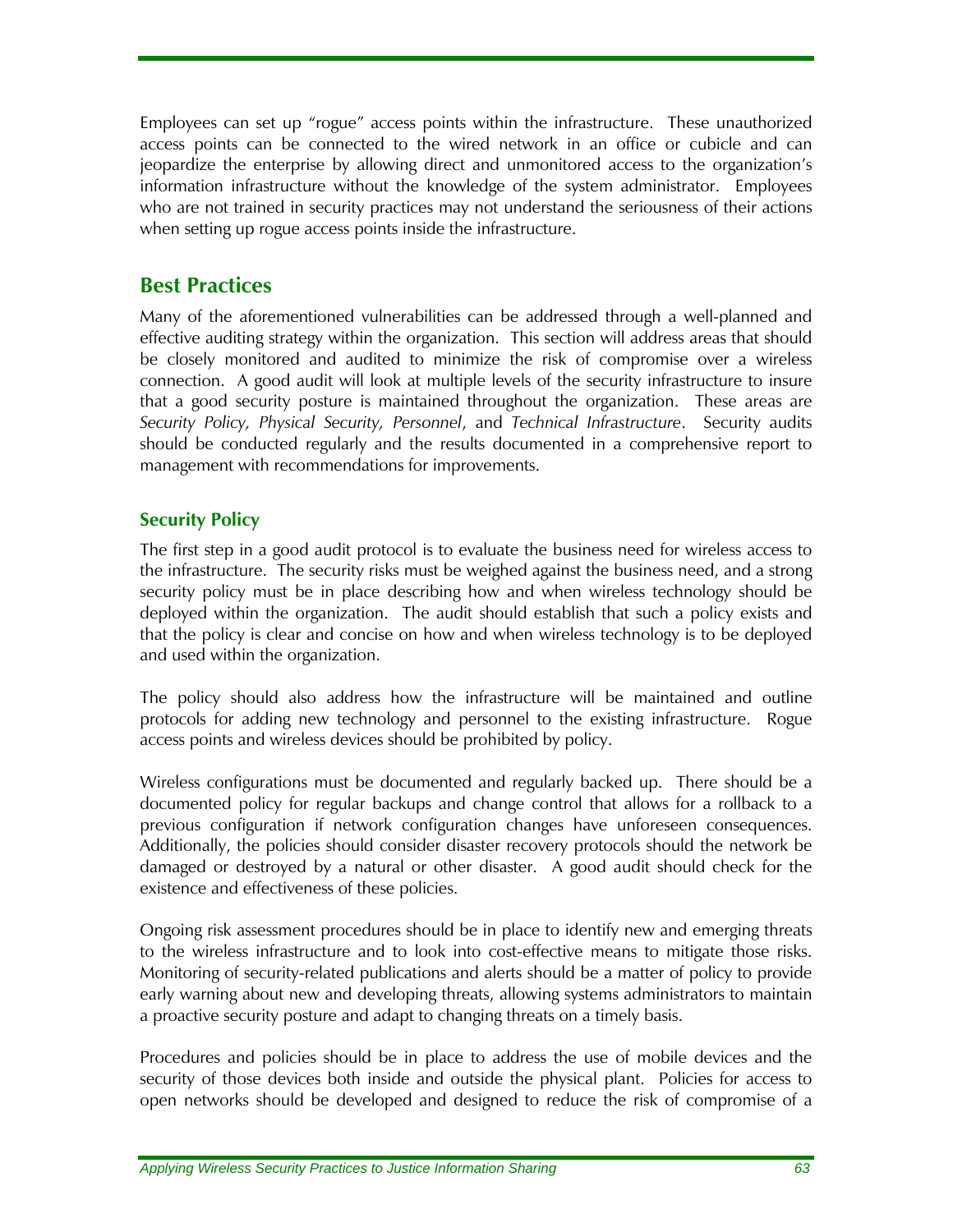client device while it is in the field. The procedures should address the proper reporting and protocols for remotely disabling a compromised client.

A clear policy should be in place to ensure that encryption keys and system passwords are changed regularly and that pass phrases used to generate encryption keys are random and consist of at least 20 characters to prevent the generation of weak WEP or WPA keys.

#### **Physical Security**

The physical location of access points is part of a good wireless security posture and should be part of any security audit. Wireless access points should be places near the center of buildings and away from exterior walls and windows to limit the broadcast range outside of the physical plant. Monitoring of the range of the access point should be conducted regularly to insure that outsiders cannot monitor transactions on the wireless network without being observed and detected. Administrators should establish the effective perimeter range of their access points through the use of directional antennas.

The wireless access point must be physically secured in its position to prevent movement and tampering from within the organization. Cable runs connecting the wireless access point to the wired infrastructure should be enclosed and protected against damage and tampering.

Wireless clients should be checked to make sure they include internal identification and antitheft measures. Cable locks and other physical security devices should be provided to employees who travel to reduce the chance of physical theft of a remote device.

#### **Personnel**

The audit should insure that the organization has a program of employee security awareness training that addresses the use of wireless devices both inside and outside the organization. Employees should have clear guidelines on how to utilize their wireless devices and how to safeguard them against unauthorized access or physical theft.

Employees should be instructed in the use of personal firewalls and antivirus software in the field and shown how to properly utilize the software to protect their wireless devices.

Employees should be instructed on how to turn their wireless devices off when not in use in the field to prevent unauthorized peer-to-peer connections.

#### **Technical Infrastructure**

Patch control protocols should be in place. The audit should verify that the organization has a policy and is proactive in maintaining the wireless network with the latest security patches available from the manufacturer. Many systems are compromised by exploitation of documented vulnerabilities for which patches were available but not installed on a timely basis.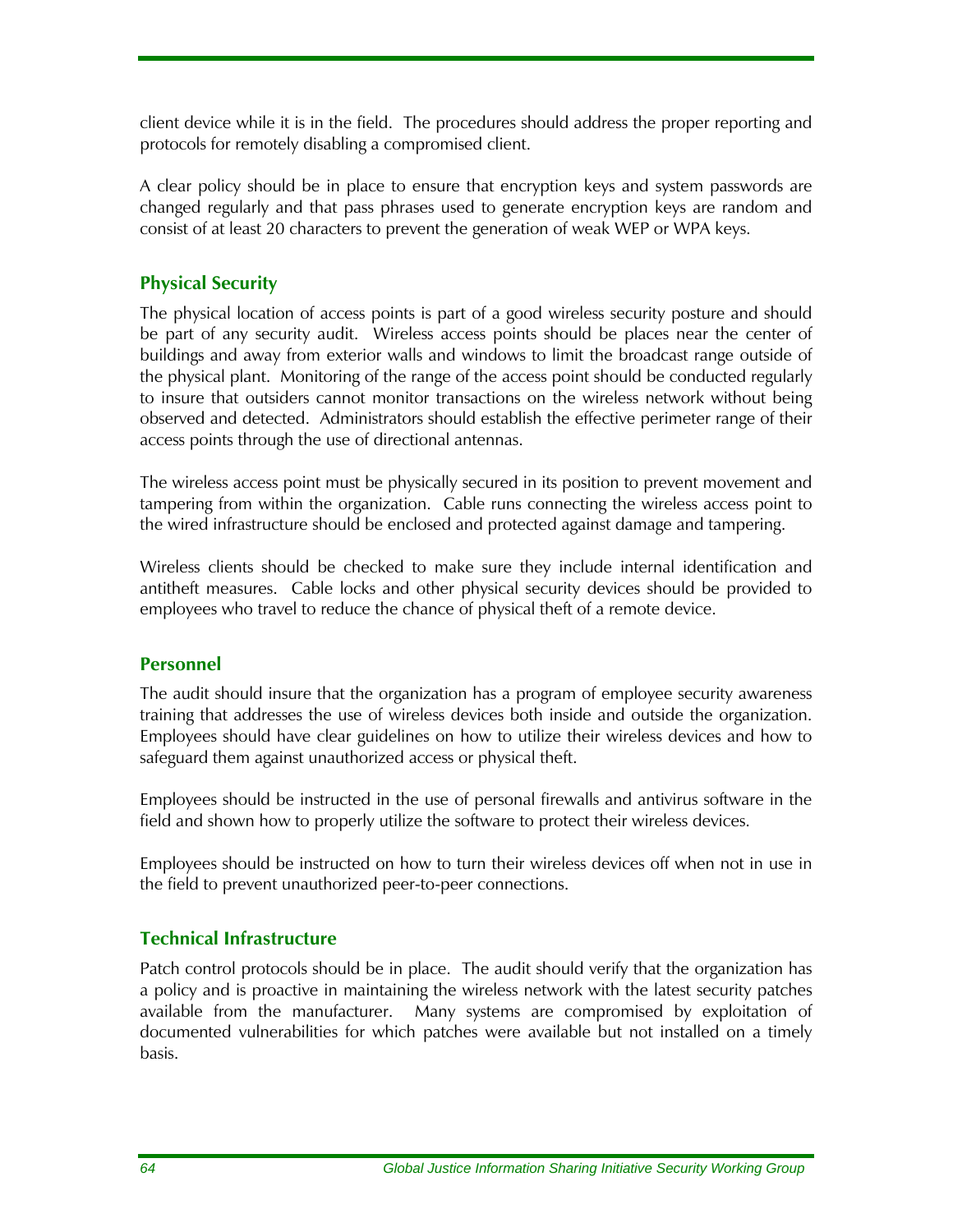The audit should assess whether or not the organization has implemented a good client-tobase station authorization and authentication. Wireless networks should not be left open to any client that happens by. The organization should have implemented features like WEP, WPA, and/or TKIP (Temporal Key Integrity Protocol), as well as MAC address access control lists (ACLs) in access points to help prevent unauthorized clients from accessing the wireless access point. The recording and screening of MAC ACLs becomes ungainly in large wireless networks but should work well in small networks.

The client configuration controls should be locked by the system administrator to insure that the user cannot tamper with the security settings on the wireless device.

Auditors should check to insure that the access point is attached outside of the firewall and that any communication emanating from the access point must pass through the firewall and some type of user authentication server, as well as being monitored by an Intrusion Detection System (IDS) before access to the internal infrastructure is granted. The use of a properly configured and well-maintained Remote Authentication Dial-In User Service (RADIUS) combined with a Virtual Private Network (VPN) can help block unauthorized access through the wireless access point.

Auditors should check to see that SSID "broadcast" is disabled on the system and that default SSIDs are changed. Names for SSIDs should not reflect the nature of the systems they represent. WEP, WPA, and/or TKIP should be enabled, and legitimate clients should be preconfigured with the appropriate SSID and encryption keys before they are delivered to the end user.

Auditors should ensure that all connections to the wireless access point are logged and that logs are analyzed frequently for unauthorized attempts against the system.

Auditors should check to make sure the system administrator regularly scans for "rogue" access points within the infrastructure. Removal and reporting guidelines should be in place in the event a "rogue" access point is detected.

Auditors should conduct periodic penetration testing against the wireless network using common attack tools as a means of identifying vulnerabilities and correcting them before the network is compromised by outsiders.

#### **References**

- □ Washington State Information Technology Security Policy Audit Standards, [<http://www.sao.wa.gov/StateGovernment/ITSecurity/ITStandards.](http://www.sao.wa.gov/StateGovernment/ITSecurityAuditPolicyAuditStandards.asp)htm>.
- NIST: *Security Self-Assessment Guide for Information Technology Systems*, <http://csrc.nist.gov/publications/nistpubs/800-26/sp800-26.pdf>.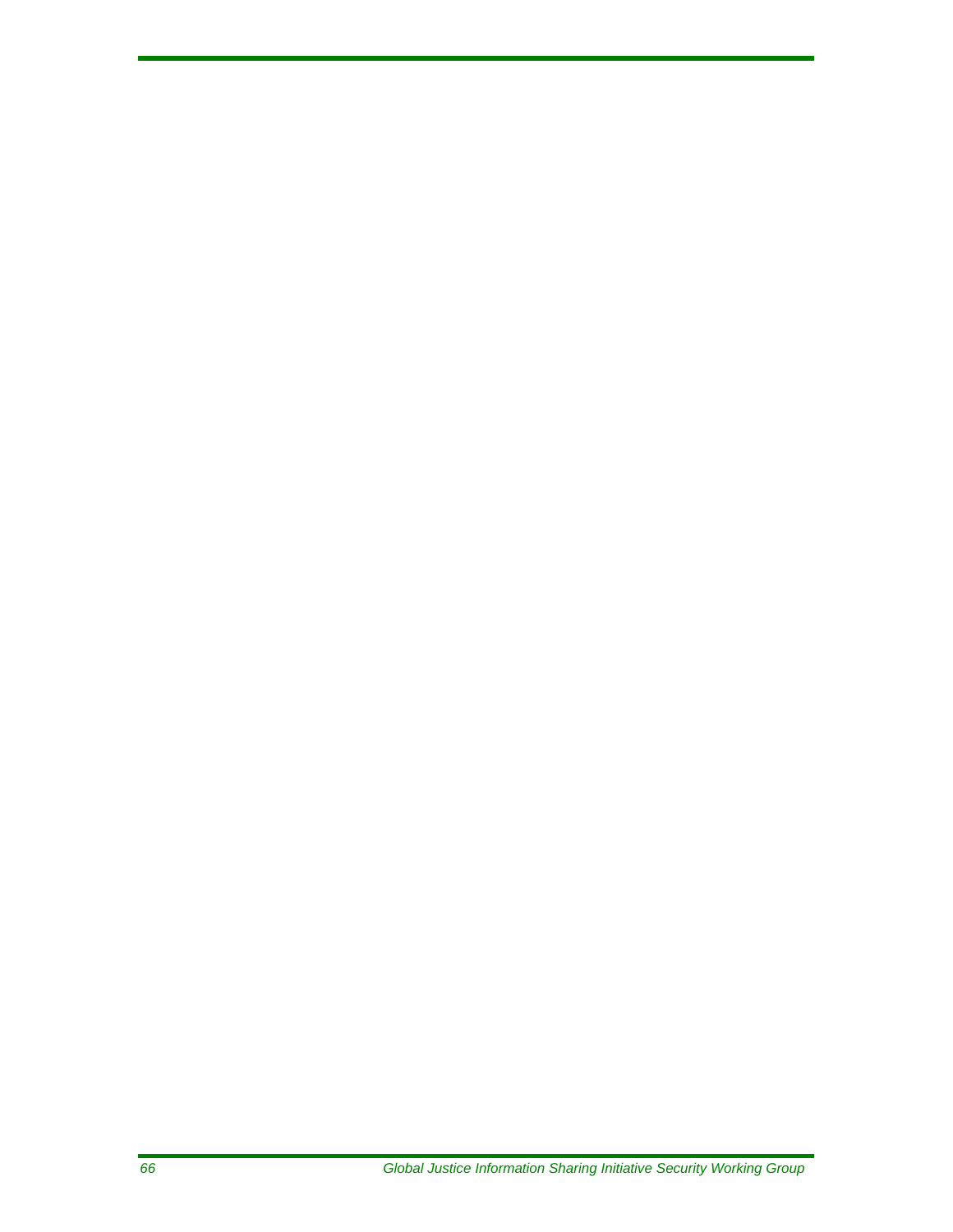# 3-3. Risk Management

# **Description**

Every organization has a mission. In this digital era, as organizations use automated information technology (IT) systems to process their information for better support of their missions, risk management plays a critical role in protecting an organization's information assets, and therefore its mission, from IT-related risk.

An effective risk management process is an important component of a successful IT security program. The principal goal of an organization's risk management process should be to protect the organization and its ability to perform their mission, not just its IT assets. Therefore, the risk management process should not be treated primarily as a technical function carried out by the IT experts who operate and manage the IT system but as an essential management function of the organization.

Organizations using wireless technologies should be aware that maintaining a secure wireless network is an ongoing process that requires greater effort than that required for other networks and systems. Moreover, it is important that organizations assess risks more frequently and test and evaluate system security controls when wireless technologies are deployed.

In particular, organizations should not undertake wireless deployment for essential operations until they have examined and can acceptably manage and mitigate the risks to their information, system operations, and continuity of essential operations. Organizations should perform a risk assessment and develop a security policy before purchasing wireless technologies, because their unique security requirements will determine which products should be considered for purchase.

## **Purpose**

Risk is the net negative impact of the exercise of a vulnerability, considering both the probability and the impact of occurrence. Risk management is the process of identifying risk, assessing risk, and taking steps to reduce risk to an acceptable level. Organizations should develop an effective risk management program, containing both the definitions and the practical guidance necessary for assessing and mitigating risks identified within IT systems. Once a risk management framework is in place, cost-effective security controls can be used to mitigate risk for the better protection of mission-critical information and the IT systems that process, store, and carry this information.

# **Principles**

- $\Box$  Reduce risk to an acceptable level.
- $\Box$  Assume that external systems are not secure.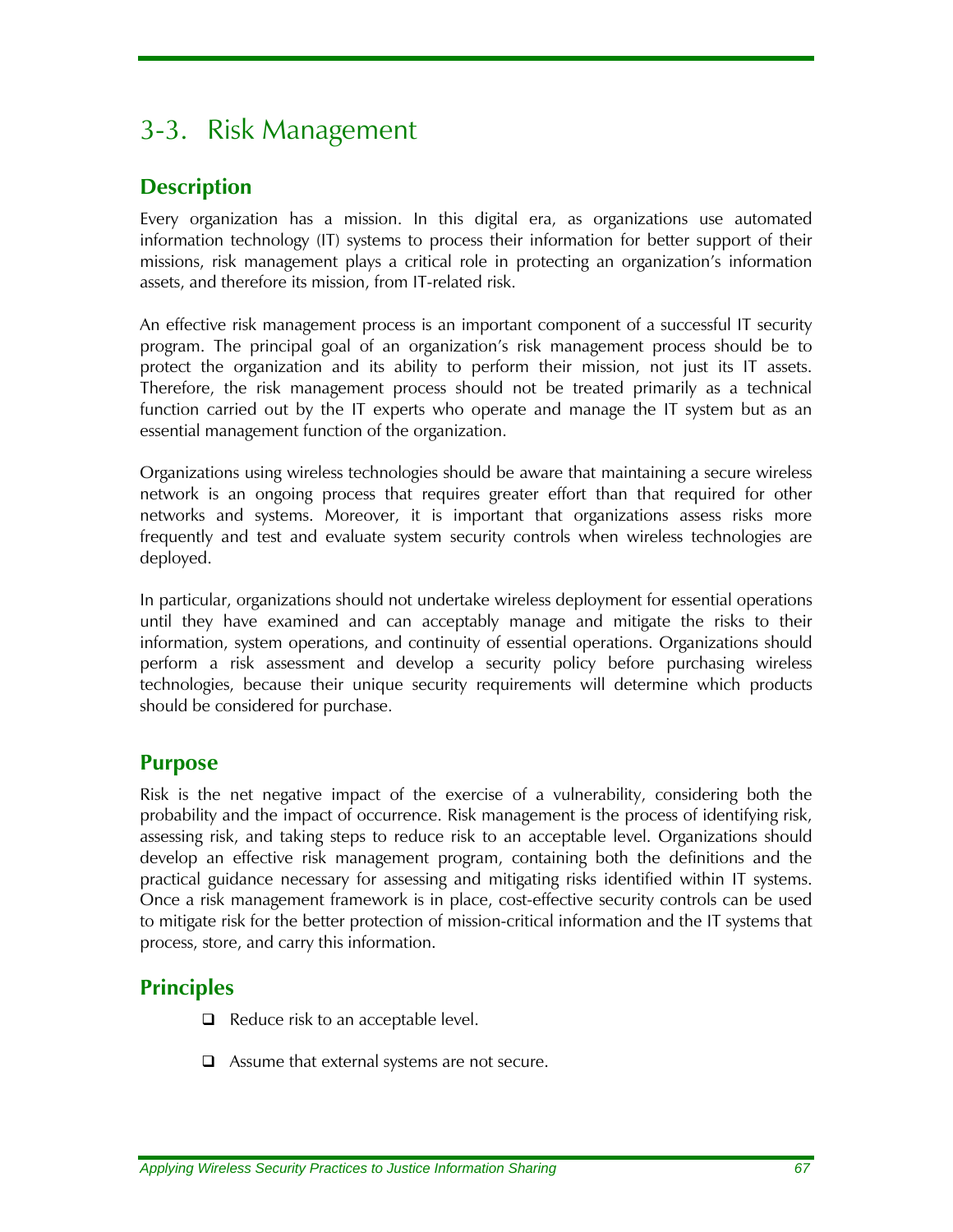- $\Box$  Identify potential trade-offs between reducing risk and increased costs and decrease in other aspects of operational effectiveness.
- $\Box$  Implement tailored system security measures to meet organizational security.
- $\Box$  Protect information while being processed, in transit, and in storage.
- $\Box$  Consider custom products to achieve adequate security.
- $\Box$  Protect against all likely classes of attacks.

## **Policies**

A comprehensive risk management program should include a risk assessment policy that empowers IT staff and delegated third parties to perform periodic information security risk assessments for the purpose of determining areas of vulnerability and to initiate appropriate remediation.

## **Best Practices**

Risk is the possibility of something adverse happening. Risk management is the process of assessing risk, taking steps to reduce risk to an acceptable level, and maintaining that level of risk. Risk management requires the analysis of risk relative to potential benefits, consideration of alternatives and, finally, implementation of what management determines to be the best course of action. Risk management consists of two primary and one underlying activity. Risk assessment and risk mitigation are the primary activities, and uncertainty analysis is the underlying one. An organization should consider the following when assessing risks.

#### **Risk Assessment**

Risk assessment, the process of analyzing and interpreting risk, is comprised of three basic activities:

- **Determine the Assessment's Scope and Methodology**. The first step in assessing risk is to identify the system under consideration, the part of the system that will be analyzed, and the analytical method, including its level of detail and formality.
- **Collecting and Analyzing Data**. The many different components of risk should be examined. This examination normally includes gathering data about the threatened area and synthesizing and analyzing the information to make it useful. The types of areas are:
	- *Asset Valuation*. These include the information, software, personnel, hardware, and physical assets (such as the computer facility). The value of an asset consists of its intrinsic value and the near-term impacts and long-term consequences of its compromise.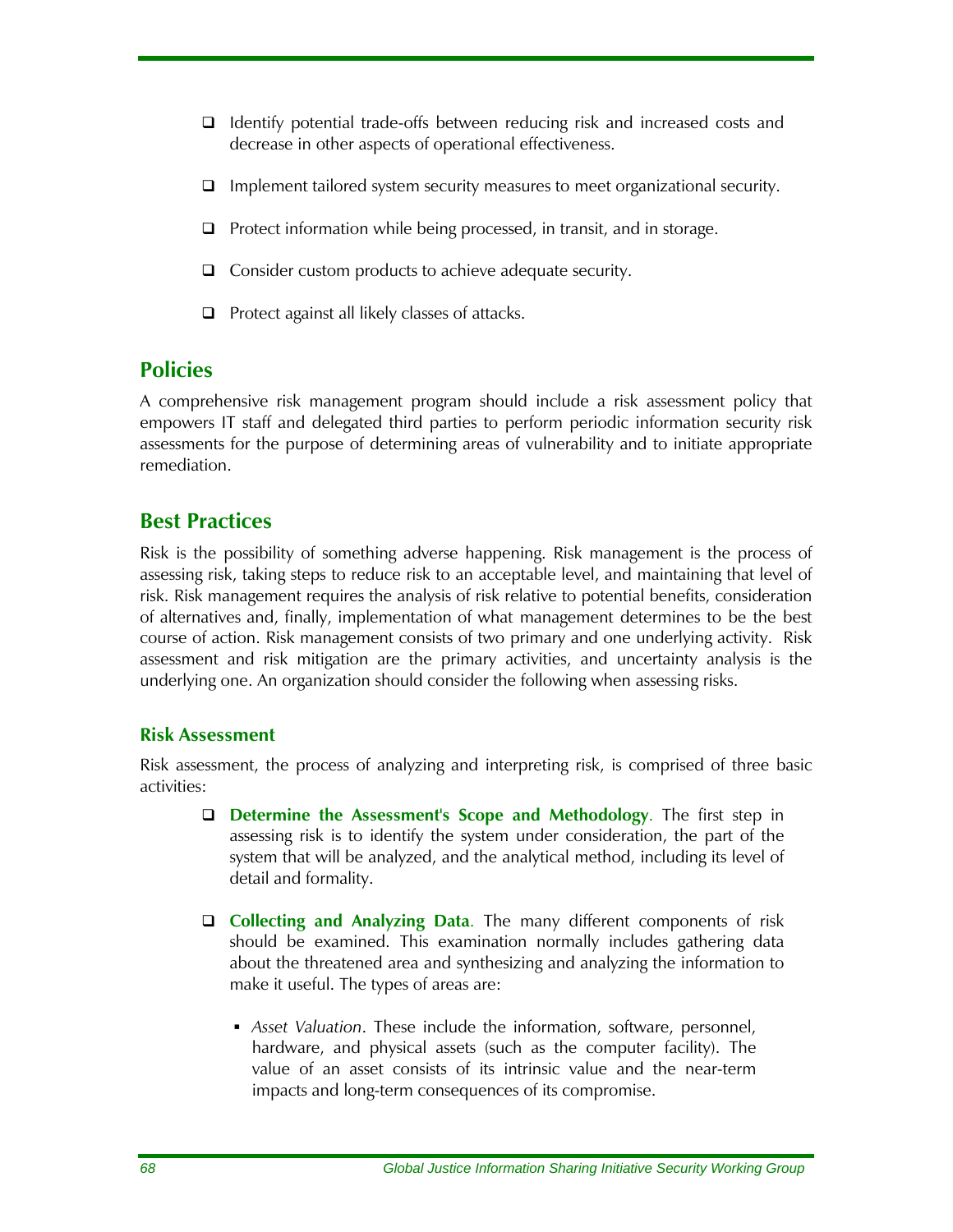- *Consequence Assessment*. The consequence assessment estimates the degree of harm or loss that could occur.
- *Threat Identification*. A threat is an entity or event with the potential to harm the system. Typical threats are errors, fraud, disgruntled employees, fires, water damage, hackers, and viruses. Threats should be identified and analyzed to determine the likelihood of their occurrence and their potential to harm assets.
- *Safeguard Analysis*. Safeguard analysis should include an examination of the effectiveness of the existing security measures.
- *Vulnerability Analysis*. A vulnerability is a condition or weakness in (or absence of) security procedures, technical controls, physical controls, or other controls that could be exploited by a threat.
- *Likelihood Assessment.* Likelihood is an estimation of the frequency or chance of a threat happening. A likelihood assessment considers the presence, tenacity, and strengths of threats and the effectiveness of safeguards (or presence of vulnerabilities).
- **Interpreting Risk Assessment Results**. The risk assessment must produce a meaningful output that reflects what is truly important to the organization. The risk assessment is used to support two related functions—the acceptance of risk and the selection of cost-effective controls.

#### **Risk Mitigation**

Risk mitigation involves the selection and implementation of security controls to reduce risk to a level acceptable to management. Although there is flexibility in how risk assessment is conducted, the process of risk mitigation has greater flexibility than the sequence of events conducted in a risk assessment. The following activities are discussed in a specific sequence; however, they need not be performed in that sequence.

- **Select Safeguards**. The identification of appropriate controls is a primary function of computer security risk management. In selecting appropriate controls, the following factors should be considered:
	- Organizational policy, legislation, and regulation.
	- Safety, reliability, and quality requirements.
	- System performance requirements.
	- **Timeliness, accuracy, and completeness requirements.**
	- The life-cycle costs of security measures.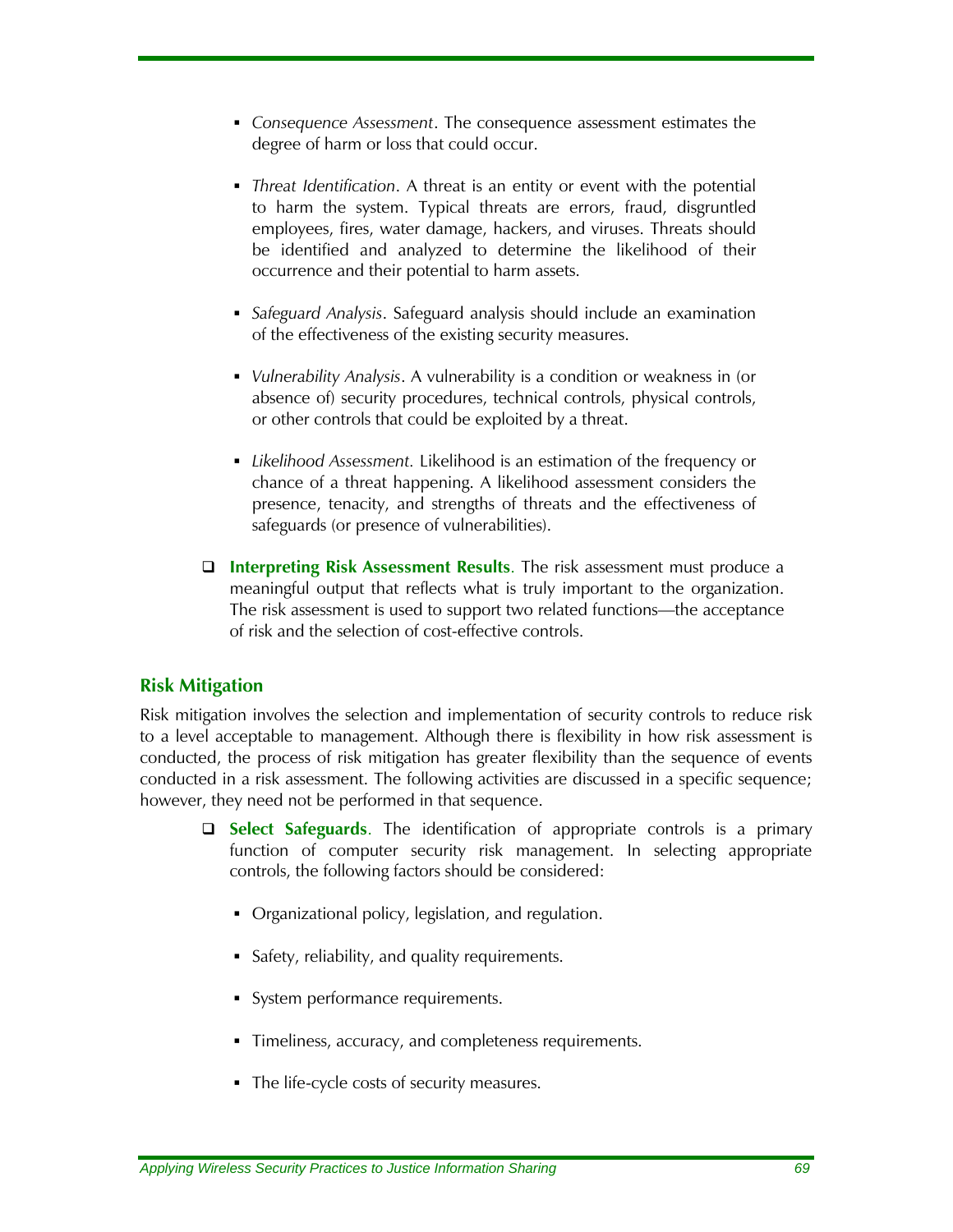- **Technical requirements.**
- Cultural constraints.
- **Accept Residual Risk**. Management needs to decide if the operation of the IT system is acceptable, given the kind and severity of remaining risks. The acceptance of risk is closely linked with the authorization to use an IT system, often called accreditation. (Accreditation is the acceptance of risk by management, resulting in a formal approval for the system to remain or become operational.)
- **Implementing Controls and Monitoring Effectiveness.** The safeguards selected need to be effectively implemented. To continue to be effective, risk management needs to be an ongoing process. This requires a periodic assessment and improvement of safeguards and reanalysis of risks.

#### **Uncertainty Analysis**

Risk management must often rely on speculation, best guesses, incomplete data, and many unproven assumptions. An uncertainty analysis should be performed and documented so that the risk management results can be used knowledgeably. There are two primary sources of uncertainty in the risk management process:

- A lack of confidence or precision in the risk management model or methodology.
- $\Box$  A lack of sufficient information to determine the exact value of the elements of the risk model, such as threat frequency, safeguard effectiveness, or consequences.

#### **Incident Response**

The use of an incident response team and an incident response plan are the same as would be deployed in a security incident involving a wired network. Wireless networks differ in that the perpetrator must be within range of the wireless access point to perpetrate the attack. That range may be deceptive in that the use of a wireless antenna can increase the effective range of network communication considerably. In the case of 802.1X networks, this range can be up to a mile or more from the access point. Given this limitation of the attacker, a good wireless incident response plan should provide for a physical proximity check within the effective range of the wireless access point, looking for suspicious subjects or vehicles, particularly those deploying directional antennae.

In any response to a wireless attack, the response team must have a separate channel for communications besides the channel under attack. This may involve cellular networks, wired networks (not tied to the network under attack), encrypted radio systems, or landline telephone systems.

Preestablished response protocols should be implemented and communications minimized in case other communications infrastructures are also under attack. Preplanned response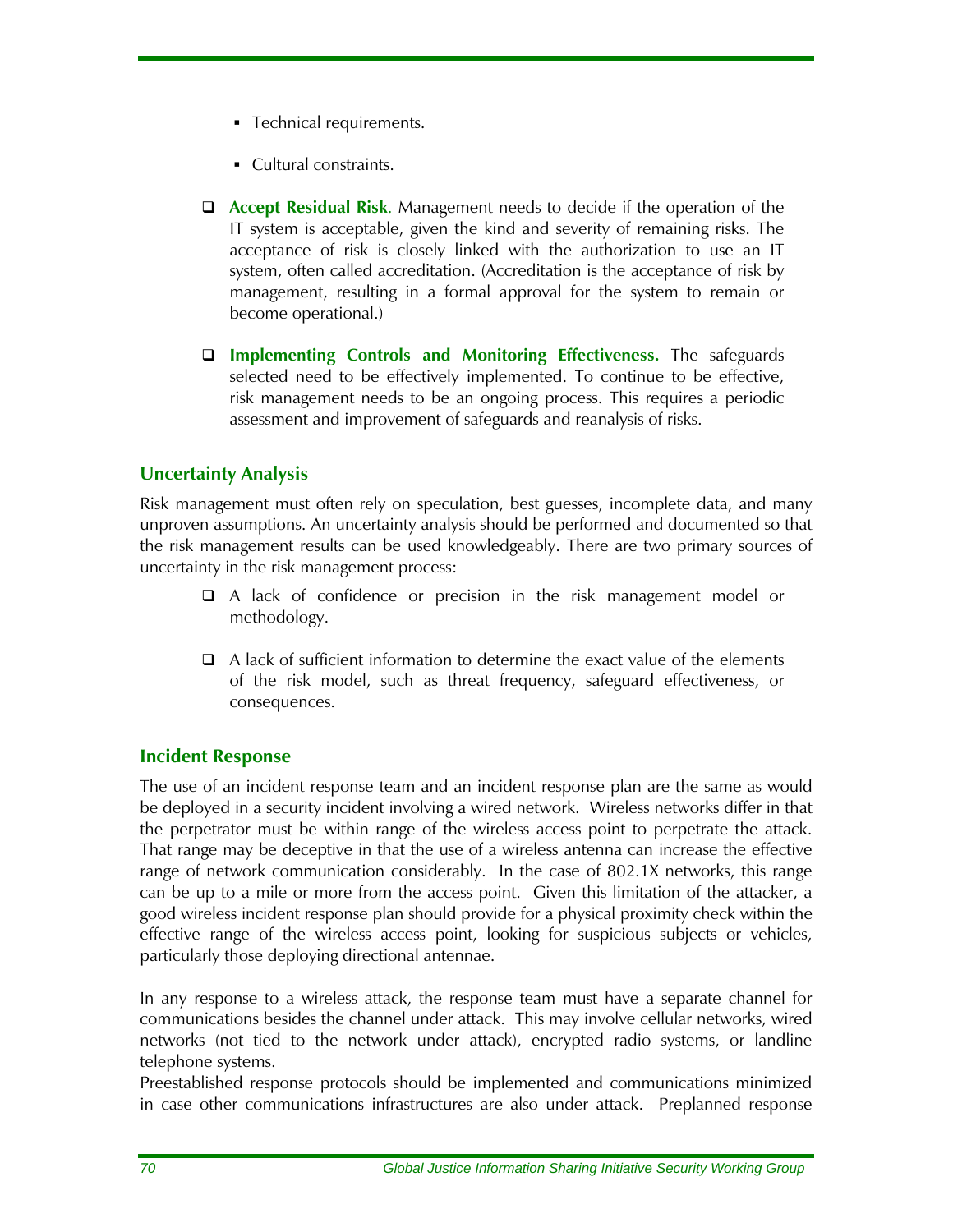protocols may help avoid confusion and prevent the suspect from intercepting communications of the response team.

One of the early decisions in a response plan is whether or not the wireless access point should be shut down immediately upon discovery of the attack or if it should be left open and monitored in an attempt to identify the intruder. State and federal laws notwithstanding, this is also a business decision of the affected agency. It may be better to shut down the wireless access point and disrupt normal business operations rather than risk further system compromise. The trade-off in this is that the response team may not be able to locate the intruder and chance another attempt at a later date.

Wireless network disruptions will normally require the attacker to transmit a communications signal. It is possible to detect and triangulate the signal with the proper equipment. Radio detection equipment is not normally available to the average criminal justice agency, so the response plan should identify what equipment will be required and where that equipment can be obtained in the event of an incident. Having a predesignated source for detection equipment and expertise can make it possible to physically locate the attacker.

Direction-finding equipment and techniques will not work against an attacker who is monitoring signals emanating from the wireless network. In that case, the physical search may be the only chance to identify the physical location of the intruder. Knowing the reception range and "blind spots" for a particular access point can go a long way to helping the response team narrow their search area.

Another technique that may be employed against an attack is to physically move the access point in multiple directions from its normal base and see if there is any particular area where the signal to the intruder is interrupted. When done in conjunction with perimeter monitoring, it may be possible to force the intruder to move to locations where he/she can receive a better signal. Movements on the perimeter corresponding to movements of the access point should be noted and investigated.

As with any security incident, there should be a formal debriefing after the event. All response team members and others affected by the event should have the opportunity to review the event and analyze it with an eye to the development of better response guidelines and improved security.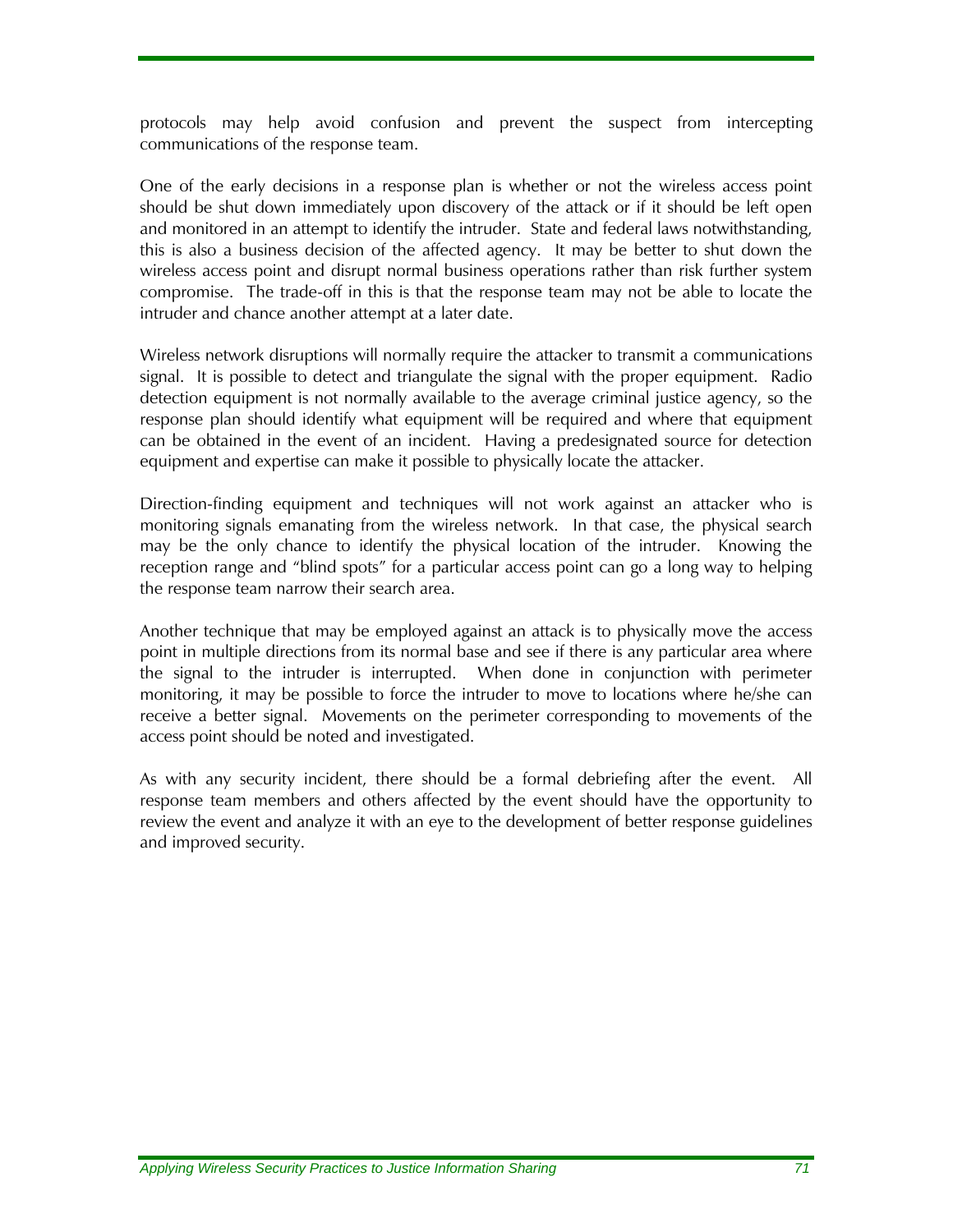#### **References**

- Stoneburner, Gary, Goguen, Alice, and Feringa, Alexis, *Risk Management Guide for Information Technology Systems*, National Institute of Standards and Technology, Publication 800-30, [http://www.csrc.nist.gov/publications](http://www.csrc.nist.gov/publications /nistpubs/index.html)  [/nistpubs/index.html](http://www.csrc.nist.gov/publications /nistpubs/index.html).
- Karygiannis, Tom, and Owens, Les, *Wireless Network Security: 802.11, Bluetooth and Handheld Devices*, National Institute of Standards and Technology, Publication 800-48, [http://csrc.nist.gov/publications/nistpubs](http://csrc.nist.gov/publications/nistpubs /)  [/i](http://csrc.nist.gov/publications/nistpubs /)ndex.html.
- International Standard, ISO/IEC 17799, Information Technology—Code of Practice for Information Security Management.
- □ Control Objectives for Information and Related Technology (COBIT).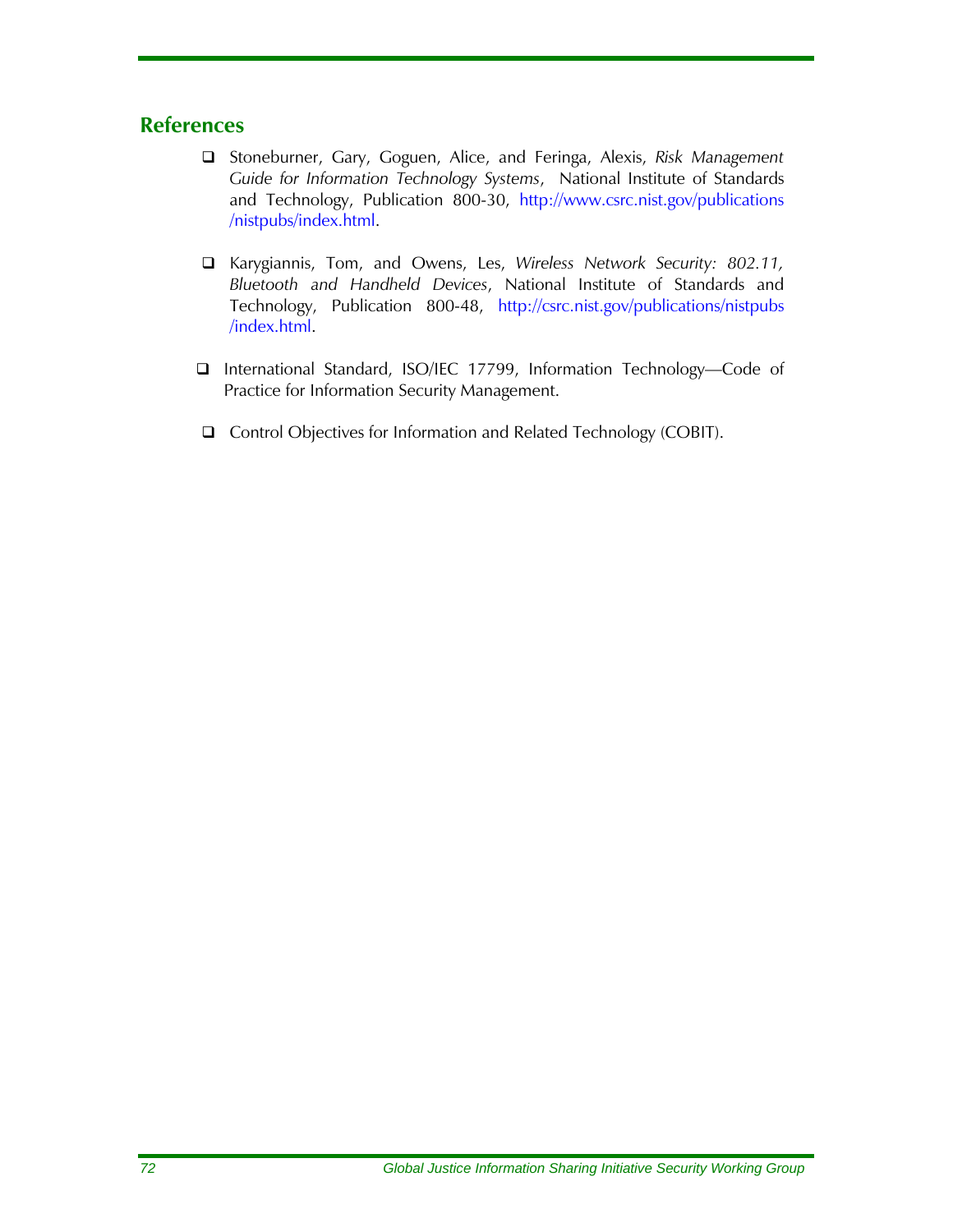# 3-4. Disaster Recovery and Business Continuity

# **Description**

A disaster is any event that can cause a significant disruption in operational or computer processing capabilities for a period of time. Disasters can include the loss of a critical file, the rapid spread of a virus, a denial-of-service attack, the loss of a network segment or critical link, or loss of an entire facility or personnel from a fire or bomb. Although the probability of a major disaster is remote, the consequences of an occurrence could be catastrophic, both in terms of operational impact and public image. Disasters have an uncanny habit of occurring at the most inconvenient times, damaging equipment and materials one can least afford to lose.

Disaster recovery focuses on handling the immediate emergency, whereas business continuity takes effect after a disaster and focuses on getting the critical business functions operational and eventually restored to full capabilities. Together, they cover what to do, beginning with the emergency response; continuing through crisis management, prioritized business operations recovery, and detailed recovery; and ending with full business restoration. Knowing what needs to be done before, during, and after a disaster can prevent panic, reduce the extent of the damage, and help in a coordinated recovery effort.

# **Purpose**

The purposes of disaster recovery and business continuity plans are to prevent serious impact, to avoid disruption of services, and to coordinate the recovery tasks so that normal business operations may resume as quickly as possible. Plans are different from one organization to another because risks vary widely, as do the organizational priorities and goals. There is also a wide range of alternatives available in both method and technology. These alternatives vary in rigor (i.e., the security assurance level or the degree of protection that they provide) and cost. In general, rigor and cost are directly proportional—the more rigorous a method, the more it costs. The information system owner should look to methods that provide as high a level of assurance as possible within cost constraints.

# **Principles**

- $\Box$  The amount of time and effort put into a plan should reflect the value of the information or service provided by the organization and the amount of effort required if the system had to be rebuilt from scratch. It is normally much more cost-effective to prevent or minimize damage than to repair it after the fact.
- $\Box$  The disaster recovery plan should address procedures such as employee safety, emergency services notifications, family and employee notifications, operational communications, identification of key personnel, emergency authorizations, power and hardware recovery, media backup and recovery, and maintaining event logs.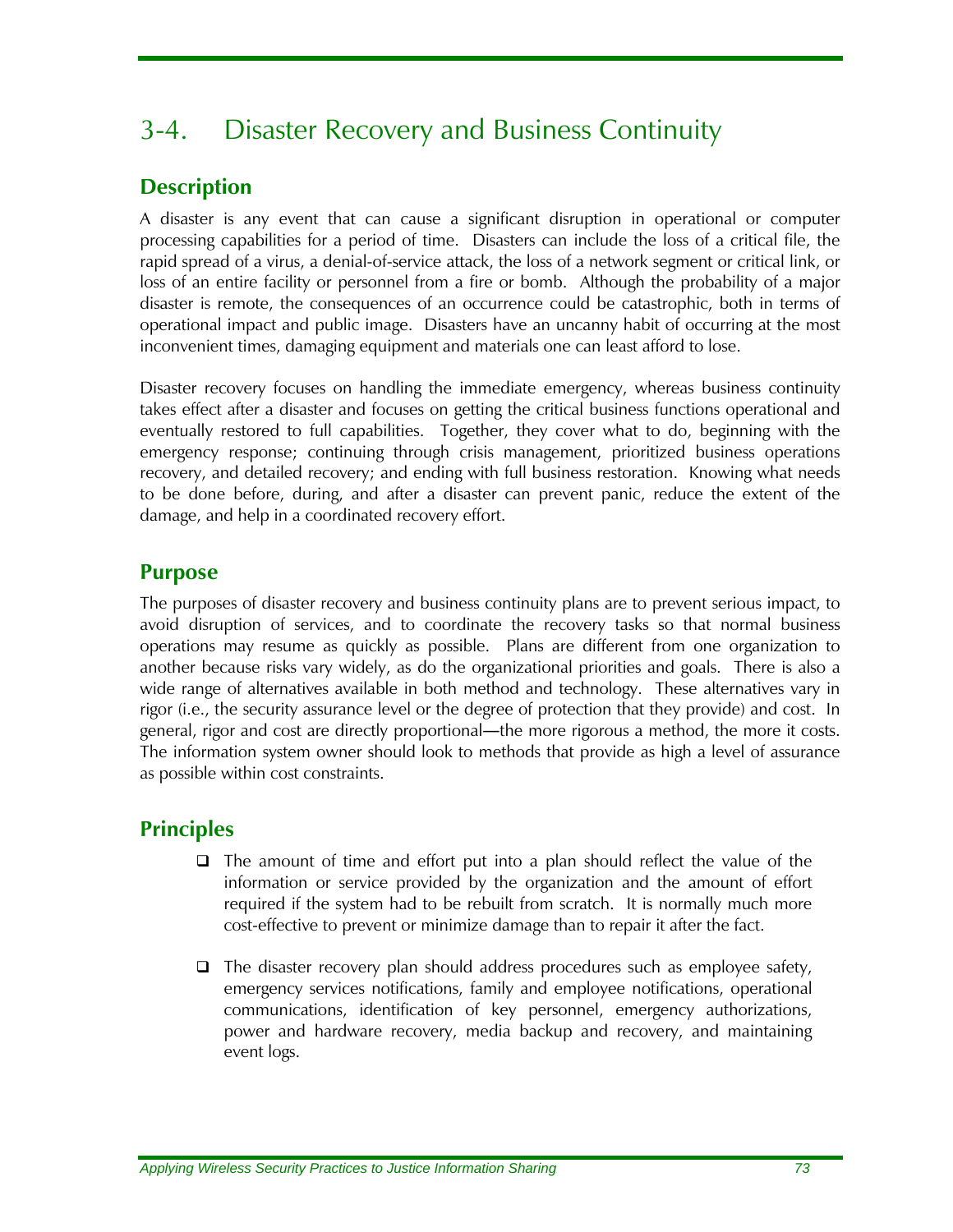- $\Box$  The business continuity portion should address procedures such as manpower recovery, alternative business processing methods, administration and operations, budget for replacements and/or insurance, customer service, identification of key vendors, office supplies, public affairs, and premise recovery. Nontechnical management should own and control the business continuity plan in order to ensure proper funding.
- $\Box$  The plan should be practiced and tested. A failed test of the plan still provides valuable information about the organization and where changes should be made. It is also an invaluable tool to train personnel on how they should react in an emergency.
- □ No matter how good a plan is when first finished, it will almost immediately become out of date. Constant review and update is required to keep the plan pertinent and useful.

## **Policies**

Once an organization decides on an approach for disaster recovery and business continuity, the policies for that approach should be documented. The guideline ensures the consistent and comprehensive application of disaster recovery throughout the information enterprise. The guideline should identify scope, methods, standards, and organizational and individual responsibilities. The reader may refer to the following documents for examples of disaster recovery and business continuity policy statements:

- □ Massachusetts Institute of Technology, Emergency Response System, <http://mit .edu>, and search on "emergency response system."
- $\Box$  Massachusetts Institute of Technology, Business Continuity Plan, <http://web.mit .edu/security/www/pubplan.htm>.

## **Best Practices**

**Disaster Recovery Team—A** team needs to be assembled that will respond in the event of a disaster. This team should include a member of management, members of the technology unit that will perform the assessment and recovery, representatives from facilities, and members from the information user community to determine what level of recovery is needed and to verify when recovery is complete. The team takes an active part in developing the plan and carrying it out in the event of a disaster.

**Threat/Risk Assessment**—A threat is anything that can adversely affect the operation of an organization; i.e., fire, natural disaster, virus, bomb, and strike. The threat assessment is the process of formally identifying the nature of the threats and degree of damage each can do to an organization. This includes damage to all assets, including, but not limited to, personnel, facilities, computer systems, and reputation.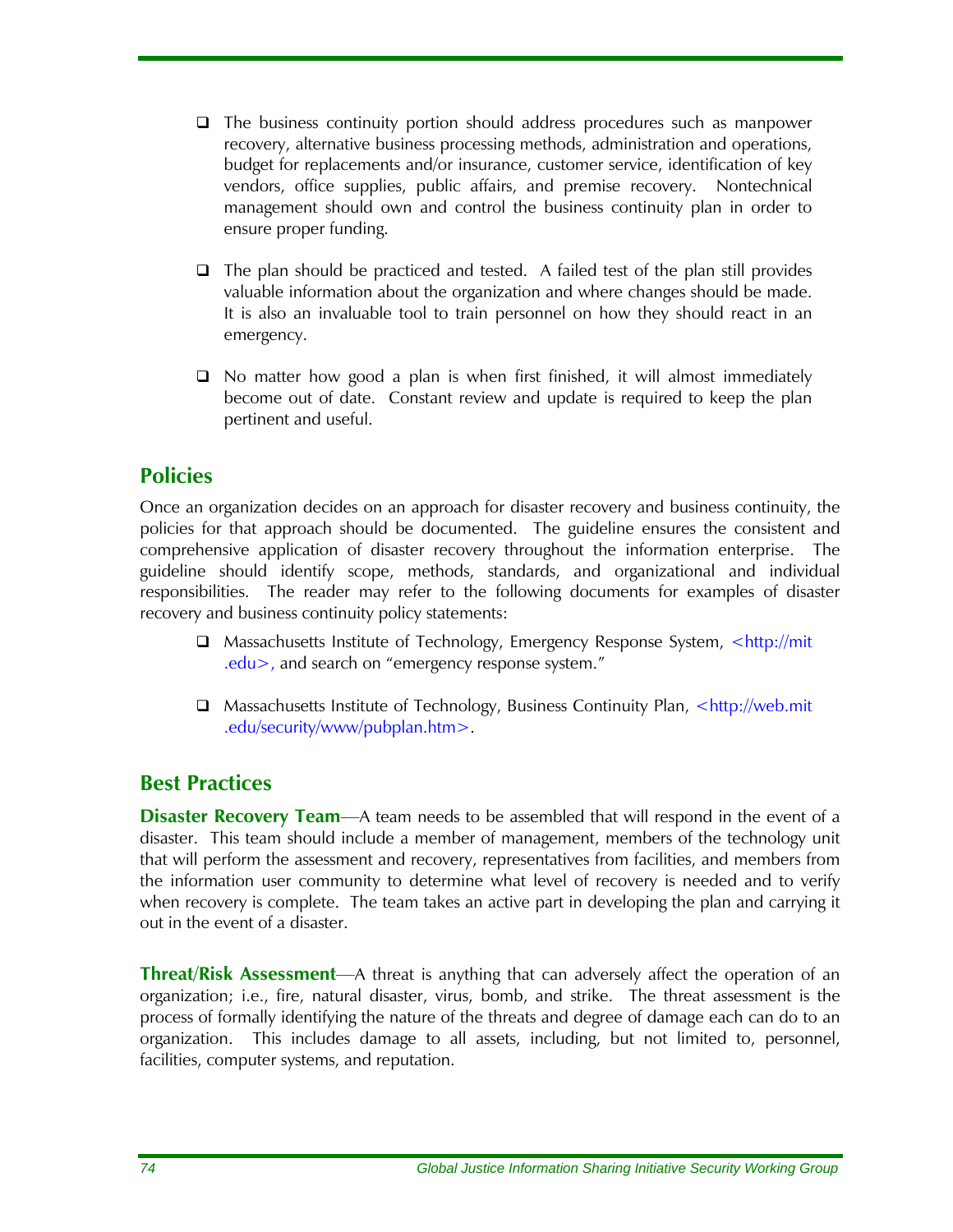The risk assessment takes the threats identified for the organization, assesses the adequacy of the controls in place, determines the expected loss for each threat, and then establishes the degree of acceptability to system operations. It will also recommend changes to controls to improve the current security protection. Steps include the following:

- $\Box$  Assess the current computing and communications environment, including personnel practices, physical security, operating procedures, backup plans, systems development and maintenance, database security, data and voice communications security, systems security and access control, application controls, security administration, insurance, and personal computers. Inventory all equipment, and make a list of the vendors.
- Define all critical information needed to operate. Retention schedules, federal mandates, state law, or business needs will define this subset of data. Note the location of all critical information. Depending on the criticality of the information, either backups or safe storage containers should be considered. Store backups of critical information off-site.
- $\Box$  Define critical personnel, equipment, facilities, and single points of failure. Try for redundancy, or make arrangements to quickly replace these assets. Potential sources of failure include network, hardware, software, malicious attack, physical damage to the facility, and loss of personnel.
- Assess the insurance needs of the organization and the budget required to purchase replacements.
- Assess any dependencies on critical partners. Utilities, vendors, customers, and building partners are examples.
- Assess the risk of denial-of-service attacks to wireless systems. These attacks can be difficult and time consuming to track and stop.

**Business Impact Analysis (BIA)—Complete a BIA to identify the critical processes and** functions of the organization.

- $\Box$  Set priorities for restoration based on the overall impact by looking at the interdependencies of the departments within the organization.
- $\Box$  Determine maximum acceptable losses, and define the window of time available to resume operations. The analysis will then define the restoration timeline and the possible need to use alternate facilities in different scenarios.
- List resources required to restore those critical functions identified in the BIA. This should include the hardware, software, documentation, facilities, personnel, and outside support needed for recovery. Different strategies could be formed for short-term, intermediate-term, and long-term outages.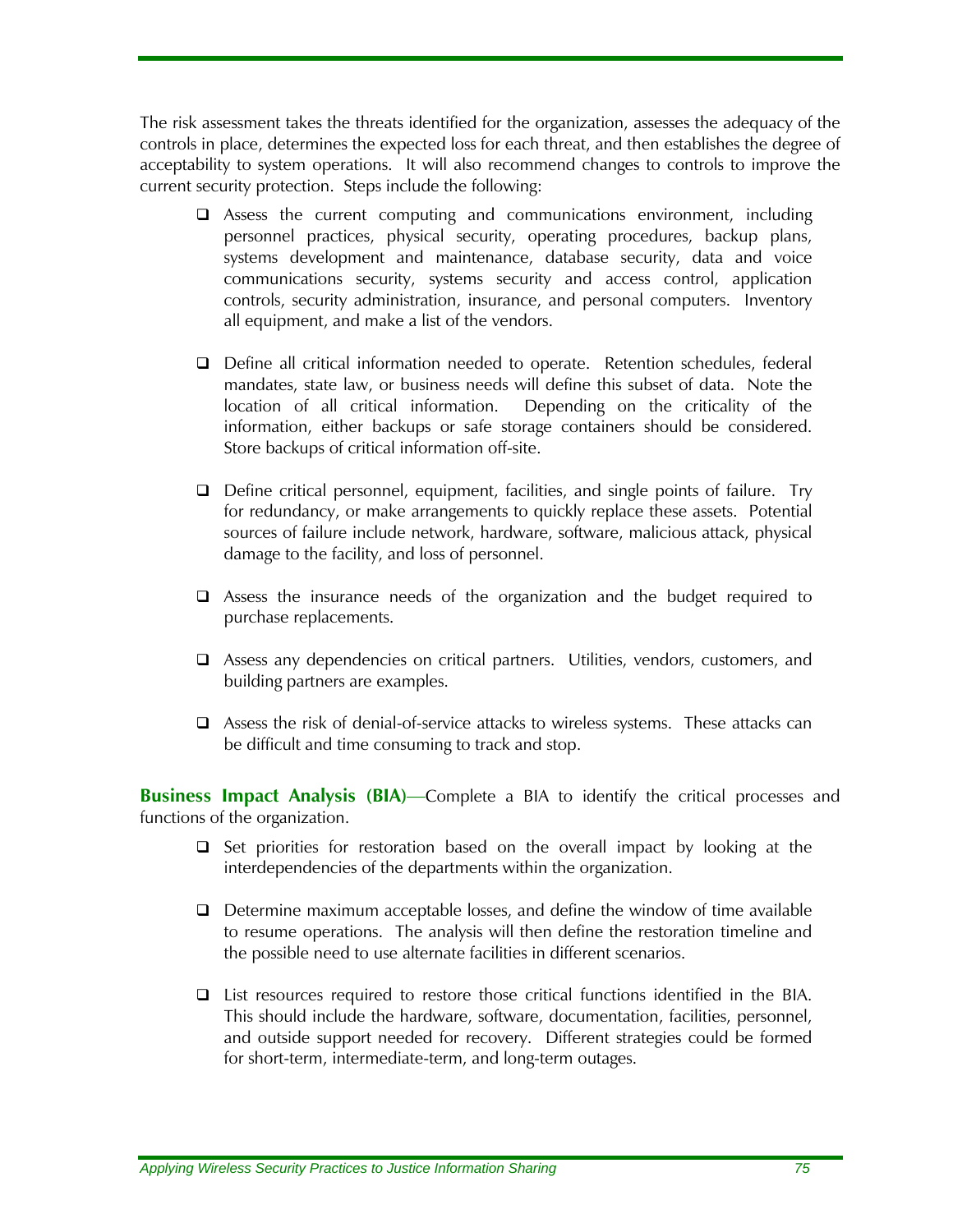**Mitigation of Risks**—Mitigate risks identified in the risk assessment by implementing new procedures and providing redundancy wherever possible. This includes cross-training personnel on other job duties as well as making plans for extra hardware and backup software.

Store electronic media in protective jackets or media boxes. Consider purchasing data safes (fireresistant safes, specially designed to protect magnetic media from damage caused by magnetism, fire, heat, water, and airborne contaminants, such as smoke and dust). A water vacuum or roll of plastic can be extremely useful with a water leak or malfunctioning sprinkler system.

Power is critical to computing and wireless environments. It is common to provide protection of computing equipment through UPS systems, battery systems, connection to two different power grids, and the use of backup generators.

**Hardware Redundancy**—The following techniques are used to provide hardware redundancy:

- **Disk Mirroring**—Disk mirroring is the duplication of data from one hard disk to another. Mirrored drives operate in tandem, constantly storing and updating the same files on each hard disk. Should one disk fail, the file server issues an alert and continues operating. Should the controller fail, access to either disk may be denied.
- **Disk Duplexing**—This is similar to disk mirroring except each drive has its own controller circuitry. Should one disk or controller fail, the file server issues an alert and continues operating.
- **Disk Arrays**—These enable the administrator to replace a failed drive while the server is still running, and users can continue operating. The system automatically copies redundant data on the file server to the new disk.
- **Hot Backup**—Two file servers operate in tandem, and data is duplicated on the hard disks of the two servers. This is like disk mirroring but is across two servers instead of one. If one server fails, the other automatically assumes all operations without any outage.
- **Cold Site**—A cold site is an emergency facility containing a heating, ventilating, and air conditioning (HVAC) system and cabling, but not computers. When outsourcing, evaluate providers on high availability and disaster tolerance. Such arrangements may be informal (as a reciprocal agreement) or formal (a separate recovery site or a contract with a third-party provider). Cold sites are generally cheaper than hot sites. They should be a reasonable distance away from the main facility to prevent the same disaster from destroying its capabilities as well as the primary facility. Also, they should not be overextended in the number of organizations for which they provide this service. In a massive disaster, all of the organizations will want the facility at the same time.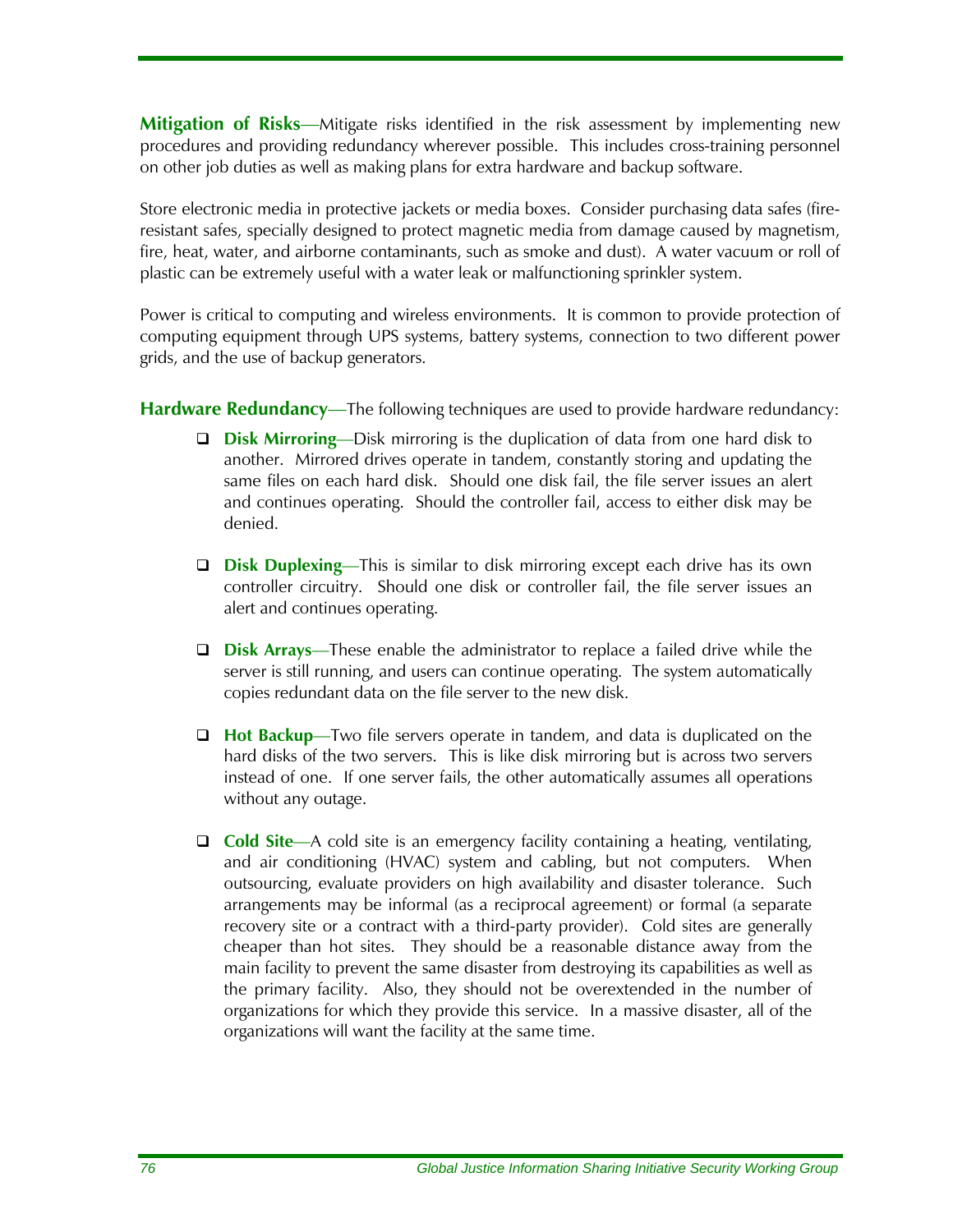**Hot Site**—A hot site is an off-site facility contracted to have compatible systems ready to restore an organization's backups and run them as if in their own facility. Hot sites contain computers, backup data, and communication equipment. Written agreements should be signed if contracting with another unit for alternate processing of critical systems in the event of a disaster. Again, they should be a reasonable distance away from the main facility to prevent the same disaster from destroying its capabilities as well as those of the primary facility. They should not be overextended in the number of organizations for which they provide this service.

**Software Redundancy**—There are several different types of data backups. Determine the level and frequency of backups (e.g., daily incremental backups with weekly full backups). Consideration should be given to using more than one technique to better ensure the information gets backed up promptly.

- **Full Backups**—All files on a hard disk should be copied to a tape or other storage medium. These are used for total system recovery and are often done once a week.
- **Differential Backups**—These are done only for the files that have been changed or added since the last full backup. Earlier versions of these files will be replaced in differential backups and are often done nightly.
- **Incremental Backups**—These are completed only for the files that have changed or been added to a system since the last backup and are often done whenever work is finished on the computer. These backups use less storage space and are faster to run. They are generally used to aid in the recovery of old versions of files and the restoration of file integrity when files become corrupted.
- **Off-site Storage**—At least two copies of server backups should be made. One copy is kept on-site to restore files. The second backup should be stored off-site, or an electronic tape vaulting service should be used. A mutual agreement should be signed with the off-site facility to ensure that it provides the security needed to protect the information at the same level as that provided by the primary facility. Fire protection, air conditioning, heating, moisture control, availability, and other security factors should be considered. Regularly scheduled delivery of the backup media will help ensure the backups are available when needed. Backup and recovery functions should be limited to the administrator and alternate.

**Plan Development**—Procedures should be documented for various types of disasters, such as fire, flood, extended power outages, bomb threats, chemical spills, and loss of personnel. This phase also includes the implementation of changes to current procedures to help prevent disasters and to support recovery strategies and vendor negotiations with recovery services or off-site storage. Individual responsibilities for members of the Disaster Recovery Team should be defined, and recovery standards are also developed at this stage.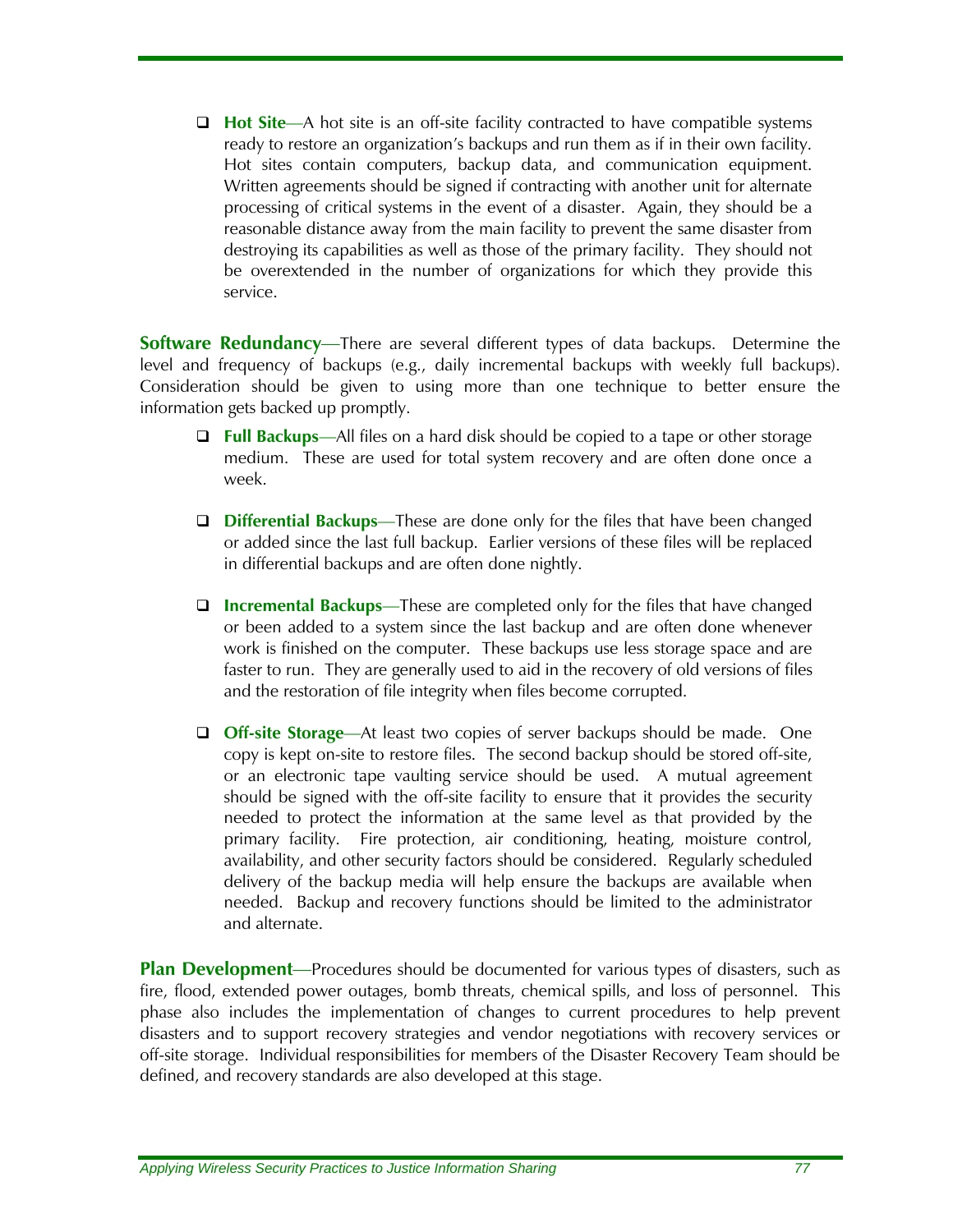Planning should include specific procedures to restore wireless mobile data systems. Lack of power is the leading cause of failure of wireless systems, both private and commercial in a disaster. Wide area hot spot IEEE 802.11 type systems will need special attention in the plan. It is unlikely that the access points will have extended backup power available. Plans should address the loss of these systems in an extended power outage.

The first priority should always be the safety of personnel. Escape routes and evacuation procedures should be documented and made clear to all personnel, and the availability of adequate medical and first-aid supplies should be ensured.

**Testing the Plan**—Practice and test the plan. Set up a mock disaster, and work through the plan to discover its weaknesses and make necessary changes. Routinely perform restorations from the various kinds of backups (full, incremental, or differential) to ensure they will work when needed. Plans tested less than once a year will probably not support critical business requirements.

**Plan Maintenance**—Regularly review the plan once it is complete. The information within the plan constantly changes. Critical functions, telephone numbers, and job duties change. Even organizational priorities and goals may change.

#### **References**

- National Institute of Standards and Technology, *Domestic Disaster Recovery Plan for PCs, OIS, and Small VS Systems*, Gaithersburg, MD: U.S. Department of State, Washington, DC, <http://www.ntis.gov/search/product.asp?ABBR=PB90265240 &starDB=GRAHIST>.
- Federal Emergency Management Agency, *Emergency Management Guide for Business and Industry: A Step-by-Step Approach to Emergency Planning, Response, and Recovery for Companies of All Sizes*, Washington, DC: FEMA, 1993. Order from: Publications Distribution Center, Post Office Box 2012, Jessup, MD 20794. Telephone: (800) 480-2520.
- National Archives and Records Administration, Office of Records Administration, *Vital Records and Records Disaster Mitigation and Recovery,* College Park, MD: NARA, 1996. Available from: Publications and Distribution Staff (NECD) RM. G-9, National Archives, Washington, DC.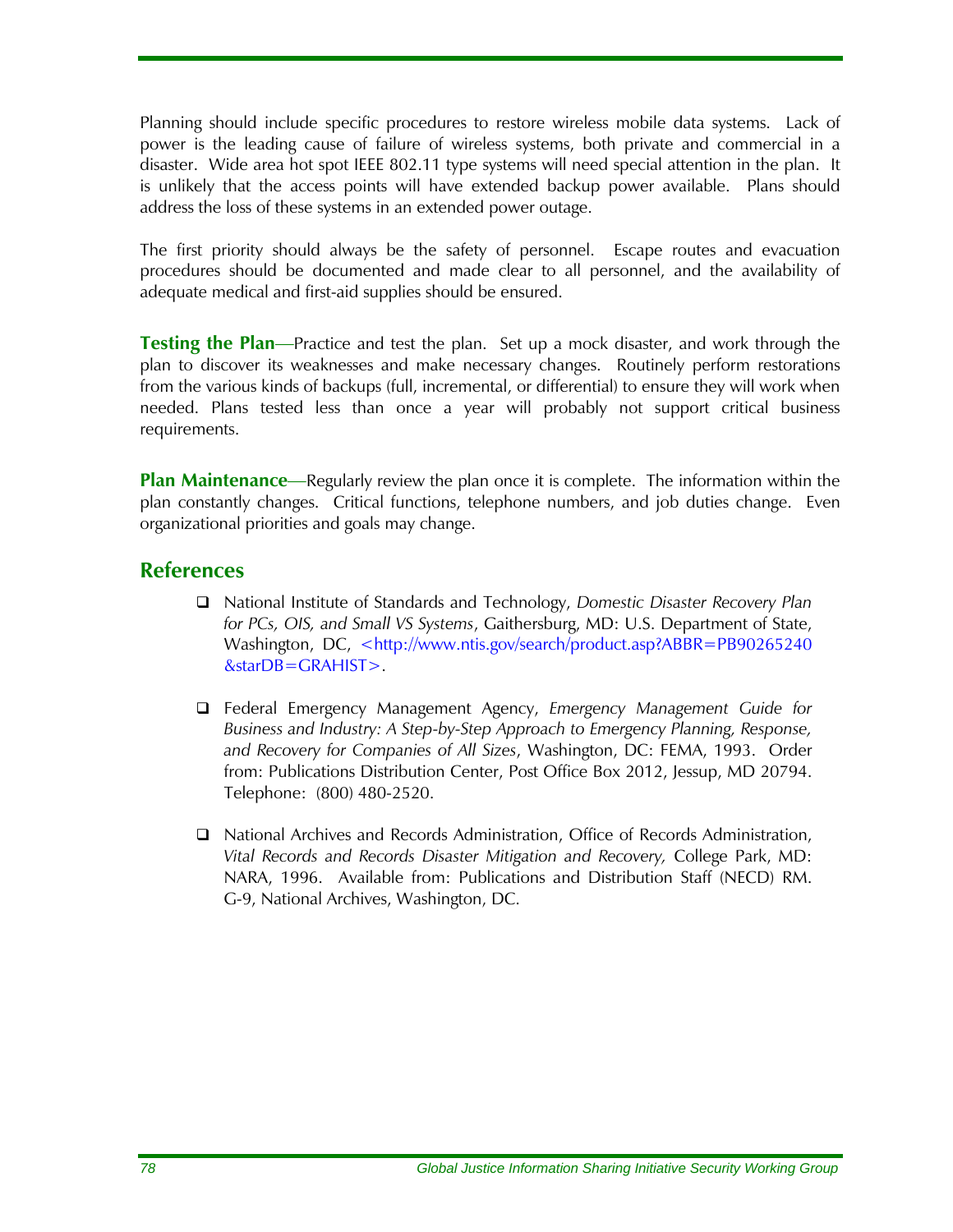# *Appendix A: Glossary of Security Acronyms and Terminology*

| <b>AAMVA</b>                 | American Association of Motor Vehicle Administrators                                                                                                                                                                                                                                                                                                         |
|------------------------------|--------------------------------------------------------------------------------------------------------------------------------------------------------------------------------------------------------------------------------------------------------------------------------------------------------------------------------------------------------------|
| <b>Acceptable Risk</b>       | A concern that is acceptable to responsible management,<br>due to the cost and magnitude of implementing controls.                                                                                                                                                                                                                                           |
| <b>Access Control</b>        | Procedures and controls that limit or detect access to critical<br>information resources. This can be accomplished through<br>software, biometrics devices, or physical access to a<br>controlled space. The ability of a system to grant, limit, or<br>deny access to specific data, applications, or resources for<br>specific users, devices, or systems. |
| <b>Access Control Policy</b> | The set of rules that define the conditions under which an<br>access may take place.                                                                                                                                                                                                                                                                         |
| <b>Access Level</b>          | The hierarchical security level used to identify the sensitivity<br>of data and the clearance or authorization of users.                                                                                                                                                                                                                                     |
| <b>Accountability</b>        | The security objective that generates the requirement for<br>actions of an entity to be traced uniquely to that entity. This<br>nonrepudiation, deterrence, fault<br>isolation,<br>supports<br>intrusion detection, and after-action recovery and legal<br>action.                                                                                           |
| <b>ACL</b>                   | <b>Access Control List</b>                                                                                                                                                                                                                                                                                                                                   |
| <b>ACLU</b>                  | American Civil Liberties Union                                                                                                                                                                                                                                                                                                                               |
| <b>AEA</b>                   | Advanced Encryption Algorithm                                                                                                                                                                                                                                                                                                                                |
| <b>AES</b>                   | Advanced Encryption Standard                                                                                                                                                                                                                                                                                                                                 |
| <b>AFIS</b>                  | Automated Fingerprint Identification System                                                                                                                                                                                                                                                                                                                  |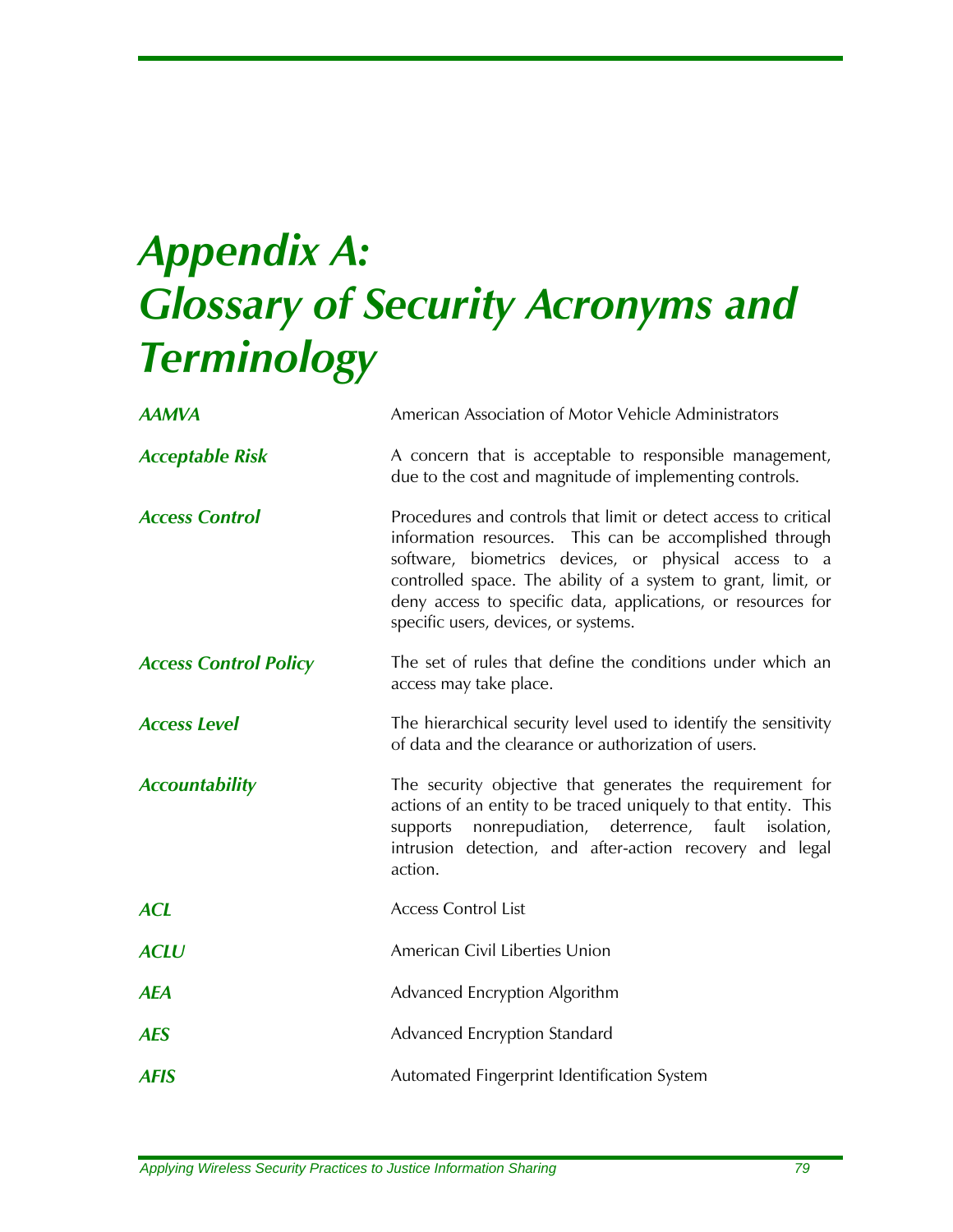| <b>AIS</b>                                       | Automated Information System                                                                                                                                                                                                                                                                                                                                                                           |
|--------------------------------------------------|--------------------------------------------------------------------------------------------------------------------------------------------------------------------------------------------------------------------------------------------------------------------------------------------------------------------------------------------------------------------------------------------------------|
| <b>Algorithms</b>                                | Complex mathematical formulae that are one component of<br>encryption.                                                                                                                                                                                                                                                                                                                                 |
| <b>Analog</b>                                    | A signal that may vary continuously over a specific range of<br>values.                                                                                                                                                                                                                                                                                                                                |
| <b>Antenna</b>                                   | A device (usually metallic) for radiating or receiving radio<br>waves.                                                                                                                                                                                                                                                                                                                                 |
| <b>Anonymizer</b>                                | Anonymizer is a gateway to keep Web surfing anonymous<br>and preserve privacy online when surfing the Web, sending<br>e-mail, or posting to a newsgroup. By using the anonymizer,<br>any information and IP addresses that are collected will<br>be false information. By hiding an IP address, one can<br>eliminate the possibility of a DoS attack.<br>See<br><http: www.anonymizer.com="">.</http:> |
| <b>ANSI</b>                                      | American National Standards Institute                                                                                                                                                                                                                                                                                                                                                                  |
| <b>Armored Virus</b>                             | An armored virus tries to prevent analysts from examining its<br>code. The virus may use methods to make tracing,<br>disassembling, and reverse engineering its code more<br>difficult.                                                                                                                                                                                                                |
| <b>APB</b>                                       | Advisory Policy Board                                                                                                                                                                                                                                                                                                                                                                                  |
| <b>ASCII</b>                                     | American Standard Code for Information Interchange                                                                                                                                                                                                                                                                                                                                                     |
| <b>Assurance</b>                                 | The grounds for confidence that an entity meets its security<br>objectives.                                                                                                                                                                                                                                                                                                                            |
| <b>Attack Detection and</b><br><b>Prevention</b> | The communications networks must be resistant to jamming;<br>they must be capable of passive/active attack monitoring and<br>defense deployment; they must be able to geolocate the<br>source of an attack; and they must be capable of monitoring<br>all functional aspects by authorized users/devices.                                                                                              |
| <b>Audit</b>                                     | The independent examination of records and activities to<br>ensure compliance with established controls, policy, and<br>operational procedures and to recommend any indicated<br>changes in controls, policy, or procedures.                                                                                                                                                                           |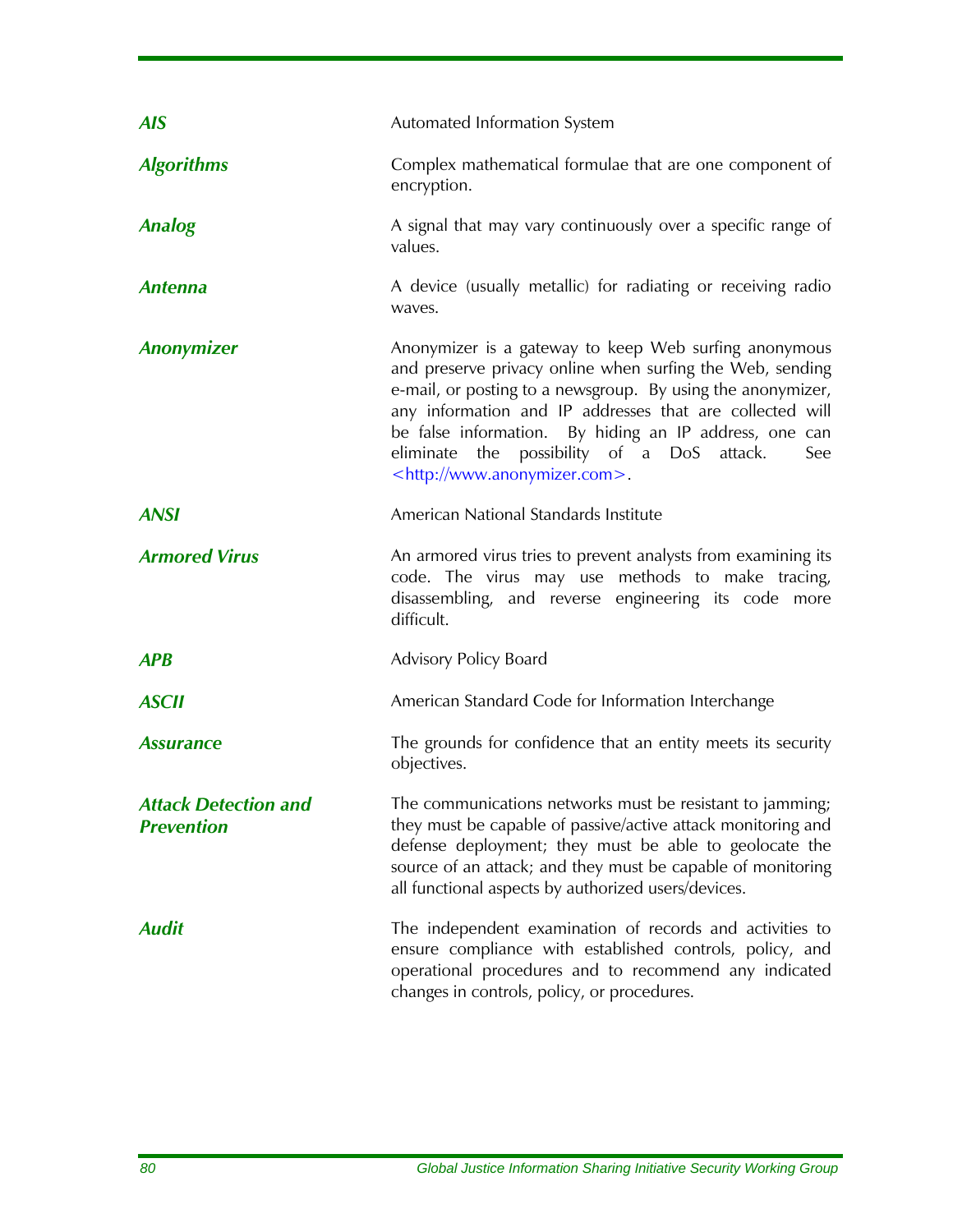| <b>Audit Trail</b>    | A chronological record of system activities that is sufficient to<br>enable the reconstruction and examination of the sequence<br>of environments and activities surrounding or leading to an<br>operation, procedure, or event in a security-relevant<br>transaction from inception to results.                                                                                      |
|-----------------------|---------------------------------------------------------------------------------------------------------------------------------------------------------------------------------------------------------------------------------------------------------------------------------------------------------------------------------------------------------------------------------------|
| <b>Authentication</b> | Verifying the identity of a user, process, or device, often as a<br>prerequisite to allowing access to resources in a system.                                                                                                                                                                                                                                                         |
| <b>Authorization</b>  | The granting or denying of access rights to a user, program,<br>or process.                                                                                                                                                                                                                                                                                                           |
| <b>Authorized</b>     | A system entity or actor is granted the right, permission, or<br>capability to access a system resource. See Authorization.                                                                                                                                                                                                                                                           |
| <b>Availability</b>   | Timely, reliable access to data and information services for<br>authorized users; protection against intentional or accidental<br>attempts to perform unauthorized deletion of data or<br>otherwise cause a denial-of-service on data.                                                                                                                                                |
| <b>Back Door</b>      | A feature built into a program by its designer which allows<br>the designer special privileges that are denied to the normal<br>users of the program. A back door in an EXE or COM<br>program, for instance, could enable the designer to access<br>special setup functions.                                                                                                          |
| <b>Backup</b>         | A duplicate copy of data made for archiving purposes or for<br>protecting against data loss. A backup is considered secure<br>only if it is stored away from the original.                                                                                                                                                                                                            |
| <b>Band</b>           | A well-defined range of wavelengths or frequencies.                                                                                                                                                                                                                                                                                                                                   |
| <b>Bandwidth</b>      | The range within a band of frequencies. A measure of the<br>amount of information that can flow through a given point at<br>any given time.                                                                                                                                                                                                                                           |
| <b>BIA</b>            | <b>Business Impact Analysis</b>                                                                                                                                                                                                                                                                                                                                                       |
| <b>Binary</b>         | A numbering system based on twos (2s) rather than tens<br>(10s). Each element has a digit value of either one (1) or<br>zero (0) and is known as a bit.                                                                                                                                                                                                                               |
| <b>Biometrics</b>     | Biometrics is the science and technology of measuring and<br>statistically analyzing biological data.<br>In information<br>technology,<br>biometrics<br>usually<br>refers<br>automated<br>to<br>technologies for authenticating and verifying human body<br>characteristics, such as fingerprints, eye retinas and irises,<br>voice patterns, facial patterns, and hand measurements. |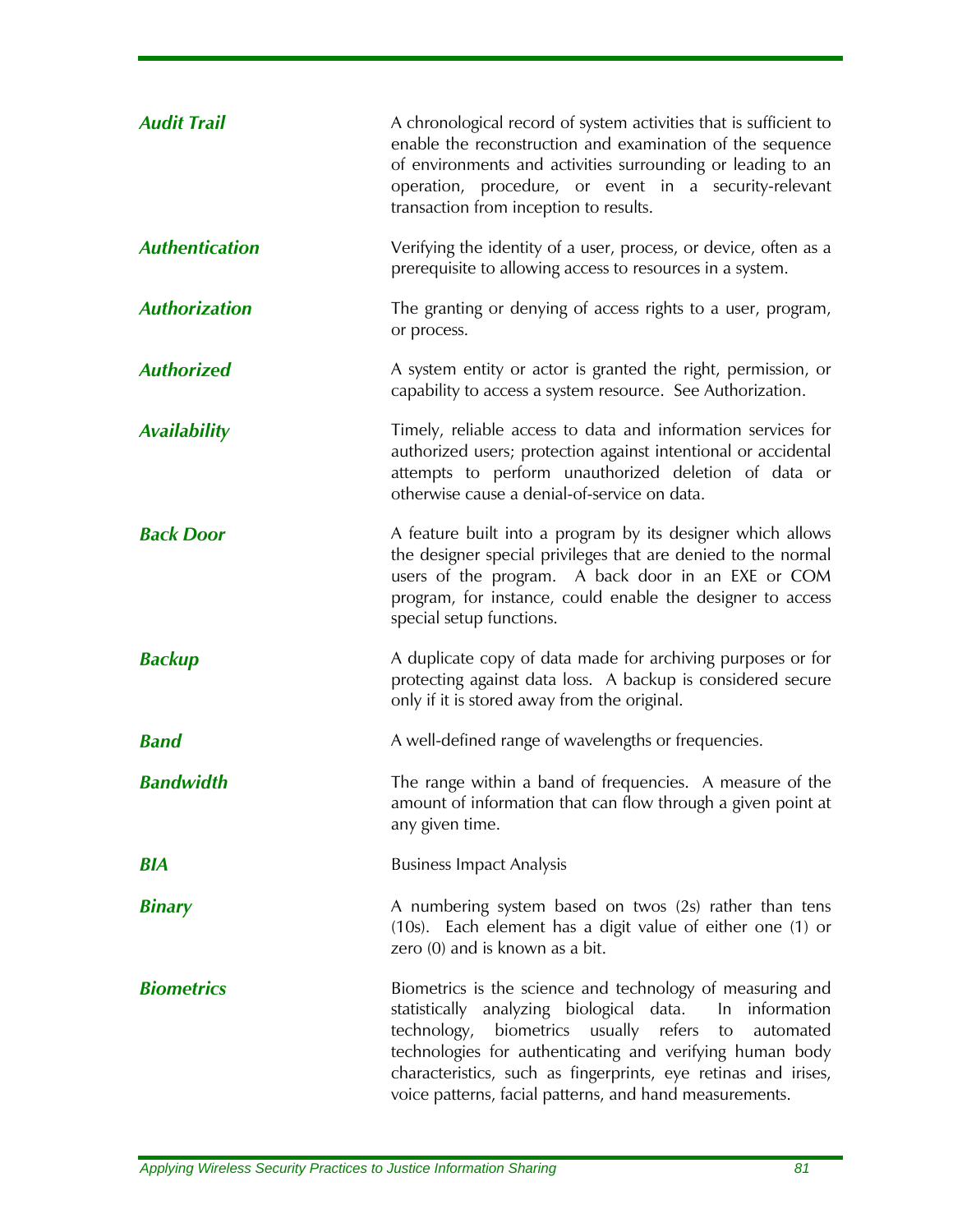| <b>Bit</b>                 | See Binary.                                                                                                                                                                                                                                                                                                                                                                                                                                                                                                                                                |
|----------------------------|------------------------------------------------------------------------------------------------------------------------------------------------------------------------------------------------------------------------------------------------------------------------------------------------------------------------------------------------------------------------------------------------------------------------------------------------------------------------------------------------------------------------------------------------------------|
| <b>Brute Force Attack</b>  | An attack in which each possible key or password is<br>attempted until the correct one is found.                                                                                                                                                                                                                                                                                                                                                                                                                                                           |
| C&A                        | Certification and Accreditation                                                                                                                                                                                                                                                                                                                                                                                                                                                                                                                            |
| CA                         | Certification Authority—an authority that issues and manages<br>security credentials for a PKI.                                                                                                                                                                                                                                                                                                                                                                                                                                                            |
| <b>CA Privacy Root Key</b> | Cryptographic key known only to the CA. It is used to verify<br>certificate<br>(digitally)<br>requests<br>signed<br>user<br>or<br>server<br>certificates).                                                                                                                                                                                                                                                                                                                                                                                                 |
| <b>CAPI</b>                | Cryptographic Application Programming Interface                                                                                                                                                                                                                                                                                                                                                                                                                                                                                                            |
| <b>Carnivore</b>           | The Internet surveillance system developed by the Federal<br>of Investigation to<br>Bureau<br>monitor the<br>electronic<br>transmissions of criminal suspects.                                                                                                                                                                                                                                                                                                                                                                                             |
| <b>CCITSE</b>              | Common Criteria for Information Technology Security<br>Evaluation                                                                                                                                                                                                                                                                                                                                                                                                                                                                                          |
| <b>CDL</b>                 | <b>Commercial Driver's License</b>                                                                                                                                                                                                                                                                                                                                                                                                                                                                                                                         |
| <b>CERT®</b>               | Computer Emergency Response Team—(1) The people who<br>are responsible for coordinating the response to computer<br>security incidents in an organization. (2) CERT® is one of the<br>main agencies for Internet security formed by the Defense<br>Advanced Research Projects Agency (DARPA) in 1988 to aid<br>the Internet community in responding to computer security<br>events, raise awareness of computer security issues, and<br>conduct research aimed at improving security systems. See<br><http: www.cert.org=""> for more information.</http:> |
| <b>CERT®/CC</b>            | <b>CERT®</b> Coordination Center                                                                                                                                                                                                                                                                                                                                                                                                                                                                                                                           |
| <b>Certificate</b>         | In cryptography, an electronic document binding some<br>pieces of information together, such as a user's identity and<br>public key. Certifying Authorities (CAs) provide certificates.                                                                                                                                                                                                                                                                                                                                                                    |
| <b>Certificate Owner</b>   | The person that has access to use the certificate. This access<br>could be protected by a password, a smart card, or other<br>device.                                                                                                                                                                                                                                                                                                                                                                                                                      |
|                            |                                                                                                                                                                                                                                                                                                                                                                                                                                                                                                                                                            |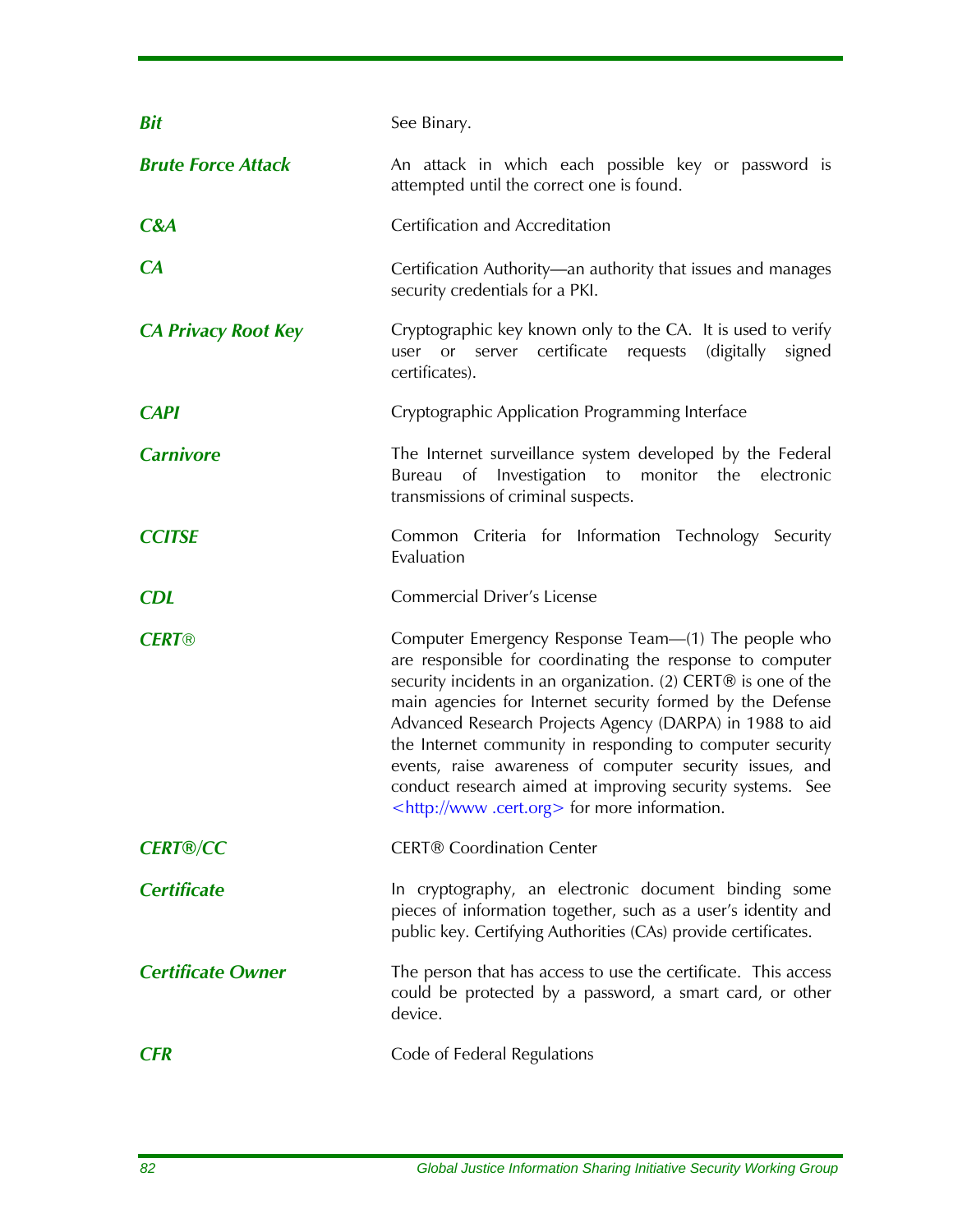| <b>Channel</b>          | A band of frequencies of sufficient width to support a single<br>radio communications path.                                                                                                                               |
|-------------------------|---------------------------------------------------------------------------------------------------------------------------------------------------------------------------------------------------------------------------|
| <b>CHRI</b>             | Criminal History Record Information                                                                                                                                                                                       |
| <b>CIO</b>              | Chief Information Officer—the highest-level person<br>responsible for policy concerning information systems and<br>telecommunications systems.                                                                            |
| <b>CIP</b>              | Critical Infrastructure Protection                                                                                                                                                                                        |
| <b>Cipher</b>           | An alternative term for an encryption algorithm.                                                                                                                                                                          |
| <b>Ciphertext</b>       | Encrypted data                                                                                                                                                                                                            |
| <b>CIR</b>              | Centralized Information Repository                                                                                                                                                                                        |
| <b>CIS</b>              | Center for Internet Security                                                                                                                                                                                              |
| <b>CJIS</b>             | Criminal Justice Information Services                                                                                                                                                                                     |
| <b>CKMS</b>             | Centralized Key Management System                                                                                                                                                                                         |
| <b>Compromise</b>       | To access or disclose information without authorization                                                                                                                                                                   |
|                         |                                                                                                                                                                                                                           |
| <b>Confidentiality</b>  | Assurance that information is not disclosed to unauthorized<br>persons, processes, or devices. Confidentiality covers data in<br>storage, during processing, and while in transit.                                        |
| <b>Contingency Plan</b> | A plan maintained for emergency response, backup<br>operations, and post-disaster recovery for an AIS, to ensure<br>availability of critical resources and to facilitate the continuity<br>of operations in an emergency. |
| <b>Cookies</b>          | Blocks of text placed in a file on a computer's hard disk.<br>Web sites use cookies to identify users who revisit the site.                                                                                               |
| <b>COTS</b>             | Commercial Off-the-Shelf                                                                                                                                                                                                  |
| <b>Countermeasure</b>   | Any action, device, procedure, technique, or other measure<br>that reduces a system's vulnerability to a threat.                                                                                                          |
| Coverage                | amount or percentage of area reached by a<br>The<br>communications medium.                                                                                                                                                |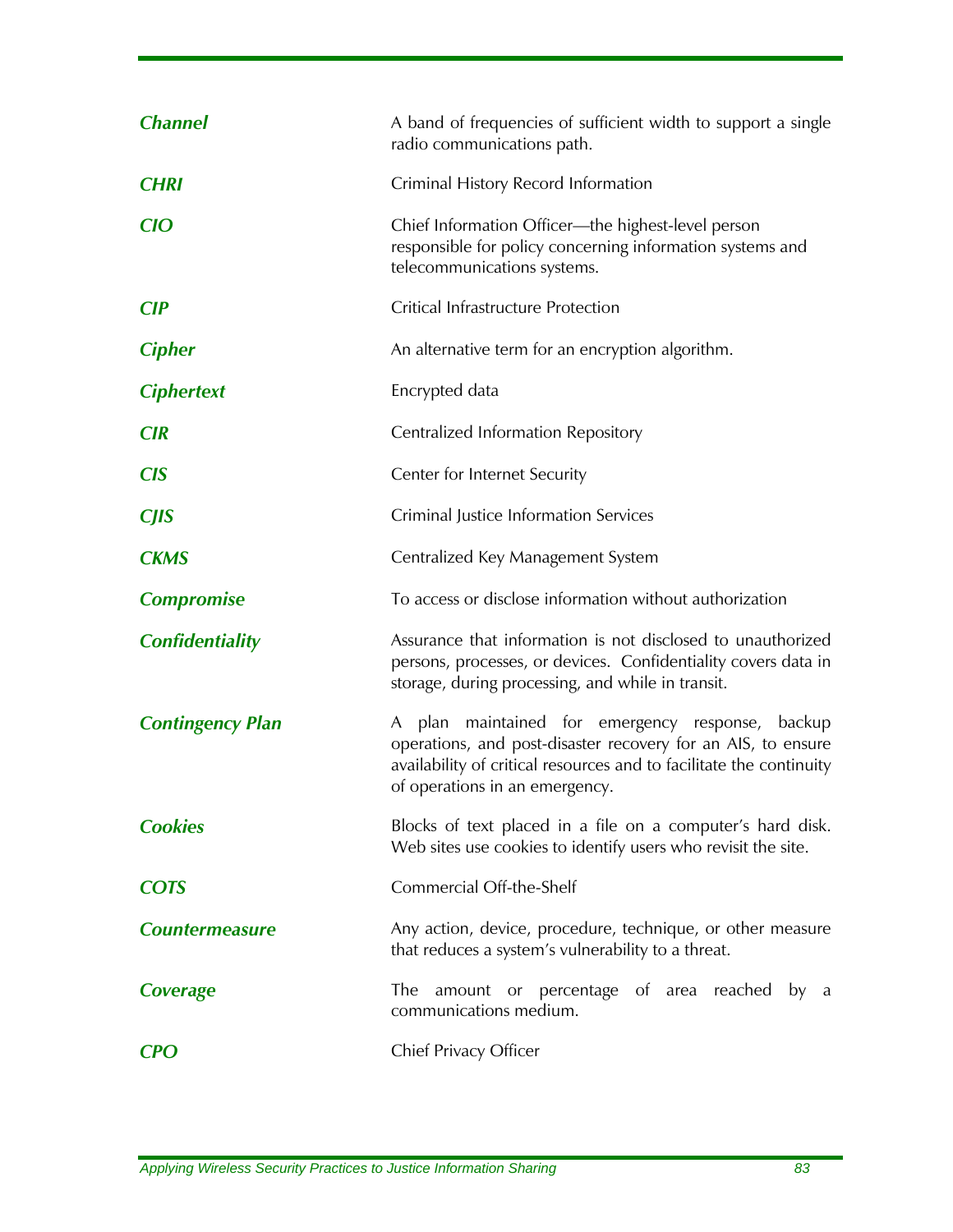| <b>Cracker</b> | One who breaks security on an automated system.                                                                                                                                                                                                                                                                                                                    |
|----------------|--------------------------------------------------------------------------------------------------------------------------------------------------------------------------------------------------------------------------------------------------------------------------------------------------------------------------------------------------------------------|
| <b>CRL</b>     | <b>Certificate Revocation List</b>                                                                                                                                                                                                                                                                                                                                 |
| <b>CRT</b>     | Central Response Team                                                                                                                                                                                                                                                                                                                                              |
| Cryptography   | The art and science of using mathematics to secure<br>information and create a high degree of trust in the<br>electronic realm.                                                                                                                                                                                                                                    |
| <b>CSA</b>     | Computer Security Act of 1987                                                                                                                                                                                                                                                                                                                                      |
| <b>CSD</b>     | <b>Computer Security Division</b>                                                                                                                                                                                                                                                                                                                                  |
| <b>CSIRC</b>   | Computer Security Incident Response Capability-a set of<br>policies and procedures defining security incidents and<br>governing the actions to be taken when they occur.                                                                                                                                                                                           |
| <b>CSIRTs</b>  | <b>Computer Security Incident Response Teams</b>                                                                                                                                                                                                                                                                                                                   |
| <b>CSMA/CD</b> | Carrier Sense Multiple Access/Collision Detect                                                                                                                                                                                                                                                                                                                     |
| <b>CSO</b>     | <b>Central Security Officer</b>                                                                                                                                                                                                                                                                                                                                    |
| <b>CSPs</b>    | Critical Security Perimeters-security-related information<br>(e.g., cryptographic keys, authentication data such as<br>passwords and PINs) appearing in plaintext or an otherwise<br>unprotected form and whose disclosure or modification can<br>compromise the security of a cryptographic module or the<br>security of the information protected by the module. |
| <b>CSRC</b>    | <b>Computer Security Resource Center</b>                                                                                                                                                                                                                                                                                                                           |
| <b>CSS</b>     | <b>Card Scanning Service</b>                                                                                                                                                                                                                                                                                                                                       |
| <b>CTA</b>     | <b>Control Terminal Agency</b>                                                                                                                                                                                                                                                                                                                                     |
| <b>CTO</b>     | <b>Control Terminal Officer</b>                                                                                                                                                                                                                                                                                                                                    |
| <b>DAC</b>     | <b>Discretionary Access Control</b>                                                                                                                                                                                                                                                                                                                                |
| <b>DAC</b>     | Data Authentication Code-also known as a Message                                                                                                                                                                                                                                                                                                                   |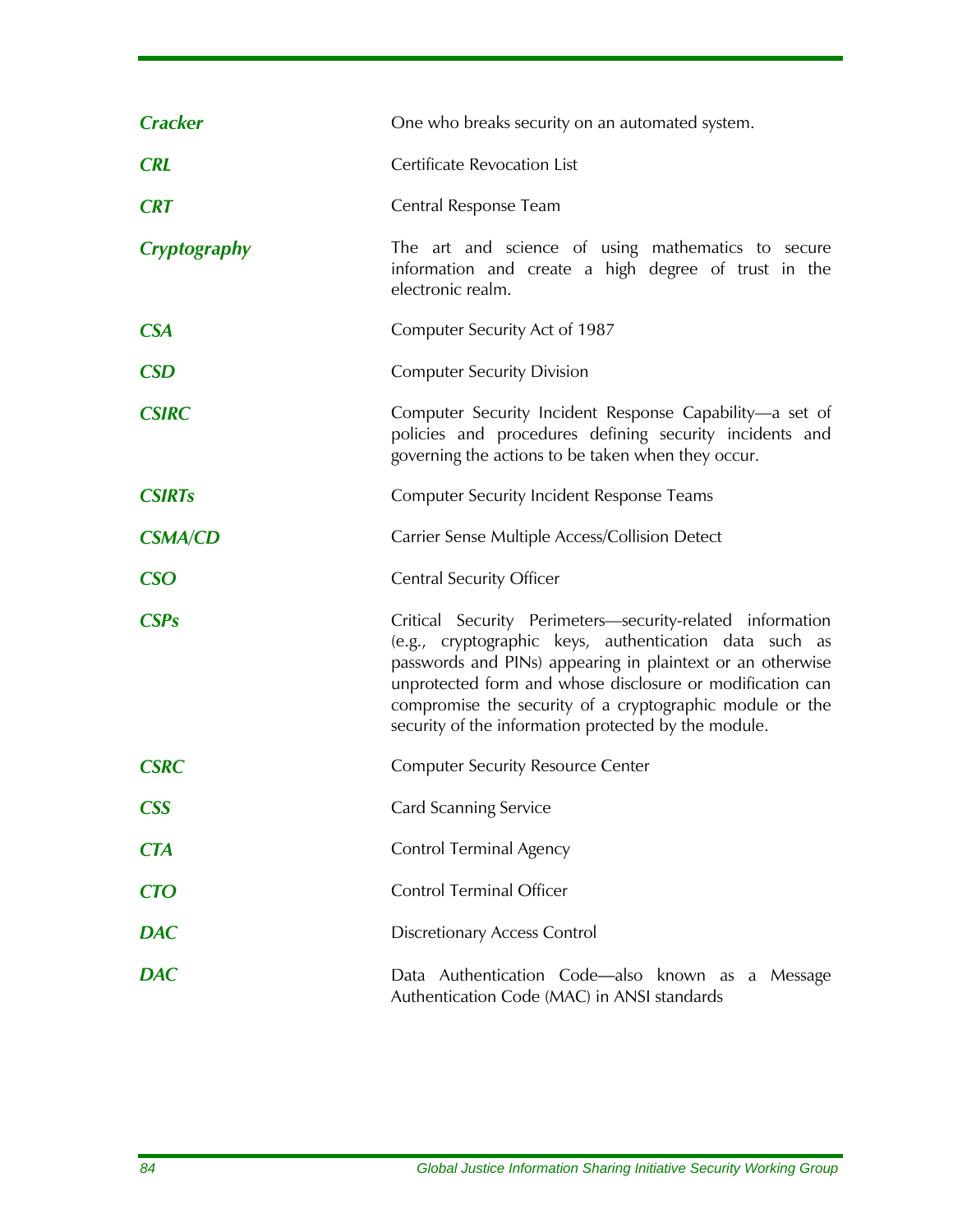| <b>Data Security</b>                                                    | The communication networks must not allow unauthorized<br>interception of communications or information; they must<br>not allow communications replay attacks; and they must<br>have nonrepudiation capabilities to ensure evidence in the<br>event of a dispute. |
|-------------------------------------------------------------------------|-------------------------------------------------------------------------------------------------------------------------------------------------------------------------------------------------------------------------------------------------------------------|
| <b>DBMS</b>                                                             | Database Management System                                                                                                                                                                                                                                        |
| <b>DDoS</b>                                                             | Distributed Denial-of-Service-hackers launch attacks by<br>using several smaller network connections, making it harder<br>to detect. DDoS can inundate the largest ISPs and consume<br>all their bandwidth.                                                       |
| <b>Decryption</b>                                                       | The process of changing ciphertext into plaintext.                                                                                                                                                                                                                |
| <b>Denial-of-Service (DoS)</b>                                          | This is an indirect attack to a site. Hackers are not trying to<br>get into the site itself, but they are trying to keep everyone<br>else from getting into the site.                                                                                             |
| <b>DES</b>                                                              | Data Encryption Standard                                                                                                                                                                                                                                          |
| <b>DHCP</b>                                                             | Dynamic Host Configuration Protocol-a protocol used to<br>dynamically assign IP addresses to mobile devices.                                                                                                                                                      |
| <b>Dictionary Attack</b>                                                | A password-cracking technique that uses words in a<br>dictionary to crack passwords.                                                                                                                                                                              |
| <b>DID</b>                                                              | Distributed Intrusion Detection                                                                                                                                                                                                                                   |
| <b>Digital</b>                                                          | Information that can be represented by two discrete states<br>(either 0 or 1). Most information in the speaking/seeing<br>world is not digital but must be converted into this form to<br>be used by computers.                                                   |
| <b>Digital Fingerprint</b>                                              | A number that is unique to a digital certificate, used to verify<br>if a signature is valid.                                                                                                                                                                      |
| <b>Digital Signature Standard</b>                                       | The digital signature algorithm (DSA) developed by the U.S.<br>National Security Agency to generate a digital signature for<br>the authentication of electronic documents.                                                                                        |
| <b>Digital Timestamp</b>                                                | A record mathematically linking a document to a time and a<br>date.                                                                                                                                                                                               |
| <b>Distributed</b><br><b>Denial-of-Service (DDoS)</b><br><b>Attacks</b> | Hackers launch attacks by using several smaller network<br>connections, making it harder to detect. DDoS can inundate<br>the largest ISPs and consume all their bandwidth.                                                                                        |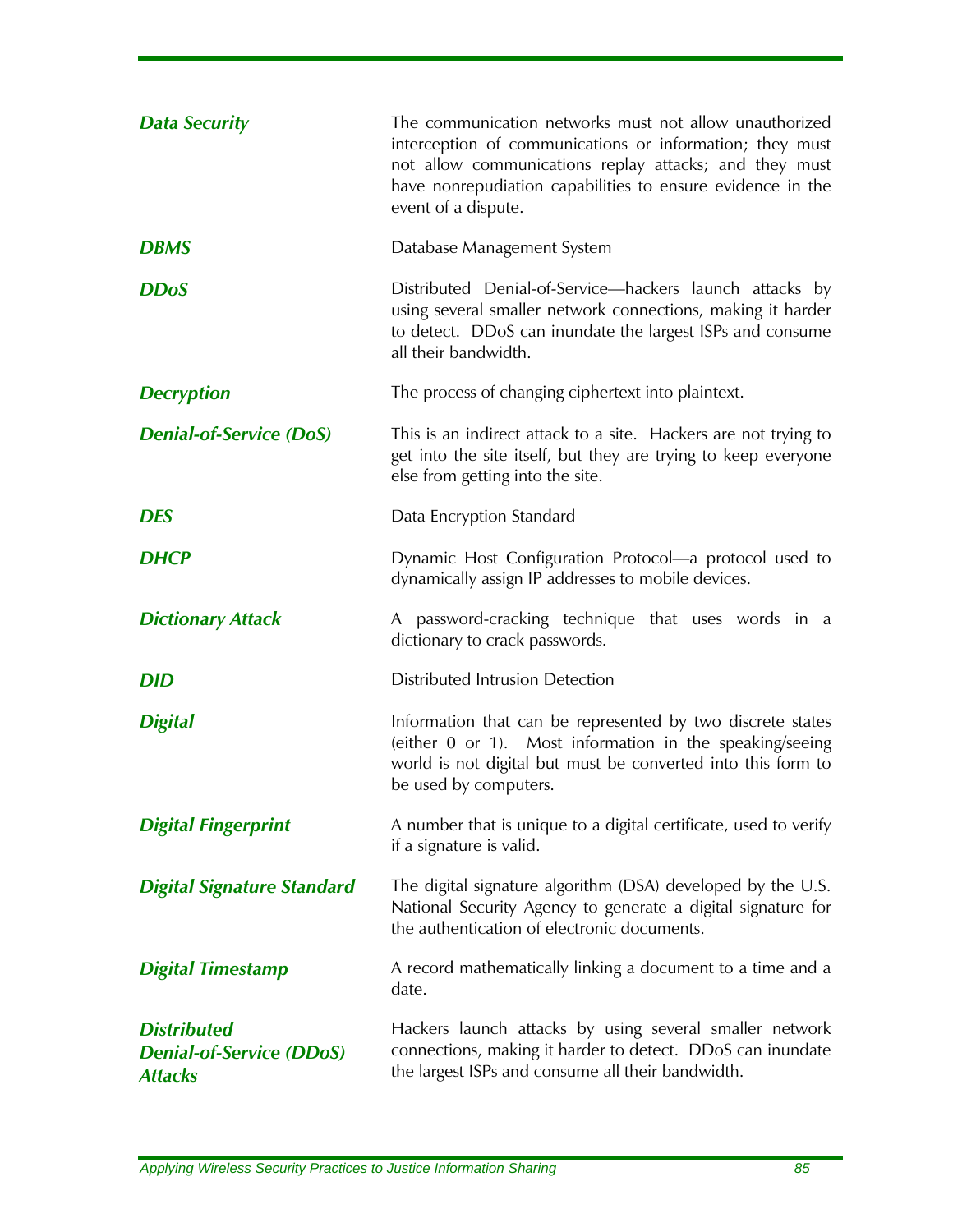| <b>DMS</b>            | Defense Messaging System                                                                                                                                                                                                                                                                                                                                                                                      |
|-----------------------|---------------------------------------------------------------------------------------------------------------------------------------------------------------------------------------------------------------------------------------------------------------------------------------------------------------------------------------------------------------------------------------------------------------|
| <b>DMZ</b>            | Demilitarized Zone-a network inserted as a "buffer zone"<br>between a company's private, or trusted, network and the<br>outside, nontrusted network.                                                                                                                                                                                                                                                          |
| <b>DoS</b>            | Denial-of-Service—this is an indirect attack to a site.<br>Hackers are not trying to get into the site itself, but they are<br>trying to keep everyone else from getting into the site.                                                                                                                                                                                                                       |
| <b>DSA</b>            | Digital Signature Algorithm—used by a signatory to generate<br>a digital signature on data and by a verifier to verify the<br>authenticity of the signature.                                                                                                                                                                                                                                                  |
| <b>DSO</b>            | <b>District Security Officer</b>                                                                                                                                                                                                                                                                                                                                                                              |
| <b>DSS</b>            | Digital Signature Standard                                                                                                                                                                                                                                                                                                                                                                                    |
| <b>DSSV</b>           | Digital Signature Storage and Verification                                                                                                                                                                                                                                                                                                                                                                    |
| EAL                   | Evaluation Assurance Level 4 as defined by the Common<br>Criteria for Information Technology Security Evaluation<br>(CCITSE). EALs provide a uniformly increasing scale which<br>balances the level of assurance obtained with the cost and<br>feasibility of acquiring that degree of assurance. There are<br>seven hierarchically ordered EALs. The higher the EAL, the<br>greater the degree of assurance. |
| <b>EAM</b>            | <b>Extranet Access Management</b>                                                                                                                                                                                                                                                                                                                                                                             |
| EAN                   | Extended Area Network—Jurisdiction Area Networks that are<br>linked with county, regional, state, and national systems or<br>extended area networks.                                                                                                                                                                                                                                                          |
| <b>EAP</b>            | <b>Extensible Authentication Protocol</b>                                                                                                                                                                                                                                                                                                                                                                     |
| <b>ECC</b>            | Elliptic Curve Cryptosystem                                                                                                                                                                                                                                                                                                                                                                                   |
| EDI                   | Electronic Data Interchange                                                                                                                                                                                                                                                                                                                                                                                   |
| <b>E-Mail Bombing</b> | Flooding a site with enough mail to overwhelm its e-mail<br>system. Used to hide or prevent receipt of e-mail during an<br>attack or as retaliation against a site.                                                                                                                                                                                                                                           |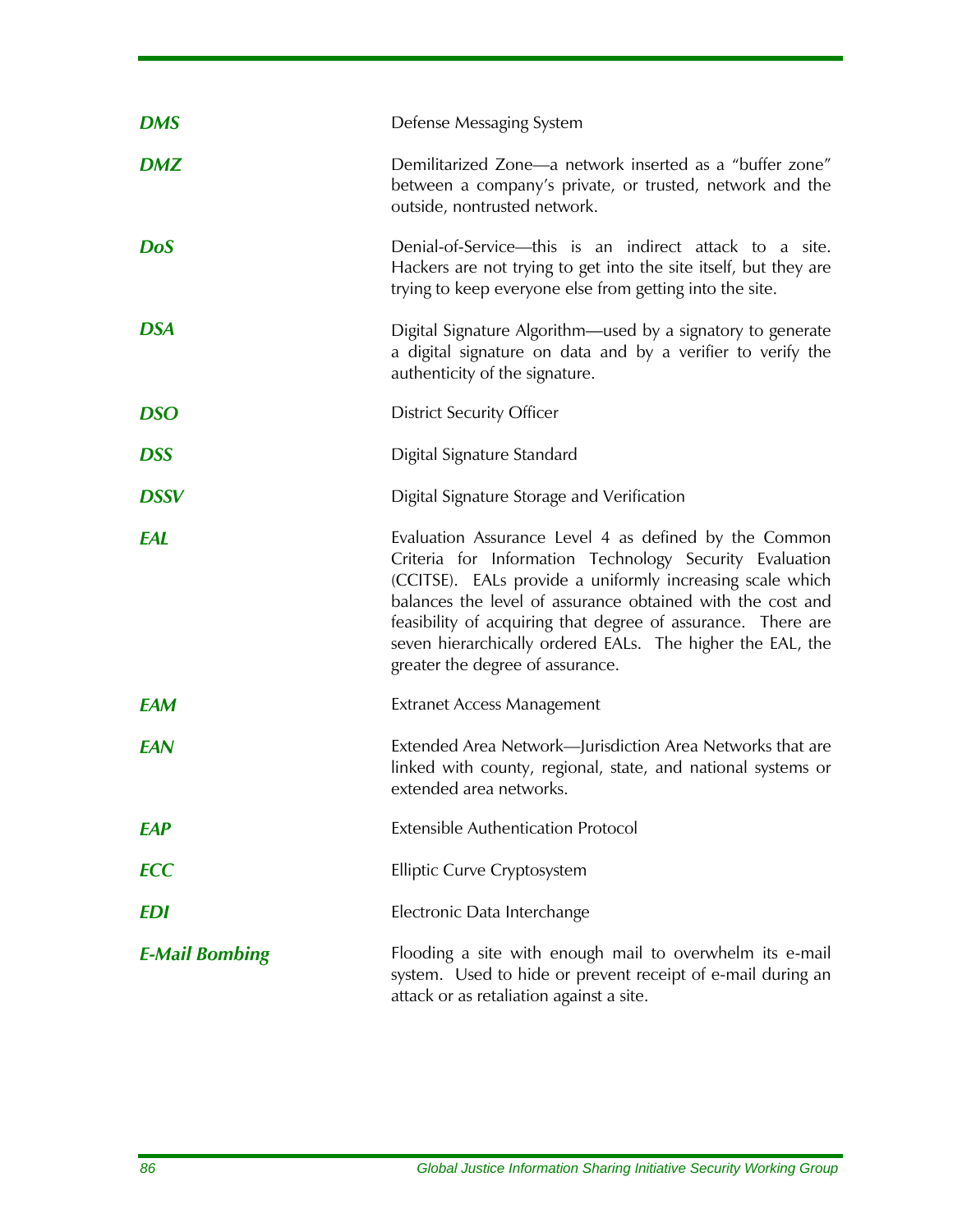| <b>Emergency Medical Services</b><br><b>Event Management System</b> | A database containing information on the real-time status of<br>emergency medical personnel, resources, hospitals, and<br>patients that is accessible by command personnel,<br>authorized responders, health care facilities, and so on. |
|---------------------------------------------------------------------|------------------------------------------------------------------------------------------------------------------------------------------------------------------------------------------------------------------------------------------|
| <b>Encryption</b>                                                   | The process of cryptographically converting plaintext<br>electronic data to a form unintelligible to anyone except the<br>intended recipient.                                                                                            |
| <b>EPIC</b>                                                         | Electronic Privacy Information Center                                                                                                                                                                                                    |
| <b>ERB</b>                                                          | <b>Engineering Review Board</b>                                                                                                                                                                                                          |
| <b>EvDO</b>                                                         | <b>Evolution Data Optimized</b>                                                                                                                                                                                                          |
| <b>Expiration Date IEEE</b>                                         | All digital certificates should have an expiration date<br>(Institute of Electrical and Electronics Engineers). A body that<br>creates some cryptographic standards.                                                                     |
| <b>FAR</b>                                                          | False Acceptance Rate                                                                                                                                                                                                                    |
| <b>FBI</b>                                                          | Federal Bureau of Investigation                                                                                                                                                                                                          |
| <b>FCC</b>                                                          | <b>Federal Communications Commission</b>                                                                                                                                                                                                 |
| <b>File Viruses</b>                                                 | Usually replace or attach themselves to COM and EXE files.<br>They can also be files with the extensions SYS, DRV, BIN,<br>OVL, DOC, VBS, SCR, and OVY.                                                                                  |
| <b>FIPs</b>                                                         | <b>Fair Information Practices</b>                                                                                                                                                                                                        |
| <b>FIPS</b>                                                         | <b>Federal Information Processing Standard</b>                                                                                                                                                                                           |
| <b>FIPS PUB</b>                                                     | Federal Information Processing Standard Publication                                                                                                                                                                                      |
| <b>Firewall</b>                                                     | A system designed to prevent unauthorized accesses to or<br>from a private network. Often used to prevent Internet users<br>from accessing private networks connected to the Internet.                                                   |
| <b>Firewall Boundary</b>                                            | A commonly used term referring to a security perimeter that<br>is largely defined by the presence of one or more firewalls.                                                                                                              |
| <b>FIRST</b>                                                        | Forum of Incident Response and Security Teams. See<br><http: www.first.org="">.</http:>                                                                                                                                                  |
| <b>Footprinting</b>                                                 | Also known as profiling, the process of obtaining data about<br>a particular individual or company.                                                                                                                                      |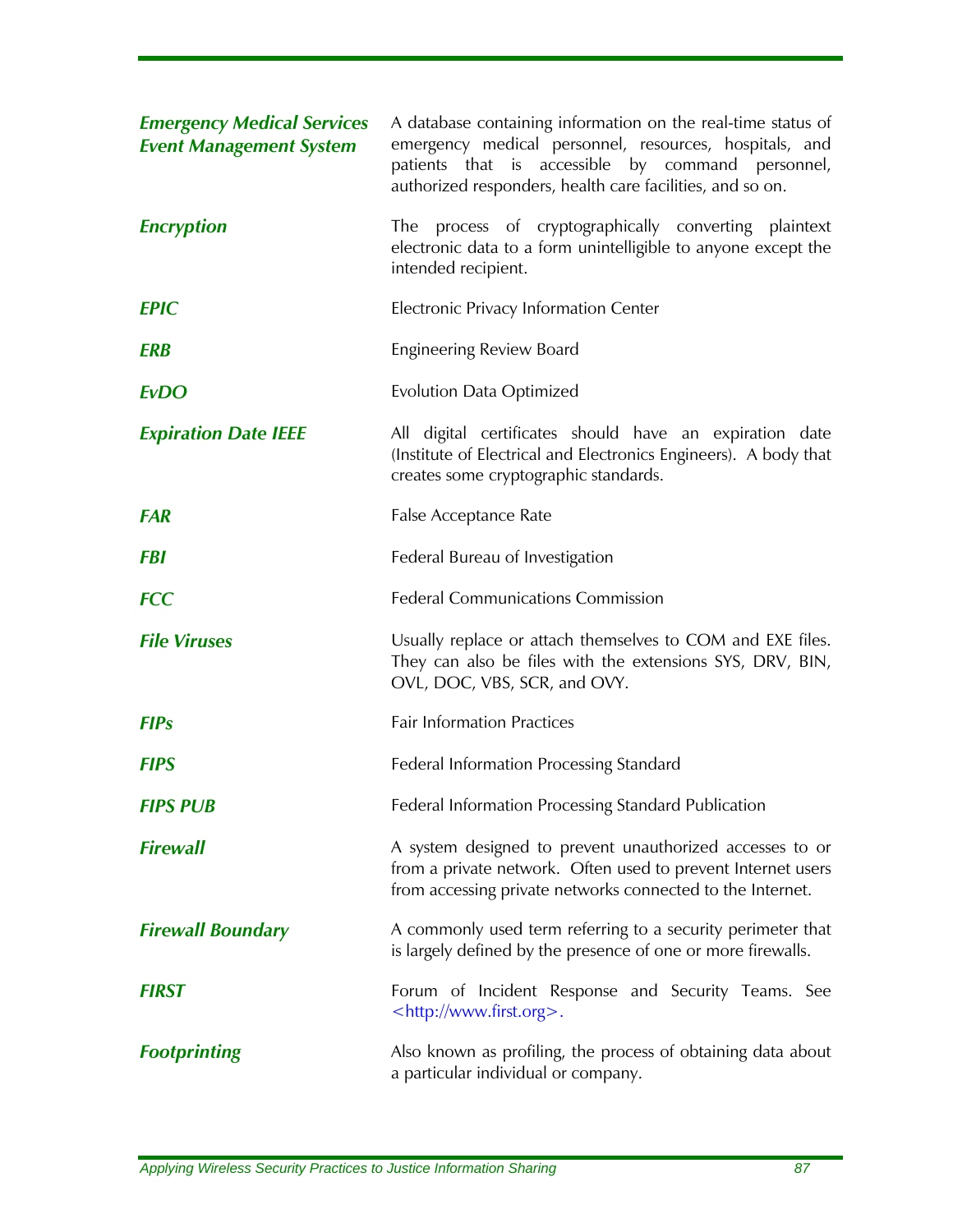| <b>Frequency</b>       | The number of repetitions of a periodic process in a unit of<br>time.                                                                            |
|------------------------|--------------------------------------------------------------------------------------------------------------------------------------------------|
| <b>FRR</b>             | <b>False Rejection Rate</b>                                                                                                                      |
| <b>FTC</b>             | <b>Federal Trade Commission</b>                                                                                                                  |
| <b>FTP</b>             | File Transfer Protocol—a means to exchange files across a<br>network.                                                                            |
| <b>GASSP</b>           | <b>Generally Accepted System Security Principles</b>                                                                                             |
| <b>GPRS</b>            | General Packet Radio Service-one of the network protocols<br>which are used by commercial mobile data network<br>providers in the United States. |
| <b>Gopher Protocol</b> | Designed to allow a user to transfer text or binary files among<br>computer hosts across networks.                                               |
| <b>Hacking</b>         | Unauthorized use or attempts to circumvent or bypass the<br>security mechanisms of an information system or network.                             |
| "Hactivism"            | Politically motivated attacks on publicly accessible Web<br>pages or e-mail servers.                                                             |
| <b>HIDS</b>            | Host computer Intrusion Detection Systems                                                                                                        |
| <b>HTML</b>            | HyperText Markup Language—the mechanism used to<br>create Web pages.                                                                             |
| I&A                    | Identification and Authentication                                                                                                                |
| <b>IAFIS</b>           | Integrated Automated Fingerprint Identification System                                                                                           |
| <b>IAN</b>             | Incident Area Network—a network created for a specific<br>incident. This network is temporary in nature.                                         |
| <b>ICDAG</b>           | Interagency Confidentiality and Data Access Group                                                                                                |
| <b>ICMP</b>            | Internet Control Message Protocol                                                                                                                |
| <b>IDIP</b>            | Intruder Detection and Isolation Protocol                                                                                                        |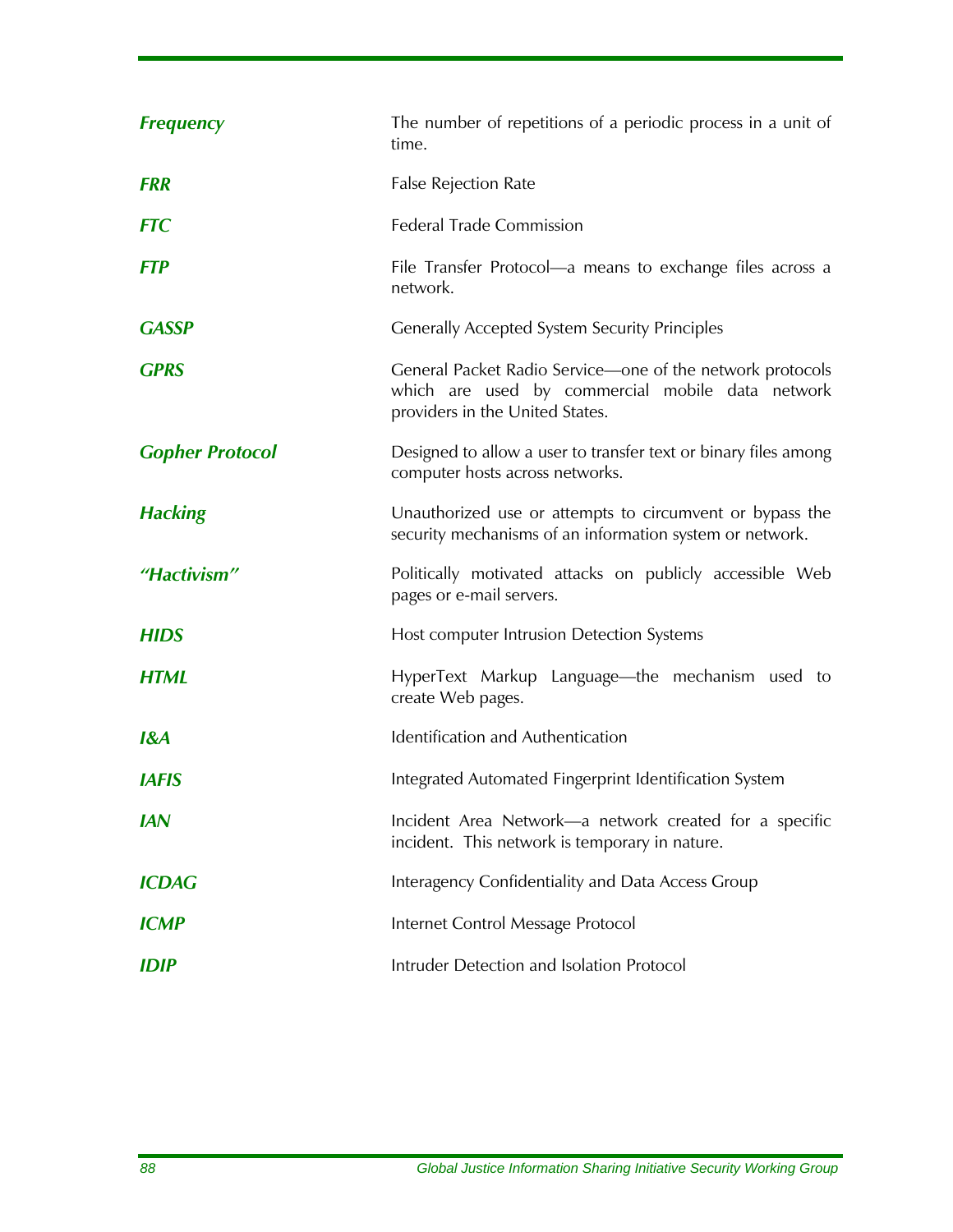| <b>IDS</b>            | Intrusion Detection Systems-techniques that try to detect<br>intrusion or unauthorized entry into a computer or network<br>by observation of actions, security logs, or audit data.<br>Intrusion detection is the discovery of break-ins or attempted<br>break-ins, either manually or via specific software systems<br>that operate on logs or other information available on the<br>network. |
|-----------------------|------------------------------------------------------------------------------------------------------------------------------------------------------------------------------------------------------------------------------------------------------------------------------------------------------------------------------------------------------------------------------------------------|
| <b>IDWG</b>           | Intrusion Detection Working Group                                                                                                                                                                                                                                                                                                                                                              |
| <b>IDXP</b>           | Intrusion Detection Exchange Protocol                                                                                                                                                                                                                                                                                                                                                          |
| <b>IEEE 802.11</b>    | Wi-Fi                                                                                                                                                                                                                                                                                                                                                                                          |
| <b>IEEE 802.11i</b>   | WPA2, an amendment to the 802.11 standard specifying<br>security mechanisms for wireless networks.                                                                                                                                                                                                                                                                                             |
| <b>IEEE 802.16</b>    | <b>WiMAX</b>                                                                                                                                                                                                                                                                                                                                                                                   |
| <b>IEEE 802.20</b>    | Mobile Broadband Wireless Access                                                                                                                                                                                                                                                                                                                                                               |
| <b>IEEE 1451.5</b>    | <b>Wireless Sensor Standards</b>                                                                                                                                                                                                                                                                                                                                                               |
| <b>IETF</b>           | Internet Engineering Task Force                                                                                                                                                                                                                                                                                                                                                                |
| Ш                     | Interstate Identification Index                                                                                                                                                                                                                                                                                                                                                                |
| <b>IJIS Institute</b> | Integrated Justice Information System Institute<br>See <http: www.ijis.org="">.</http:>                                                                                                                                                                                                                                                                                                        |
| <b>IMAP</b>           | Internet Message Access Protocol                                                                                                                                                                                                                                                                                                                                                               |
| <b>Infrastructure</b> | The underlying permanent installations required for radio<br>Infrastructure<br>communications.<br>includes<br>antennas,<br>base/repeater stations, consoles, links (fiber, microwave,<br>radio, and wire), towers, and support structures (such as<br>buildings and towers).                                                                                                                   |
| <b>Insider Threat</b> | A disgruntled insider with knowledge of the victim's system.                                                                                                                                                                                                                                                                                                                                   |
| <b>Integrity</b>      | Preservation of the original quality and accuracy of data in<br>written or electronic form.                                                                                                                                                                                                                                                                                                    |
| <b>Interference</b>   | Confusion of received radio signals due to strays or<br>undesired signals.                                                                                                                                                                                                                                                                                                                     |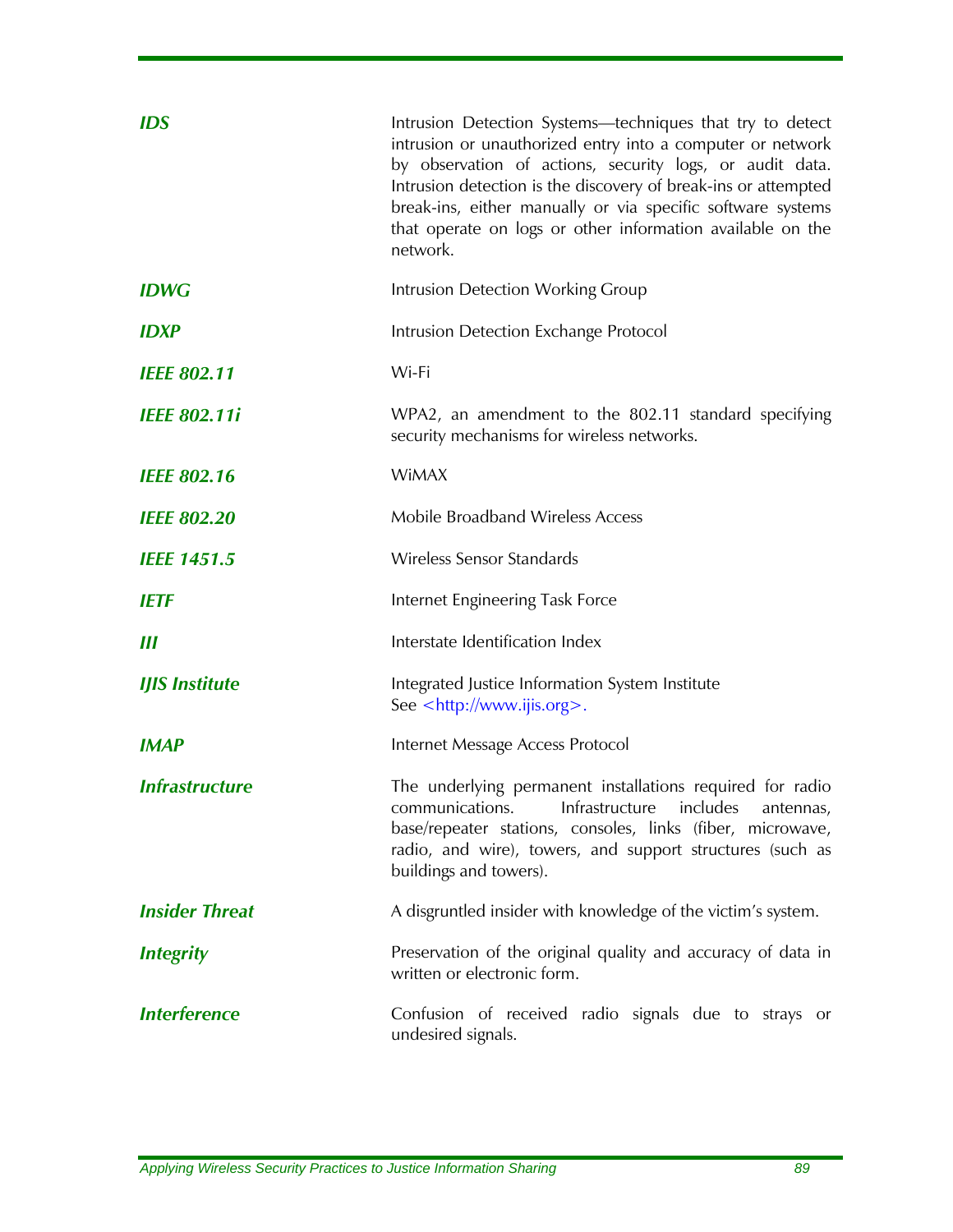| <i><b>Intermediary</b></i> | A program or set of programs that in some way evaluate,<br>filter, modify, or otherwise interject some function between<br>two end users or end-use programs such as a client/server.<br>An example is the proxy server that most companies place<br>between their internal Web users and the public Internet. |
|----------------------------|----------------------------------------------------------------------------------------------------------------------------------------------------------------------------------------------------------------------------------------------------------------------------------------------------------------|
| IP                         | Internet Protocol-a network protocol that facilitates the<br>routing of data across a set of networks connected by routers<br>(an Internet). IP addresses are used to identify the locations<br>within the networks.                                                                                           |
| <b>IP Spoofing</b>         | An attack where a hacker outside the network attempts to<br>impersonate a computer from the trusted network.                                                                                                                                                                                                   |
| <b>IPsec</b>               | IP Security—adds security features to the standard IP<br>protocol to provide confidentiality and integrity services.                                                                                                                                                                                           |
| <b>ISDN</b>                | Integrated Services Digital Network                                                                                                                                                                                                                                                                            |
| <b>ISO</b>                 | Information Security Officer                                                                                                                                                                                                                                                                                   |
| <b>ISO</b>                 | International Standards Organization                                                                                                                                                                                                                                                                           |
| <b>ISPs</b>                | Internet Service Providers                                                                                                                                                                                                                                                                                     |
| $\boldsymbol{\mathsf{I}}$  | Information Technology                                                                                                                                                                                                                                                                                         |
| <b>ITMS</b>                | Information Technology Management Section                                                                                                                                                                                                                                                                      |
| <b>ITN</b>                 | Identification Tasking and Networking                                                                                                                                                                                                                                                                          |
| <b>IWG</b>                 | IJIS Industry Working Group. See <http: www.ijis.org="">.</http:>                                                                                                                                                                                                                                              |
| <b>JAN</b>                 | Jurisdiction Area Network-the main communications<br>network for first responders. It is responsible for all non-JAN<br>voice and data traffic. It handles any JAN traffic that needs<br>access to the general network, as well as providing the<br>connectivity to the EAN.                                   |
| <b>JISN</b>                | Justice Interconnection Services Network                                                                                                                                                                                                                                                                       |
| JTF                        | Joint Task Force                                                                                                                                                                                                                                                                                               |
| <b>KEA</b>                 | Key Exchange Algorithm                                                                                                                                                                                                                                                                                         |
| <b>KEK</b>                 | Key Encrypting Key—a cryptographic key that is used for the<br>encryption or decryption of other keys.                                                                                                                                                                                                         |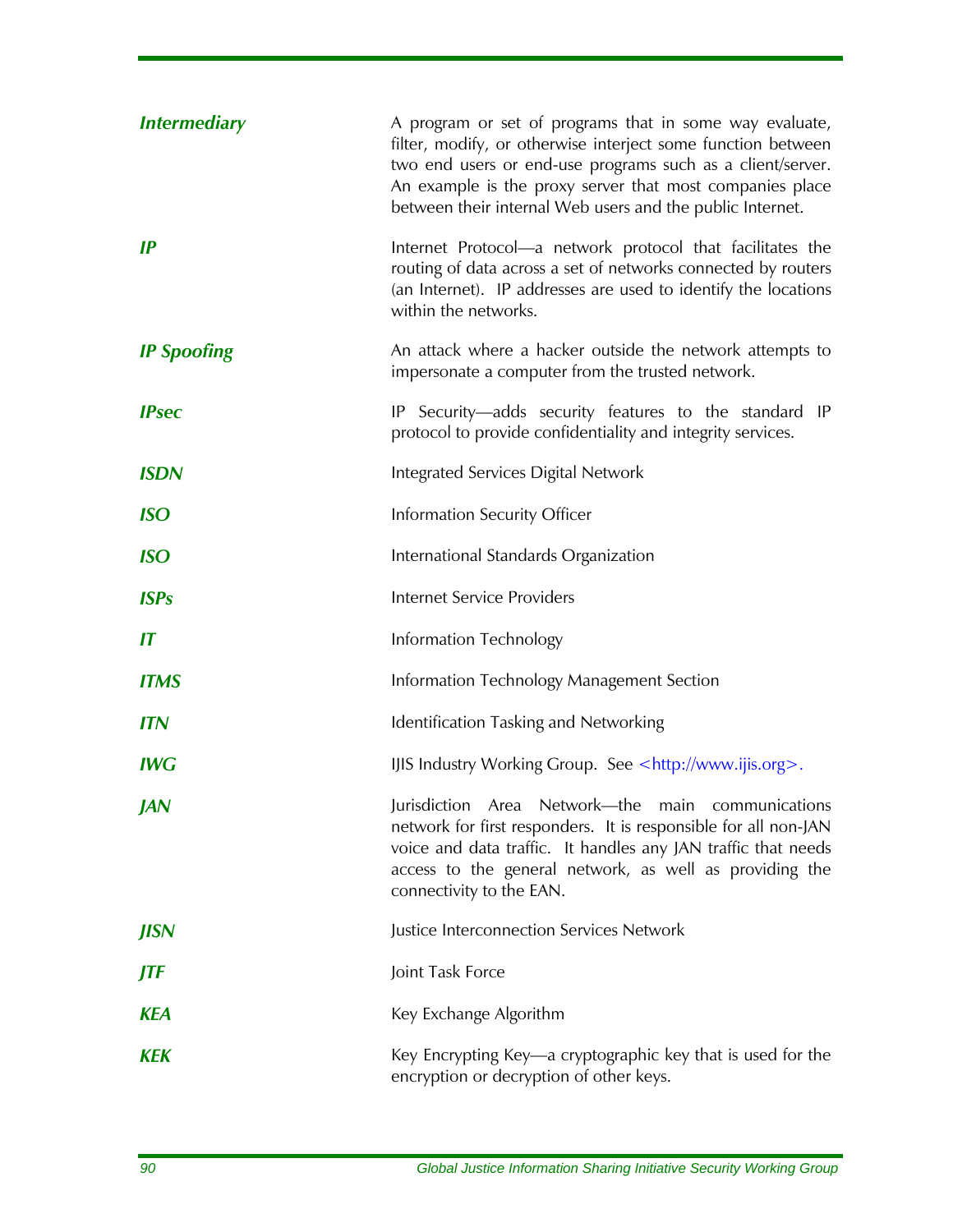| <b>Key</b>               | A series of numbers used by an encryption algorithm to<br>transform plaintext data into encrypted data.                                                                                                                                                                                                                                                                                           |
|--------------------------|---------------------------------------------------------------------------------------------------------------------------------------------------------------------------------------------------------------------------------------------------------------------------------------------------------------------------------------------------------------------------------------------------|
| <b>Key Escrow</b>        | The system of giving a piece of a key to each of a certain<br>number of trustees such that the key can be recovered with<br>the collaboration of all the trustees.                                                                                                                                                                                                                                |
| <b>Key Recovery</b>      | A secure means for backup and recovery of encryption key<br>pairs.                                                                                                                                                                                                                                                                                                                                |
| <b>Key Serial Number</b> | A 128-bit number associated with a certificate.                                                                                                                                                                                                                                                                                                                                                   |
| <b>Keyring File</b>      | A file that can house the certificate.                                                                                                                                                                                                                                                                                                                                                            |
| <b>Killer Packets</b>    | A method of disabling a system by sending Ethernet or IP<br>packets that exploit bugs in the networking code to crash the<br>system. See SYN Floods.                                                                                                                                                                                                                                              |
| <b>KMF</b>               | Key Management Facility                                                                                                                                                                                                                                                                                                                                                                           |
| <b>KTC</b>               | Key Translation Center                                                                                                                                                                                                                                                                                                                                                                            |
| <b>LAN</b>               | Local Area Network                                                                                                                                                                                                                                                                                                                                                                                |
| <b>LDAP</b>              | Lightweight Directory Access Protocol-a standardized way<br>to connect with a directory that might hold passwords,<br>addresses, public encryption keys, and other exchange-<br>facilitating data.                                                                                                                                                                                                |
| LEIF                     | Law Enforcement Interconnecting Facilities                                                                                                                                                                                                                                                                                                                                                        |
| <b>LRA</b>               | Local Registration Authority-a person who evaluates and<br>approves or rejects certificate applications on behalf of a<br>Certification Authority.                                                                                                                                                                                                                                                |
| <b>MAC</b>               | Mandatory Access Control or Message Authentication Code                                                                                                                                                                                                                                                                                                                                           |
| <b>MANET</b>             | Mobile Ad-hoc NETwork-a collection of mobile nodes<br>which communicate over radio and do not need any<br>preinstalled communication infrastructure. Communication<br>can be performed if two nodes are close enough to exchange<br>packets. Mobile ad hoc networks are envisioned to be self-<br>forming, self-maintained, and self-healing and will not<br>require any existing infrastructure. |
| <b>MIME</b>              | Multipurpose Internet Mail Extensions                                                                                                                                                                                                                                                                                                                                                             |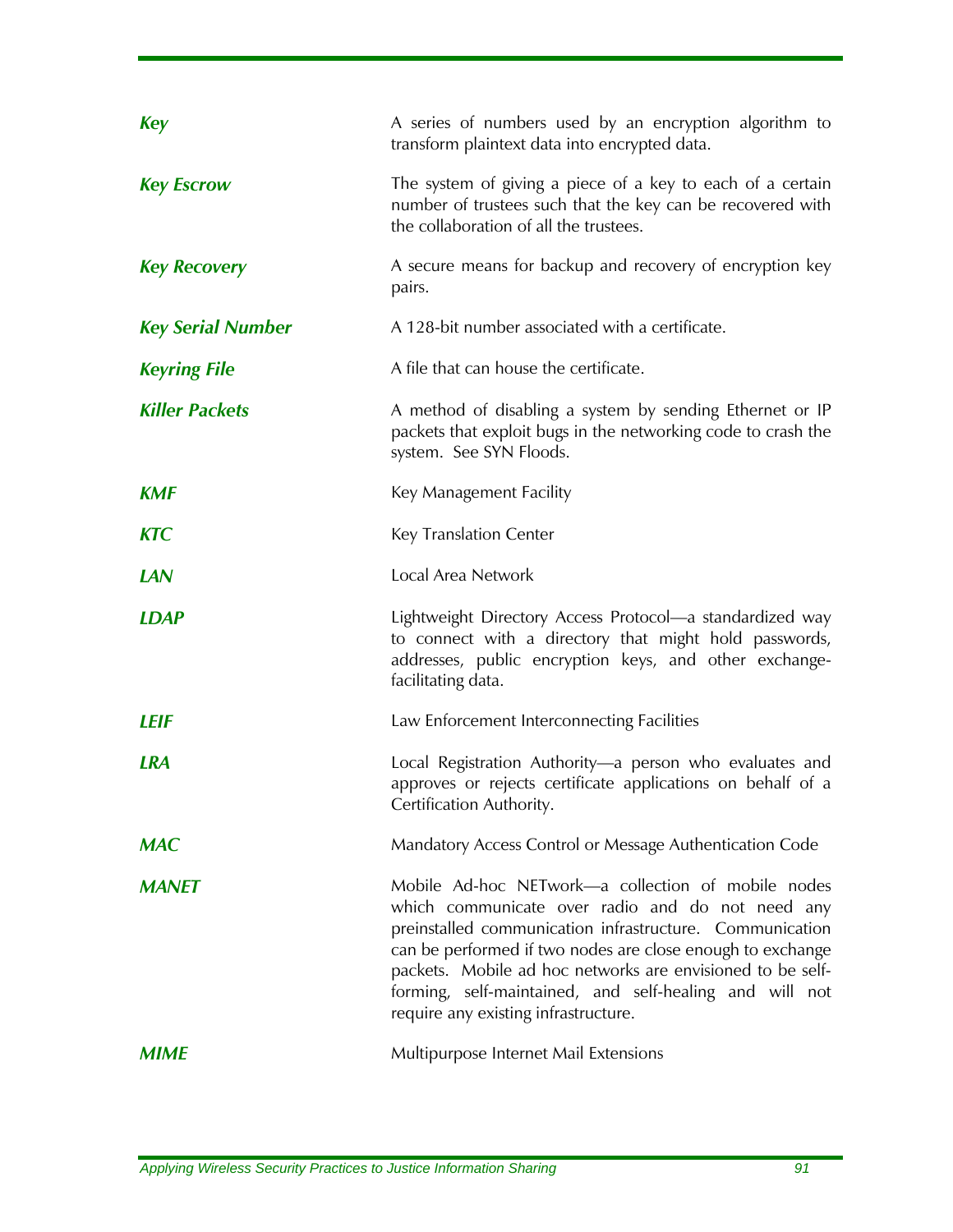| <b>MISPC</b>      | Minimum Interoperability Specification for PKI Components                                                                                                                                                                                                                                                                                                                                                                       |
|-------------------|---------------------------------------------------------------------------------------------------------------------------------------------------------------------------------------------------------------------------------------------------------------------------------------------------------------------------------------------------------------------------------------------------------------------------------|
| <b>Misuse</b>     | Illicit activity that exploits system vulnerabilities or file access<br>privileges.                                                                                                                                                                                                                                                                                                                                             |
| <b>MIT</b>        | Massachusetts Institution of Technology                                                                                                                                                                                                                                                                                                                                                                                         |
| <b>Mobile IP</b>  | Internet Protocol-the<br>Mobile<br>current<br>standard<br>for<br>supporting mobility in IP networks.                                                                                                                                                                                                                                                                                                                            |
| <b>Modem</b>      | An acronym for modulator/demodulator, which is a device<br>that translates digital signals coming from your computer or<br>other digital device into analog signals that can be<br>transmitted over standard telephone lines or radio circuits.<br>The modem also translates the analog signal back into a<br>digital signal.                                                                                                   |
| <b>Multicast</b>  | Occurs when one device sends data across the network to<br>multiple devices; however, depending on the multicast<br>protocol, only nodes that are on the path from the<br>originating device to the receiving device receive and<br>forward the data.                                                                                                                                                                           |
| <b>Mutual Aid</b> | This mode describes those major events with large numbers<br>of agencies involved, including agencies from remote<br>Their communications are not usually well<br>locations.<br>planned or rehearsed. The communications must allow the<br>individual agencies to carry out their missions at the event<br>but follow the command and control structure appropriate to<br>coordinate the many agencies involved with the event. |
| <b>NAPs</b>       | <b>Network Access Points</b>                                                                                                                                                                                                                                                                                                                                                                                                    |
| <b>NASCIO</b>     | National Association of State Chief Information Officers                                                                                                                                                                                                                                                                                                                                                                        |
| <b>NAT</b>        | Network Address Translation                                                                                                                                                                                                                                                                                                                                                                                                     |
| <b>NCIC</b>       | National Crime Information Center                                                                                                                                                                                                                                                                                                                                                                                               |
| <b>NCS</b>        | Network Control Software                                                                                                                                                                                                                                                                                                                                                                                                        |
| <b>NCSC</b>       | National Center for State Courts                                                                                                                                                                                                                                                                                                                                                                                                |
| <b>NIAP</b>       | National Information Assurance Partnership                                                                                                                                                                                                                                                                                                                                                                                      |
| <b>NIDS</b>       | Network Intrusion Detection System                                                                                                                                                                                                                                                                                                                                                                                              |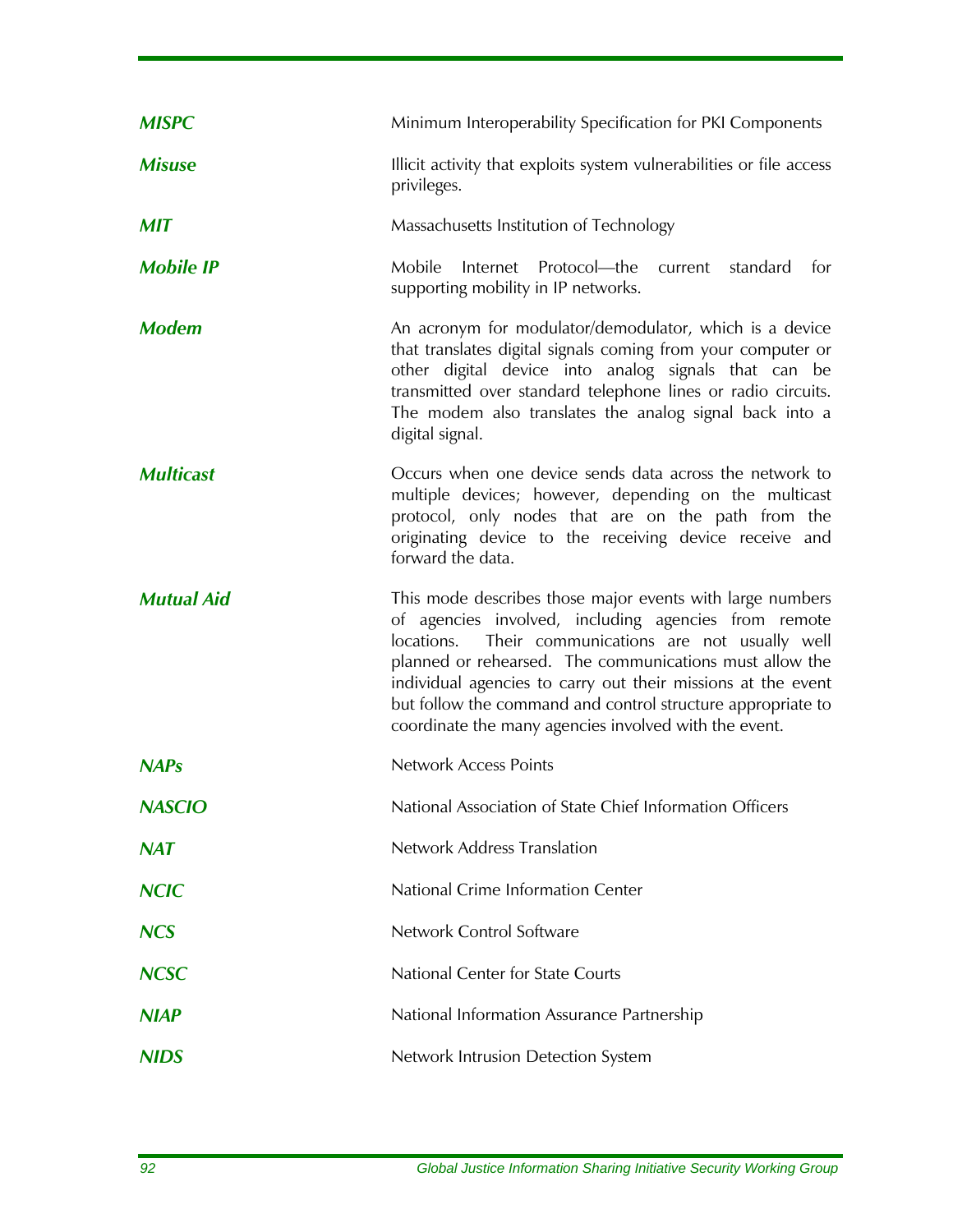| <b>NIPC</b>                                         | National Infrastructure Protection Center                                                                                                                                                                                                                                                                                                |
|-----------------------------------------------------|------------------------------------------------------------------------------------------------------------------------------------------------------------------------------------------------------------------------------------------------------------------------------------------------------------------------------------------|
| <b>NIST</b>                                         | National Institute of Standards and Technology. See<br><http: www.nist.gov="">.</http:>                                                                                                                                                                                                                                                  |
| <b>Nlets</b>                                        | The International Justice and Public Safety Information<br><b>Sharing Network</b>                                                                                                                                                                                                                                                        |
| <b>NNTP</b>                                         | Network News Transfer Protocol-protocol for Usenet news<br>distribution.                                                                                                                                                                                                                                                                 |
| <b>Noise</b>                                        | An unwanted signal or disturbance (e.g., static) in a radio<br>communications system.                                                                                                                                                                                                                                                    |
| <b>Noninteractive Data</b><br><b>Communications</b> | A one-way stream of data, such as the monitoring of<br>firefighter biometrics and location, which greatly increases<br>the safety of the practitioners. This form of communications<br>also makes the command and control requirements easier<br>when the commander is aware of the condition and location<br>of the on-scene personnel. |
| <b>Noninteractive Voice</b>                         | These communications occur when a dispatcher or                                                                                                                                                                                                                                                                                          |
| <b>Communications</b>                               | supervisor alerts members of a group about emergency<br>situations and/or to share information. In many cases, the<br>noninteractive voice communications have<br>the<br>same<br>mission-critical needs as the interactive service.                                                                                                      |
| <b>Nonrepudiation</b>                               | The cryptographic assurance that a message sender cannot<br>later deny sending a message or that the recipient cannot<br>deny receipt.                                                                                                                                                                                                   |
| <b>NSA</b>                                          | National Security Agency. See <http: www.nsa.gov="">.</http:>                                                                                                                                                                                                                                                                            |
| <b>NTIS</b>                                         | National Technical Information Service                                                                                                                                                                                                                                                                                                   |
| <b>OECD</b>                                         | Organization for Economic Cooperation and Development                                                                                                                                                                                                                                                                                    |
| <b>OMB</b>                                          | Office of Management and Budget                                                                                                                                                                                                                                                                                                          |
| <b>ORI</b>                                          | Originating Agency Identifier                                                                                                                                                                                                                                                                                                            |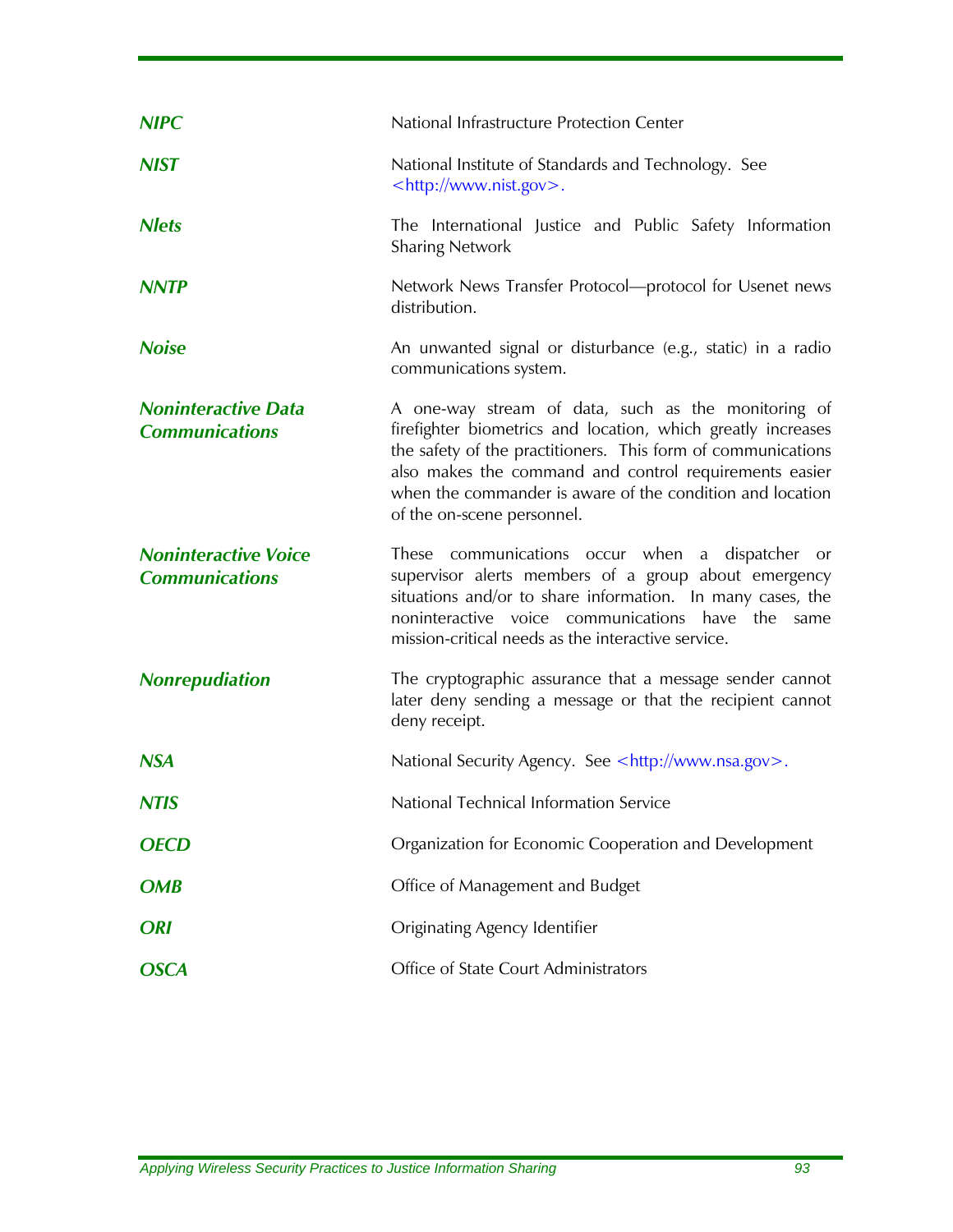| <b>OSI</b>                                                           | Open Systems Interconnection—also known as the OSI<br>This describes a standard for how<br>reference model.<br>messages should be transmitted between any two points in a<br>network. The reference model defines seven layers that take<br>place at each end of a communication.                                                                                                                                                                                                      |
|----------------------------------------------------------------------|----------------------------------------------------------------------------------------------------------------------------------------------------------------------------------------------------------------------------------------------------------------------------------------------------------------------------------------------------------------------------------------------------------------------------------------------------------------------------------------|
| P <sub>3</sub> P                                                     | <b>Platform for Privacy Preferences</b>                                                                                                                                                                                                                                                                                                                                                                                                                                                |
| <b>Packet</b>                                                        | A unit of data that is routed between an origin and a<br>destination on the Internet.                                                                                                                                                                                                                                                                                                                                                                                                  |
| <b>PAN</b>                                                           | Personal Area Network—a collection of fixed, portable, or<br>moving components, which form a network through local<br>interfaces, with a typical radius of about 10 meters. These<br>can include components that are carried, worn, or located<br>near the body, such as wireless devices used to monitor the<br>first responder's physical location, pulse rate, breathing rate,<br>oxygen tank status, as well as devices for hazardous gases<br>detection and voice communications. |
| <b>Password</b>                                                      | A string of characters used to authenticate an identity or to<br>verify access authorization.                                                                                                                                                                                                                                                                                                                                                                                          |
| <b>PCS</b>                                                           | <b>Personal Communications Services</b>                                                                                                                                                                                                                                                                                                                                                                                                                                                |
| <b>PDP</b>                                                           | Privacy Design Principle                                                                                                                                                                                                                                                                                                                                                                                                                                                               |
| <b>Personal/Person-</b><br><b>Identifiable</b><br><b>Information</b> | Information about the characteristics or activities of an<br>identifiable natural person, including information about<br>individuals who may not be explicitly identified but whose<br>identity could be inferred from elements of the data.<br>Sensitive data elements in existing databases can include<br>name, address, social security number, ID numbers, and<br>birth date.                                                                                                     |
| <b>PGP</b>                                                           | Pretty Good Privacy-this set of standardized security<br>procedures and algorithms provides authentication and<br>privacy services and is most frequently used for secure e-<br>More information about PGP is available at<br>mail.<br><http: www.pgp.com="">.</http:>                                                                                                                                                                                                                 |
| <b>Physical Security Policy</b>                                      | A document specifying the steps to take to protect the actual<br>machines used to store and process sensitive or valuable<br>data.                                                                                                                                                                                                                                                                                                                                                     |
| <b>PIA</b>                                                           | Privacy Impact Assessment                                                                                                                                                                                                                                                                                                                                                                                                                                                              |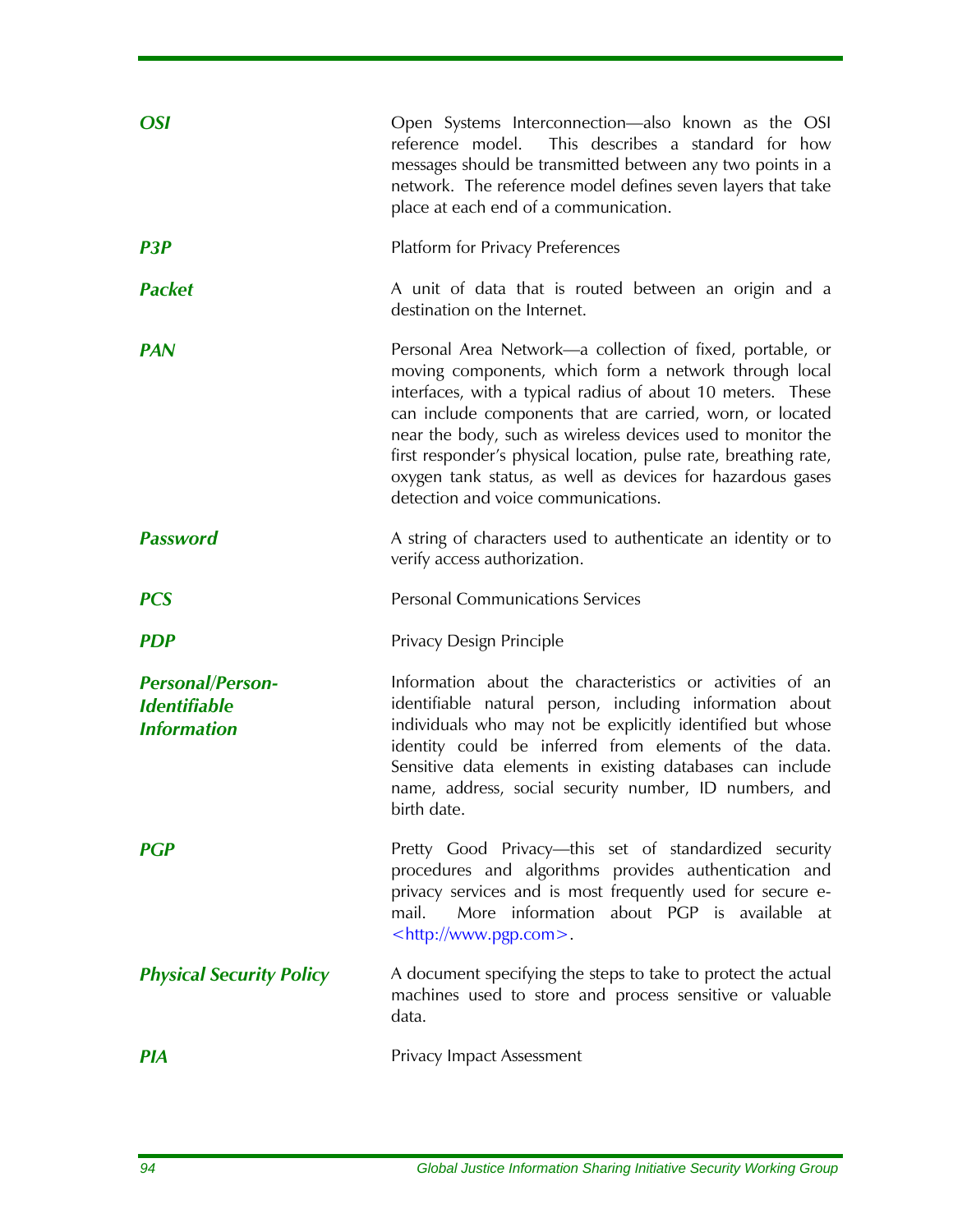| <b>PIN</b>                | Personal Identification Number                                                                                                                                                                                                                                                                                                                                                                                                                                                                                                                                                                                                              |
|---------------------------|---------------------------------------------------------------------------------------------------------------------------------------------------------------------------------------------------------------------------------------------------------------------------------------------------------------------------------------------------------------------------------------------------------------------------------------------------------------------------------------------------------------------------------------------------------------------------------------------------------------------------------------------|
| <b>PKCS</b>               | Public Key Cryptography Standards                                                                                                                                                                                                                                                                                                                                                                                                                                                                                                                                                                                                           |
| <b>PKI</b>                | Public Key Infrastructure—an architecture which is used to<br>bind public keys to entities, enable other entities to verify<br>public key bindings, revoke such bindings, and provide other<br>services critical to managing public keys.                                                                                                                                                                                                                                                                                                                                                                                                   |
| <b>Plaintext</b>          | Unencrypted (unenciphered) data                                                                                                                                                                                                                                                                                                                                                                                                                                                                                                                                                                                                             |
| <b>POC</b>                | Point-of-Contact                                                                                                                                                                                                                                                                                                                                                                                                                                                                                                                                                                                                                            |
| PP                        | <b>Protection Profile</b>                                                                                                                                                                                                                                                                                                                                                                                                                                                                                                                                                                                                                   |
| <b>PPP</b>                | Point-to-Point Protocol                                                                                                                                                                                                                                                                                                                                                                                                                                                                                                                                                                                                                     |
| <b>PPTP</b>               | Point-to-Point Tunneling Protocol                                                                                                                                                                                                                                                                                                                                                                                                                                                                                                                                                                                                           |
| <b>Privacy</b>            | The right of an individual to control his/her personal<br>information and not to have it divulged or used without<br>permission. In the context of information sharing, privacy is<br>the right of an individual to have their personal information<br>accessed only by authorized and intended individuals. Rules<br>governing these privacy rights are subject to national and<br>state policies and regulations. Security safeguards and<br>mechanisms are used to enforce privacy through the<br>protection of integrity, availability, and confidentiality of<br>information. These mechanisms should not be confused with<br>privacy. |
| <b>Privacy Seals</b>      | The seals of approval granted by organizations such as<br>TRUSTe, BBBOnline, and WebTrust. The seals intend to<br>demonstrate that a Web site has adopted appropriate<br>policies to protect personal information and to assure<br>individuals that they are visiting a Web site they can trust.<br>Disclaimer-keep in mind that these seals are not<br>monitored, and anyone can "stick" a seal on their Web site.                                                                                                                                                                                                                         |
| <b>Private Key</b>        | The key of the public key pair that is not shared by its owner.                                                                                                                                                                                                                                                                                                                                                                                                                                                                                                                                                                             |
| <b>PRNG</b>               | Pseudorandom Number Generator                                                                                                                                                                                                                                                                                                                                                                                                                                                                                                                                                                                                               |
| <b>Protected Resource</b> | A target, access to which is restricted by an access control<br>policy.                                                                                                                                                                                                                                                                                                                                                                                                                                                                                                                                                                     |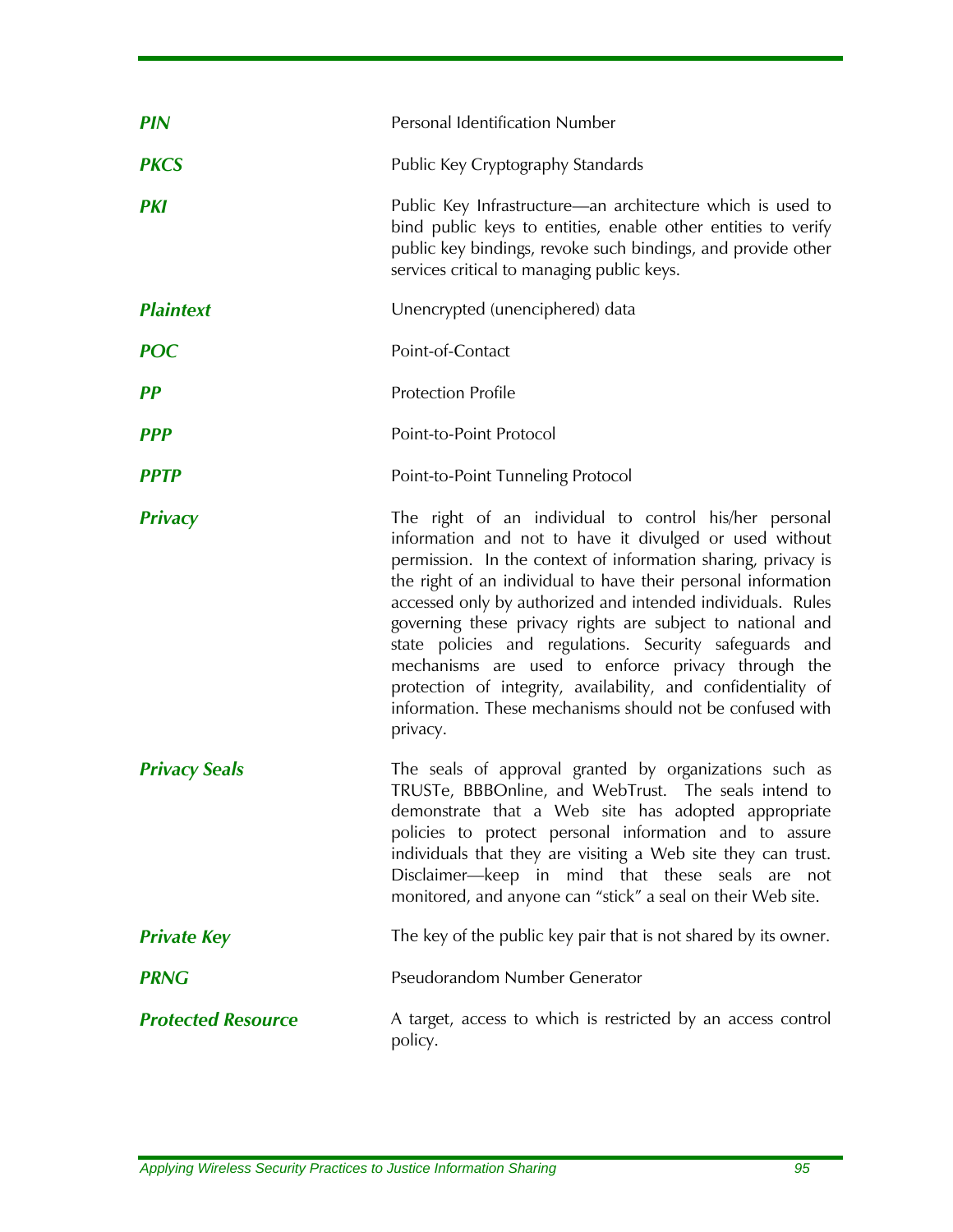| <b>Protocol</b>                | A set of rules (i.e., formats and procedures) for<br>communications that computers use when sending signals<br>between themselves.     |
|--------------------------------|----------------------------------------------------------------------------------------------------------------------------------------|
| <b>Public Key</b>              | The key of the public key pair that is widely shared, generally<br>through a digital certificate.                                      |
| <b>Public Key Cryptography</b> | Cryptography based on methods involving a public key and a<br>private key.                                                             |
| <b>PSAP</b>                    | Public Safety Answering Point—the answering center for 9-1-<br>1 calls.                                                                |
| <b>PSTN</b>                    | Public Switched Telephone Network—the public telephone<br>system.                                                                      |
| <b>PVC</b>                     | <b>Permanent Virtual Circuits</b>                                                                                                      |
| QoS                            | Quality of Service                                                                                                                     |
| <b>RACF</b>                    | Resource Access Control Facility                                                                                                       |
| <b>RBAC</b>                    | <b>Role-Based Access Control</b>                                                                                                       |
| <b>RC2, RC4</b>                | Specific standardized block ciphers algorithms (Rivest Cipher<br>or Ron's Code).                                                       |
| "Recreational Hackers"         | Persons who crack into networks for the thrill of the<br>challenge or for bragging rights in the hacker community.                     |
| <b>Refarming</b>               | An administrative process being conducted by the FCC to<br>reduce channel bandwidths and, as a result, promote<br>spectrum efficiency. |
| <b>Registration Authority</b>  | A mechanism or person that, as part of a PKI, is involved in<br>verifying and enrolling users.                                         |
| <b>Release</b>                 | Disclosure of documents (records) containing personal<br>information to a third-party requester.                                       |
| <b>Remote Access</b>           | Potential entry point for an attack that uses a war dialer and<br>a password hacking tool to make login attempts.                      |
| <b>RFC</b>                     | <b>Request for Comments</b>                                                                                                            |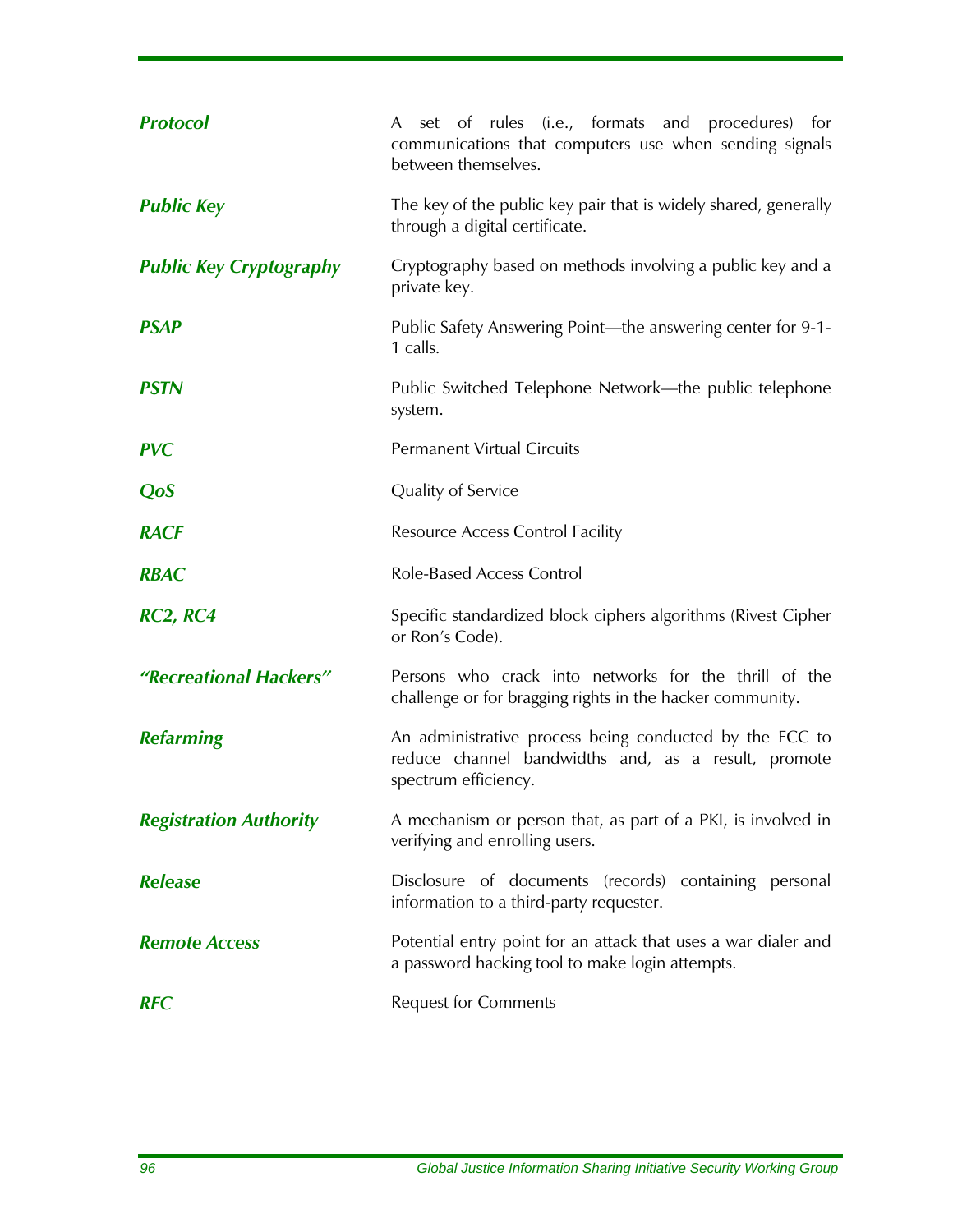| <b>Risk</b>                                    | An expectation of loss or threat that can be expressed as the<br>probability that a particular threat (or set of threats) will<br>exploit a particular vulnerability with particularly harmful<br>results.                                                                                                                                                                                                                                                                                                                        |
|------------------------------------------------|-----------------------------------------------------------------------------------------------------------------------------------------------------------------------------------------------------------------------------------------------------------------------------------------------------------------------------------------------------------------------------------------------------------------------------------------------------------------------------------------------------------------------------------|
| <b>Risk Analysis/Risk</b><br><b>Assessment</b> | The process of examining all risks, then ranking those risks by<br>level of severity. Risk analysis involves determining what you<br>need to protect, what you need to protect it from, and how<br>to protect it.                                                                                                                                                                                                                                                                                                                 |
| <b>Risk Management</b>                         | The total process of identifying, controlling, and mitigating<br>information technology-related risks; cost-benefit analysis;<br>and the selection, implementation, testing, and security<br>evaluation of safeguards. This overall system security review<br>considers both effectiveness and efficiency, including impact<br>on the mission/business and constraints due to policy,<br>regulations, and laws.                                                                                                                   |
| <b>RISS</b>                                    | Regional Information Sharing Systems <sup>®</sup> .                                                                                                                                                                                                                                                                                                                                                                                                                                                                               |
| <b>Router</b>                                  | A device or, in some cases, software in a computer that<br>determines the next network point to which a packet should<br>be forwarded toward its destination.                                                                                                                                                                                                                                                                                                                                                                     |
| <b>RSA</b>                                     | Rivest-Shamir-Adelman public key encryption algorithm.                                                                                                                                                                                                                                                                                                                                                                                                                                                                            |
| <b>Rules of Behavior</b>                       | The rules that have been established and implemented<br>concerning use of, security in, and acceptable level of risk for<br>the system. Rules will clearly delineate responsibilities and<br>expected behavior of all individuals with access to the<br>system. Rules should cover such matters as work at home,<br>dial-in access, connection to the Internet, use of copyrighted<br>works, unofficial use of federal government equipment,<br>assignment and limitation of system privileges, and individual<br>accountability. |
| <b>S-HTTP</b>                                  | Secure HyperText Transfer Protocol                                                                                                                                                                                                                                                                                                                                                                                                                                                                                                |
| <b>S/MIME</b>                                  | Secure Multipurpose Internet Mail Extensions                                                                                                                                                                                                                                                                                                                                                                                                                                                                                      |
| S/WAN                                          | Secure Wide Area Network                                                                                                                                                                                                                                                                                                                                                                                                                                                                                                          |
| <b>SAML</b>                                    | Security Assertion Markup Language-an XML security<br>standard for exchanging authentication and authorization<br>information.                                                                                                                                                                                                                                                                                                                                                                                                    |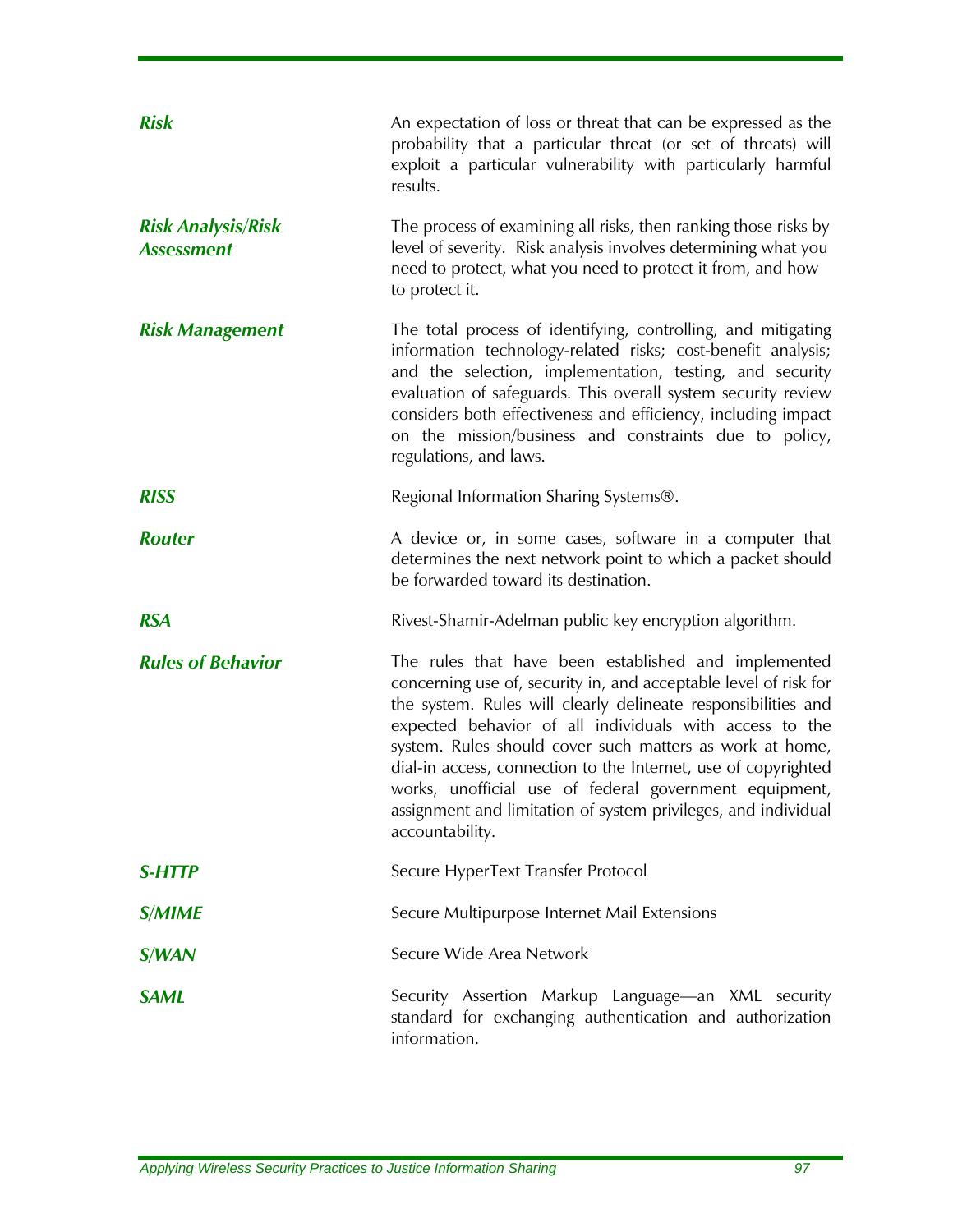| <b>Secret Key</b>            | In secret-key cryptography, this is the key used both for<br>encryption and decryption.                                                                                                                                                                                  |
|------------------------------|--------------------------------------------------------------------------------------------------------------------------------------------------------------------------------------------------------------------------------------------------------------------------|
| <b>Security Discipline</b>   | A set of subjects, their information objects, and a common<br>security policy.                                                                                                                                                                                           |
| <b>Security Goal</b>         | To enable an organization to meet all mission/business<br>objectives by implementing systems with due care and<br>consideration of information technology-related risks to the<br>organization, its partners, and its customers.                                         |
| <b>Security Objectives</b>   | The five security objectives are integrity, availability,<br>confidentiality, accountability, and assurance.                                                                                                                                                             |
| <b>Security Policy</b>       | The statement of required protection of the information<br>objects.                                                                                                                                                                                                      |
| <b>Sensitive Information</b> | Information whose loss, misuse, or unauthorized access to or<br>modification of could adversely affect the national interest or<br>the conduct of federal programs or the privacy to which<br>individuals are entitled.                                                  |
| SHA-1                        | Cryptographic hash algorithm that is optimized for high-end<br>processors and produces a 160-bit digest.                                                                                                                                                                 |
| <b>Shoulder Surfing</b>      | Stealing passwords or PINs by looking over someone's<br>shoulder.                                                                                                                                                                                                        |
| <b>SLA</b>                   | Service Level Agreement                                                                                                                                                                                                                                                  |
| <b>Smart Card</b>            | A small plastic card with a microprocessor that can store<br>information.                                                                                                                                                                                                |
| <b>SMTP</b>                  | Simple Mail Transfer Protocol                                                                                                                                                                                                                                            |
| <b>Smurfing</b>              | The attacking of a network by exploiting Internet Protocol<br>broadcast addressing and certain other aspects of Internet<br>Smurfing uses a program called Smurf and<br>operations.<br>similar programs to cause the attacked part of a network to<br>become inoperable. |
| <b>SNA</b>                   | Systems Network Architecture                                                                                                                                                                                                                                             |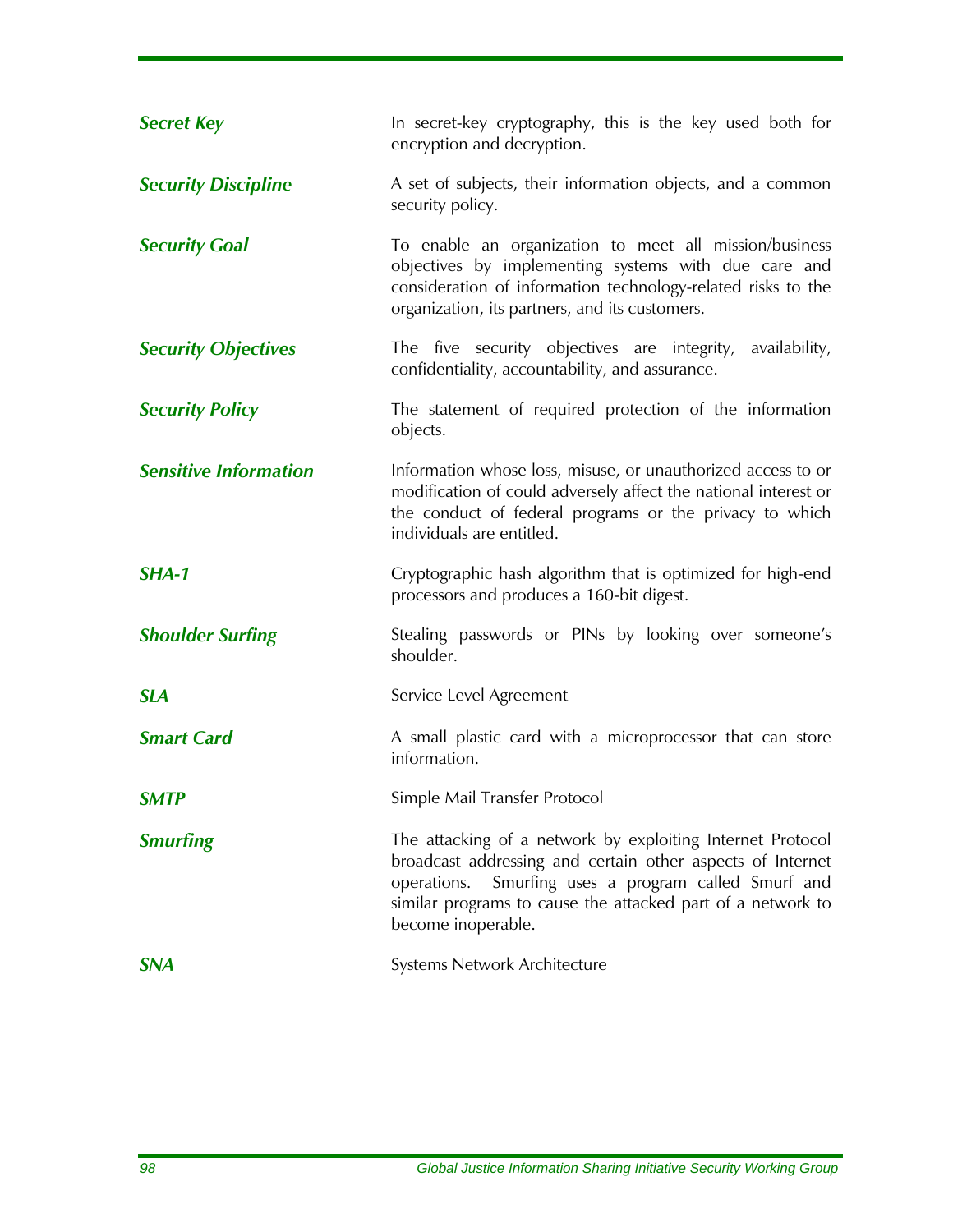| <b>Sniffer</b>              | A program to capture data across a computer network. Used<br>by hackers to capture user names and passwords. Software<br>tool that audits and identifies network traffic packets. It is<br>also used legitimately by network operations<br>and<br>maintenance personnel to troubleshoot network problems. |
|-----------------------------|-----------------------------------------------------------------------------------------------------------------------------------------------------------------------------------------------------------------------------------------------------------------------------------------------------------|
| <b>Social Engineering</b>   | Subverting information system<br>by<br>security<br>using<br>nontechnical, social means.                                                                                                                                                                                                                   |
| <b>Spamming</b>             | Sending unsolicited e-mail.                                                                                                                                                                                                                                                                               |
| <b>Spectrum</b>             | The region of the electromagnetic spectrum in which radio<br>transmission and detection techniques may be used.                                                                                                                                                                                           |
| <b>Spectrum Frequency</b>   | Optimizing the amount of information sent over a given<br>amount of bandwidth.                                                                                                                                                                                                                            |
| <b>SSID</b>                 | Service Set Identifier is the default wireless network name.                                                                                                                                                                                                                                              |
| <b>SSL</b>                  | Secure Socket Layer Protocol-invented by Netscape<br>Communications, Inc. This protocol provides end-to-end<br>encryption of application layer network traffic.                                                                                                                                           |
| <b>Standards</b>            | Conditions and protocols set forth to allow uniformity within<br>communications and virtually all computer activity.                                                                                                                                                                                      |
| <b>SYN Floods</b>           | A method of disabling a system by sending more TCP SYN<br>packets than its networking code can handle. See Killer<br>Packets.                                                                                                                                                                             |
| <b>Target of Evaluation</b> | An information technology (IT) product or system and its<br>associated administrator and user guidance documentation<br>that is the subject of an evaluation.                                                                                                                                             |
| <b>TCP</b>                  | <b>Transmission Control Protocol</b>                                                                                                                                                                                                                                                                      |
| <b>TCP/IP</b>               | Transmission Control Protocol and Internet Protocol                                                                                                                                                                                                                                                       |
| <b>Telnet Protocol</b>      | A communication protocol used to (possibly remote) log on<br>to a computer host.                                                                                                                                                                                                                          |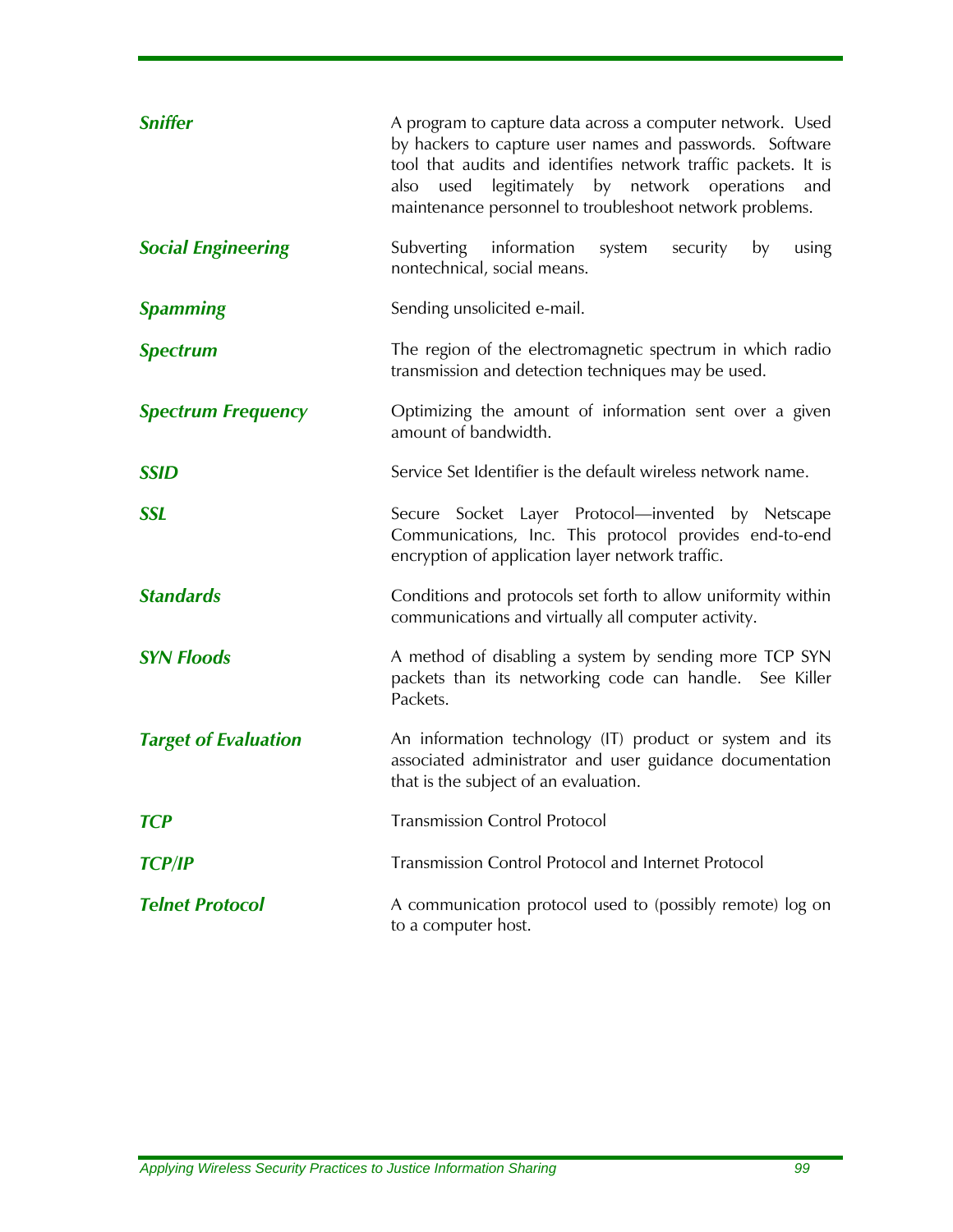| <b>Temporary Network</b>    | JANs and EANs are networks that exist at all times, whereas<br>the JANs are created on a temporary basis to serve a<br>particular purpose, such as an incident and then are<br>dissolved. The nature of the JAN is such that it may not<br>reach all areas of an incident. In such cases, the user would<br>either connect to the JAN or create a temporary network to<br>extend the JAN to the area not covered. |
|-----------------------------|-------------------------------------------------------------------------------------------------------------------------------------------------------------------------------------------------------------------------------------------------------------------------------------------------------------------------------------------------------------------------------------------------------------------|
| <b>Threat</b>               | An event or activity, deliberate or unintentional, with the<br>potential for causing harm to an information technology (IT)<br>system or activity.                                                                                                                                                                                                                                                                |
| <b>TIA CDMA2000 1x</b>      | 1xRTT                                                                                                                                                                                                                                                                                                                                                                                                             |
| <b>TIA CDMA2000 1xED-VO</b> | Evolution Data Only                                                                                                                                                                                                                                                                                                                                                                                               |
| <b>TLS</b>                  | <b>Transport Layer Security</b>                                                                                                                                                                                                                                                                                                                                                                                   |
| <b>TOC</b>                  | <b>Technical and Operations Committee</b>                                                                                                                                                                                                                                                                                                                                                                         |
| <b>Tokens</b>               | Something that the claimant possesses and controls that may<br>be used to authenticate the claimant's identity.                                                                                                                                                                                                                                                                                                   |
| <b>TRB</b>                  | <b>Technical Review Board</b>                                                                                                                                                                                                                                                                                                                                                                                     |
| <b>Trinoo</b>               | A Trojan horse used by hackers to launch a Distributed<br>Denial-of-Service (DDoS) attack.                                                                                                                                                                                                                                                                                                                        |
| <b>Triple DES</b>           | A technique used to make Data Encryption Standard<br>encryption stronger by applying the algorithm three times.                                                                                                                                                                                                                                                                                                   |
| <b>Tripwires</b>            | A mechanism or tool that detects hack attacks and alerts<br>someone, such as an administrator, about the attack.                                                                                                                                                                                                                                                                                                  |
| <b>Trojan Horse</b>         | A computer program that appears to have a useful function<br>but also has a hidden and potentially malicious function that<br>evades security mechanisms, sometimes by exploiting<br>legitimate authorizations of a system entity that invokes the<br>program.                                                                                                                                                    |
| <b>UPS</b>                  | Uninterruptible Power Source                                                                                                                                                                                                                                                                                                                                                                                      |
| <b>USENET</b>               | An e-mail-based discussion system, originally supported by<br>dial-up connections, now usually accessed via TCP/IP.                                                                                                                                                                                                                                                                                               |
| <b>VAN</b>                  | Value-Added Network                                                                                                                                                                                                                                                                                                                                                                                               |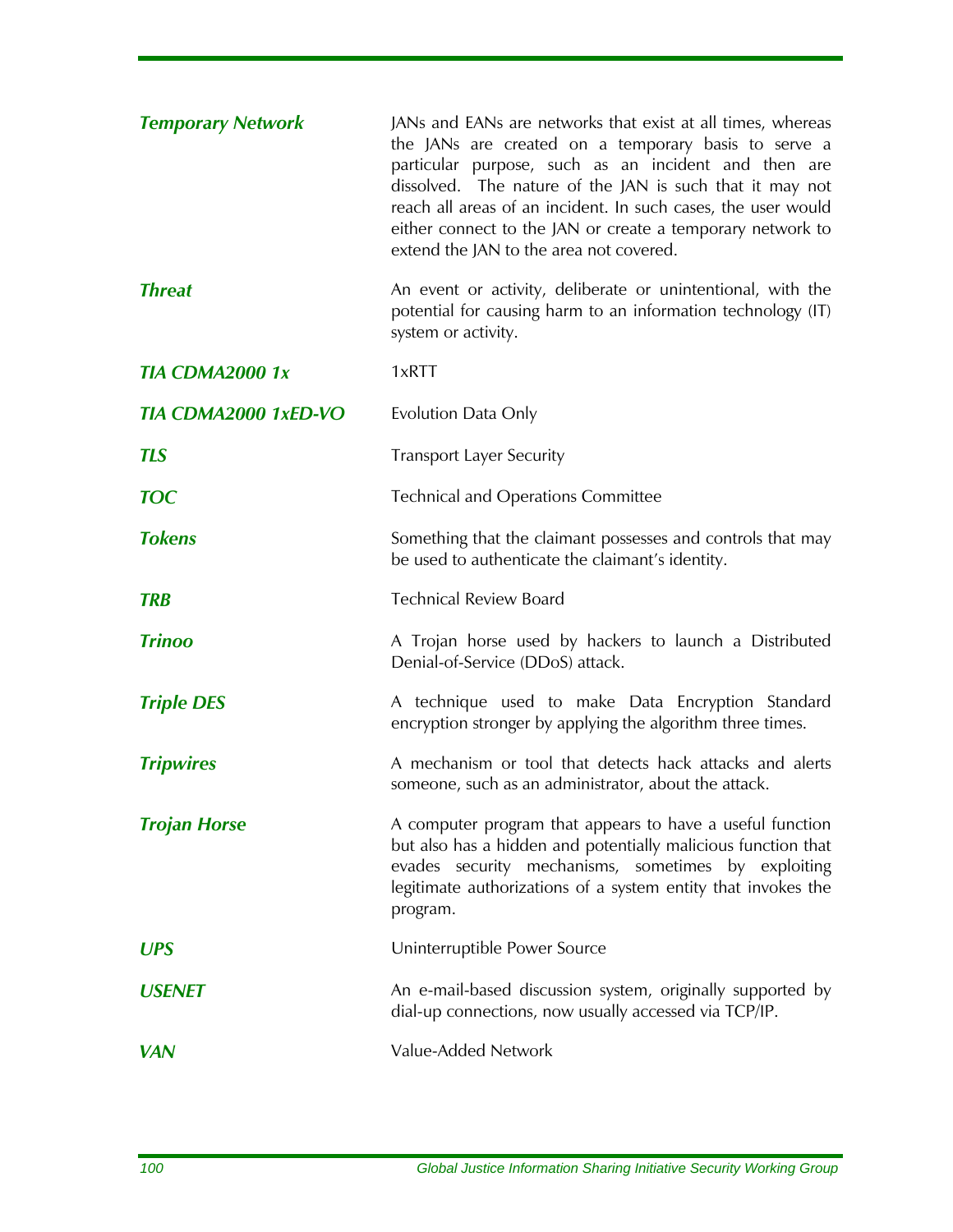| <b>VIN</b>           | Vehicle Identification Number                                                                                                                                                                                                                                                                                                                                                                                                                                                                                                                                                                                                                                                                                                                                       |
|----------------------|---------------------------------------------------------------------------------------------------------------------------------------------------------------------------------------------------------------------------------------------------------------------------------------------------------------------------------------------------------------------------------------------------------------------------------------------------------------------------------------------------------------------------------------------------------------------------------------------------------------------------------------------------------------------------------------------------------------------------------------------------------------------|
| <b>Virus</b>         | A small program that inserts itself into another program when<br>executed and generally produces a detrimental result.                                                                                                                                                                                                                                                                                                                                                                                                                                                                                                                                                                                                                                              |
| <b>VPN</b>           | Virtual Private Network-a collection of technologies that<br>creates secure connections via nonsecure networks (such as<br>the Internet).                                                                                                                                                                                                                                                                                                                                                                                                                                                                                                                                                                                                                           |
| <b>Vulnerability</b> | A weakness in system security procedures, hardware, design,<br>implementation, internal controls, technical controls,<br>physical controls, or other controls that could be accidentally<br>triggered or intentionally exploited and result in a violation of<br>the system's security policy.                                                                                                                                                                                                                                                                                                                                                                                                                                                                      |
| <b>WAN</b>           | Wide Area Network                                                                                                                                                                                                                                                                                                                                                                                                                                                                                                                                                                                                                                                                                                                                                   |
| <b>WAP</b>           | Wired Access Protocol-a specification for a set of<br>communication protocols to standardize the way that<br>wireless devices, such as cellular telephones and radio<br>transceivers, can be used for Internet access, including e-<br>mail, the World Wide Web, newsgroups, and Internet Relay<br>Chat (IRC). For more information on the following terms,<br>see the links provided.<br>Protocol:<br><http: sdefinition<br="" searchnetworking.techtarget.com="">/0, sid7 gci212839,00.html&gt;<br/>Wireless:<br/><http: 0,,sid7<br="" sdefinition="" searchnetworking.techtarget.com="">gci213380,00.html&gt;<br/>Internet Relay Chat:<br/><http: 0,,sid1="" g<br="" sdefinition="" searchwin2000.techtarget.com="">ci214040,00.html&gt;</http:></http:></http:> |
| <b>War Dialer</b>    | A simple database and an automated modem script that dials<br>every phone number in a group designated by the user.<br>After it successfully connects with a modem tone, the war<br>dialer will record the phone number in a database.<br>The<br>hacker can then review the database and select a likely target<br>for a hack attempt.                                                                                                                                                                                                                                                                                                                                                                                                                              |
| <b>Wave</b>          | A disturbance or variation that transfers energy progressively<br>from point to point in a medium and that may take the form<br>of a variation in electric or magnetic intensity or electric<br>potential.                                                                                                                                                                                                                                                                                                                                                                                                                                                                                                                                                          |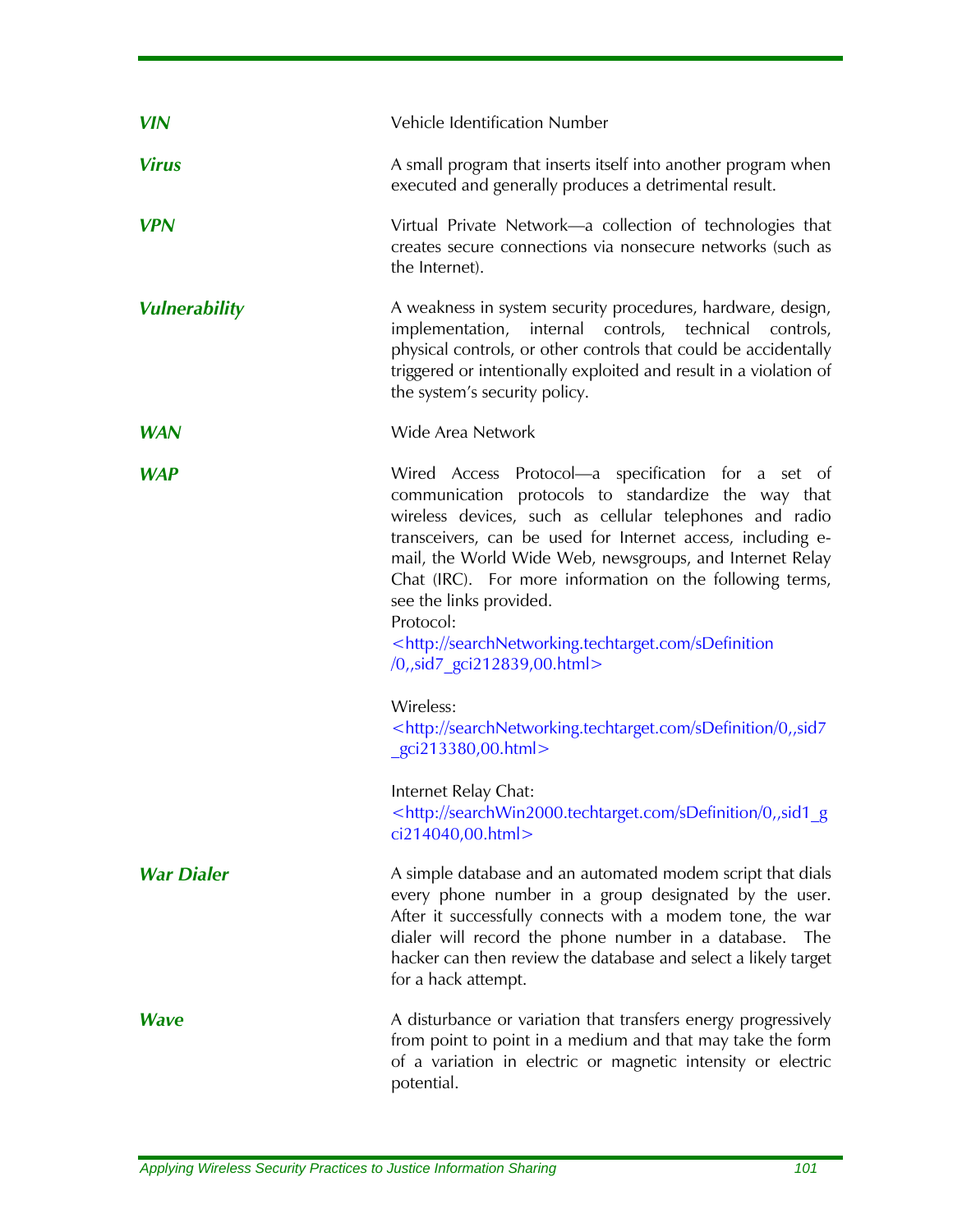| Wavelength         | The disturbance from one point along the progression of a<br>wave to the next point on the wave of corresponding<br>amplitude and phase.                                                                                                                                                                            |
|--------------------|---------------------------------------------------------------------------------------------------------------------------------------------------------------------------------------------------------------------------------------------------------------------------------------------------------------------|
| <b>WEP</b>         | Wired Equivalent Privacy—a combined access control, link<br>privacy, and message integrity system for WLANs.                                                                                                                                                                                                        |
| <b>WLAN</b>        | Wireless Local Area Network—a network of computers or<br>terminals connected by radio frequencies. Wireless LANs<br>were conceived to complement fixed wired networks.<br>Wireless access points (similar to traditional Ethernet hubs)<br>provide access to devices that have wireless network<br>interface cards. |
| <b>Worm</b>        | A program that copies itself from system to system via the<br>network.                                                                                                                                                                                                                                              |
| WPA <sub>2</sub>   | Wi-Fi Protected Access 2. See IEEE 802.11i.                                                                                                                                                                                                                                                                         |
| <b>WPA/RSN</b>     | Wi-Fi Protected Access/Robust Security Networks                                                                                                                                                                                                                                                                     |
| <b>XML</b>         | Extensible Markup Language                                                                                                                                                                                                                                                                                          |
| <b>Zeroization</b> | A method of erasing electronically stored data by altering the<br>contents of the data storage in order to prevent the recovery<br>of the data.                                                                                                                                                                     |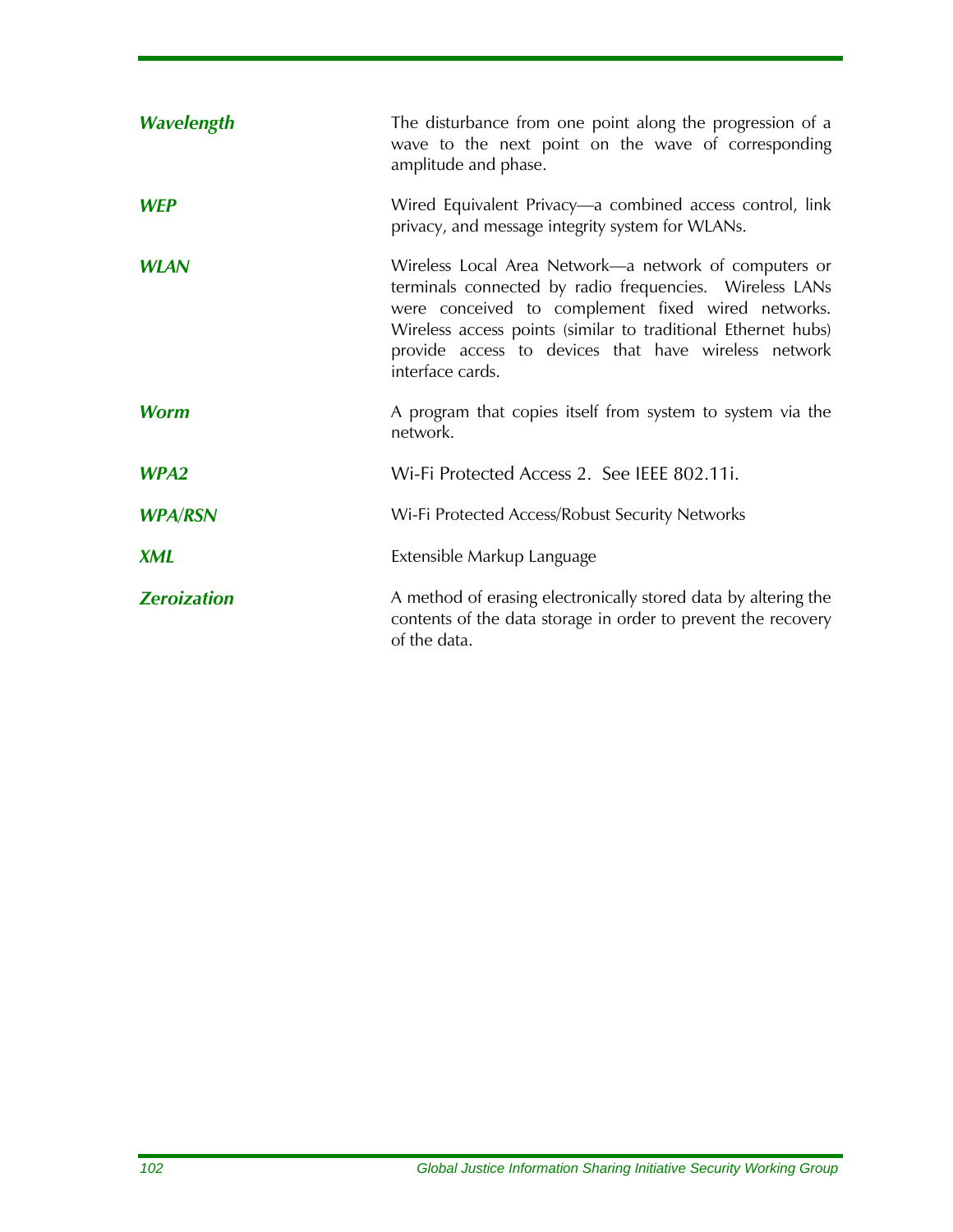## *Appendix B: Bibliography*

- Allen, Julia, and Stoner, Ed, *Detecting Signs of Intrusion*. (CMU/SEI-SIM-009). Pittsburgh, PA: Software Engineering Institute, Carnegie Mellon University, 2000, <http://www.cert.org /security-improvement/modules/m09.html>.
- *The Biometric Consortium,* <http://www.biometrics.org/html/standards.html>.
- *Biometrics Standards and Current Standard-Related Activities*, The Biometrics Resource Center Web site, National Institute of Standards and Technology, <http://www.itl.nist.gov/div895 /biometrics/standards.html>.
- *Center for Internet Security (CIS)*, Hershey, PA, <http://www.cisecurity.org/>.
- *CERT® Coordination Center (CERT/CC)*, Carnegie Mellon Software Engineering Institute, <http://www.cert.org>.
- *The Computer Security Act of 1987*, Title 40, Section 1441, Responsibilities Regarding Efficiency, Security, and Privacy of Federal Computer Systems, <http://uscode.house.gov /usc.htm>.
- *Computer Security Resource Center (CSRC)*, National Institute of Standards and Technology (NIST), Computer Security Division (CSD), compilation of computer-related security best practices, <http://csrc.nist.gov/>.
- *Confidential Information*, United States Code, Title XI, Rule 81: Papers Filed Conformity, Section (h), <http://www4.law.cornell.edu/uscode/28/appendix -rule81PapersFiledConformity.html>.
- *Criminal Justice Information Systems*, U.S. Code of Federal Regulations (CFR), 28 CFR 20.1, Judiciary and Judicial Procedure, U.S. Department of Justice.
- *Data Encryption Standard* (DES) was, until recently, used by the United States government for protecting sensitive but unclassified data. This standard has since been superseded by Triple DES due to increases in computer power, which have allowed DES encryption to be broken. Advanced Encryption Standard (AES) has now become recognized by the National Institute of Standards and Technology (NIST), Computer Security Division (CSD), Computer Security Resource Center (CSRC), and has been officially approved for use by the United States government under Federal Information Processing Standard (FIPS) 197.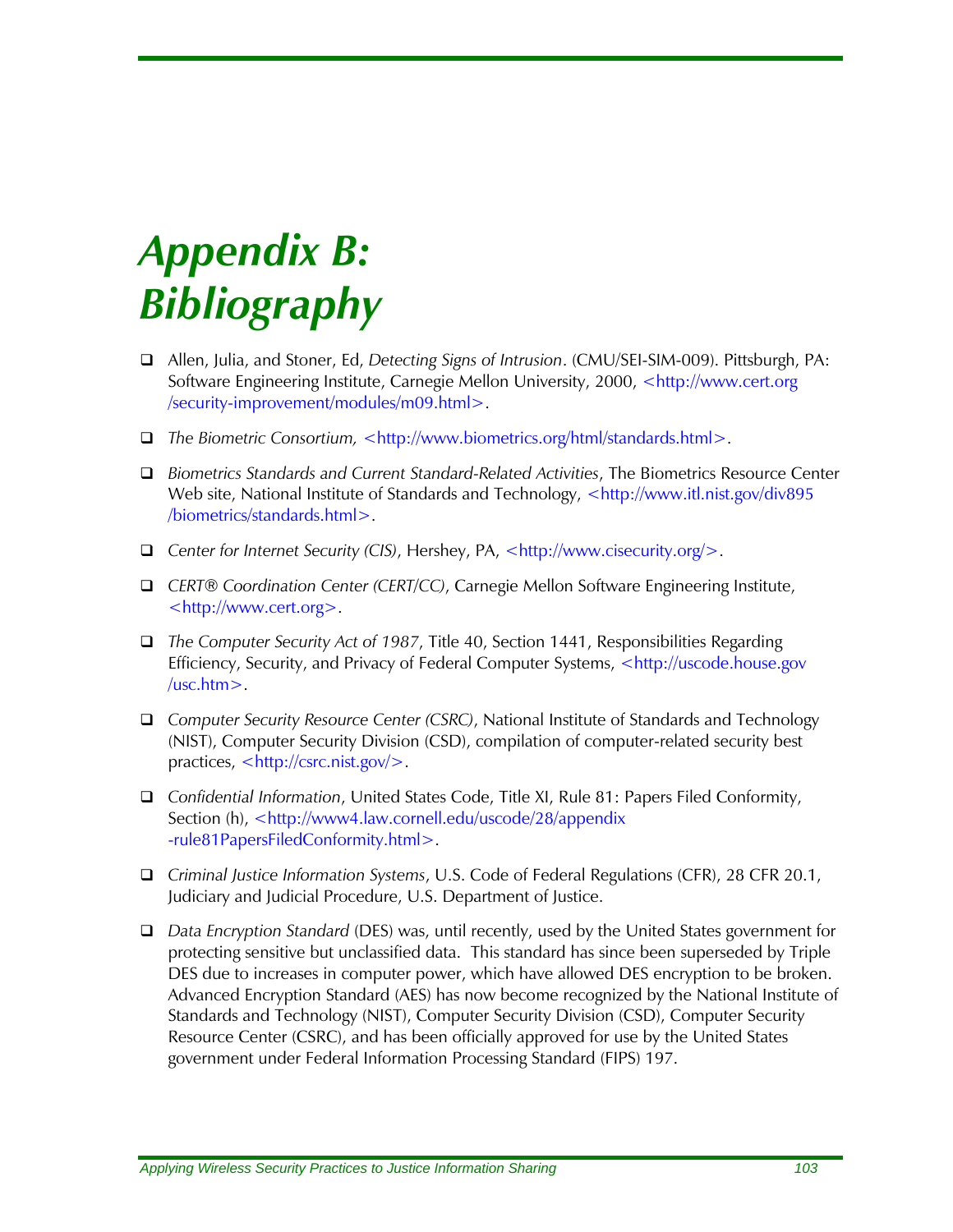- *Data Security and Classification Guidelines*, Section IX: Data and Computing Policy Guidelines, The University of Massachusetts, <http://www.umassp.edu/policy/data /itcdatasec.html>.
- *Directive 96/46/EC on Data Protection* (the Directive), European Union (EU), <http://www .privacyinternational.org/agreements.html>.
- *Domestic Disaster Recovery Plan for PCs, OIS, and Small VS Systems*, National Institute of Standards and Technology (NIST), Gaithersburg, MD, U.S. Department of State, Washington, DC, National Technical Information Service (NTIS), U.S. Department of Commerce, <http://www.ntis.gov/search/product.asp?ABBR=PB90265240&starDB=GRAHIST>.
- *The Electronic Communications Privacy Act of 1986 (ECPA),* United States Code, Title 18, Part 1, Chapter 119, Section 2511: Interception and disclosure of wire, oral, or electronic communications prohibited, <http://www4.law.cornell.edu/uscode/18 /2511.html>.
- *Engineering Principles for Information Technology Security (A Baseline for Achieving Security)*, NIST Special Publication 800-27, June 2001, <http://csrc.nist.gov/publications/nistpubs/800- 27/sp800-27.pdf>.
- *Evaluation Assurance Level 4 (EAL4), Common Criteria for Information Technology Security Evaluation (CCITSE)*, the Trust Technology Assessment Program (TTAP), National Security Agency (NSA), and National Institute of Standards and Technology (NIST), Radium Customer Information Provider—EALs provide a uniformly increasing scale which balances the level of assurance obtained with the cost and feasibility of acquiring that degree of assurance. There are seven hierarchically ordered EALs. The higher the EAL, the greater the degree of assurance, <http://www.radium.ncsc.mil/tpep/process/faq-sect3.html>.
- *Federal Agency Security Practices*, National Institute of Standards and Technology (NIST), <http://csrc.nist.gov/fasp/>.
- *Federal Information Security Management Act of 2002 (FISMA),* Public Law 107-347, December 17, 2002.
- Ford, Gary, et al., *Securing Network Servers.* (CMU/SEI-SIM-007). Pittsburgh, PA: Software Engineering Institute, Carnegie Mellon University, 1999, <http://www.cert.org/security -improvement/modules/m10.html>.
- *The Freedom of Information Reform Act* (1986), United States Code, Title 5, Part I, Chapter 5, Subchapter II, Section 552: Public information; agency rules, opinions, orders, records, and proceedings, <http://www4.law.cornell.edu/uscode/5/552.html>.
- *F-Secure, Symantec, and McAfee* (antivirus software providers), [<http://www.fsecure.com>](http://www.fsecure.com/), [<http://www.symantec.com](http://www.symantec.com/)>, and <http://www.mcafee.com>.
- *Generally Accepted System Security Principles (GASSP)* as defined by the International Information Security Foundation, <http://web.mit.edu/security/www/GASSP/gassp11.html>.
- *Global Security Working Group* (authentication policy samples), Global Justice Information Sharing Initiative, <http://www.it.ojp.gov/topic.jsp?topic\_id=58>.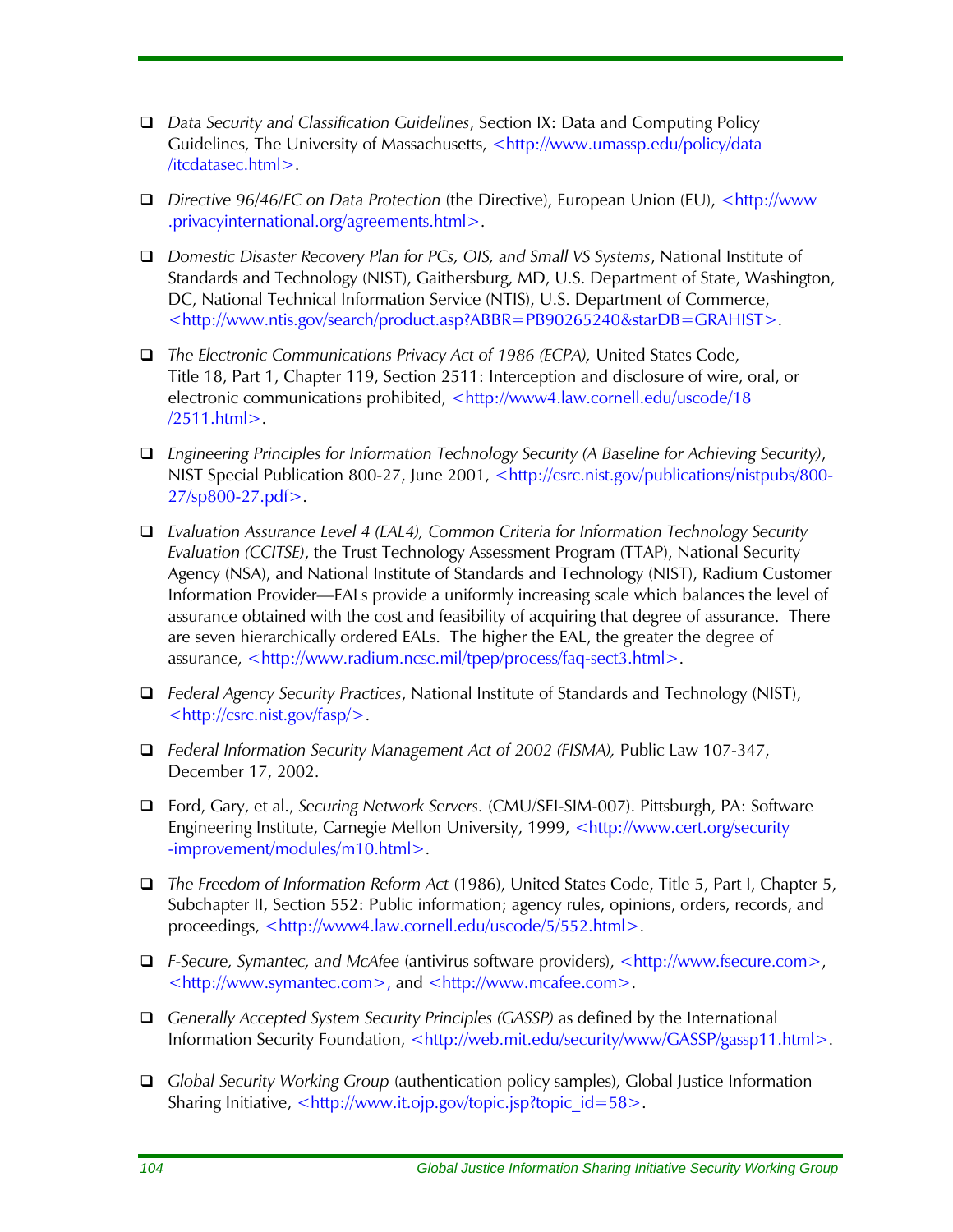- *Government Information Technology Agency* (sample working, multiagency program, with Central Response Team membership application), <http://gita.state.az.us/policies procedures/p800 s855 incident resp.htm>.
- *Guide for the Security Certification and Accreditation of Federal Information Systems*, NIST Special Publication 800-37, June 2003 (second public draft), [<http://csrs.nist.gov/sec-cert/>](http://csrs.nist.gov/sec-cert/).
- *Guidelines on the Protection of Privacy and Transborder Flows of Personal Data,* Organization for Economic Cooperation and Development (OECD), <http://oecdpublications.gfi -nb.com/cgi-bin/OECDBookShop.storefront/EN/product/932002011P1>.
- *Health Insurance Portability and Accountability Act (HIPAA) of 1996*, Centers for Medicare and Medicaid Services, <http://www.cms.gov/hipaa/>.
- *Health Insurance Portability and Accountability Act (HIPAA) of 1996*, Fact Sheet, Administrative Simplification Under HIPAA: National Standards for Transactions, Security, and Privacy, U.S. Department of Health and Human Services, <http://www.hhs.gov/news /press/2002pres/hipaa.html>.
- *IEEE/EIA STD 12207*. Software Life Cycle Processes, <http://standards.ieee.org/reading/ieee/std\_public/description/se/12207.0-1996\_desc.html>, <http://standards.ieee.org/reading/ieee/std\_public/description/se/12207.1-1997\_desc.html>, and <http://standards.ieee.org/reading/ieee/std\_public/description/se/12207.2-1997\_desc.html>.
- *Industry Working Group (IWG)*, Integrated Justice Information Systems (IJIS), <http://www.ijis.org>.
- *Information Technology Security Training Requirements: A Role and Performance-Based Model*, NIST Special Publication 800-16, April 1998, <http://csrc.nist.gov/publications/nistpubs/800-16/800-16.pdf>.
- $\Box$  The Internet Engineering Task Force, four documents under current review:
	- Curry, David, and Debar, Hervé, *Intrusion Detection Message Exchange Format Data Model and Extensible Markup Language (XML) Document Type Definition*, January 31, 2003.
	- Feinstein, Benjamin, Matthews, Gregory, and White, John, *The Intrusion Detection Exchange Protocol (IDXP),* October 23, 2002.
	- New, Darren, *The TUNNEL Profile*, December 6, 2002.
	- Wood, Mark, and Erlinger, Michael, *Intrusion Detection Message Exchange Requirements*, October 23, 2002, <www.ietf.org/ids.by.wg/idwg.html>.
- *Internet Storm Center, (*DID) Systems, <http://www.incidents.org/isw/iswp.php>.
- *IP Security Protocol (IPsec),* Internet Engineering Task Force (IETF), <http://www.ietf.org /html.charters/ipsec-charter.html>.
- *The ISO 17799 Service and Software Directory,* International Organization for Standardization (ISO 17799 is a comprehensive set of controls comprising best practices in information security. It is essentially an internationally recognized generic information security standard.), <http://www.iso17799software.com/>.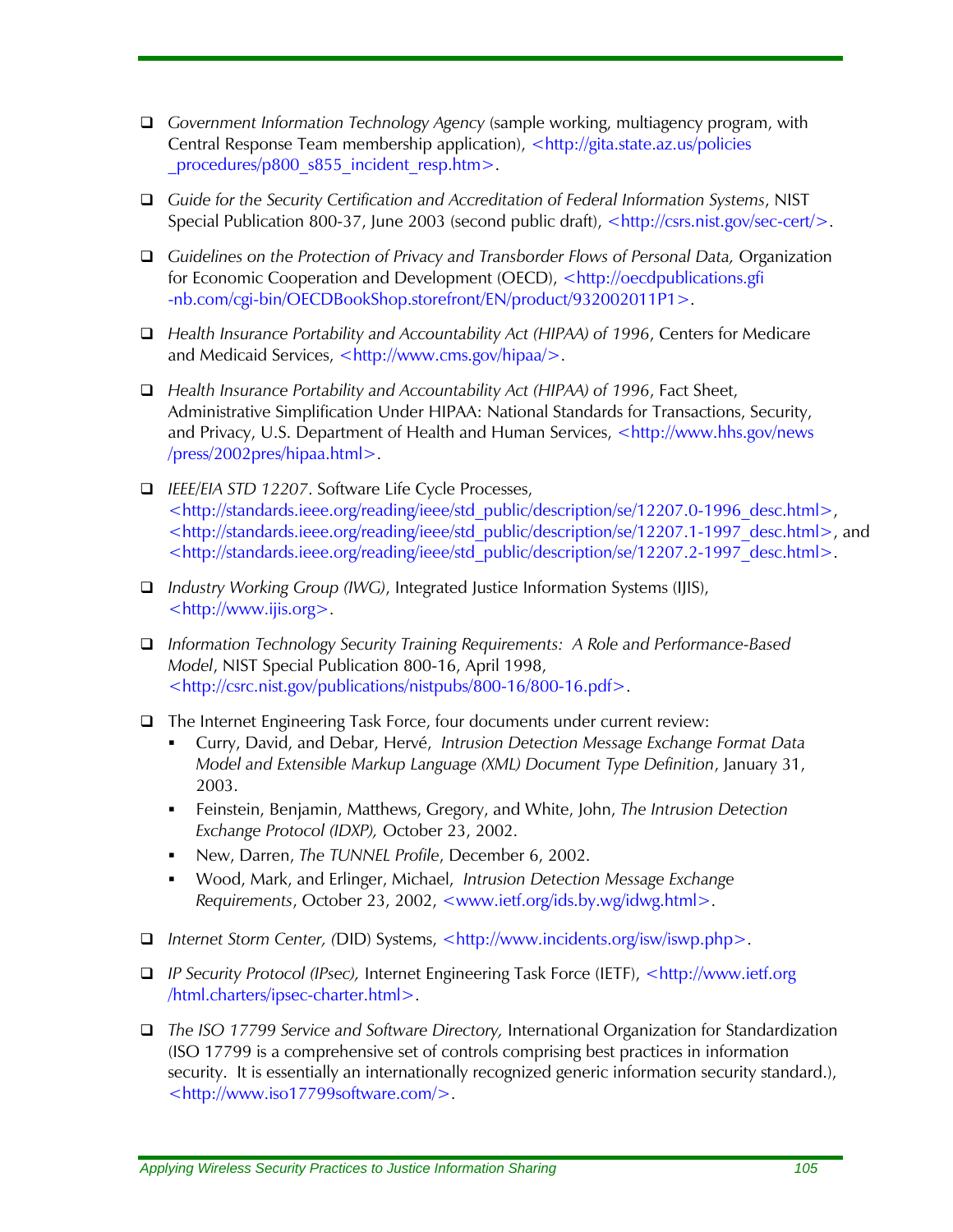- *Justice Information Privacy Guideline—Developing, Drafting, and Assessing Privacy Policy for Justice Information Systems,* National Criminal Justice Association, September 2002, <http:// www.ncja.org/publications.html#>.
- Kossakowski, Klaus-Peter, et al., *Responding to Intrusions*. (CMU/SEI-SIM-006). Pittsburgh, PA: Software Engineering Institute, Carnegie Mellon University, 1999, <http://www.cert.org /security-improvement/modules/m06.html>.
- *Lightweight Directory Access Protocol (LDAP),* The Internet Engineering Task Force, Network Working Group, <http://www.ietf.org/rfc/rfc1777.txt>.
- *MIT Business Continuity Plan,* Massachusetts Institute of Technology (MIT), 1995, <http:// web.mit.edu/security/www/pubplan.htm>.
- *MIT Emergency Response System*, Massachusetts Institute of Technology (MIT), <http:// web.mit.edu/emergency/ers/index.html>.
- *National Association of State Chief Information Officers (NASCIO)*, Lexington, KY, <http:// www.nascio.org>.
- *Omnibus Crime Control and Safe Streets Act of 1968*, Pub. L. No. 90-351, 82 Stat. 197, 1968 U.S.C.C.A.N. 237, as amended.
- **□** Personnel Security Standard, Treasury Board of Canada, <http://www.tbs-sct.gc.ca/pubs\_pol /gospubs/TBM\_12A/CHAPT2-4\_e.asp>.
- *Preservation and Exchange of Identification Records and Information*, U.S. Code of Federal Regulations, Title 28, Part II, Chapter 33, Section 534, Judiciary and Judicial Procedure, U.S. Department of Justice, Federal Bureau of Investigation, Acquisition, <http://www.access .gpo.gov/uscode/uscmain.html>.
- *Privacy Act of 1974,* United States Code, Title 5, Part 1, Chapter 5, Subchapter 11, Section 552a, <[http://www.4.law.cornell.edu./uscode/5/pich5schll.html>](http://www.4.law.cornell.edu./uscode/5/pich5schll.html).
- *Recommendation for Electronic Authentication*, NIST Special Publication 800-63, [<http://fasp.nist.gov/publications/drafts.html#draft-sp80063](http://fasp.nist.gov/publications/drafts.html#draft-sp80063)>.
- *Safe Harbor Act*, U.S. Department of Commerce, Export Portal, <http://www.export.gov /safeharbor/>.
- *Sample Operating Policies and Procedures*, Institute for Intergovernmental Research® (IIR), <http://www.iir.com/28cfr/sample\_operating\_Policies\_procedures.htm>.
- *The SANS Security Policy Project*, The SANS Institute, <http://www.sans.org/resources /policies/>.
- *Security Assertion Markup Language (SAML),* Organization for the Advancement of Structured Information Standards (OASIS), Security Services Technical Committee, <http://www.oasis -open.org/committees/security/>.
- *Security Classification of Information*, Classification Levels, Chapter 7, Vol. 2, Principles for Classification of Information, Oak Ridge National Laboratory, U.S. Department of Energy,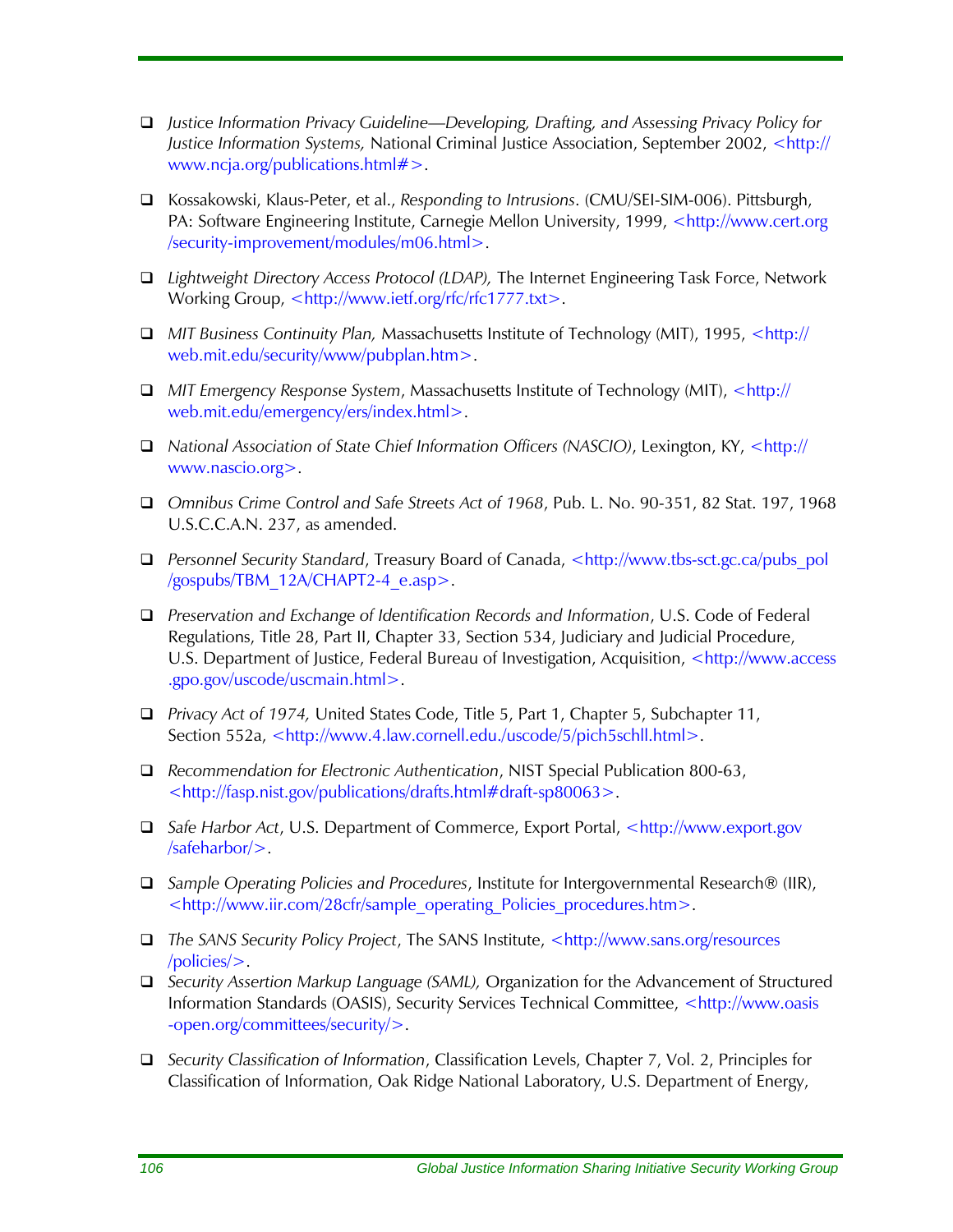Department of Energy Federation of American Scientists Web site, <http://www.fas.org/sgp /library/quist2/chap\_7.html>.

- *Secure Hash Standard*, Federal Information Processing Standard Publication 180-1, April 17, 1995, <http://www.itl.nist.gov/fipspubs/fip180-1.htm>.
- *Summary of the Intrusion Detection and Isolation Protocol (IDIP) Project*, Intrusion Detection and Isolation Protocol, University of California, Davis, <http://seclab.cs.ucdavis.edu/projects /idip.html>.
- Swanson, Marianne, *Security Self-Assessment Guide for Information Technology Systems*, National Institute of Standards and Technology, Publication 800-26, <http://csrc.nist.gov /publications/nistpubs/800-26/sp800-26.pdf>.
- *Underlying Technical Models for Information Security*, Stoneburner, G., NIST Special Publication 800-33. December 2001, <http://csrc.nist.gov/>.
- *Washington State Information Technology Security Policy Audit Standards*, Washington State Auditor's Office, September 2001, <http://www.sao.wa.gov/StateGovernment/ITSecurity /ITStandards.htm>.
- *Washington State Privacy Policy*, Access Washington, Department of Information Services, <http://www.wa.gov/dis/aboutdis/pdpnotice.htm>.
- **\***<http://www.leo.gov/lesig/cjis/cjis\_pub/information/poly2002\_feb/POLY2002\_Feb.htm>. **\***Note: Only LEO members may access the www.leo.gov Web site.

**Note**: Those who are interested in computer and information systems security are encouraged to consult the Web site of the National Institute for Standards and Technology (NIST) at <http://csrc.nist.gov/index.html>. At this site, the Computer Security Resource Center (CSRC) at NIST offers a series of publications on security terminology, issues, and policies for justice information specialists to use as guidance.